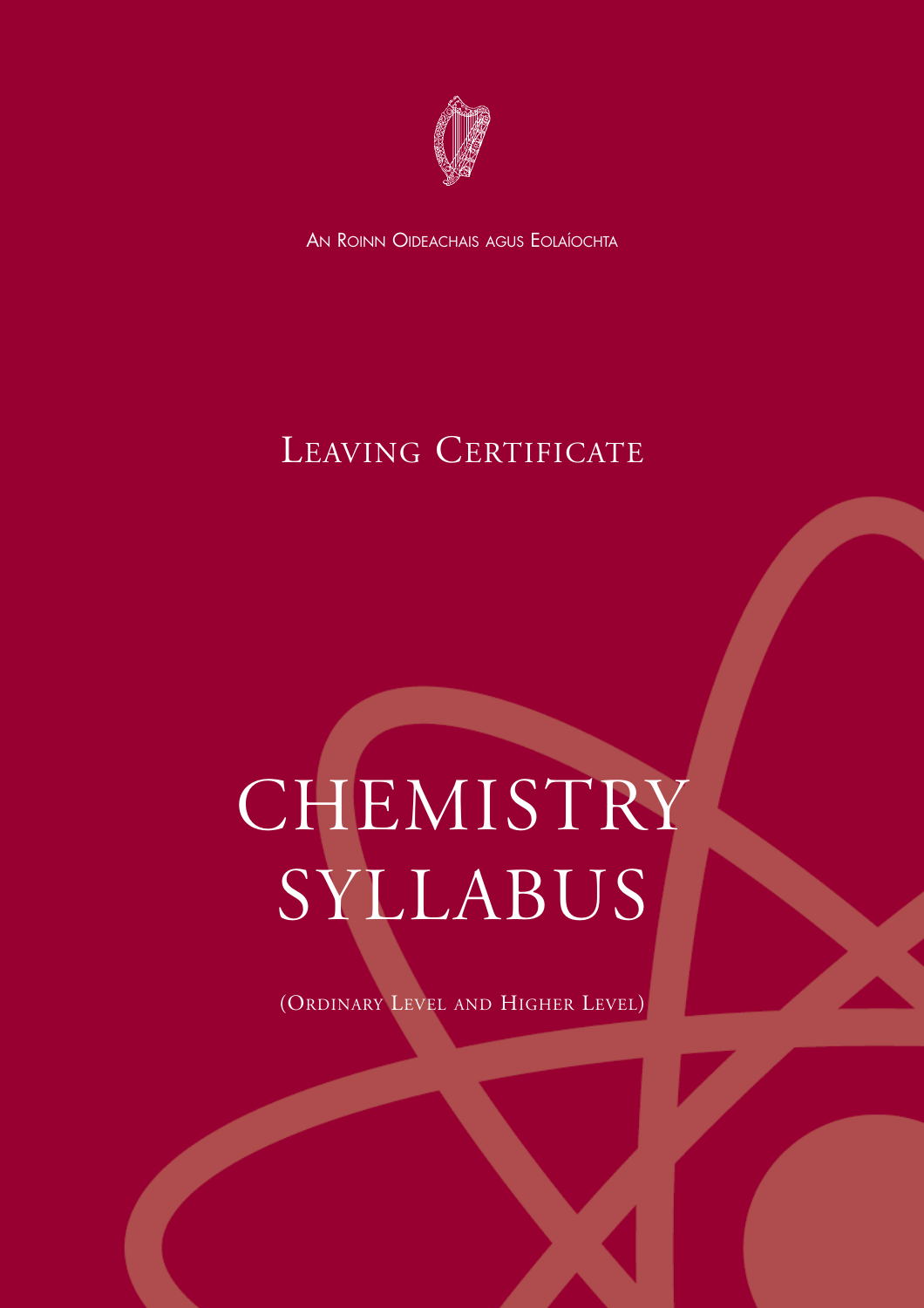# LEAVING CERTIFICATE PROGRAMMES

## **Aims and Principles**

- 1. The general aim of education is to contribute towards the development of all aspects of the individual, including aesthetic, creative, critical, cultural, emotional, expressive, intellectual, for personal and home life, for working life, for living in the community and for leisure.
- 2. Leaving Certificate programmes are presented within this general aim, with a particular emphasis on the preparation of students for the requirements of further education or training, for employment and for their role as participative, enterprising citizens.
- 3. All Leaving Certificate programmes aim to provide continuity with and progression from the Junior Certificate programme. The relative weighting given to the various components e.g. personal and social (including moral and spiritual) development, vocational studies and preparation for further education and for adult and working life — within the programmes may vary.
- 4. Programmes leading to the award of the Leaving Certificate are of two years duration and are offered in three forms:
	- i. The Leaving Certificate (Established)
	- ii. The Leaving Certificate Vocational Programme
	- iii. The Leaving Certificate Applied
- 5. All Leaving Certificate programmes, in contributing to a high quality education, emphasise the importance of :
	- self-directed learning and independent thought
	- a spirit of inquiry, critical thinking, problem solving, self-reliance, initiative and enterprise
	- preparation for further education, for adult and working life
	- lifelong learning.

# **The Leaving Certificate (Established)**

The Leaving Certificate (Established) programme offers students a broad and balanced education while allowing for some specialisation. Syllabuses are provided in a wide range of subjects. All subjects are offered at Ordinary and Higher levels. In addition, Mathematics and Irish are also offered at Foundation level.

The certificate is used for purposes of selection into further education, employment, training and higher education.

# **The Leaving Certificate Vocational Programme (LCVP)**

The Leaving Certificate Vocational Programme is an intervention within the Leaving Certificate (Established). LCVP students study a minimum of five subjects (at Higher, Ordinary or Foundation levels), including Irish and two subjects from specified vocational subject groupings. They are also required to take a recognised course in a Modern European language, other than Irish or English. In addition LCVP students take three Link Modules on Enterprise Education, Preparation for Work and Work Experience.

In particular, the LCVP aims to foster in students a spirit of enterprise and initiative and to develop their interpersonal, vocational and technological skills.

# **The Leaving Certificate Applied**

The Leaving Certificate Applied is a distinct, selfcontained Leaving Certificate programme. It is designed for those students who do not wish to proceed directly to third level education or for those whose needs, aspirations and aptitudes are not adequately catered for by the other two Leaving Certificate programmes. The Leaving Certificate Applied is structured around three main elements – Vocational Preparation, Vocational Education and General Education which are interrelated and interdependent. This programme is characterised by educational experiences of an active, practical and student-centred nature.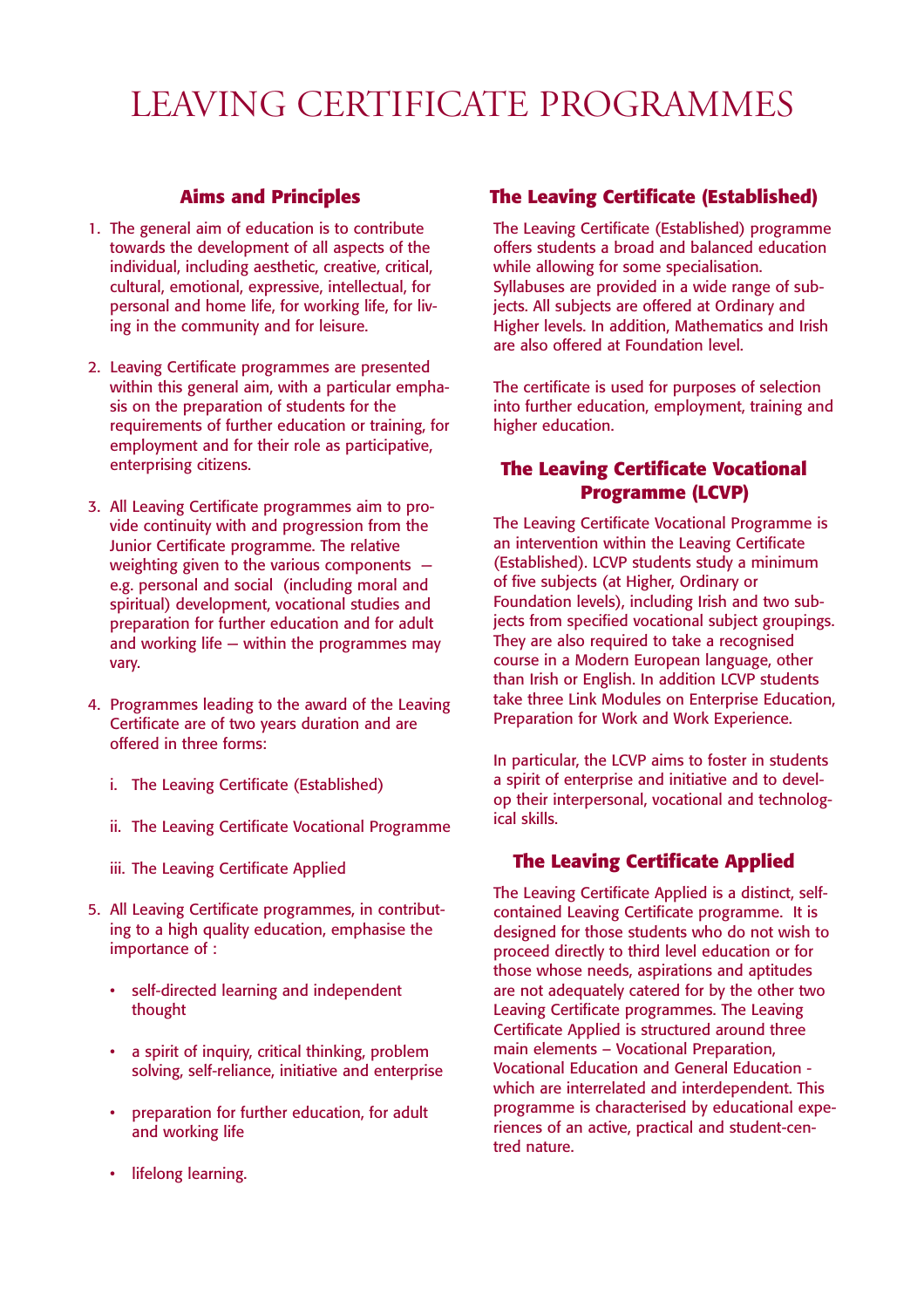

# LEAVING CERTIFICATE

# CHEMISTRY

(ORDINARY AND HIGHER LEVEL)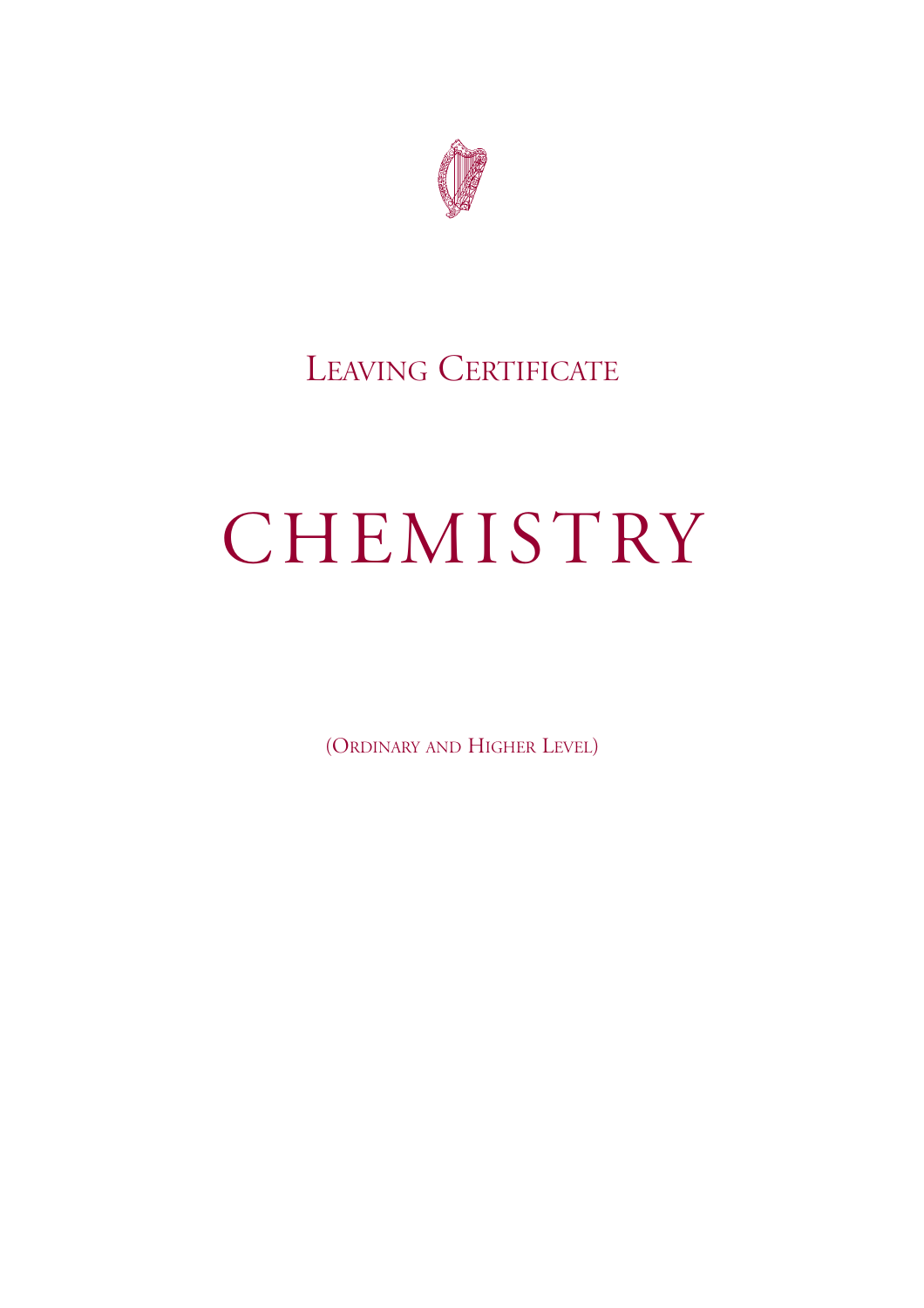### **Preamble**

### **Policy Context**

Science education in the senior cycle should reflect the changing needs of students and the growing significance of science for strategic development in Ireland.

Leaving Certificate science syllabuses are designed to incorporate the following components:

- science for the enquiring mind, or pure science, to include the principles, procedures and concepts of the subject as well as its cultural and historical aspects
- science for action, or the applications of science and its interface with technology
- science, which is concerned with issues political, social and economic – of concern to citizens.

The three components should be integrated within each science syllabus, with the first component having a 70% weighting. The remaining 30% should be allocated to the other two components in the ratio 3 to 1.

The syllabuses, which are offered at two levels, Higher and Ordinary, will have approximately 180 hours of class contact time over a two-year period. They should be practically and experimentally based in their teaching.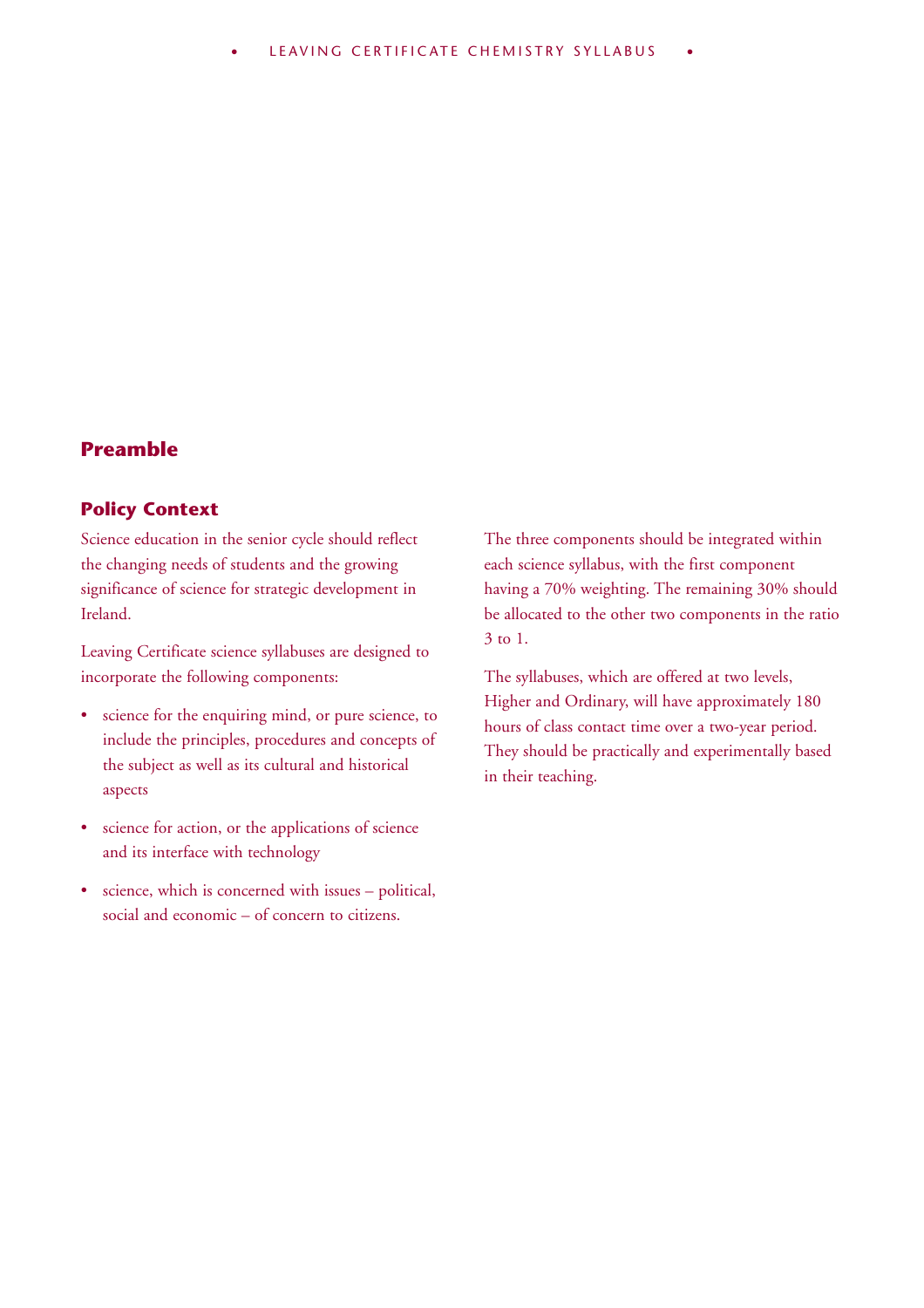# **CONTENTS**

| <b>Ordinary Level Syllabus</b> 5   |  |
|------------------------------------|--|
| <b>Ordinary Level Objectives</b> 6 |  |

# **Ordinary Level Core**

|    | 1. Periodic Table and Atomic Structure 7 |
|----|------------------------------------------|
| 2. | Chemical Bonding 10                      |
| 3. | Stoichiometry, Formulas and Equations 12 |
| 4. | Volumetric Analysis 14                   |
| 5. | Fuels and Heats of Reaction 15           |
| 6. | Rates of Reaction 18                     |
|    | 7. Organic Chemistry 19                  |
| 8. | Chemical Equilibrium 24                  |
|    | 9. Environmental Chemistry: Water 25     |
|    | <b>Ordinary Level: Option 1</b>          |
|    | 1A. Additional Industrial Chemistry 27   |
|    | 1B. Atmospheric Chemistry 29             |
|    | <b>Ordinary Level: Option 2</b>          |
|    |                                          |

| 2B. Additional Electrochemistry and                         |
|-------------------------------------------------------------|
| the Extraction of Metals $\dots \dots \dots \dots \dots 32$ |
|                                                             |

|    | Higher Level Syllabus  35                |
|----|------------------------------------------|
|    | Higher Level Objectives 36               |
|    | <b>Higher Level Core</b>                 |
| 1. | Periodic Table and Atomic Structure 37   |
| 2. | Chemical Bonding 42                      |
| 3. | Stoichiometry, Formulas and Equations 45 |
| 4. | Volumetric Analysis 47                   |
| 5. | Fuels and Heats of Reaction 49           |
| 6. | Rates of Reaction 53                     |
| 7. | Organic Chemistry 54                     |
| 8. |                                          |
| 9. | Environmental Chemistry: Water 62        |
|    | <b>Higher Level: Option 1</b>            |
|    | 1A. Additional Industrial Chemistry 65   |
|    |                                          |
|    | <b>Higher Level: Option 2</b>            |
|    |                                          |
|    | 2B. Additional Electrochemistry and      |
|    | the Extraction of Metals 70              |

**Appendix 2** [. . . . . . . . . . . . . . . . . . . . . . . . 72](#page-75-0)

**[Mathematical Requirements at Ordinary and Higher Level](#page-76-0)** . . . . . . . . . . . . . . . 73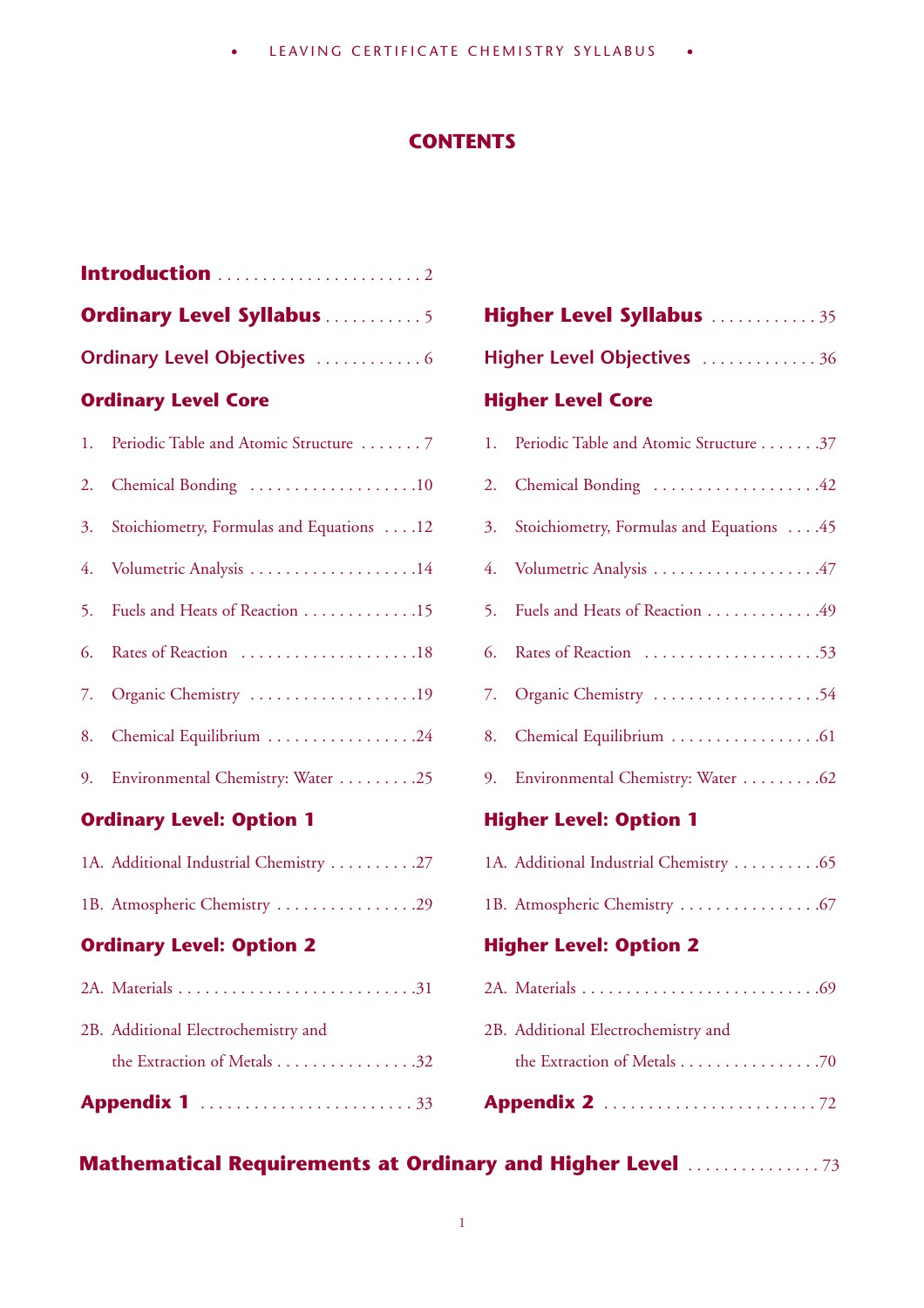### <span id="page-5-0"></span>**Introduction**

### **Aims**

The aims of the syllabus, common to both levels, are:

- To stimulate and sustain students' interest in, and enjoyment of, chemistry
- To provide a relevant course for those students who will complete their study of chemistry at this level
- To provide a foundation course in chemistry for those students who will continue their studies in chemistry or in related subjects
- To encourage an appreciation of the scientific, social, economic, environmental and technological aspects of chemistry and an understanding of the historical development of chemistry
- To illustrate generally how humanity has benefited from the study and practice of chemistry
- To develop an appreciation of scientific method and rational thought
- To develop skills in laboratory procedures and techniques, carried out with due regard for safety, together with the ability to assess the uses and limitations of these procedures
- To develop skills of observation, analysis, evaluation, communication and problemsolving.

### **Structure of the Syllabus**

The syllabus consists of a core and options. Each option is an expansion of material that is contained in the core. The entire Ordinary level syllabus is presented first, followed by the entire Higher level syllabus. In both cases, an expanded syllabus format has been adopted.

The syllabus is presented in four columns, giving

- (i) the content
- (ii) the depth of treatment
- (iii) suitable activities
- (iv) references to relevant social and applied aspects, where appropriate.

The third column includes mandatory experiments (twenty-one for Ordinary level and twenty-eight for Higher level). These are numbered in order, within sections, and each experiment has the same number in the Ordinary level syllabus as in the Higher level syllabus.

The format in which the syllabus is presented does not imply any particular order of teaching. Teaching strategies should promote, in a positive manner, the aims and objectives of the syllabus.

The syllabus consists of approximately 70% pure chemistry; the remaining 30% deals with the social and applied aspects of chemistry. **All material within the syllabus is examinable.**

The syllabus is designed for 180 hours of class contact time (the equivalent of 270 class periods of 40 minutes each, or five class periods per week). A specific number of class periods for each sub-section of the syllabus is recommended. At Ordinary level, 187 class periods in total are recommended for all the specific sub-sections of the syllabus; the remaining 83 class periods may be used for supplementary work, including revision. At Higher level, 258 class periods in total are recommended for all the specific subsections of the syllabus, including time for revision. The remaining 12 class periods may be used for supplementary work, including further revision. These specifications are intended only to indicate the **approximate** amount of time needed.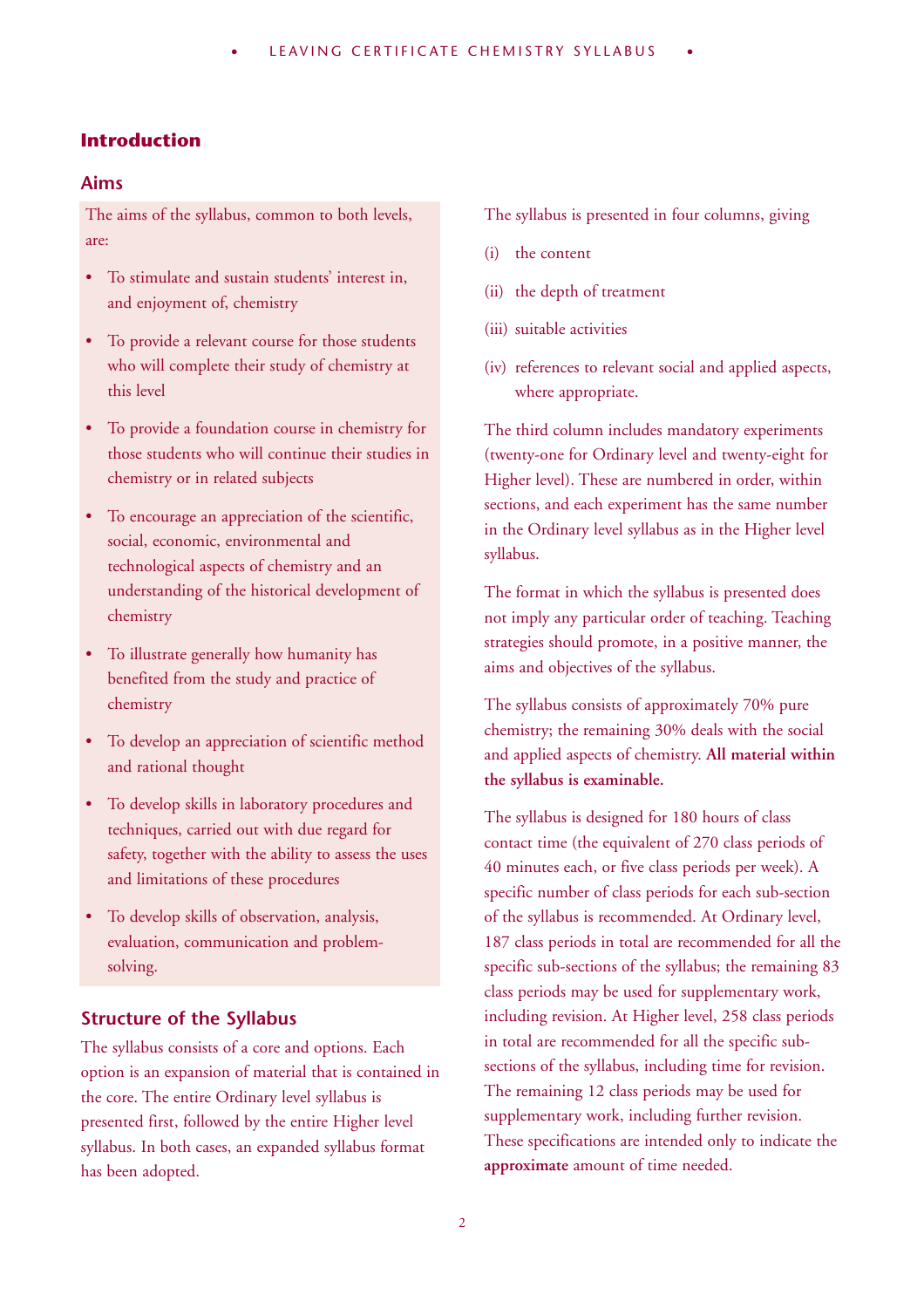### **Practical Work**

In all experimental work, safety should be a major concern. Safety equipment, such as fume cupboards, safety glasses and pipette fillers, should be used where appropriate. The mandatory experiments included in the syllabus must be carried out by the students. An adequate record of their practical work must be retained for the period of the course. In addition, the students' practical work should be supplemented by teacher demonstrations where indicated throughout the syllabus. There should be an appreciation of the errors inherent in an experiment and of the precautions that can be taken to reduce such errors.

Students will be given full recognition for carrying out mandatory experiments using computer interfacing and other modern methods of computeraided technology. However, this is not obligatory.

## **Differentiation between Ordinary level and Higher level**

There are two main differences between Ordinary level and Higher level:

(i) Range of topics

All the Ordinary level material, except mandatory experiment 4.2A in the Ordinary level syllabus (see page 14), forms part of the Higher level syllabus. The Higher level syllabus contains additional material. Ordinary level students will study one option from 1A, 1B, 2A, or 2B. Higher level students must study, in their entirety, either Option 1 or Option 2.

#### (ii) Depth of treatment

The Ordinary level syllabus provides an overview of chemistry and its applications to everyday life. At Higher level, a deeper and more quantitative treatment of chemistry is required.

#### **Assessment**

The syllabus will be assessed in relation to its objectives. All material within the syllabus is examinable. Practical work is an integral part of the study of chemistry; it will initially be assessed through the medium of the written examination paper. An element of practical assessment may be included as part of the overall assessment at a later stage.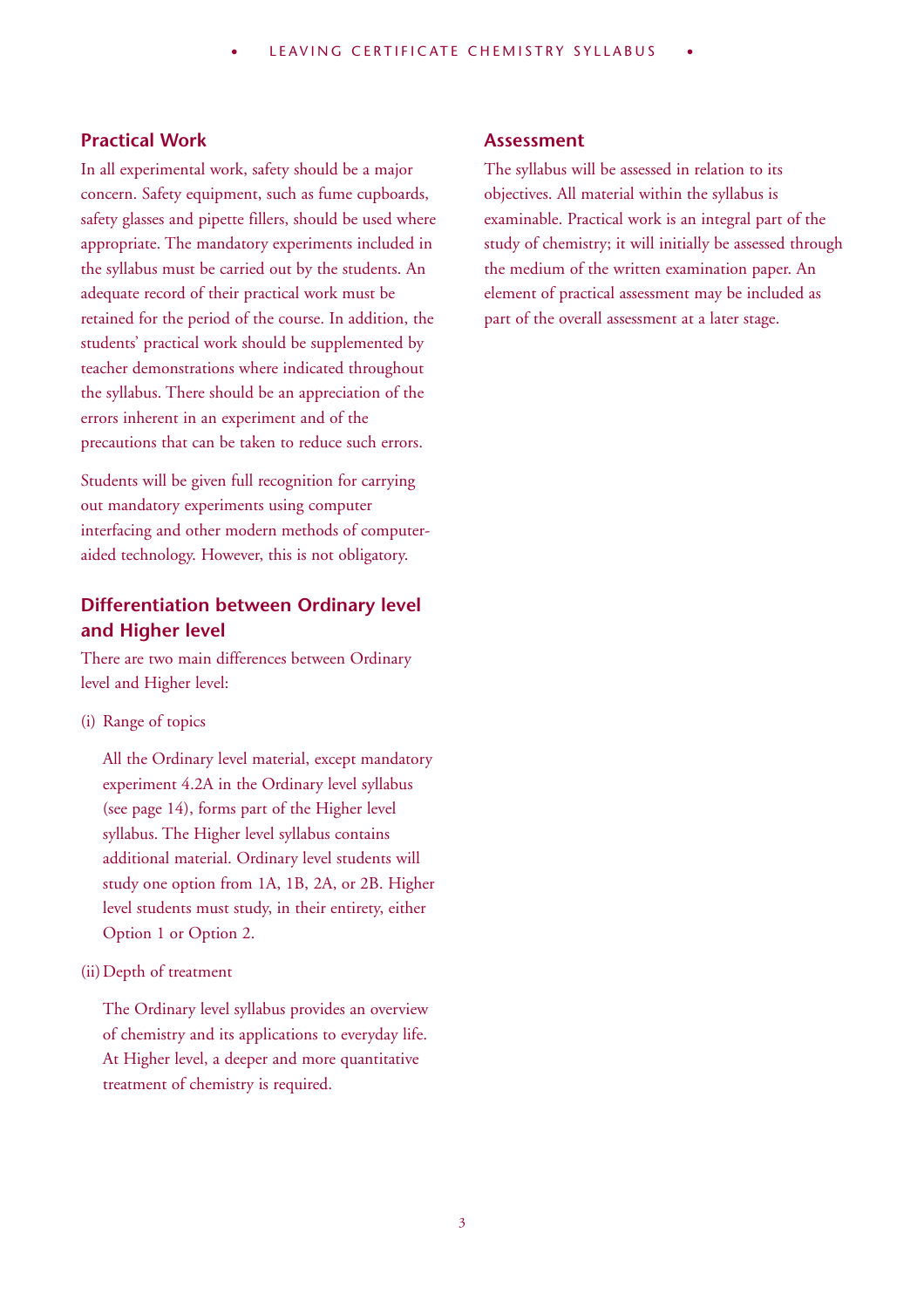### • LEAVING CERTIFICATE CHEMISTRY SYLLABUS •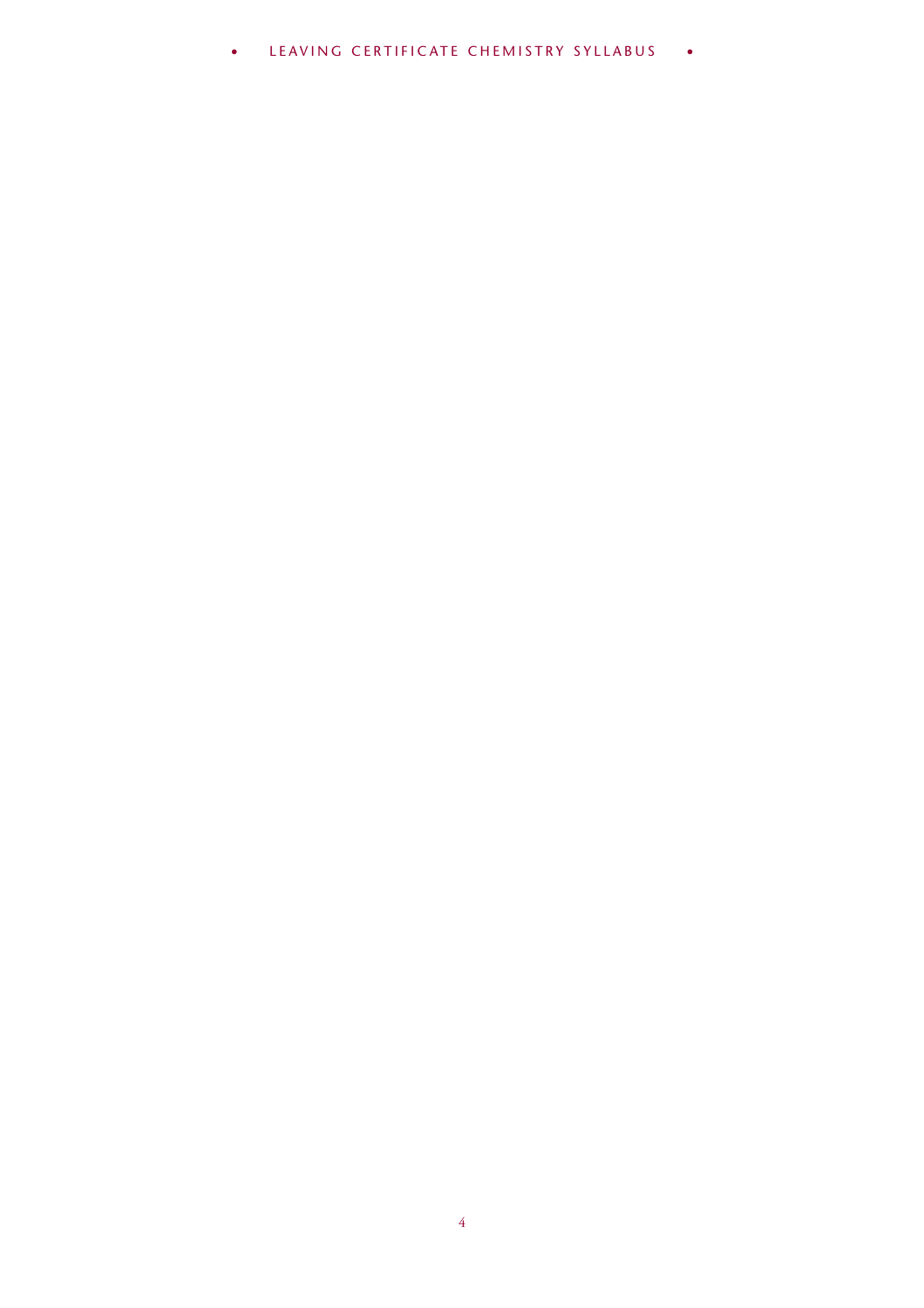<span id="page-8-0"></span>LEAVING CERTIFICATE CHEMISTRY

# ORDINARY LEVEL **SYLLABUS**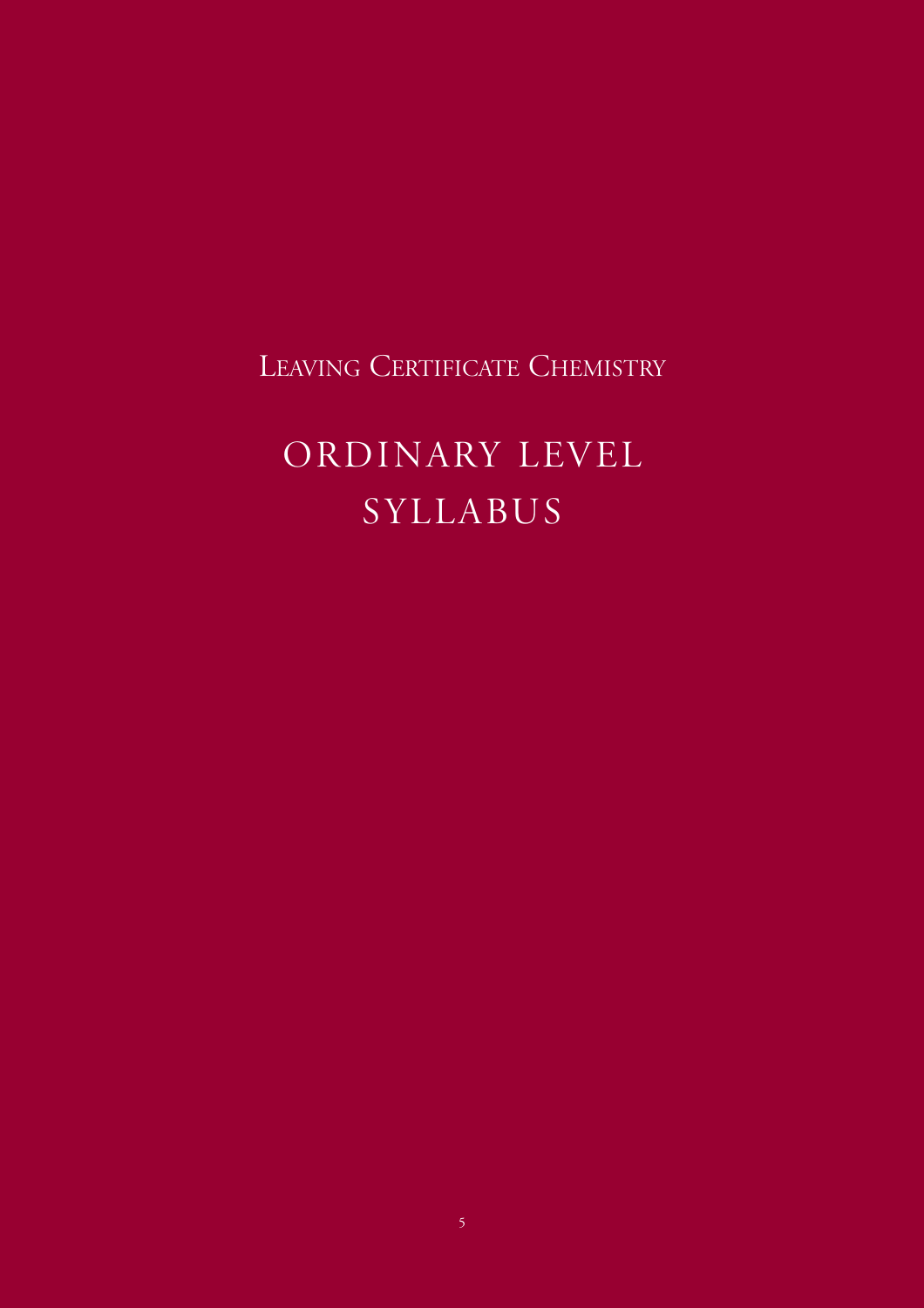# <span id="page-9-0"></span>**Ordinary Level Syllabus Objectives**

The objectives of the syllabus are:

### **1. Knowledge**

Students should have a knowledge of

- basic chemical terminology, facts, principles and methods
- scientific theory
- social, historical, environmental, technological and economic aspects of chemistry.

### **2. Understanding**

Students should understand

- how chemistry relates to everyday life
- scientific information in verbal, graphical and mathematical form
- basic chemical principles
- how chemical problems can be solved
- how the scientific method applies to chemistry.

### **3. Skills**

Students should be able to

- follow instructions given in a suitable form
- perform experiments safely and co-operatively
- select and manipulate suitable apparatus to perform specified tasks
- make accurate observations and measurements
- interpret experimental data and assess the accuracy of experimental results.

### **4. Competence**

Students should be able to

- translate scientific information in verbal, graphical and mathematical form
- organise chemical ideas and statements
- report experimental procedures and results in a concise, accurate and comprehensible manner
- use chemical facts and principles to make qualitative chemical predictions
- perform simple chemical calculations
- discuss public issues relating to chemistry.

### **5. Attitudes**

Students should appreciate

- advances in chemistry and their influence on our lives
- that the understanding of chemistry contributes to the social and economic development of society
- the range of vocational opportunities that use chemistry, and how chemists work.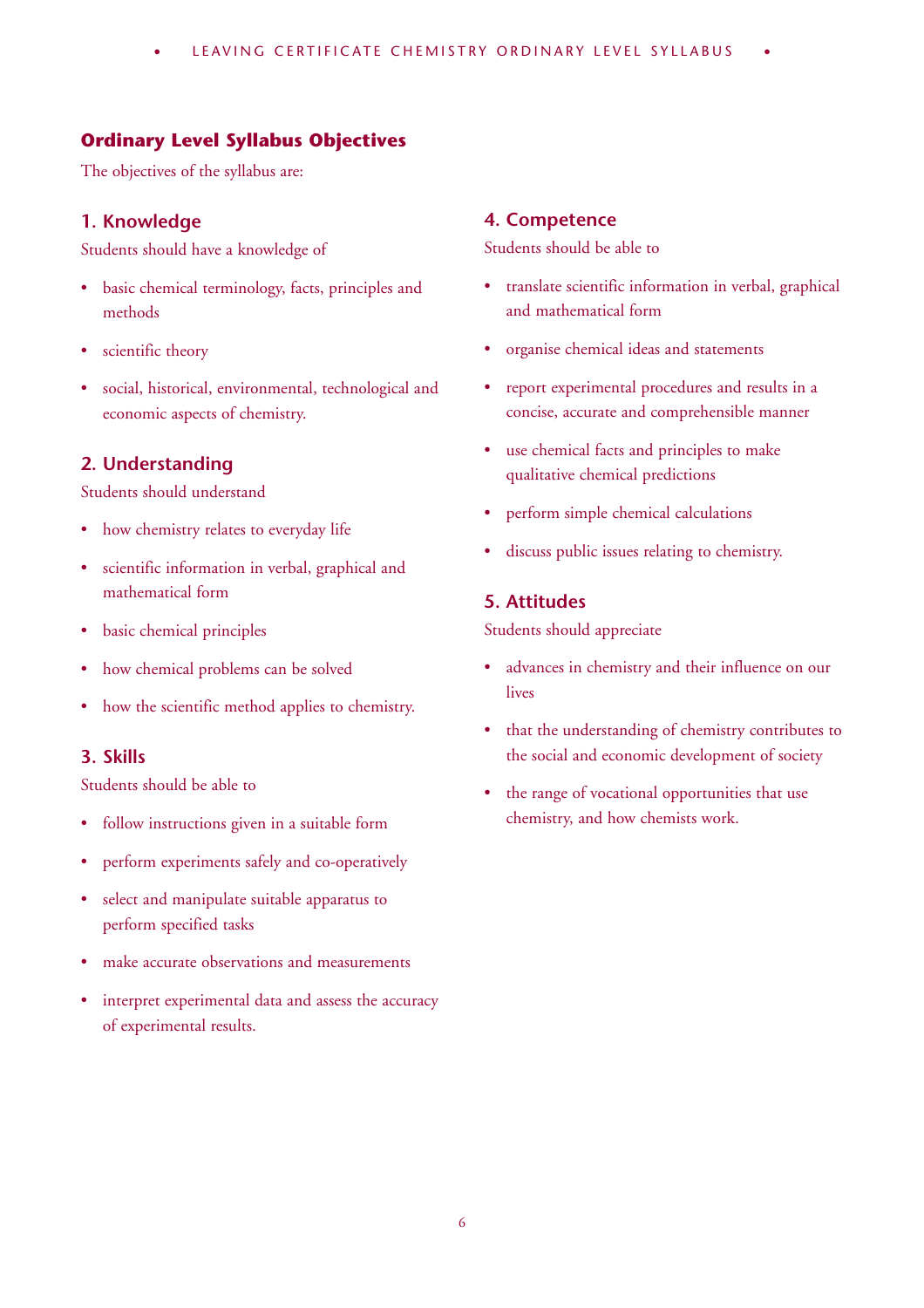# **CORE**

<span id="page-10-0"></span>

| <b>1. PERIODIC TABLE AND ATOMIC STRUCTURE</b>                 |                                                                                                                                                                                                                                                                                 |                                                                                                                         |                                                                                                                                                                                                                                                                                                                                                                 |  |
|---------------------------------------------------------------|---------------------------------------------------------------------------------------------------------------------------------------------------------------------------------------------------------------------------------------------------------------------------------|-------------------------------------------------------------------------------------------------------------------------|-----------------------------------------------------------------------------------------------------------------------------------------------------------------------------------------------------------------------------------------------------------------------------------------------------------------------------------------------------------------|--|
| Content                                                       | Depth of Treatment                                                                                                                                                                                                                                                              | <b>Activities</b>                                                                                                       | Social and Applied Aspects                                                                                                                                                                                                                                                                                                                                      |  |
| <b>1.1 Periodic Table</b><br>(Time needed: 4 class periods)   | Elements. Symbols of elements<br>$1 - 36.$                                                                                                                                                                                                                                      |                                                                                                                         | History of the idea of elements,<br>including the contributions of<br>the Greeks, Boyle, Davy and<br>Moseley.                                                                                                                                                                                                                                                   |  |
|                                                               | The periodic table as a list of<br>elements arranged so as to<br>demonstrate trends in their<br>physical and chemical<br>properties.                                                                                                                                            | Arranging elements in order of<br>relative atomic mass; note<br>differences compared with the<br>modern periodic table. | History of the periodic table,<br>including the contribution of<br>Mendeleev.<br>Comparison of Mendeleev's table<br>with the modern periodic table.                                                                                                                                                                                                             |  |
|                                                               | Brief statement of the principal<br>resemblances of elements within<br>each main group, in particular<br>alkali metals, alkaline earth<br>metals, halogens and noble gases.                                                                                                     | Demonstration of the reaction<br>with water of lithium, sodium<br>and potassium.                                        |                                                                                                                                                                                                                                                                                                                                                                 |  |
| <b>1.2 Atomic Structure</b><br>(Time needed: 5 class periods) | Matter is composed of particles,<br>which may be atoms, molecules<br>or ions.<br>Atoms. Minute size of atoms.<br>Law of conservation of mass.<br>Properties of electrons, protons                                                                                               |                                                                                                                         | Very brief outline of the<br>historical development of atomic<br>theory (outline principles only;<br>mathematical treatment not<br>required): Dalton: atomic<br>theory; Thomson: negative<br>charge of the electron;<br>Rutherford: discovery of the<br>nucleus as shown by the<br>$\alpha$ -particle scattering<br>experiment; and Bohr: model of<br>the atom. |  |
|                                                               | and neutrons (relative mass,<br>relative charge, location within<br>atom).<br>Atomic number $(Z)$ , mass number<br>(A), isotopes; hydrogen and<br>carbon as examples of isotopes.<br>Relative atomic mass $(A_r)$ . The<br><sup>12</sup> C scale for relative atomic<br>masses. |                                                                                                                         | Use of the mass spectrometer<br>in determining relative atomic<br>mass.                                                                                                                                                                                                                                                                                         |  |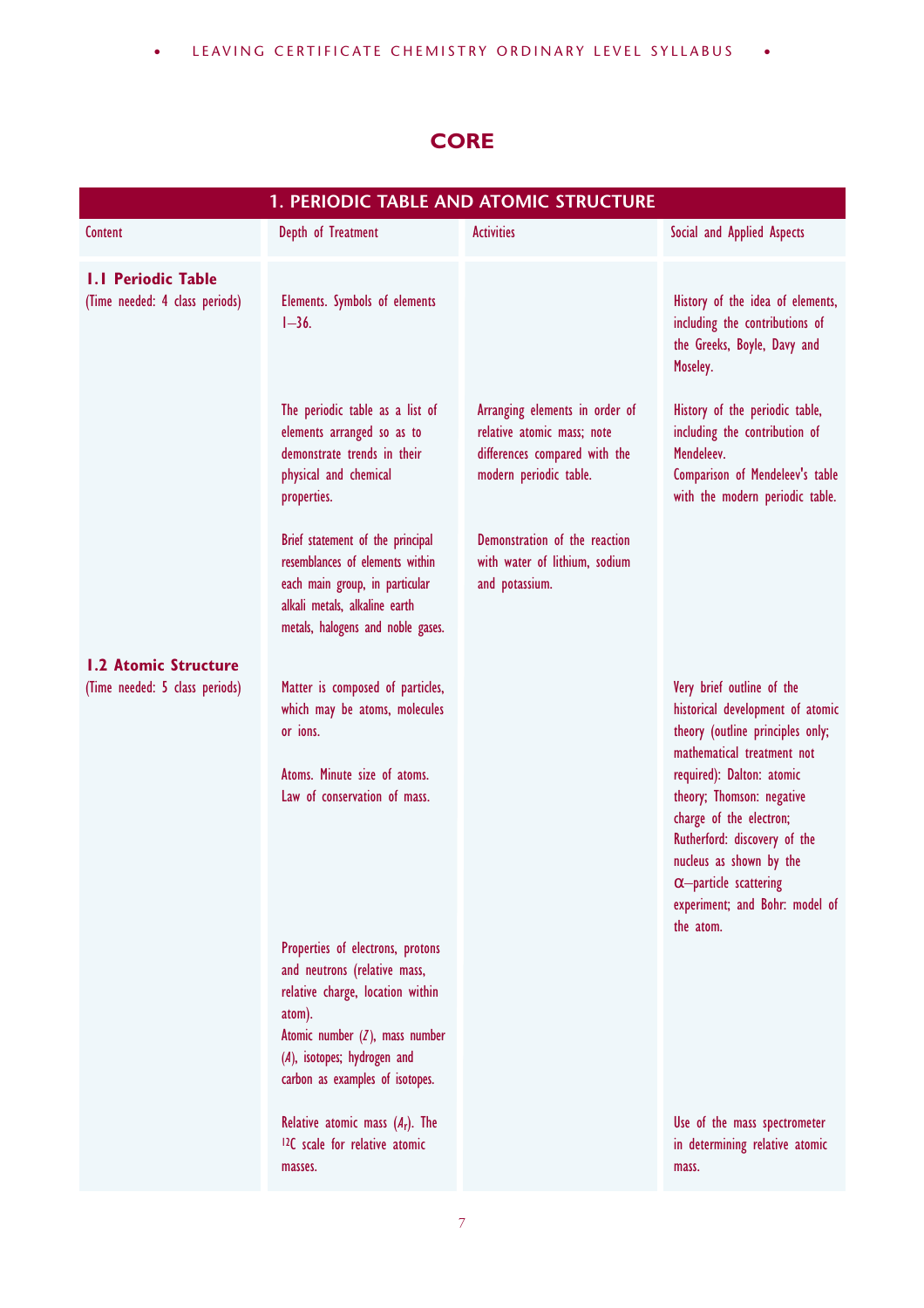| 1. PERIODIC TABLE AND ATOMIC STRUCTURE (CONTINUED)                                             |                                                                                                                                                                                                                                                                                                                                                                                                                                                                                      |                                                                                                                                                                                                 |                                                                                                                                                                                                                             |
|------------------------------------------------------------------------------------------------|--------------------------------------------------------------------------------------------------------------------------------------------------------------------------------------------------------------------------------------------------------------------------------------------------------------------------------------------------------------------------------------------------------------------------------------------------------------------------------------|-------------------------------------------------------------------------------------------------------------------------------------------------------------------------------------------------|-----------------------------------------------------------------------------------------------------------------------------------------------------------------------------------------------------------------------------|
| Content                                                                                        | Depth of Treatment                                                                                                                                                                                                                                                                                                                                                                                                                                                                   | <b>Activities</b>                                                                                                                                                                               | Social and Applied Aspects                                                                                                                                                                                                  |
| 1.3 Radioactivity<br>(Time needed: 3 class periods)                                            | Alpha, beta and gamma<br>radiation (nature and<br>penetrating ability).<br>One example each of:<br>an $\alpha$ -emitter, e.g. <sup>241</sup> Am<br>a $\beta$ -emitter, e.g. 14C<br>a $\gamma$ -emitter, e.g. $60C$ o.                                                                                                                                                                                                                                                                | Demonstration of properties -<br>detection and penetrating<br>power (this can be shown using<br>an appropriate videotape, if<br>desired).<br>(Principle of Geiger-Müller tube<br>not required.) | Historical outline of<br>radioactivity: work of Becquerel<br>(discovery of radiation from<br>uranium salts); Marie and<br>Pierre Curie (discovery of<br>polonium and radium).<br>Widespread occurrence of<br>radioactivity. |
|                                                                                                | Radioisotopes.                                                                                                                                                                                                                                                                                                                                                                                                                                                                       |                                                                                                                                                                                                 | Uses of radioisotopes (three<br>examples).                                                                                                                                                                                  |
|                                                                                                | Half-life (non-mathematical<br>treatment).                                                                                                                                                                                                                                                                                                                                                                                                                                           |                                                                                                                                                                                                 | <sup>14</sup> C age determination<br>(calculations not required).<br><sup>60</sup> Co for cancer treatment.<br>Food irradiation.                                                                                            |
| <b>1.4 Electronic</b><br><b>Structure of</b><br><b>Atoms</b><br>(Time needed: 7 class periods) | Energy levels in atoms.<br>Organisation of particles in<br>atoms of elements nos. 1-20<br>(numbers of electrons in each<br>main energy level).<br>Classification of the first twenty<br>elements in the periodic table<br>on the basis of the number of<br>outer electrons.<br>Atomic radii (covalent radii<br>only). Explanations for general<br>trends in values:<br>down a group<br>$\left( 1\right)$<br>(ii) across a period (covalent<br>radii of main group<br>elements only). | Mandatory experiment 1.1*                                                                                                                                                                       | Sodium street lights, fireworks.                                                                                                                                                                                            |

\*Mandatory experiments are defined at the end of each section of the syllabus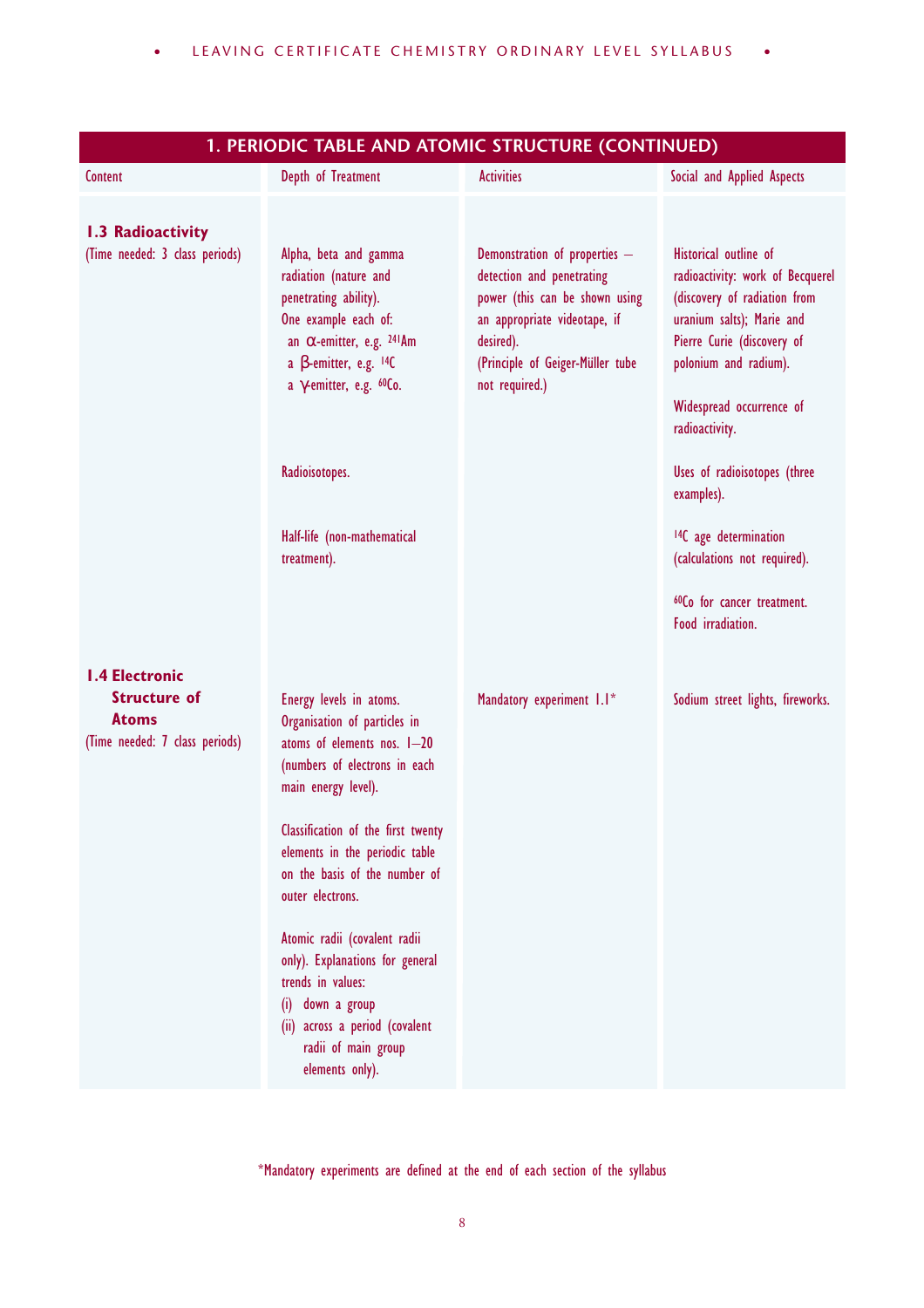| 1. PERIODIC TABLE AND ATOMIC STRUCTURE (CONTINUED)                      |                                                                                                                                                                                                                                                                    |                                                                                                             |                                                                                      |  |
|-------------------------------------------------------------------------|--------------------------------------------------------------------------------------------------------------------------------------------------------------------------------------------------------------------------------------------------------------------|-------------------------------------------------------------------------------------------------------------|--------------------------------------------------------------------------------------|--|
| Content                                                                 | Depth of Treatment                                                                                                                                                                                                                                                 | <b>Activities</b>                                                                                           | Social and Applied Aspects                                                           |  |
| <b>1.4 Electronic</b><br>Structure of<br><b>Atoms (continued)</b>       | Dependence of chemical<br>properties of elements on their<br>electronic structure.<br>Explanations in terms of atomic<br>radius, screening effect and<br>nuclear charge for general<br>trends in properties of elements<br>in groups I and VII.                    | See mandatory experiment 1.2<br>below (reactivity of halogens).                                             |                                                                                      |  |
| 1.5 Oxidation and<br><b>Reduction</b><br>(Time needed: 7 class periods) | Introduction to oxidation and<br>reduction: simple examples only,<br>e.g. Na with Cl <sub>2</sub> , Mg with O <sub>2</sub> ,<br>Zn with Cu <sup>2+</sup> . Oxidation and<br>reduction in terms of loss and<br>gain of electrons.<br>Oxidising and reducing agents. |                                                                                                             | Rusting of iron.<br>Swimming-pool water treatment.                                   |  |
|                                                                         | The electrochemical series as a<br>series of metals arranged in<br>order of their ability to be<br>oxidised (reactions, other than<br>displacement reactions, not<br>required).                                                                                    | Mandatory experiment 1.2<br>(half equations only required,<br>e.g. $2Br^{-} - 2e^{-} \rightarrow Br_{2}$ ). | Use of scrap iron to extract<br>copper.                                              |  |
|                                                                         | Electrolysis of (i) copper sulfate<br>solution with copper electrodes<br>and (ii) acidified water with<br>inert electrodes.                                                                                                                                        | Demonstration of ionic<br>movement.                                                                         | Electroplating.<br>Purification of copper.<br>Chrome and nickel plating.<br>Cutlery. |  |

- **1.1** Flame tests (Li, Na, K, Ba, Sr and Cu only).
- 1.2 Redox reactions of group VII elements: halogens as oxidising agents (reactions with bromides, iodides, Fe<sup>2+</sup> and sulfites). Displacement reactions of metals (Zn with  $Cu^{2+}$ , Mg with  $Cu^{2+}$ ).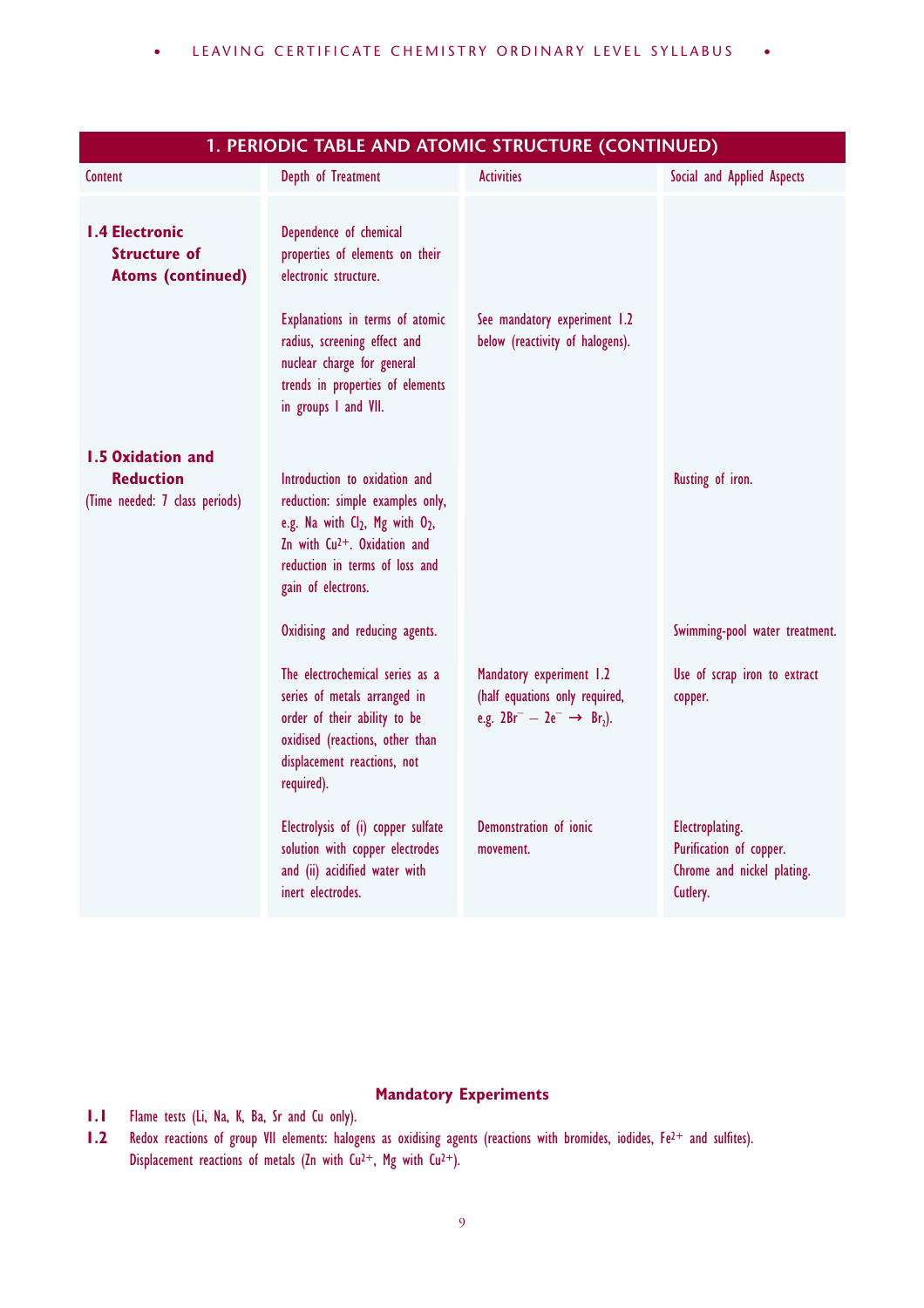<span id="page-13-0"></span>

| <b>2. CHEMICAL BONDING</b>                                         |                                                                                                                           |                                                                                                                                                                                                                                          |                                                                                                        |
|--------------------------------------------------------------------|---------------------------------------------------------------------------------------------------------------------------|------------------------------------------------------------------------------------------------------------------------------------------------------------------------------------------------------------------------------------------|--------------------------------------------------------------------------------------------------------|
| Content                                                            | Depth of Treatment                                                                                                        | <b>Activities</b>                                                                                                                                                                                                                        | Social and Applied Aspects                                                                             |
| 2.1 Chemical<br><b>Compounds</b><br>(Time needed: 6 class periods) | Compounds. Simple chemical<br>formulas.                                                                                   |                                                                                                                                                                                                                                          |                                                                                                        |
|                                                                    | Stability of noble gas electron<br>configurations.                                                                        |                                                                                                                                                                                                                                          | Uses of helium and argon<br>related to their chemical<br>unreactivity.                                 |
|                                                                    | Bonding and valency in terms<br>of the attainment of a stable<br>electronic structure. Octet rule<br>and its limitations. | Using the octet rule to predict<br>the formulas of simple<br>$compounds - binary$<br>compounds of the first 36<br>elements (excluding d-block<br>elements) and the hydroxides<br>and carbonates of these<br>elements (where such exist). |                                                                                                        |
| 2.2 Ionic Bonding<br>(Time needed: 4 class periods)                | Positive and negative ions.<br>Minute size of ions.                                                                       | Representation of ionic bonds<br>using dot and cross diagrams.                                                                                                                                                                           |                                                                                                        |
|                                                                    | lonic bonding as electron<br>transfer.                                                                                    |                                                                                                                                                                                                                                          |                                                                                                        |
|                                                                    | Sodium chloride crystal<br>structure.                                                                                     | Examination of a model of the<br>NaCl crystal.                                                                                                                                                                                           |                                                                                                        |
|                                                                    | Characteristics of ionic<br>substances.                                                                                   | Mandatory experiment 2.1                                                                                                                                                                                                                 | lonic materials in everyday life<br>(two uses, e.g. salt tablets to<br>replace salt lost by sweating). |
| 2.3 Covalent Bonding<br>(Time needed: 4 class periods)             | Molecules. Minute size of<br>molecules.                                                                                   |                                                                                                                                                                                                                                          |                                                                                                        |
|                                                                    | Covalent bonding as the sharing<br>of pairs of electrons.<br>Single, double and triple<br>covalent bonds.                 | Representation of covalent<br>bonds using dot and cross<br>diagrams.                                                                                                                                                                     |                                                                                                        |
|                                                                    | Polar and non-polar covalent<br>bonding.                                                                                  | Polarity test for liquids (use of<br>charged plastic rod).                                                                                                                                                                               | Polar and non-polar materials<br>in everyday life (two examples<br>of each).                           |
|                                                                    | Characteristics of covalent<br>substances.                                                                                | Testing solubility in different<br>solvents of ionic and covalent<br>substances.                                                                                                                                                         |                                                                                                        |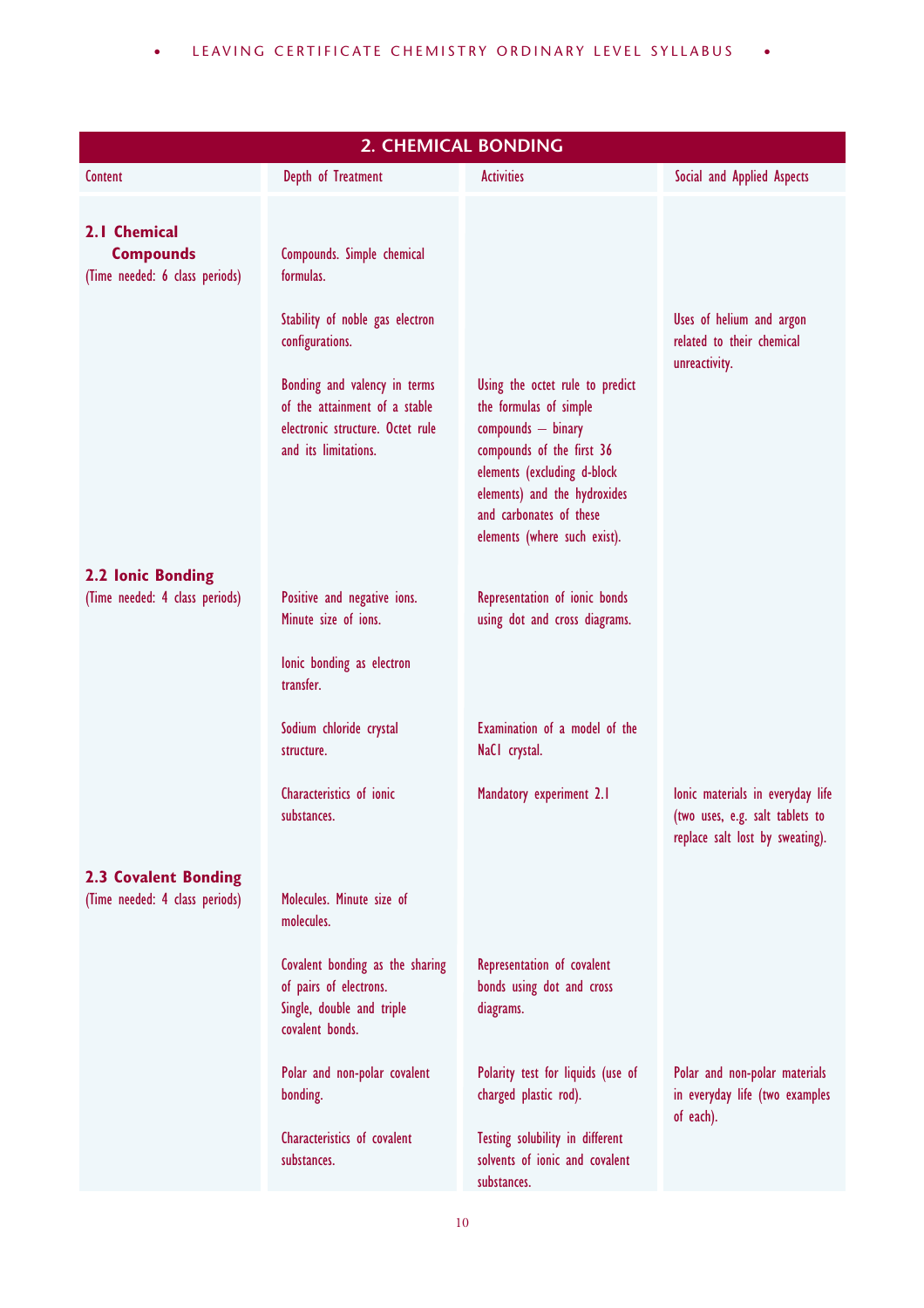| 2. CHEMICAL BONDING (CONTINUED)                                                                                  |                                                                                                                                                                                                                                     |                                                                 |                            |  |
|------------------------------------------------------------------------------------------------------------------|-------------------------------------------------------------------------------------------------------------------------------------------------------------------------------------------------------------------------------------|-----------------------------------------------------------------|----------------------------|--|
| Content                                                                                                          | Depth of Treatment                                                                                                                                                                                                                  | <b>Activities</b>                                               | Social and Applied Aspects |  |
| <b>2.4 Electronegativity</b><br>(Time needed: 2 class periods)                                                   | <b>Electronegativity. Periodic</b><br>variation of electronegativity $-$<br>explanation for general trends<br>in values:<br>down a group<br>(i)<br>(ii) across a period.<br>Electronegativity differences and<br>polarity of bonds. | Prediction of bond type using<br>electronegativity differences. |                            |  |
| 2.5 Shapes of<br><b>Molecules and</b><br><b>Intermolecular</b><br><b>Forces</b><br>(Time needed: I class period) | Shapes of some simple<br>molecules.                                                                                                                                                                                                 | Use of models or balloons to<br>illustrate molecular shapes.    |                            |  |

**<sup>2.1</sup>** Tests for anions in aqueous solutions: chloride, carbonate, nitrate, sulfate.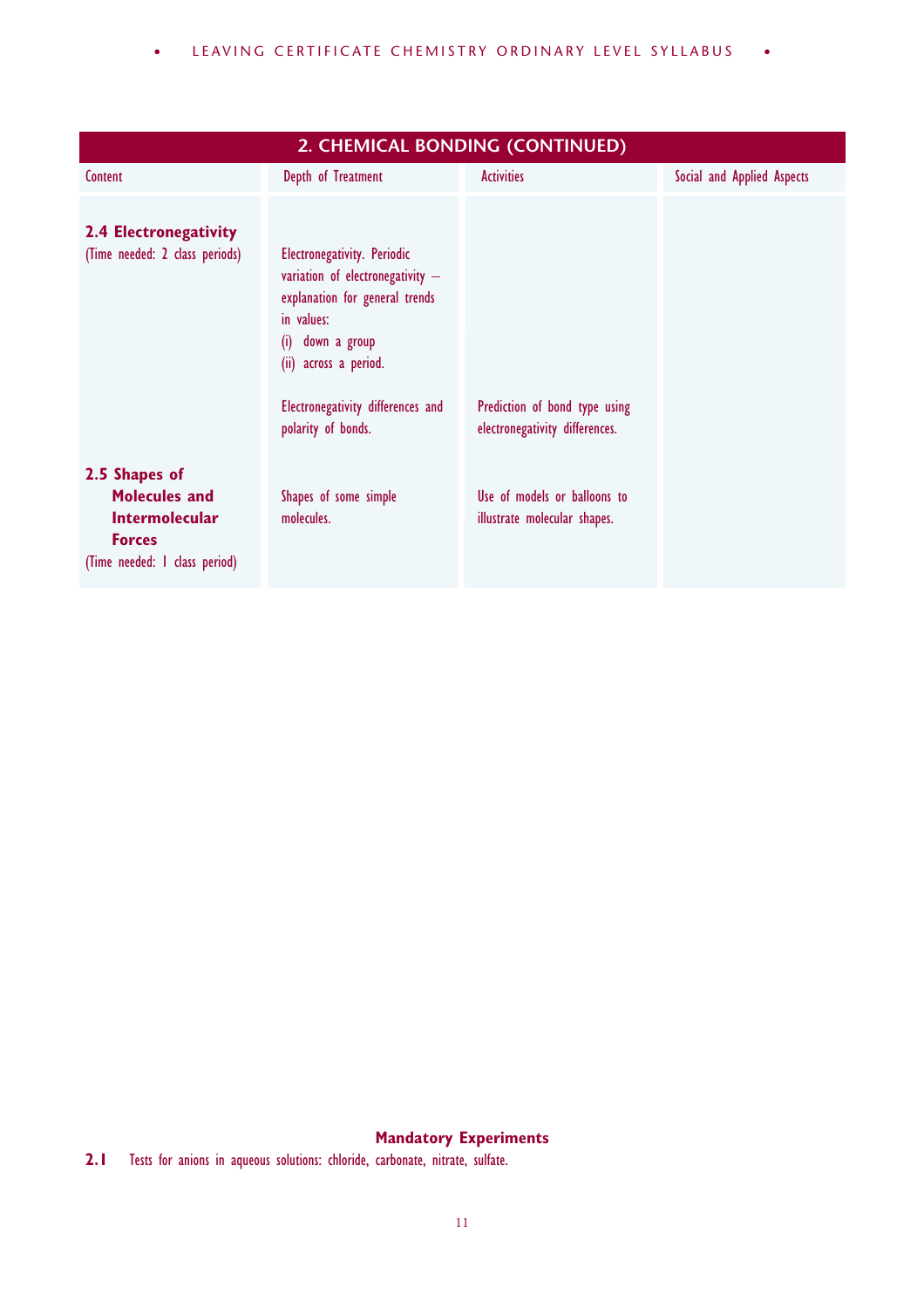<span id="page-15-0"></span>

| 3. STOICHIOMETRY, FORMULAS AND EQUATIONS                       |                                                                                                                                                                                                                                                        |                                                                                                                                                                                                                                                                                                               |                            |
|----------------------------------------------------------------|--------------------------------------------------------------------------------------------------------------------------------------------------------------------------------------------------------------------------------------------------------|---------------------------------------------------------------------------------------------------------------------------------------------------------------------------------------------------------------------------------------------------------------------------------------------------------------|----------------------------|
| Content                                                        | Depth of Treatment                                                                                                                                                                                                                                     | <b>Activities</b>                                                                                                                                                                                                                                                                                             | Social and Applied Aspects |
| <b>3.1 States of Matter</b><br>(Time needed: I class period)   | Motion of particles in solids,<br>liquids and gases.<br>Diffusion (Graham's law not<br>required).                                                                                                                                                      | NH <sub>3</sub> and HCl, ink and water,<br>smoke and air.                                                                                                                                                                                                                                                     |                            |
| 3.2 Gas Laws<br>(Time needed: 3 class periods)                 | Boyle's law.<br>Charles's law.<br>Combined gas law:<br>$\frac{P_1V_1}{T_1} = \frac{P_2V_2}{T_2} =$ constant.                                                                                                                                           | Calculations not required.<br>Calculations not required.<br>Simple calculations, including<br>correction of gas volumes to<br>s.t.p. (units: Pa, cm <sup>3</sup> , K).                                                                                                                                        | Boyle's air pump.          |
| 3.3 The Mole<br>(Time needed: 9 class periods)                 | Avogadro constant. The mole as<br>the SI unit for amount of<br>substance containing the<br>Avogadro number of particles.<br>Standard temperature and<br>pressure (s.t.p.). Molar volume<br>at s.t.p., molar mass, relative<br>molecular mass $(M_r)$ . | Calculation of relative molecular<br>mass from relative atomic<br>masses. Converting moles to<br>grams, litres and number of<br>particles. Converting grams and<br>litres to moles.<br>Mandatory experiment 3.1                                                                                               |                            |
| <b>3.4 Chemical Formulas</b><br>(Time needed: 6 class periods) | Empirical and molecular<br>formulas.<br>Percentage composition by                                                                                                                                                                                      | Calculations of empirical<br>formulas, given the percentage<br>composition by mass.<br>Calculation of molecular<br>formulas, given the empirical<br>formulas and the relative<br>molecular masses (examples<br>should include simple biological<br>substances, such as glucose and<br>urea).<br>Calculations. |                            |
|                                                                | mass.<br>Structural formulas.                                                                                                                                                                                                                          | Simple examples.                                                                                                                                                                                                                                                                                              |                            |
|                                                                |                                                                                                                                                                                                                                                        |                                                                                                                                                                                                                                                                                                               |                            |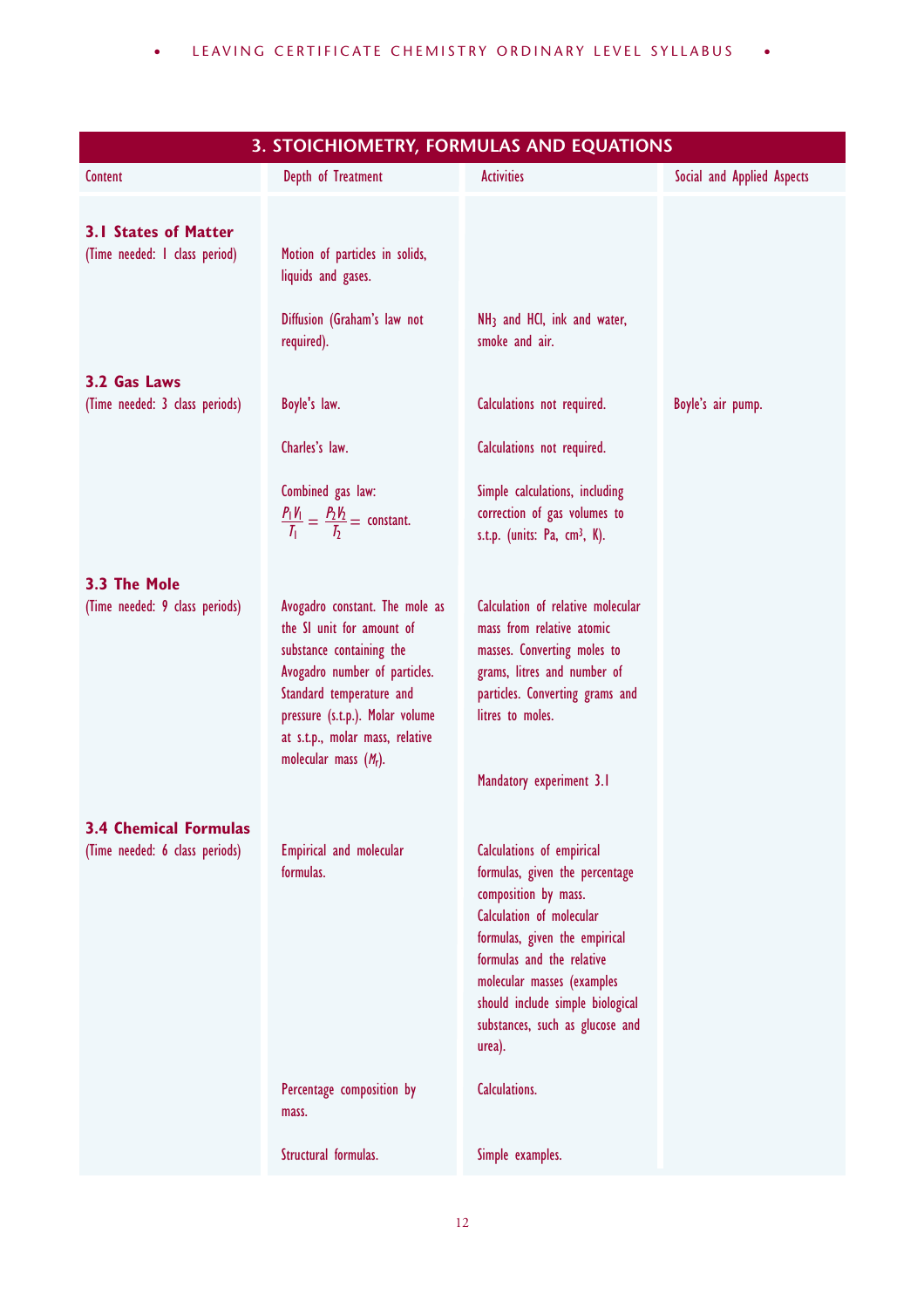| 3. STOICHIOMETRY, FORMULAS AND EQUATIONS (CONTINUED)                      |                                                                                                                                                                                           |                                                                                                                   |                            |  |
|---------------------------------------------------------------------------|-------------------------------------------------------------------------------------------------------------------------------------------------------------------------------------------|-------------------------------------------------------------------------------------------------------------------|----------------------------|--|
| Content                                                                   | Depth of Treatment                                                                                                                                                                        | <b>Activities</b>                                                                                                 | Social and Applied Aspects |  |
| <b>3.5 Chemical</b><br><b>Equations</b><br>(Time needed: 9 class periods) | Chemical equations. Balancing<br>chemical equations.<br>Calculations based on balanced<br>equations using the mole<br>concept (balanced equations will<br>be given for all calculations). | Simple examples.<br>Calculations in g and kg rather<br>than tonnes. Calculations<br>involving masses and volumes. |                            |  |

**<sup>3.1</sup>** Determination of the relative molecular mass of a volatile liquid (conical flask or gas syringe may be used).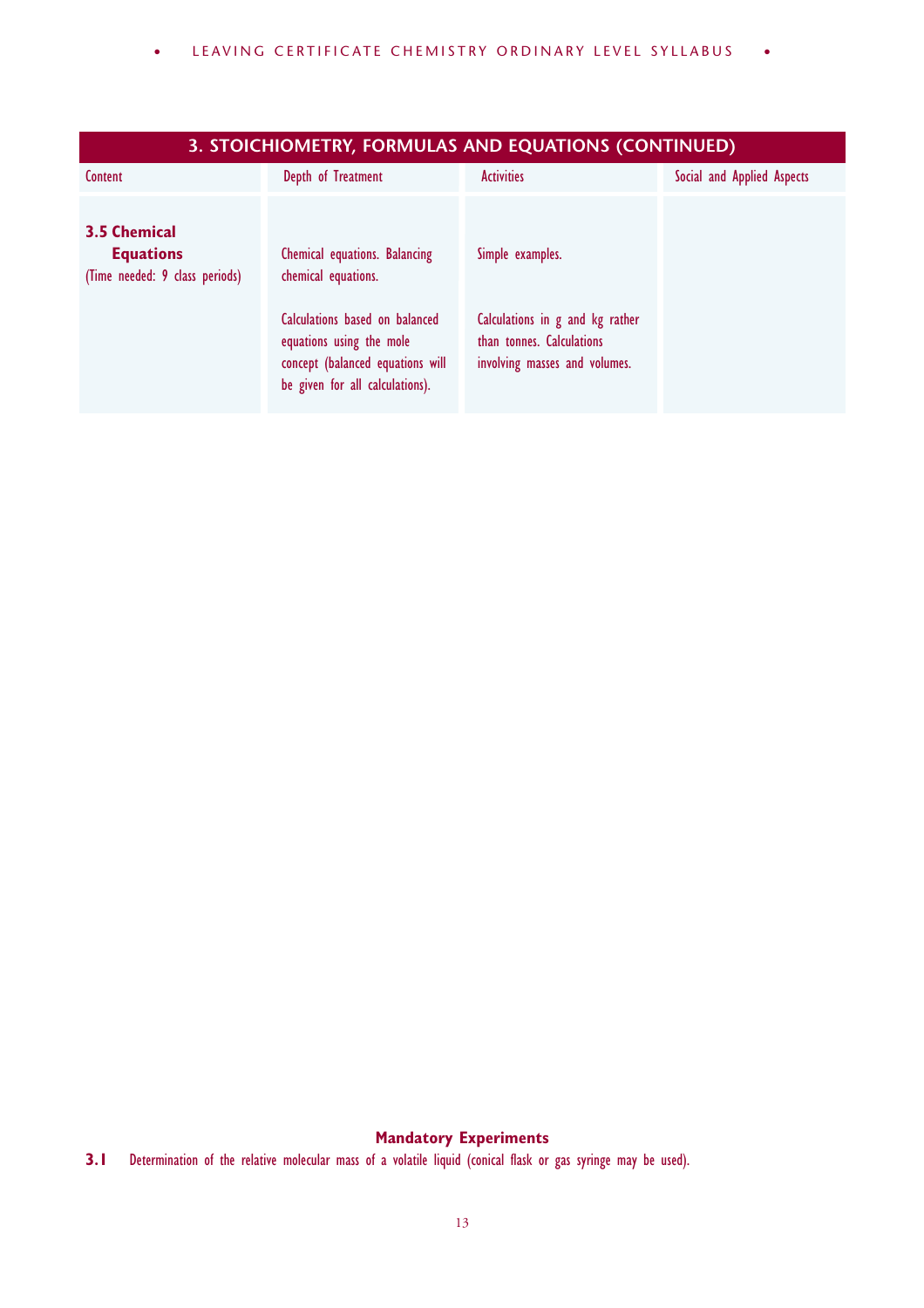<span id="page-17-0"></span>

| <b>4. VOLUMETRIC ANALYSIS</b>                                                     |                                                                                                                                                                                                                |                                                                                                                                                                                            |                                                                                                                                                                                     |  |
|-----------------------------------------------------------------------------------|----------------------------------------------------------------------------------------------------------------------------------------------------------------------------------------------------------------|--------------------------------------------------------------------------------------------------------------------------------------------------------------------------------------------|-------------------------------------------------------------------------------------------------------------------------------------------------------------------------------------|--|
| Content                                                                           | Depth of Treatment                                                                                                                                                                                             | <b>Activities</b>                                                                                                                                                                          | Social and Applied Aspects                                                                                                                                                          |  |
| <b>4.1 Concentration of</b><br><b>Solutions</b><br>(Time needed: 6 class periods) | Solutions.<br><b>Expression of solution</b><br>concentration in mol I-I<br>(molarity), $g \vdash$ and also in<br>$\%$ (v/v).<br>Colour intensity as a function<br>of concentration (simple<br>treatment only). | Calculation of molarity from<br>concentration in grams per litre<br>and vice versa. Calculation of<br>number of moles from molarity<br>and volume.                                         | Use of $\%$ (v/v), e.g. wine.                                                                                                                                                       |  |
|                                                                                   | Primary standards.<br>Standard solutions.                                                                                                                                                                      | Mandatory experiment 4.1                                                                                                                                                                   |                                                                                                                                                                                     |  |
| <b>4.2 Acids and Bases</b><br>(Time needed: 3 class periods)                      | Acids, bases and salts.<br>Neutralisation - formation of a<br>salt from an acid and a base.<br>Arrhenius theory of acids and<br>bases (for aqueous solutions<br>only).                                         |                                                                                                                                                                                            | Household acids and bases (two<br>examples of each). Everyday<br>examples of neutralisation, e.g.<br>use of lime in agriculture, use<br>of stomach powders for acid<br>indigestion. |  |
| <b>4.3 Volumetric</b><br><b>Analysis</b>                                          | Apparatus used in volumetric                                                                                                                                                                                   |                                                                                                                                                                                            |                                                                                                                                                                                     |  |
| (Time needed: 10 class periods)                                                   | analysis.<br>Correct titrimetric procedure.<br>Acid-base titrations.                                                                                                                                           | Solving volumetric problems,<br>using the formula method.<br>(Balanced equations will be<br>given in all volumetric<br>problems.)<br>Mandatory experiment 4.2<br>Mandatory experiment 4.2A |                                                                                                                                                                                     |  |

- **4.1** Preparation of standard solution of sodium carbonate.
- **4.2** Standardisation of a hydrochloric acid solution using a standard solution of sodium carbonate.
- **4.2A** A hydrochloric acid/sodium hydroxide titration, and the use of this titration in making the salt sodium chloride.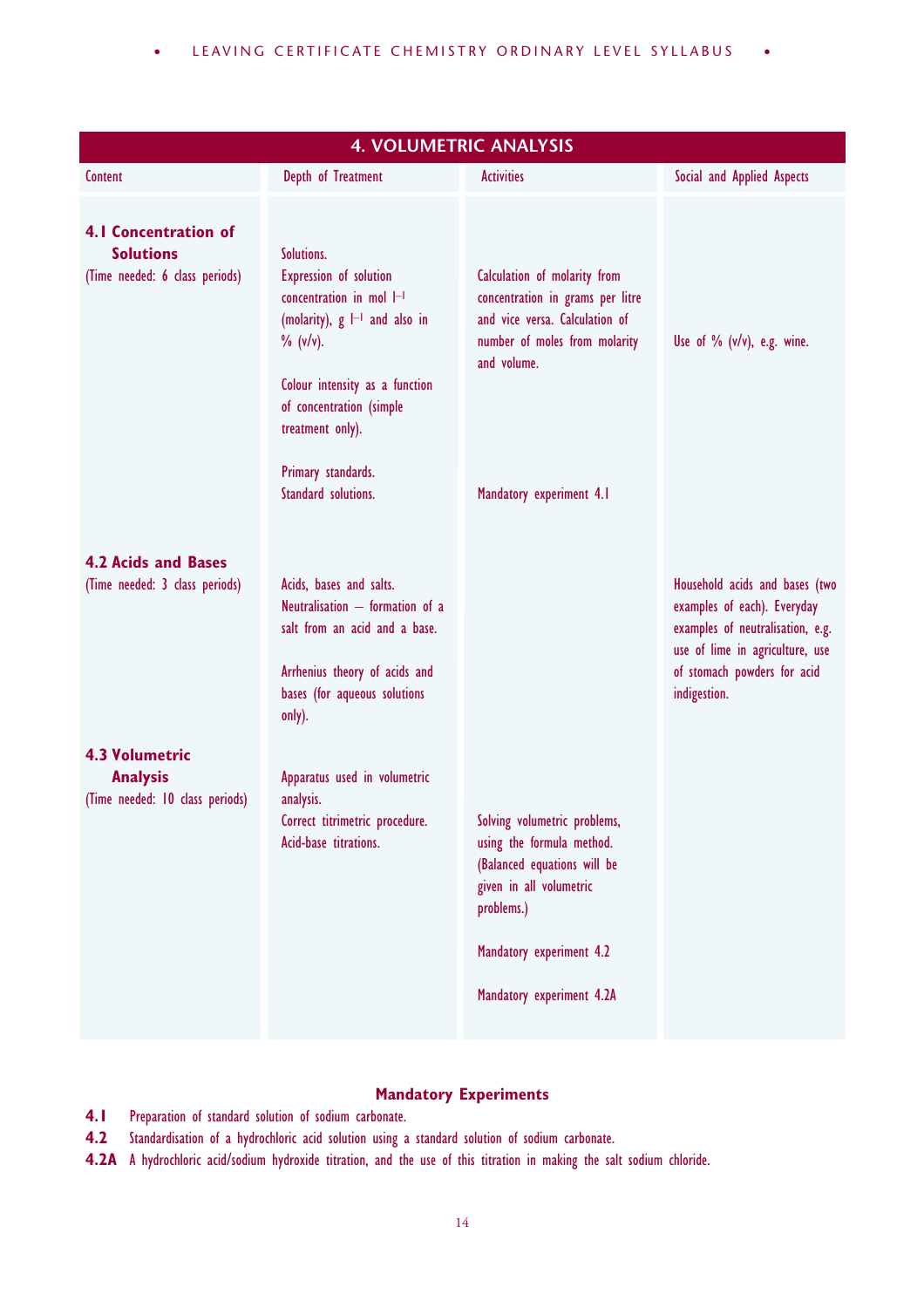<span id="page-18-0"></span>

| <b>5. FUELS AND HEATS OF REACTION</b>                                                                |                                                                                                                                                                                                                                                                                                                                                                                                                                                                                                                                                          |                                                                                                                     |                                                                                                                                                                                                                  |  |
|------------------------------------------------------------------------------------------------------|----------------------------------------------------------------------------------------------------------------------------------------------------------------------------------------------------------------------------------------------------------------------------------------------------------------------------------------------------------------------------------------------------------------------------------------------------------------------------------------------------------------------------------------------------------|---------------------------------------------------------------------------------------------------------------------|------------------------------------------------------------------------------------------------------------------------------------------------------------------------------------------------------------------|--|
| Content                                                                                              | Depth of Treatment                                                                                                                                                                                                                                                                                                                                                                                                                                                                                                                                       | <b>Activities</b>                                                                                                   | Social and Applied Aspects                                                                                                                                                                                       |  |
| <b>5.1 Sources of</b><br><b>Hydrocarbons</b><br>(Time needed: I class period)                        | Coal, natural gas and petroleum<br>as sources of hydrocarbons.                                                                                                                                                                                                                                                                                                                                                                                                                                                                                           |                                                                                                                     | Decomposition of animal waste<br>and vegetation as methane<br>sources. Hazards of methane<br>production in slurry pits, coal<br>mines and refuse dumps.<br>Methane as a contributor to<br>the greenhouse effect. |  |
| <b>5.2 Structure of</b><br><b>Aliphatic</b><br><b>Hydrocarbons</b><br>(Time needed: 5 class periods) | Alkanes, alkenes and alkynes as<br>homologous series. For alkynes,<br>only ethyne to be considered.<br>Systematic names, structural<br>formulas and structural isomers<br>of alkanes to C-5.<br>Structures, but not isomers, of<br>hexane, heptane, octane,<br>cyclohexane and 2,2,4-<br>trimethylpentane (iso-octane) to<br>be considered.<br>Systematic names, structural<br>formulas and structural isomers<br>of alkenes to C-4.<br>Physical properties [physical<br>state, solubility (qualitative<br>only) in water and in non-polar<br>solvents]. | Use of models.<br>Use of models.<br>Demonstration of the solubility<br>properties of methane, ethene<br>and ethyne. |                                                                                                                                                                                                                  |  |
| <b>5.3 Aromatic</b><br><b>Hydrocarbons</b><br>(Time needed: I class period)                          | Structure of benzene,<br>methylbenzene and ethylbenzene<br>as examples of aromatic<br>compounds.<br>Physical properties [physical<br>state, solubility (qualitative<br>only) in water and in non-polar<br>solvents].                                                                                                                                                                                                                                                                                                                                     | Use of models.<br>Demonstration of the solubility<br>properties of methylbenzene.                                   | See aromatic compounds<br>(page 20).                                                                                                                                                                             |  |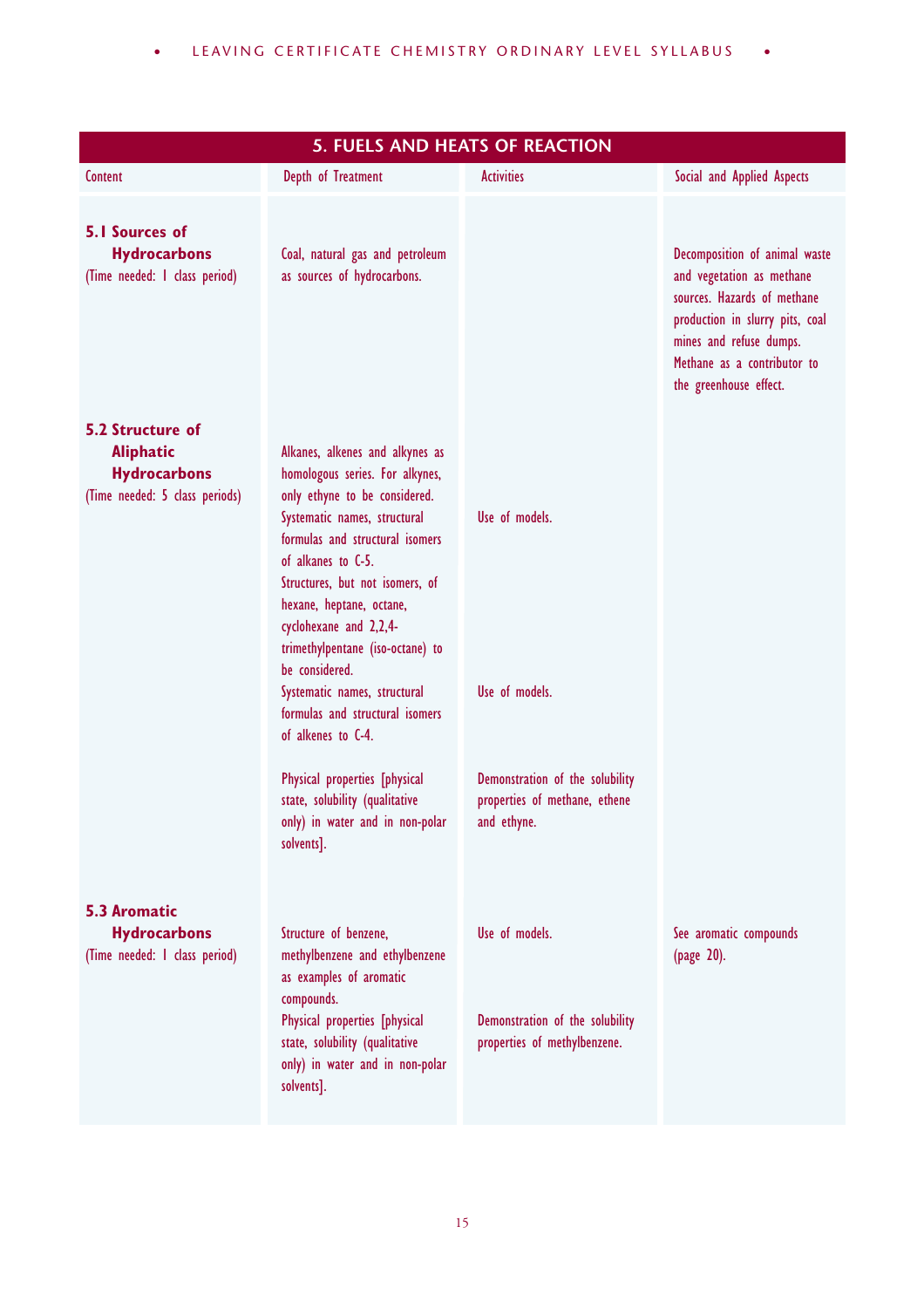| 5. FUELS AND HEATS OF REACTION (CONTINUED)                                                                                                    |                                                                                                                                                                                                                                                                                                                                                                                                                                              |                                                                                            |                                                                                                                                                                                                                                                                                                                                                                                                                                                                                                                         |  |  |
|-----------------------------------------------------------------------------------------------------------------------------------------------|----------------------------------------------------------------------------------------------------------------------------------------------------------------------------------------------------------------------------------------------------------------------------------------------------------------------------------------------------------------------------------------------------------------------------------------------|--------------------------------------------------------------------------------------------|-------------------------------------------------------------------------------------------------------------------------------------------------------------------------------------------------------------------------------------------------------------------------------------------------------------------------------------------------------------------------------------------------------------------------------------------------------------------------------------------------------------------------|--|--|
| Content                                                                                                                                       | Depth of Treatment                                                                                                                                                                                                                                                                                                                                                                                                                           | <b>Activities</b>                                                                          | Social and Applied Aspects                                                                                                                                                                                                                                                                                                                                                                                                                                                                                              |  |  |
| <b>5.4 Exothermic and</b><br><b>Endothermic</b><br><b>Reactions</b><br>(Time needed: 5 class periods)<br>5.5 Oil Refining and<br>its Products | Chemical reactions can result in<br>a change in temperature.<br>Exothermic and endothermic<br>reactions (and changes of<br>state).<br>Combustion of alkanes and<br>other hydrocarbons.<br>Heat of reaction (general term).<br>Sign of $\Delta H$ .<br>Heat of combustion. Bomb<br>calorimeter as an instrument<br>for accurately measuring heats<br>of combustion. Heats of<br>combustion of different fuels.<br>Fractionation of crude oil. | Demonstration of an exothermic<br>and an endothermic reaction.<br>Mandatory experiment 5.1 | Use of the bomb calorimeter in<br>determining calorific values of<br>foods.<br>Kilogram calorific values of<br>fuels, and their uses<br>(calculations not required).                                                                                                                                                                                                                                                                                                                                                    |  |  |
| (Time needed: 4 class periods)                                                                                                                | Production of the refinery gas,<br>light gasoline, naphtha,<br>kerosene, gas oil and residue<br>fractions.                                                                                                                                                                                                                                                                                                                                   |                                                                                            | Uses of the refinery gas, light<br>gasoline, naphtha, kerosene, gas<br>oil and residue fractions.<br>Composition of natural gas and<br>liquid petroleum gas (LPG).<br>Addition of mercaptans to<br>natural gas for safety reasons.<br>Composition of petrol.<br>Auto-ignition. Octane numbers<br>as a measure of the tendency<br>of a fuel to cause knocking.<br>Lead in petrol.<br>Alternatives to lead:<br>improving octane number by<br>isomerisation<br>(i)<br>(ii) dehydrocyclisation<br>(iii) catalytic cracking. |  |  |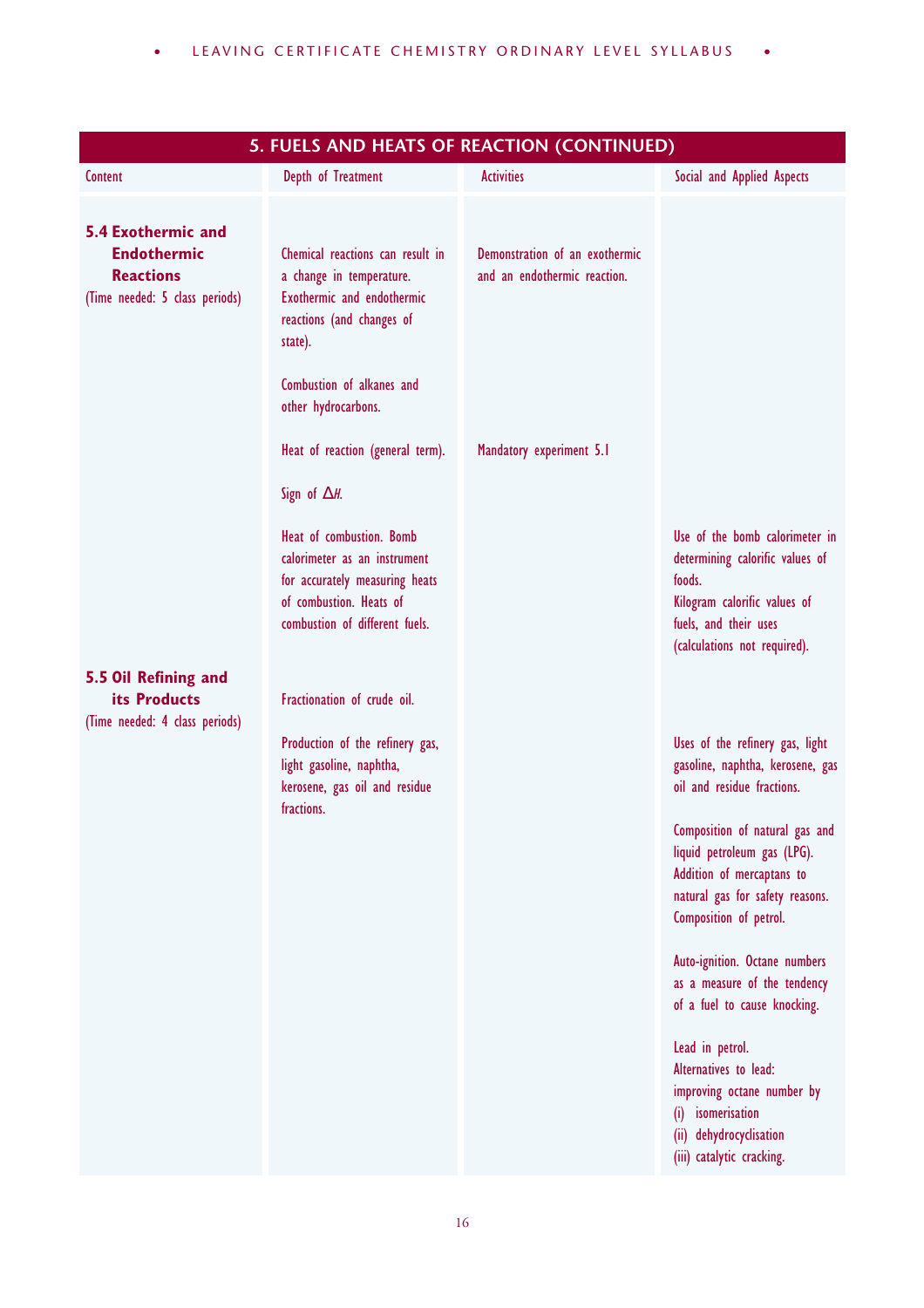| 5. FUELS AND HEATS OF REACTION (CONTINUED)                                  |                                                                                                                                   |                                                                                                                       |                                          |  |  |
|-----------------------------------------------------------------------------|-----------------------------------------------------------------------------------------------------------------------------------|-----------------------------------------------------------------------------------------------------------------------|------------------------------------------|--|--|
| Content                                                                     | Depth of Treatment                                                                                                                | <b>Activities</b>                                                                                                     | Social and Applied Aspects               |  |  |
| <b>5.6 Other Chemical</b><br><b>Fuels</b><br>(Time needed: 3 class periods) | Ethyne: preparation,<br>combustion, tests for<br>unsaturation.                                                                    | Mandatory experiment 5.2<br>(equations and structures of<br>products not required for the<br>tests for unsaturation). | Oxyacetylene welding and<br>cutting.     |  |  |
|                                                                             | Hydrogen: manufacture by<br>electrolysis of water<br>(1)<br>steam reforming of natural<br>(ii)<br>gas (simple treatment<br>only). |                                                                                                                       | Industrial uses. Potential as a<br>fuel. |  |  |

- **5.1** Determination of the heat of reaction of hydrochloric acid with sodium hydroxide.
- **5.2** Preparation and properties of ethyne [combustion, tests for unsaturation using bromine water and acidified potassium manganate(VII) solution].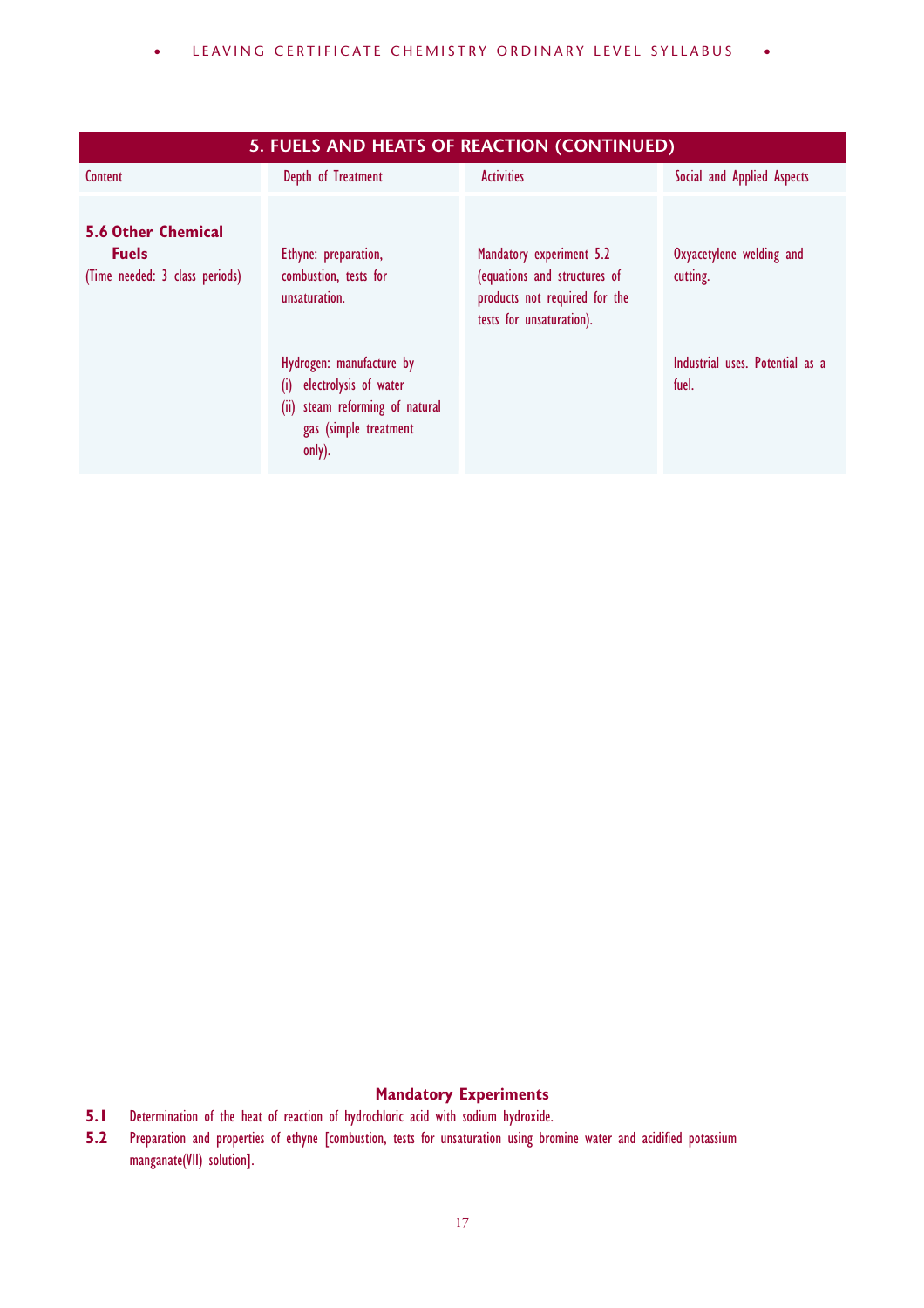<span id="page-21-0"></span>

| <b>6. RATES OF REACTION</b>                                                                |                                                                                  |                                                                                                                                                                                                                                                      |                                                                                                               |  |  |
|--------------------------------------------------------------------------------------------|----------------------------------------------------------------------------------|------------------------------------------------------------------------------------------------------------------------------------------------------------------------------------------------------------------------------------------------------|---------------------------------------------------------------------------------------------------------------|--|--|
| Content                                                                                    | Depth of Treatment                                                               | <b>Activities</b>                                                                                                                                                                                                                                    | Social and Applied Aspects                                                                                    |  |  |
| <b>6.1 Reaction Rates</b><br>(Time needed: 3 class periods)                                | Rate of reaction.                                                                | Mandatory experiment 6.1<br>Plotting and simple<br>interpretation of reaction rate<br>graphs.                                                                                                                                                        |                                                                                                               |  |  |
| <b>6.2 Factors Affecting</b><br><b>Rates of Reaction</b><br>(Time needed: 7 class periods) | Concentration. Particle size.<br>Temperature.<br>Nature of reactants. Catalysts. | Demonstration of the effects on<br>reaction rate of<br>(i) particle size<br>(ii) catalysts.                                                                                                                                                          | Dust explosions.<br>Enzymes as catalysts produced<br>by living cells (two examples).<br>Catalytic converters: |  |  |
|                                                                                            |                                                                                  | Mandatory experiment 6.2<br>Demonstration of the oxidation<br>of methanol using a hot<br>platinum or nichrome catalyst.<br>Demonstration of the oxidation<br>of potassium sodium tartrate by<br>hydrogen peroxide, catalysed by<br>cobalt(II) salts. | (i) nature of catalysts<br>(ii) reactions catalysed<br>(iii) environmental benefits.<br>Catalyst poisons.     |  |  |

- **6.1** Monitoring the rate of production of oxygen from hydrogen peroxide, using manganese dioxide as a catalyst.
- **6.2** Studying the effects on the reaction rate of (i) concentration and (ii) temperature, using sodium thiosulfate solution and hydrochloric acid.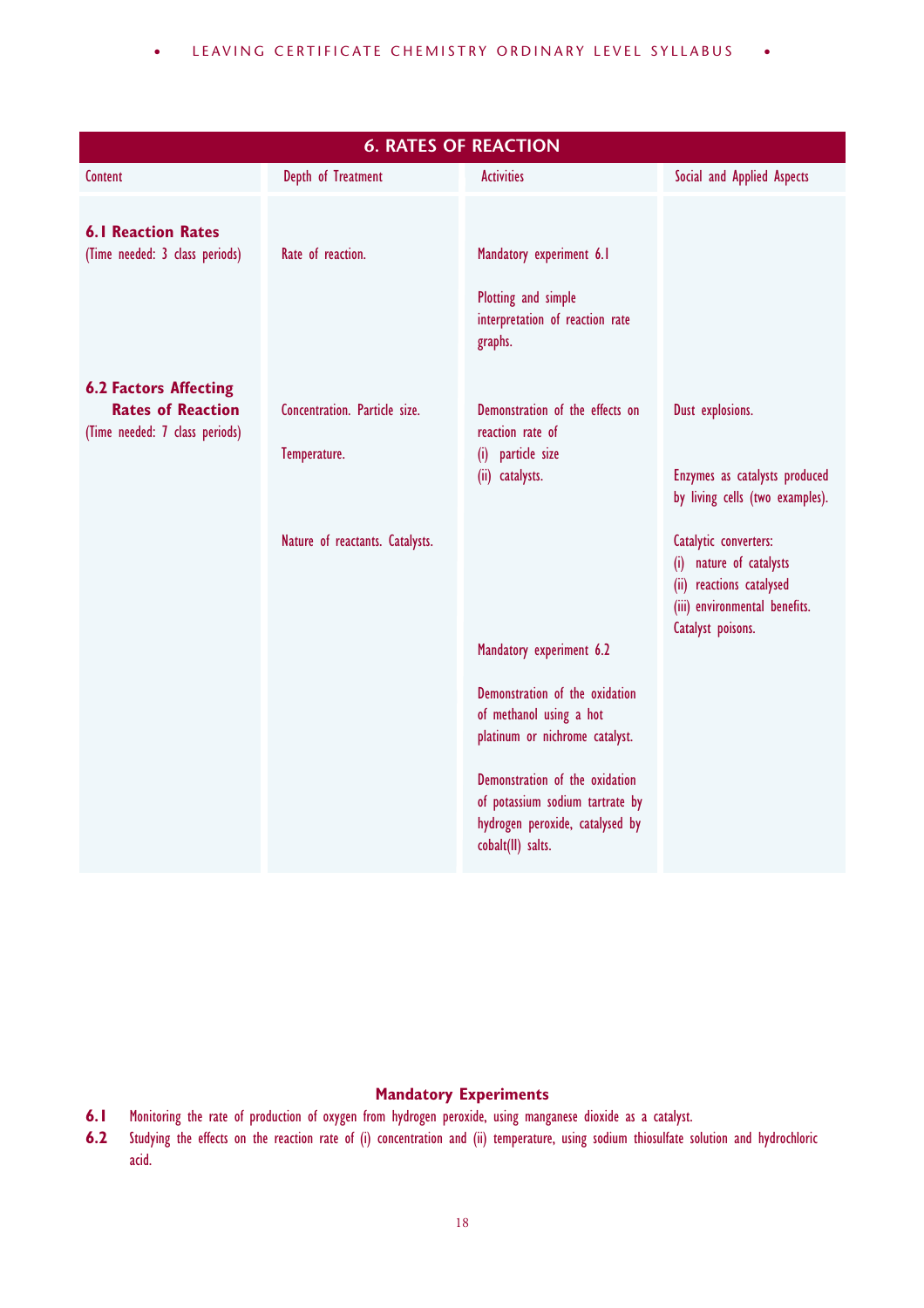<span id="page-22-0"></span>

| <b>7. ORGANIC CHEMISTRY</b>                                               |                                                                                                                                                                                                                 |                                                                                                                                  |                                                                                                                                                                            |  |  |
|---------------------------------------------------------------------------|-----------------------------------------------------------------------------------------------------------------------------------------------------------------------------------------------------------------|----------------------------------------------------------------------------------------------------------------------------------|----------------------------------------------------------------------------------------------------------------------------------------------------------------------------|--|--|
| Content                                                                   | Depth of Treatment                                                                                                                                                                                              | <b>Activities</b>                                                                                                                | Social and Applied Aspects                                                                                                                                                 |  |  |
| <b>7.1 Tetrahedral</b><br><b>Carbon</b><br>(Time needed: 3 class periods) | Saturated organic compounds.<br>Alkanes.                                                                                                                                                                        | Use of models, as appropriate.                                                                                                   | Use as fuels.                                                                                                                                                              |  |  |
|                                                                           | Alcohols: structure and<br>nomenclature up to C-4<br>(primary and secondary alcohols<br>only). Physical properties<br>[physical state, solubility<br>(qualitative only) in water and<br>in non-polar solvents]. | Comparison of structure with<br>water.<br>Solubility of (a) methanol and<br>(b) butan-1-ol in<br>(i) cyclohexane and (ii) water. | Ethanol as a solvent.<br>Fermentation as a source of<br>ethanol; use of fermentation in<br>the brewing and distilling<br>industries.<br>Methanol as a denaturing<br>agent. |  |  |
| 7.2 Planar Carbon                                                         |                                                                                                                                                                                                                 |                                                                                                                                  |                                                                                                                                                                            |  |  |
| (Time needed: 9 class periods)                                            | Unsaturated organic compounds.                                                                                                                                                                                  | Use of models, as appropriate.                                                                                                   |                                                                                                                                                                            |  |  |
|                                                                           | Alkenes: non-polar double bond.<br>Structure and nomenclature up<br>to $C-4$ .                                                                                                                                  |                                                                                                                                  | Use in making plastics.                                                                                                                                                    |  |  |
|                                                                           | Carbonyl compounds (aldehydes<br>only): polar double bond.<br>Structure and nomenclature up<br>to C-4.                                                                                                          | Solubility of ethanal in<br>(i) cyclohexane and (ii) water.                                                                      |                                                                                                                                                                            |  |  |
|                                                                           | Physical properties [physical<br>state, solubility (qualitative<br>only) in water and in non-polar<br>solvents].                                                                                                |                                                                                                                                  |                                                                                                                                                                            |  |  |
|                                                                           | Carboxylic acids: polar double<br>bond. Structure and<br>nomenclature up to C-4.                                                                                                                                | Solubility of ethanoic acid in<br>(i) cyclohexane and (ii) water.                                                                | Methanoic acid in nettles and<br>ants; ethanoic acid in vinegar.                                                                                                           |  |  |
|                                                                           | Physical properties [physical<br>state, solubility (qualitative<br>only) in water and in non-polar<br>solvents].                                                                                                | Mandatory experiment 7.1                                                                                                         |                                                                                                                                                                            |  |  |
|                                                                           | Simple explanation of the use<br>of the circle to represent the<br>identical bonds in benzene,<br>intermediate between double<br>and single.                                                                    |                                                                                                                                  |                                                                                                                                                                            |  |  |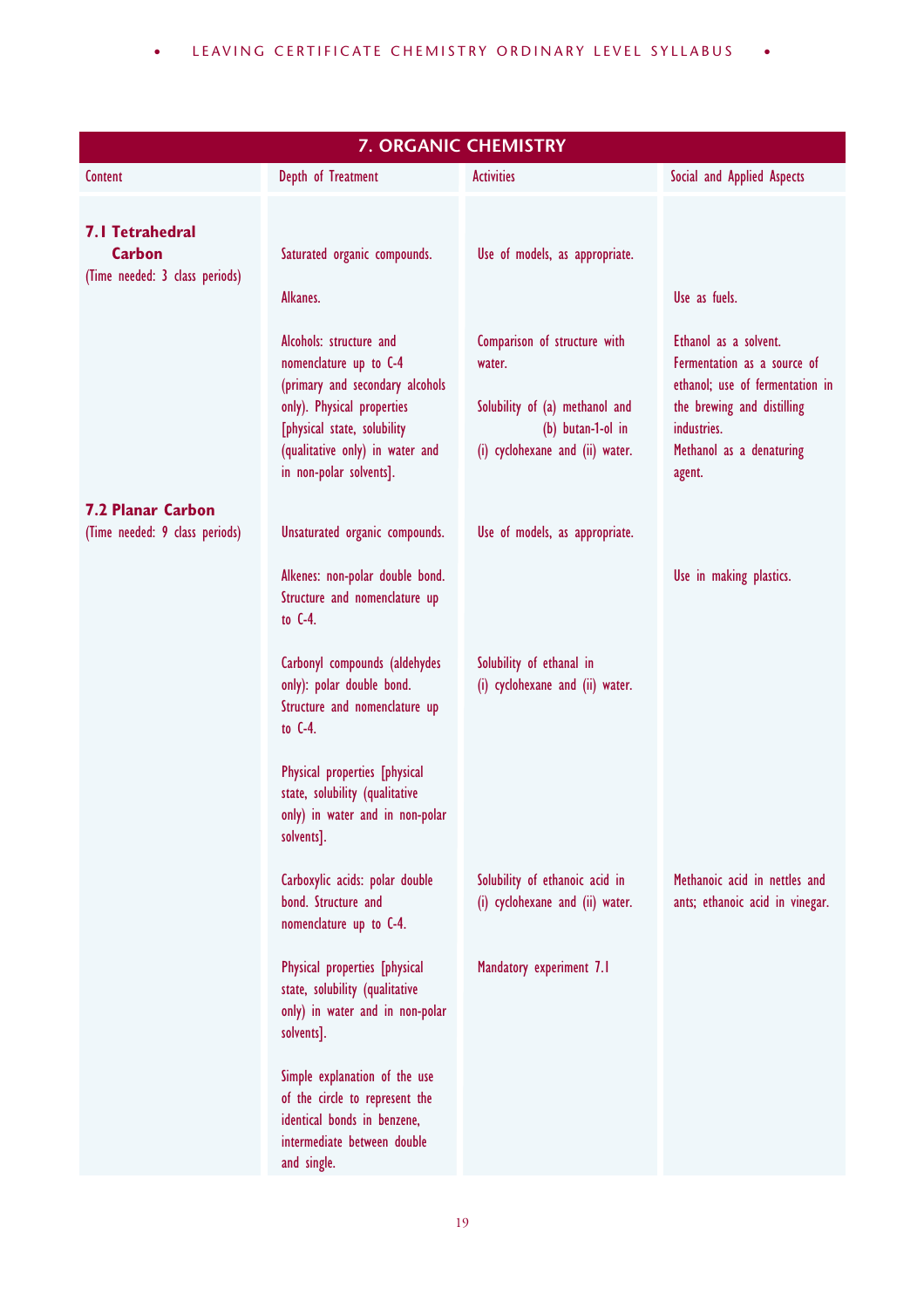|                                                                                         |                                                                                                                                                                                                                                                                                                                                                                                                                                                                        | 7. ORGANIC CHEMISTRY (CONTINUED)                                                                            |                                                                                                                                                                                                                                                                                |
|-----------------------------------------------------------------------------------------|------------------------------------------------------------------------------------------------------------------------------------------------------------------------------------------------------------------------------------------------------------------------------------------------------------------------------------------------------------------------------------------------------------------------------------------------------------------------|-------------------------------------------------------------------------------------------------------------|--------------------------------------------------------------------------------------------------------------------------------------------------------------------------------------------------------------------------------------------------------------------------------|
| Content                                                                                 | Depth of Treatment                                                                                                                                                                                                                                                                                                                                                                                                                                                     | <b>Activities</b>                                                                                           | Social and Applied Aspects                                                                                                                                                                                                                                                     |
| <b>7.2 Planar Carbon</b><br>(continued)                                                 | Aromatic compounds.                                                                                                                                                                                                                                                                                                                                                                                                                                                    | Solubility of methylbenzene in<br>(i) cyclohexane and (ii) water.                                           | Use of methylbenzene as an<br>industrial solvent.                                                                                                                                                                                                                              |
|                                                                                         | An indication of the range and<br>scope of aromatic chemistry<br>(structures not required).                                                                                                                                                                                                                                                                                                                                                                            | Inspect structural formulas of a<br>range of consumer products to<br>show the presence of benzene<br>rings. | Aromatic compounds form the<br>basis of dyestuffs, detergents,<br>herbicides and many<br>pharmaceutical compounds (one<br>example in each case;<br>structures not required).<br>Aromatic acid-base indicators:<br>phenolphthalein, methyl orange<br>(structures not required). |
|                                                                                         |                                                                                                                                                                                                                                                                                                                                                                                                                                                                        |                                                                                                             | Carcinogenic nature of some<br>aromatic compounds, e.g.<br>benzene. Not all aromatic<br>compounds are carcinogenic,<br>e.g. aspirin (structure of aspirin<br>not required).                                                                                                    |
| <b>7.3 Organic Chemical</b><br><b>Reaction Types</b><br>(Time needed: 14 class periods) | Students are not, in general,<br>required to know the conditions<br>(temperature, pressure, catalyst,<br>solvent) for these reactions,<br>except where specified<br>elsewhere in the syllabus. They<br>are required to be able to<br>write balanced equations for<br>the reactions, using structural<br>formulas, unless otherwise<br>indicated.<br>(a) Addition reactions<br>Alkenes - reactions with<br>hydrogen, chlorine, bromine,<br>water and hydrogen chloride. |                                                                                                             | Industrial sources.<br>Industrial importance of<br>(i) products of the addition<br>reactions of ethene with<br>chlorine, bromine, water and<br>hydrogen chloride<br>(ii) hydrogenation of vegetable<br>oils.                                                                   |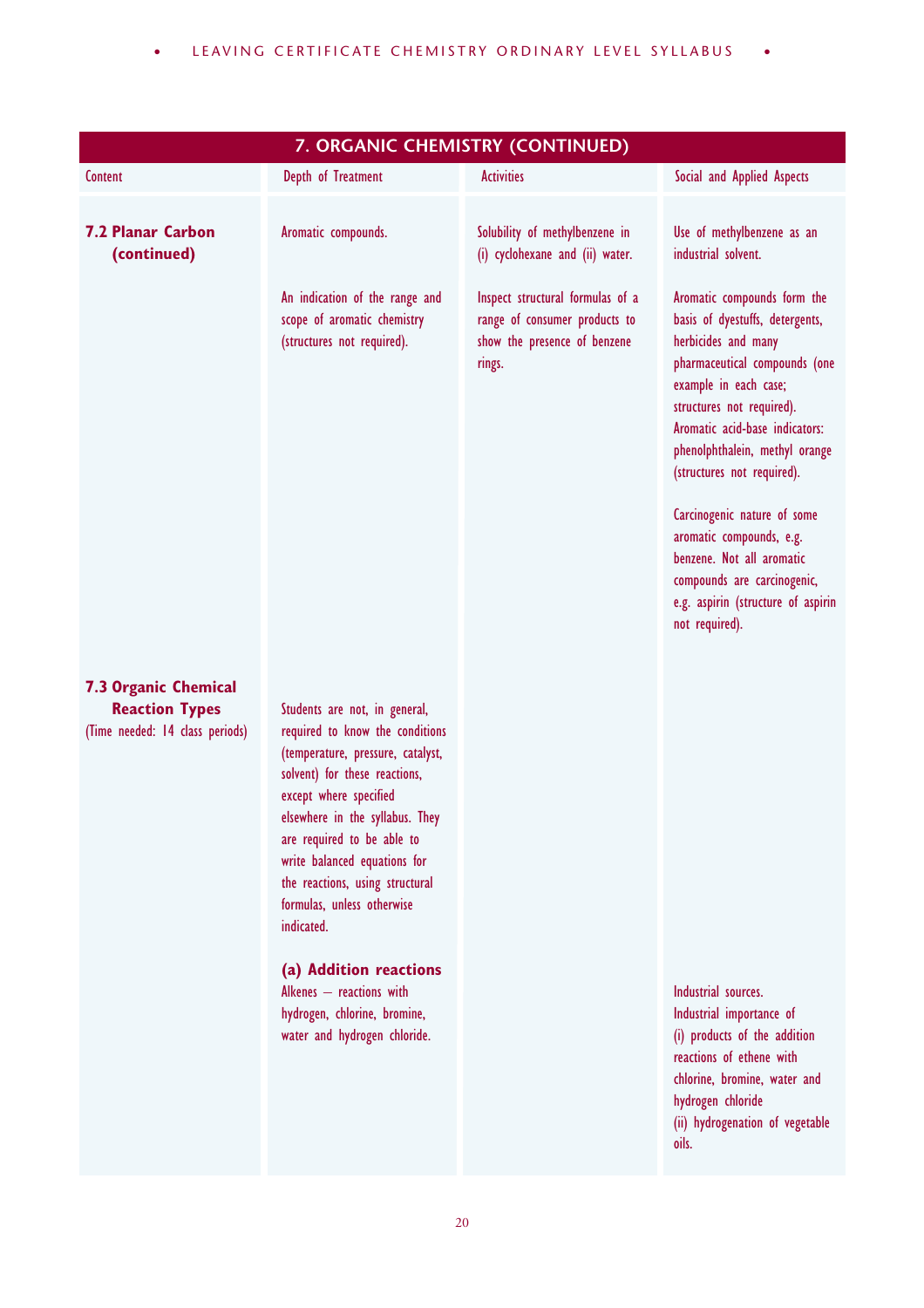| 7. ORGANIC CHEMISTRY (CONTINUED)                                    |                                                                                                                                                                           |                                                                                                                                       |                                                                                                                                                                                                                  |  |
|---------------------------------------------------------------------|---------------------------------------------------------------------------------------------------------------------------------------------------------------------------|---------------------------------------------------------------------------------------------------------------------------------------|------------------------------------------------------------------------------------------------------------------------------------------------------------------------------------------------------------------|--|
| Content                                                             | Depth of Treatment                                                                                                                                                        | <b>Activities</b>                                                                                                                     | Social and Applied Aspects                                                                                                                                                                                       |  |
| <b>7.3 Organic Chemical</b><br><b>Reaction Types</b><br>(continued) | Polymerisation reaction (of<br>ethene and propene only -<br>reaction mechanism not<br>required).                                                                          |                                                                                                                                       | Alkenes as raw materials in the<br>industrial manufacture of<br>plastics.                                                                                                                                        |  |
|                                                                     | Unreactivity of benzene with<br>regard to addition reactions,<br>relative to ethene.                                                                                      |                                                                                                                                       | An indication of the range and<br>scope of the petrochemical<br>industry (two examples of<br>synthetic products of this<br>industry; structures not<br>required, unless specified<br>elsewhere in the syllabus). |  |
|                                                                     | (b) Substitution                                                                                                                                                          |                                                                                                                                       |                                                                                                                                                                                                                  |  |
|                                                                     | reactions<br>Halogenation of alkanes.                                                                                                                                     |                                                                                                                                       |                                                                                                                                                                                                                  |  |
|                                                                     |                                                                                                                                                                           | Mandatory experiment 7.2                                                                                                              | Soap manufacture.                                                                                                                                                                                                |  |
|                                                                     | (c) Elimination<br>reactions                                                                                                                                              |                                                                                                                                       |                                                                                                                                                                                                                  |  |
|                                                                     | Dehydration of alcohols.                                                                                                                                                  | Mandatory experiment 7.3<br>(equations and structures of<br>products not required, unless<br>specified elsewhere in the<br>syllabus). |                                                                                                                                                                                                                  |  |
|                                                                     | (d) Redox reactions                                                                                                                                                       |                                                                                                                                       |                                                                                                                                                                                                                  |  |
|                                                                     | Alcohols:<br>Oxidation using KMnO <sub>4</sub> or<br>Na <sub>2</sub> Cr <sub>2</sub> O <sub>7</sub> to (i) aldehydes and<br>(ii) acids (half equations only<br>required). | Mandatory experiment 7.4                                                                                                              | Ethanal formation in the<br>metabolism of ethanol in the<br>human body.                                                                                                                                          |  |
|                                                                     | Oxidation of aldehydes to acids<br>(half equations only required).                                                                                                        | Mandatory experiment 7.5                                                                                                              |                                                                                                                                                                                                                  |  |
|                                                                     | Combustion $-$ a reaction<br>common to most organic<br>compounds.                                                                                                         |                                                                                                                                       |                                                                                                                                                                                                                  |  |
|                                                                     | Combustion of alcohols.                                                                                                                                                   |                                                                                                                                       | Alcohols as motor fuels.                                                                                                                                                                                         |  |
|                                                                     | Non-flammability of fully<br>halogenated alkanes.                                                                                                                         |                                                                                                                                       | Flame retardants, fire<br>extinguishers.                                                                                                                                                                         |  |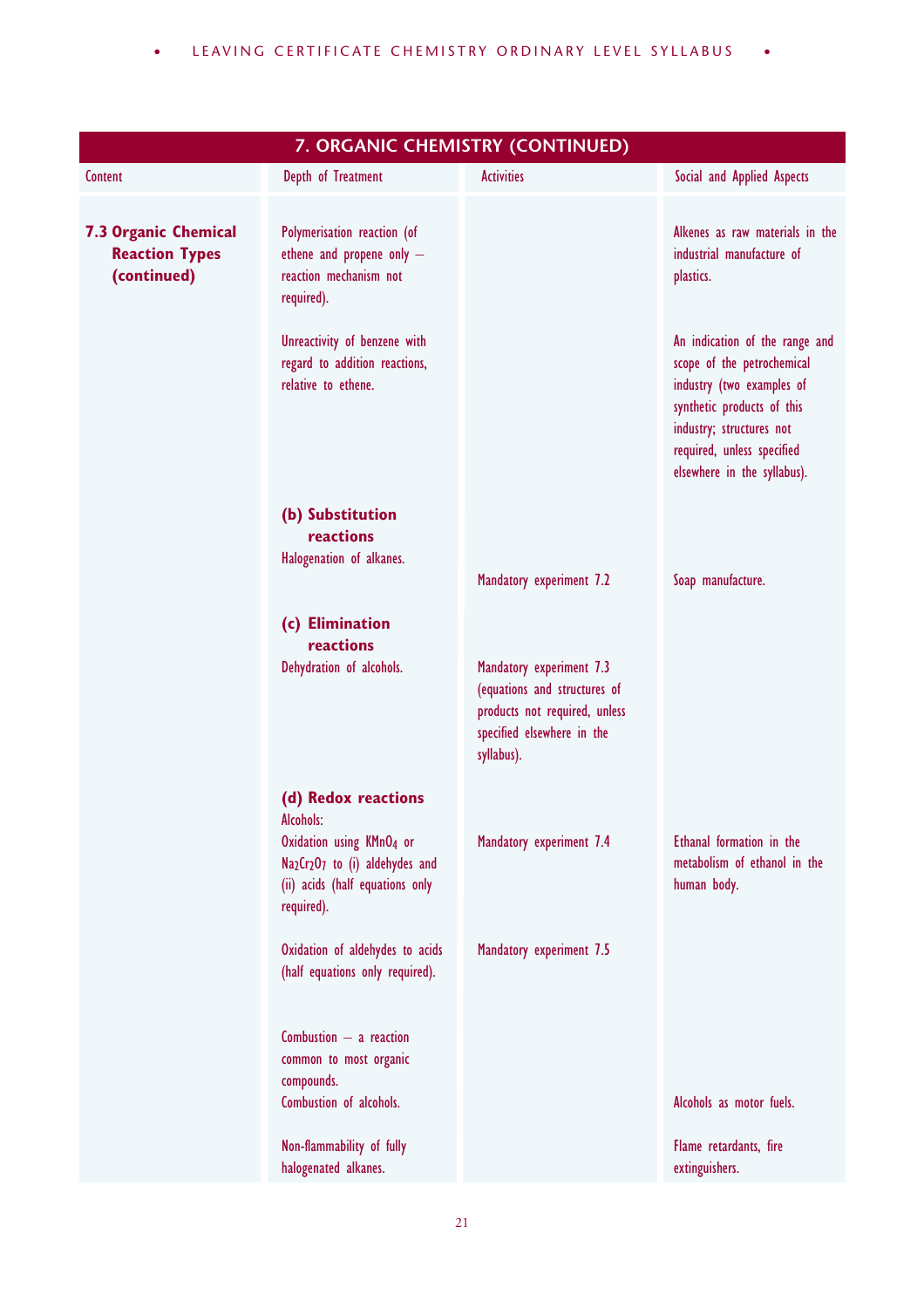| 7. ORGANIC CHEMISTRY (CONTINUED)                                                                    |                                                                                                                                                                                |                          |                                                                                                                                                                         |  |  |
|-----------------------------------------------------------------------------------------------------|--------------------------------------------------------------------------------------------------------------------------------------------------------------------------------|--------------------------|-------------------------------------------------------------------------------------------------------------------------------------------------------------------------|--|--|
| Content                                                                                             | Depth of Treatment                                                                                                                                                             | <b>Activities</b>        | Social and Applied Aspects                                                                                                                                              |  |  |
| <b>7.3 Organic Chemical</b><br><b>Reaction Types</b><br>(continued)                                 | (e) Reactions as acids<br>Reactions of alcohols with<br>sodium.                                                                                                                |                          |                                                                                                                                                                         |  |  |
|                                                                                                     | Reactions of carboxylic acids<br>with magnesium, with sodium<br>hydroxide and with sodium<br>carbonate.                                                                        |                          |                                                                                                                                                                         |  |  |
|                                                                                                     | (f) Organic synthesis:<br>principles and<br>examples                                                                                                                           |                          |                                                                                                                                                                         |  |  |
|                                                                                                     | Chemical synthesis involves<br>(i) bond breaking and<br>(ii) bond forming.                                                                                                     |                          | Useful products of organic<br>synthesis (two examples, e.g.<br>aspirin, paracetamol; structures<br>and synthetic routes not<br>required).                               |  |  |
|                                                                                                     | Example of organic synthesis:<br>PVC from ethene (structures<br>and synthetic route required).                                                                                 |                          |                                                                                                                                                                         |  |  |
| 7.4 Organic Natural<br><b>Products</b><br>(Time needed: 4 class periods)                            | Extraction techniques, e.g.<br>solvent extraction, steam<br>distillation.                                                                                                      | Mandatory experiment 7.6 | An indication of the range and<br>scope of organic natural<br>product chemistry (two<br>examples of useful organic<br>natural products; structures not<br>required).    |  |  |
| 7.5 Chromatography<br>and Instrumentation<br>in Organic Chemistry<br>(Time needed: 3 class periods) | Chromatography as a separation<br>technique in which a mobile<br>phase carrying a mixture is<br>caused to move in contact with<br>a selectively absorbent<br>stationary phase. | Mandatory experiment 7.7 | Use of thin-layer<br>chromatography (TLC) in the<br>separation of dyes taken from<br>fibres in forensic work.<br>GC and HPLC as more<br>advanced separation techniques. |  |  |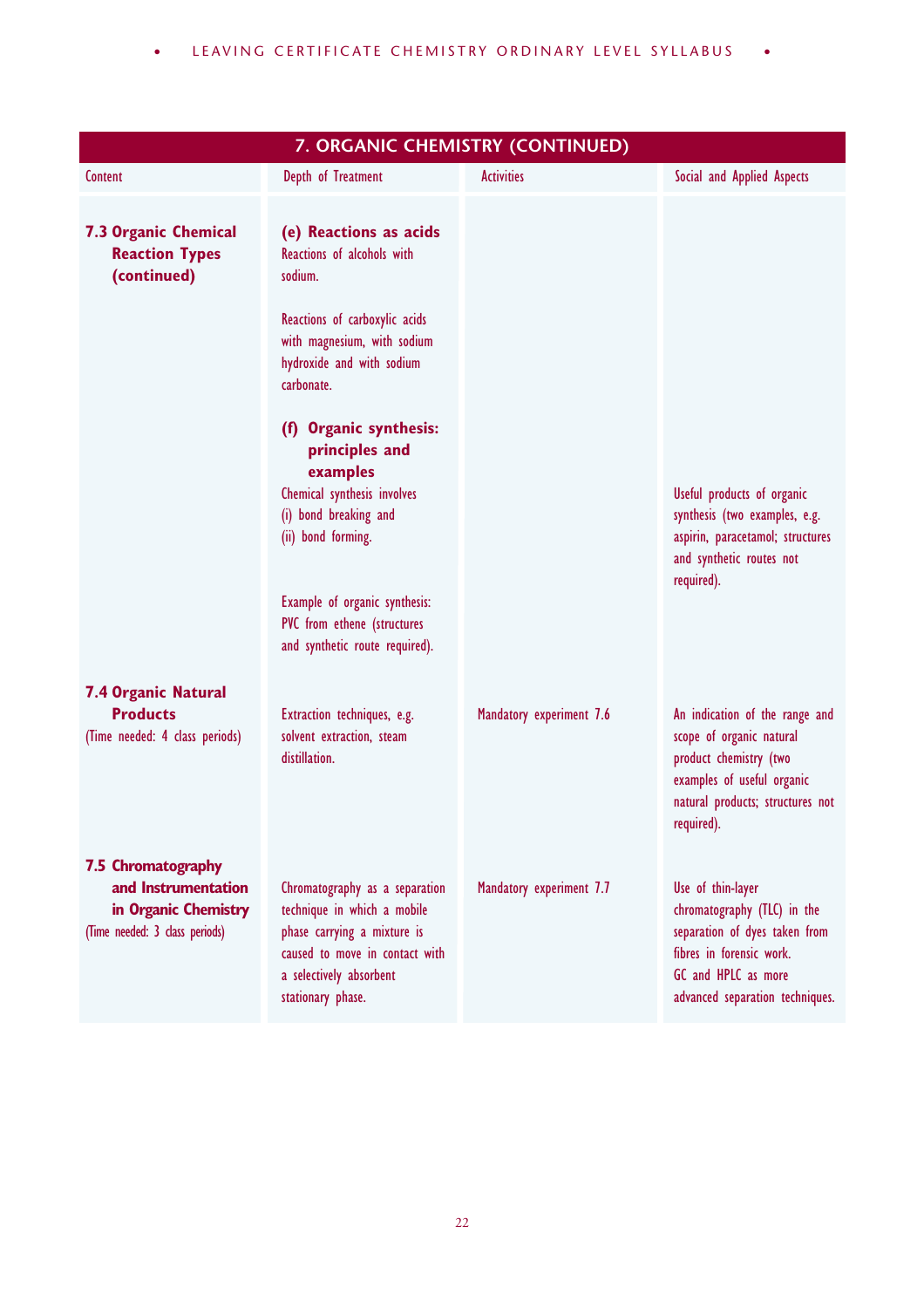| 7. ORGANIC CHEMISTRY (CONTINUED)                                  |                                                                                                                                                                                                                                                        |                   |                                                                                           |  |  |
|-------------------------------------------------------------------|--------------------------------------------------------------------------------------------------------------------------------------------------------------------------------------------------------------------------------------------------------|-------------------|-------------------------------------------------------------------------------------------|--|--|
| Content                                                           | Depth of Treatment                                                                                                                                                                                                                                     | <b>Activities</b> | Social and Applied Aspects                                                                |  |  |
| 7.5 Chromatography<br>and Instrumentation<br>in Organic Chemistry | Instrumental methods of<br>separation or analysis, or both:                                                                                                                                                                                            |                   | Examples of uses:                                                                         |  |  |
| (continued)<br>(Time needed: 3 class periods)                     | Mass spectrometry (cf.1.2,<br>page 7).                                                                                                                                                                                                                 |                   | Analysis of (i) gases from a<br>waste dump and (ii) trace<br>organic pollutants in water. |  |  |
|                                                                   | Gas chromatography (GC).                                                                                                                                                                                                                               |                   | Drug tests on athletes; blood<br>alcohol tests.                                           |  |  |
|                                                                   | High-performance liquid<br>chromatography (HPLC).                                                                                                                                                                                                      |                   | Growth-promoters in meat;<br>vitamins in foods.                                           |  |  |
|                                                                   | Brief reference to the principles<br>of each method. Interpretation<br>of spectra etc. not required. (It<br>should be noted that these<br>techniques are applicable not<br>only to organic chemistry but<br>also to many other areas of<br>chemistry.) |                   |                                                                                           |  |  |

- **7.1** Recrystallisation of benzoic acid and determination of its melting point.
- **7.2** Preparation of soap.
- **7.3** Preparation and properties of ethene [combustion, tests for unsaturation using acidified potassium manganate(VII) solution and bromine water].
- **7.4** Preparation and properties of ethanal [properties limited to reactions with (i) acidified potassium manganate(VII) solution, (ii) Fehling's reagent and (iii) ammoniacal silver nitrate].
- **7.5** Preparation and properties of ethanoic acid (properties limited to reactions with sodium carbonate and magnesium).
- **7.6** Extraction of clove oil from cloves (or similar alternative) by steam distillation.
- **7.7** Separation of a mixture of indicators using paper chromatography or thin-layer chromatography or column chromatography.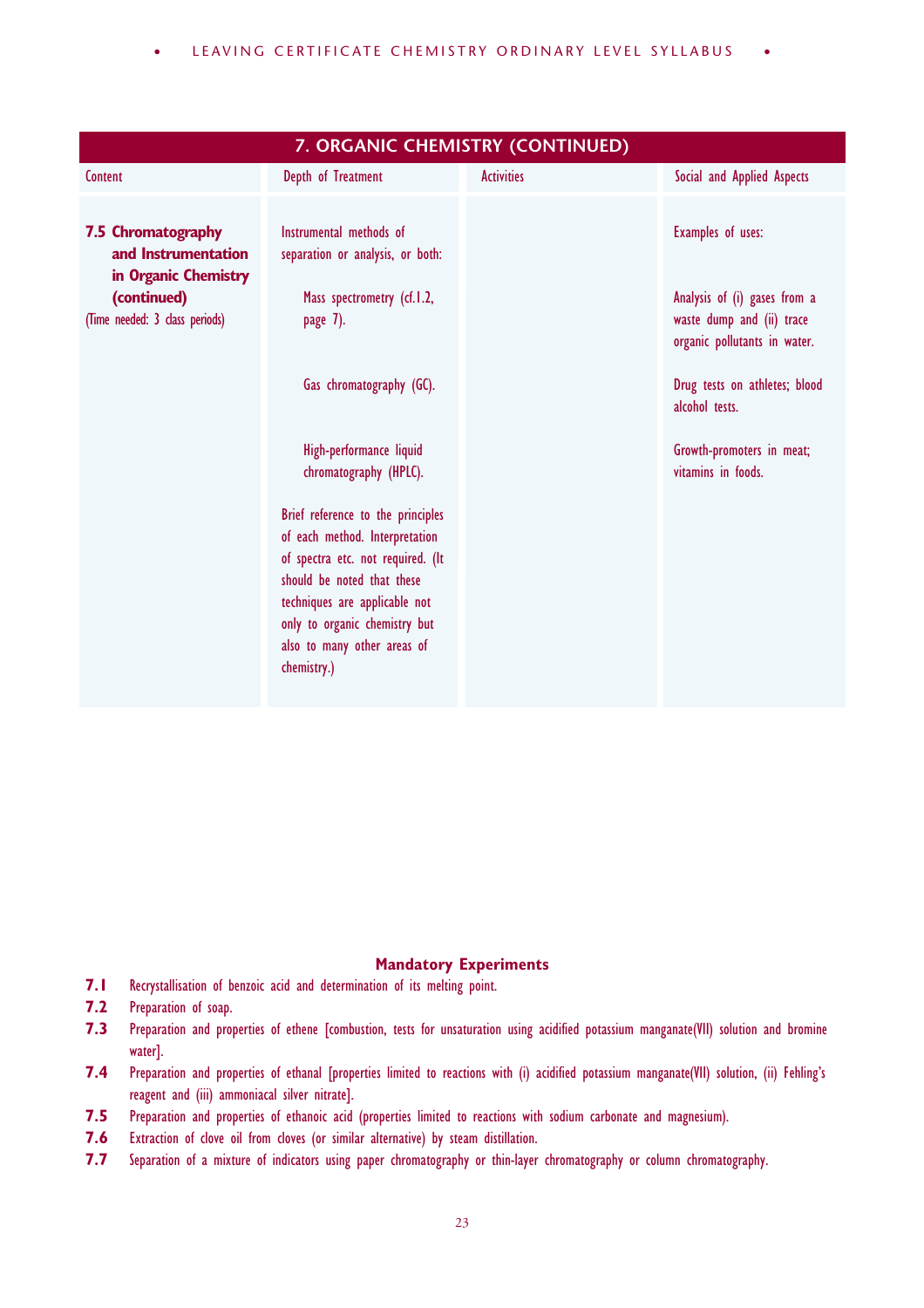<span id="page-27-0"></span>

| <b>8. CHEMICAL EQUILIBRIUM</b>                                                  |                                                                                                                                                                                                              |                          |                                                                                                                                                          |  |  |
|---------------------------------------------------------------------------------|--------------------------------------------------------------------------------------------------------------------------------------------------------------------------------------------------------------|--------------------------|----------------------------------------------------------------------------------------------------------------------------------------------------------|--|--|
| Content                                                                         | Depth of Treatment                                                                                                                                                                                           | <b>Activities</b>        | Social and Applied Aspects                                                                                                                               |  |  |
| <b>8.1 Chemical</b><br><b>Equilibrium</b><br>(Time needed: 4 class periods)     | Reversible reactions $-$ dynamic<br>equilibrium. At equilibrium, the<br>rate of the forward reaction<br>equals the rate of the reverse<br>reaction.<br>Equilibrium law and constant<br>$(K_c \text{ only}).$ |                          |                                                                                                                                                          |  |  |
| <b>8.2 Le Chatelier's</b><br><b>Principle</b><br>(Time needed: 5 class periods) | Le Chatelier's principle.<br>Effect (if any) on equilibrium<br>position of concentration,<br>pressure, temperature and<br>catalyst.                                                                          | Mandatory experiment 8.1 | Industrial application of Le<br>Chatelier's principle in the<br>catalytic oxidation of sulfur<br>dioxide to sulfur trioxide and<br>in the Haber process. |  |  |

|  | -8. I |  | Simple experiments to illustrate Le Chatelier's principle: |  |  |  |  |  |
|--|-------|--|------------------------------------------------------------|--|--|--|--|--|
|--|-------|--|------------------------------------------------------------|--|--|--|--|--|

(i)  $CoCl_4^{2-} + 6H_2O \implies Co(H_2O)_6$ 

(ii) Cr<sub>2</sub>O<sub>7</sub><sup>2—</sup> + H<sub>2</sub>O  $\implies$  2CrO<sub>4</sub><sup>2—</sup> + 2H<sup>+</sup> ) (to demonstrate the effects of concentration changes on an equilibrium mixture).<br>(iii) Fe<sup>3+</sup> + CNS<sup>—</sup>  $\implies$  Fe(CNS)<sup>2+</sup>

(to demonstrate the effects of both temperature changes and concentration changes on an equilibrium mixture).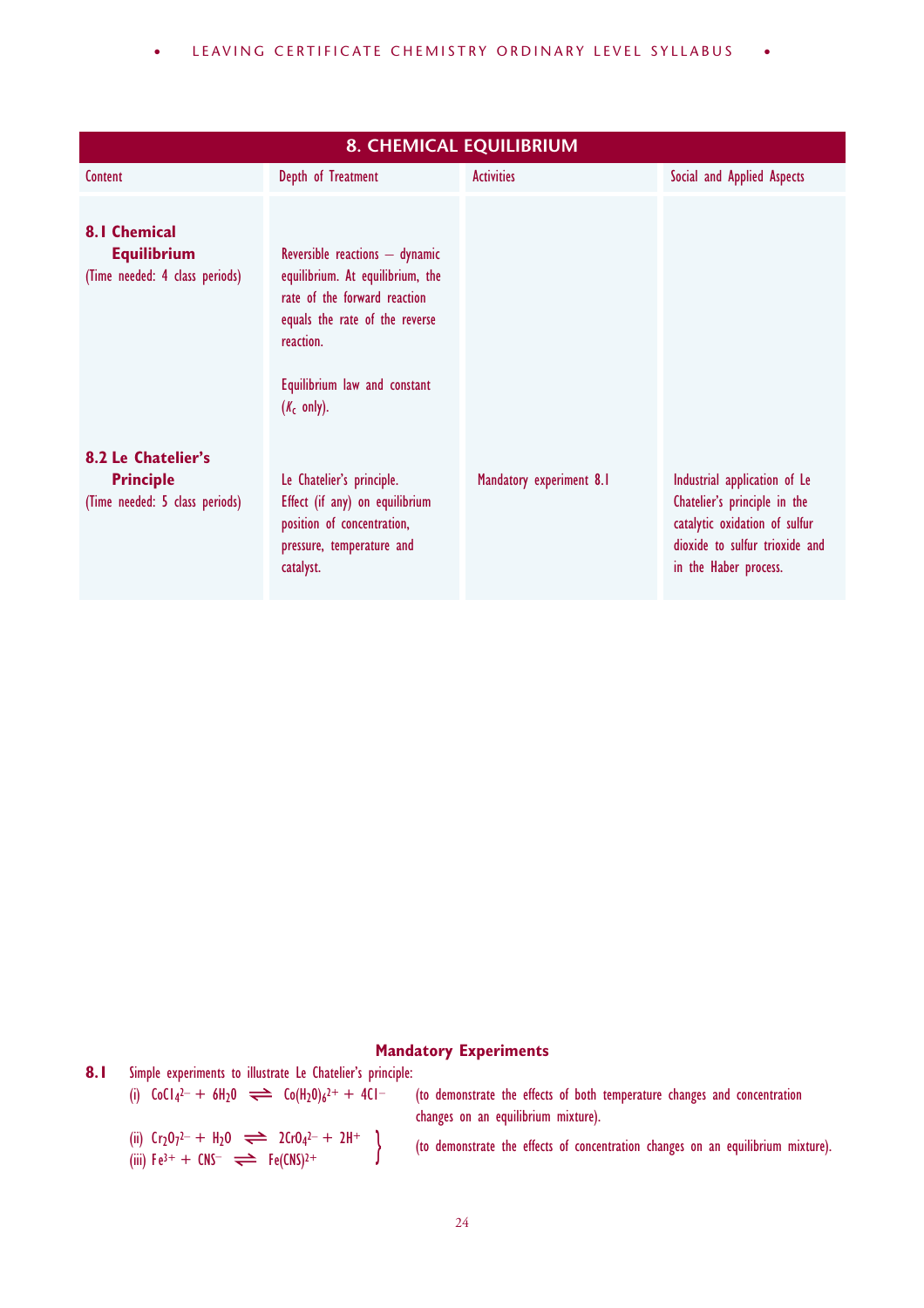<span id="page-28-0"></span>

| 9. ENVIRONMENTAL CHEMISTRY: WATER                     |                                                                                                                                                                                                                                                                                                                              |                                                                                                                                                             |                                                                                                                                                      |  |  |
|-------------------------------------------------------|------------------------------------------------------------------------------------------------------------------------------------------------------------------------------------------------------------------------------------------------------------------------------------------------------------------------------|-------------------------------------------------------------------------------------------------------------------------------------------------------------|------------------------------------------------------------------------------------------------------------------------------------------------------|--|--|
| Content                                               | Depth of Treatment                                                                                                                                                                                                                                                                                                           | <b>Activities</b>                                                                                                                                           | Social and Applied Aspects                                                                                                                           |  |  |
|                                                       |                                                                                                                                                                                                                                                                                                                              |                                                                                                                                                             |                                                                                                                                                      |  |  |
|                                                       |                                                                                                                                                                                                                                                                                                                              | It is strongly recommended that students visit a water treatment plant - industrial or municipal.                                                           |                                                                                                                                                      |  |  |
| 9.1 pH Scale<br>(Time needed: 4 class periods)        | pH scale. Use of universal<br>indicator paper or solution.<br>Limitations of the pH scale $-$<br>usefulness confined to dilute<br>aqueous solutions.                                                                                                                                                                         | Calculation of pH of dilute<br>aqueous solutions of strong<br>acids and bases (calculation of<br>pH of mixtures of strong acids<br>and bases not required). |                                                                                                                                                      |  |  |
| 9.2 Hardness in Water                                 |                                                                                                                                                                                                                                                                                                                              |                                                                                                                                                             |                                                                                                                                                      |  |  |
| (Time needed: 3 class periods)                        | Hardness in water.                                                                                                                                                                                                                                                                                                           |                                                                                                                                                             |                                                                                                                                                      |  |  |
|                                                       | Causes of temporary and<br>permanent hardness.<br>Deionisation.                                                                                                                                                                                                                                                              | Tests on scale deposits in a<br>kettle.                                                                                                                     | Removal of hardness by boiling<br>and ion exchange.                                                                                                  |  |  |
|                                                       |                                                                                                                                                                                                                                                                                                                              |                                                                                                                                                             |                                                                                                                                                      |  |  |
| 9.3 Water Treatment<br>(Time needed: 4 class periods) | Water treatment $-$<br>sedimentation, flocculation,<br>filtration, chlorination,<br>fluoridation and pH adjustment.<br>Sewage treatment (primary, e.g.<br>settlement, screening; secondary,<br>e.g. bacterial breakdown;<br>tertiary, i.e. reduction of level<br>of phosphates and nitrates).<br>Cost of tertiary treatment. |                                                                                                                                                             |                                                                                                                                                      |  |  |
|                                                       | The role of nutrients in the<br>eutrophication of water.                                                                                                                                                                                                                                                                     |                                                                                                                                                             | Awareness that there are EU<br>limits for various chemical<br>species in water (two examples,<br>e.g. nitrates, phosphates,<br>specific metal ions). |  |  |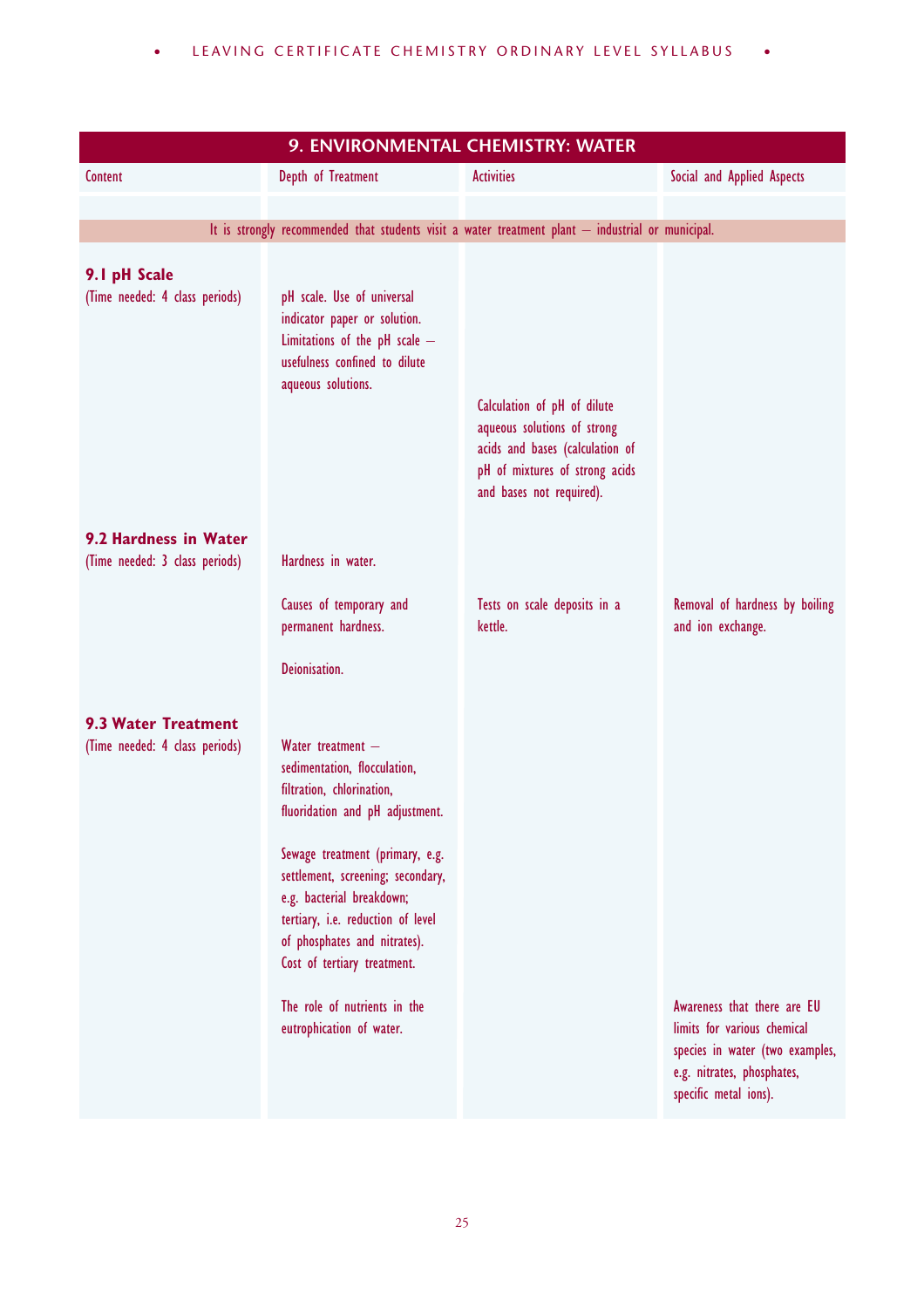| 9. ENVIRONMENTAL CHEMISTRY: WATER (CONTINUED)        |                                                                                                                     |                          |                                                                                                                     |
|------------------------------------------------------|---------------------------------------------------------------------------------------------------------------------|--------------------------|---------------------------------------------------------------------------------------------------------------------|
| Content                                              | Depth of Treatment                                                                                                  | <b>Activities</b>        | Social and Applied Aspects                                                                                          |
| 9.4 Water Analysis<br>(Time needed: 6 class periods) | Instrumental methods of<br>analysis:<br>pH meter<br>Colorimetry<br>Brief reference to principles of<br>each method. | Mandatory experiment 9.1 | Examples of uses:<br>Analysis of river and lake<br>water.<br>Analysis of (i) lead in water<br>and (ii) fertilisers. |
|                                                      | Tests for anions (cf. mandatory<br>experiment 2.1).                                                                 | Mandatory experiment 9.2 | Organic chemical pollutants, e.g.<br>sewage, industrial waste, silage,<br>milk.                                     |

- **9.1** Colorimetric experiment to estimate free chlorine in swimming-pool water or bleach (using a colorimeter or a comparator).
- **9.2** Determination of total suspended and total dissolved solids (expressed as p.p.m.) by filtration and evaporation respectively. Determination of pH.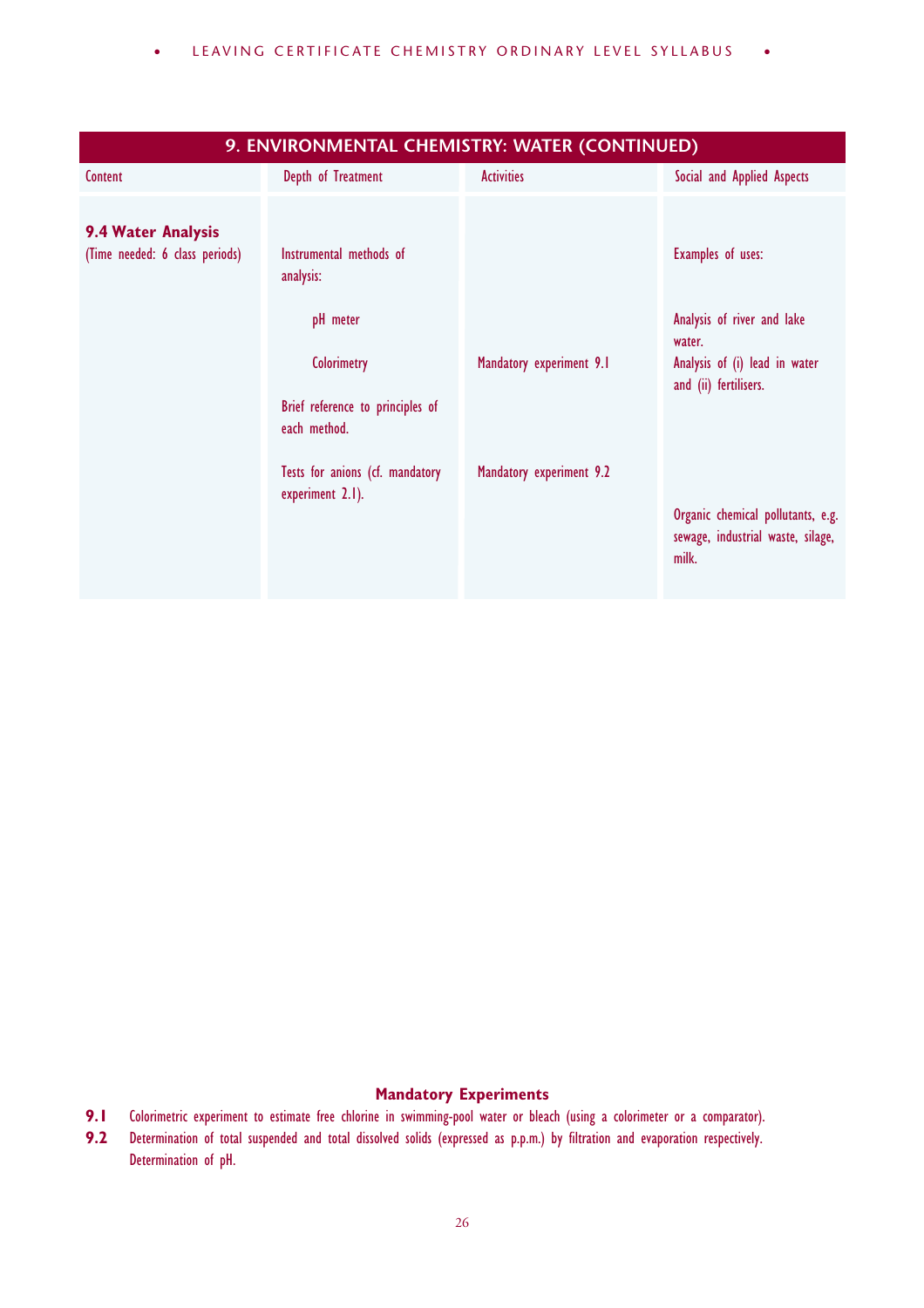# **Options: Ordinary level students to choose ONE from options 1A, 1B, 2A and 2B.**

<span id="page-30-0"></span>

|                                                                  |                                                                                                                                                                                                                                                                                                                                                                                                                                                                                                                                                                               | <b>OPTION 1A: ADDITIONAL INDUSTRIAL CHEMISTRY</b>                                                                        |                                                                                                                                                                                                                                                                                                                                                                                 |
|------------------------------------------------------------------|-------------------------------------------------------------------------------------------------------------------------------------------------------------------------------------------------------------------------------------------------------------------------------------------------------------------------------------------------------------------------------------------------------------------------------------------------------------------------------------------------------------------------------------------------------------------------------|--------------------------------------------------------------------------------------------------------------------------|---------------------------------------------------------------------------------------------------------------------------------------------------------------------------------------------------------------------------------------------------------------------------------------------------------------------------------------------------------------------------------|
| Content                                                          | Depth of Treatment                                                                                                                                                                                                                                                                                                                                                                                                                                                                                                                                                            | <b>Activities</b>                                                                                                        | Social and Applied Aspects                                                                                                                                                                                                                                                                                                                                                      |
|                                                                  |                                                                                                                                                                                                                                                                                                                                                                                                                                                                                                                                                                               | It is strongly recommended that students visit a particulat local chemical plant. This visit should be a structured one. |                                                                                                                                                                                                                                                                                                                                                                                 |
| <b>IA.I General Principles</b><br>(Time needed: 4 class periods) | Batch, continuous and semi-<br>continuous industrial chemical<br>processes.<br>Characteristics of effective and<br>successful industrial chemical<br>processes, such as<br>feedstock (raw materials,<br>$\vert$<br>preparation)<br>rate (temperature and<br>(11)<br>pressure variables, catalyst)<br>(iii) product yield (temperature<br>and pressure variables,<br>catalyst)<br>(iv) co-products (separation,                                                                                                                                                                | See above.                                                                                                               | Awareness of the contributions<br>of chemistry to society, e.g.<br>provision of pure water, fuels,<br>metals, medicines, detergents,<br>enzymes, dyes, paints,<br>semiconductors, liquid crystals<br>and alternative materials such<br>as plastics and synthetic fibres;<br>increasing crop yields by the<br>use of fertilisers, herbicides and<br>pesticides; food-processing. |
|                                                                  | disposal or sale)<br>(v) waste disposal and effluent<br>control (waste water<br>treatment, emission control)<br>(vi) quality control<br>(vii) safety (location of site, on-<br>site training, monitoring of<br>hazards, safety features)<br>(viii) costs (fixed costs, variable<br>costs; cost reduction by use<br>of heat exchangers,<br>catalysts, recycling and<br>selling of useful co-<br>products; costs of waste<br>disposal)<br>(ix) site location<br>suitable materials for the<br>(x)<br>construction of chemical<br>plant (unreactive, resistant<br>to corrosion). |                                                                                                                          |                                                                                                                                                                                                                                                                                                                                                                                 |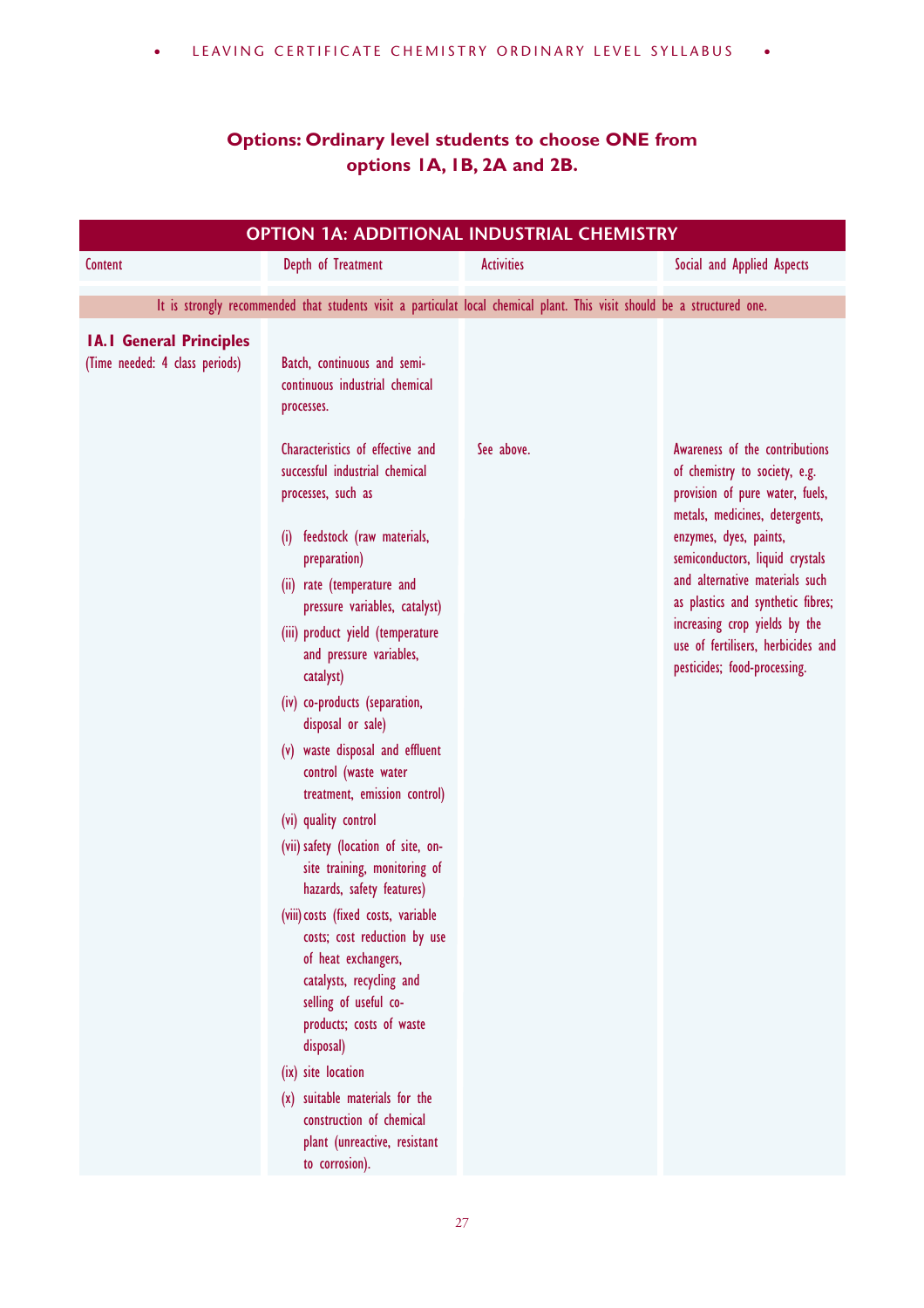| Content                                                  | Depth of Treatment                                                                                                                                                                                                                                                                                                                                                                                                                                                                                                                                                                                                              | <b>Activities</b> | Social and Applied Aspects                                                                                                                                                                                                                                                            |
|----------------------------------------------------------|---------------------------------------------------------------------------------------------------------------------------------------------------------------------------------------------------------------------------------------------------------------------------------------------------------------------------------------------------------------------------------------------------------------------------------------------------------------------------------------------------------------------------------------------------------------------------------------------------------------------------------|-------------------|---------------------------------------------------------------------------------------------------------------------------------------------------------------------------------------------------------------------------------------------------------------------------------------|
| <b>IA.2 Case Study</b><br>(Time needed: 5 class periods) | A case study based on the Irish<br>chemical industry. ONE of the<br>three following processes should<br>be studied, using the principles<br>outlined in IA.I as far as they<br>are relevant to the process:<br>(a) Ammonia manufacture from<br>natural gas, water vapour and<br>air, and its conversion to urea.<br>Equation required for ammonia<br>formation.<br>(b) Nitric acid manufacture<br>from ammonia, and its use to<br>make fertilisers. Equation<br>required for oxidation of<br>nitrogen monoxide.<br>(c) Magnesium oxide<br>manufacture from sea water.<br>Equation required for formation<br>of magnesium oxide. |                   | Awareness of the range and<br>scope of the Irish chemical<br>industry (two examples of<br>products produced by this<br>industry, other than those<br>referred to in the case study<br>chosen).<br>Use of magnesium oxide as a<br>heat-resistant material in the<br>walls of furnaces. |

# **OPTION 1A: ADDITIONAL INDUSTRIAL CHEMISTRY (CONTINUED)**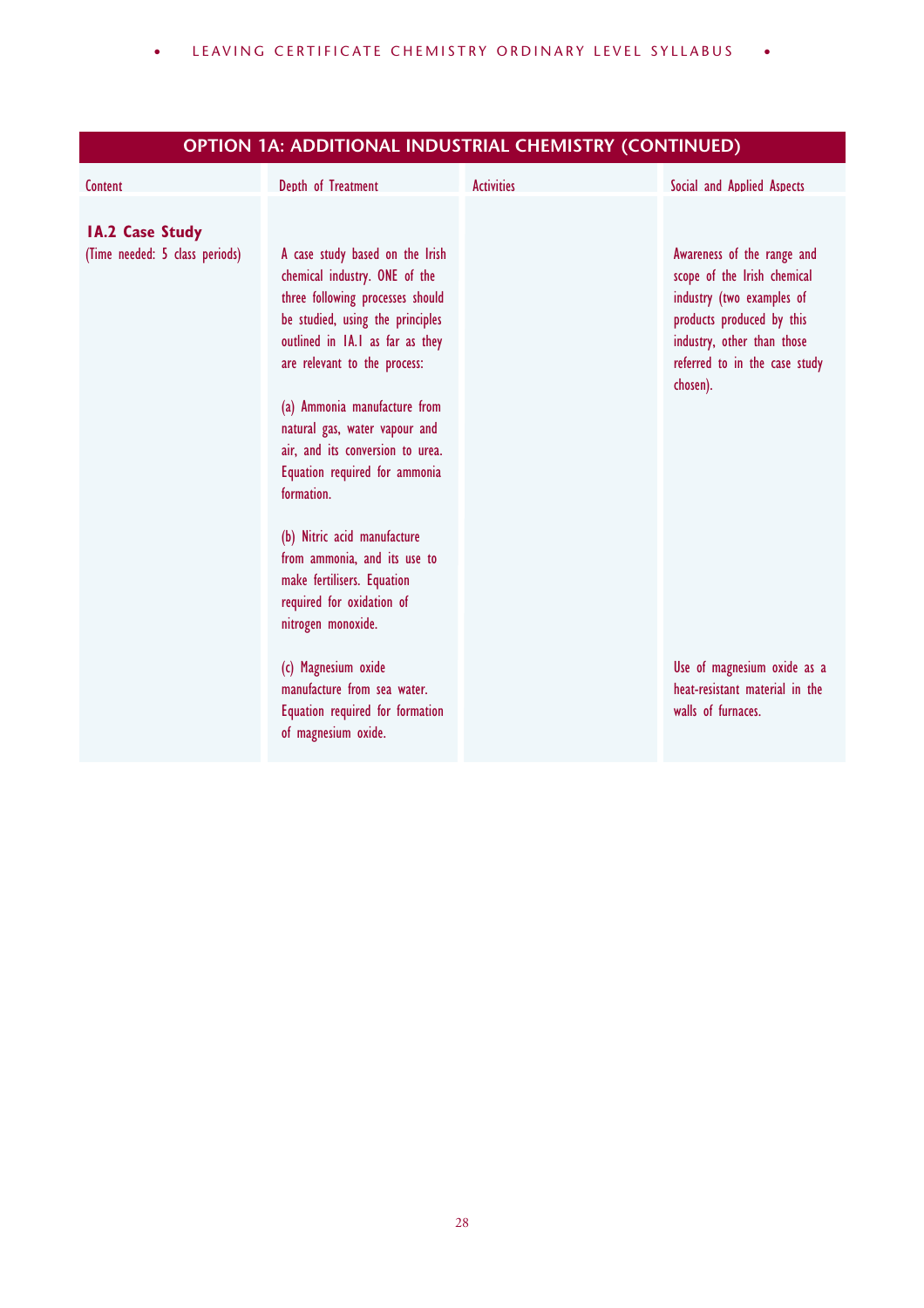<span id="page-32-0"></span>

| <b>OPTION 1B: ATMOSPHERIC CHEMISTRY</b>                      |                                                                                                                                                                                                                                                           |                                                                                      |                                                                                                                                                                                                                                                                                                                                                                                                                                                                                    |
|--------------------------------------------------------------|-----------------------------------------------------------------------------------------------------------------------------------------------------------------------------------------------------------------------------------------------------------|--------------------------------------------------------------------------------------|------------------------------------------------------------------------------------------------------------------------------------------------------------------------------------------------------------------------------------------------------------------------------------------------------------------------------------------------------------------------------------------------------------------------------------------------------------------------------------|
| Content                                                      | Depth of Treatment                                                                                                                                                                                                                                        | <b>Activities</b>                                                                    | Social and Applied Aspects                                                                                                                                                                                                                                                                                                                                                                                                                                                         |
| <b>IB.I Oxygen</b><br>(Time needed: I class period)          | Manufacture of oxygen using<br>liquefaction and fractional<br>distillation of air.                                                                                                                                                                        |                                                                                      | Uses of oxygen and of liquid<br>nitrogen (two examples in each<br>case).                                                                                                                                                                                                                                                                                                                                                                                                           |
| <b>IB.2 Nitrogen</b><br>(Time needed: I class period)        | Structure and inertness.<br>Atmospheric abundance.<br>Natural fixation of nitrogen;<br>nitrogen and oxygen in an<br>electric discharge.<br>Nitrogen cycle.                                                                                                |                                                                                      | Any two uses, e.g. keeping<br>foods fresh, flushing out<br>dangerous vapours from oil<br>tankers.                                                                                                                                                                                                                                                                                                                                                                                  |
| <b>IB.3 Carbon Dioxide</b><br>(Time needed: 3 class periods) | Combustion of carbon to give<br>carbon monoxide and carbon<br>dioxide.<br>Carbon monoxide as a neutral<br>oxide.<br>Carbon dioxide as an acidic<br>oxide.<br>Fermentation in ethanol<br>production as a source of<br>carbon dioxide.<br>The carbon cycle. | Demonstration of the effect of<br>carbon dioxide on universal<br>indicator solution. | Carbon monoxide as a poison.<br>Carbon monoxide in cigarette<br>smoke and vehicle exhaust<br>fumes.<br>Carbon dioxide in carbonated<br>drinks.<br>The greenhouse effect and the<br>influence of human activity on<br>it.<br>Greenhouse gases and their<br>relative effects (especially<br>carbon dioxide and water<br>vapour).<br>Reduction of atmospheric<br>carbon dioxide levels by<br>dissolving in the ocean.<br>Possible implications of the<br>increased greenhouse effect. |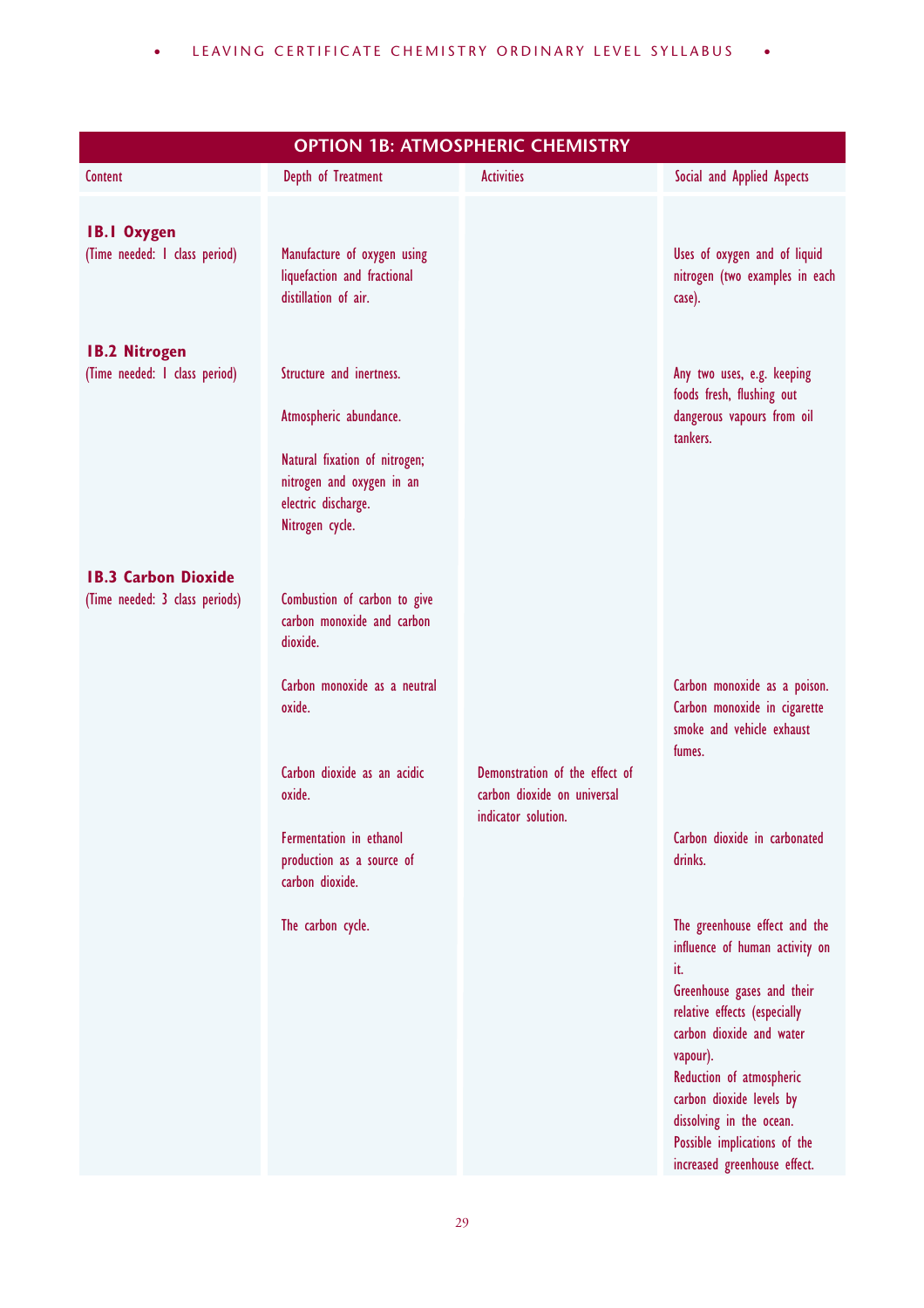| <b>OPTION 1B: ATMOSPHERIC CHEMISTRY (CONTINUED)</b>                           |                                                                                                                                                                                                     |                                                                                      |                                                                                                                                                                                                                                                                                                  |
|-------------------------------------------------------------------------------|-----------------------------------------------------------------------------------------------------------------------------------------------------------------------------------------------------|--------------------------------------------------------------------------------------|--------------------------------------------------------------------------------------------------------------------------------------------------------------------------------------------------------------------------------------------------------------------------------------------------|
| Content                                                                       | Depth of Treatment                                                                                                                                                                                  | <b>Activities</b>                                                                    | Social and Applied Aspects                                                                                                                                                                                                                                                                       |
| <b>IB.4 Atmospheric</b><br><b>Pollution</b><br>(Time needed: 2 class periods) | Oxides of nitrogen and sulfur:<br>sources of pollution (natural,<br>domestic, industrial, internal<br>combustion engine).<br>Dissolving of nitrogen dioxide<br>and sulfur dioxide to form<br>acids. | Demonstration of the effect of<br>sulfur dioxide on universal<br>indicator solution. | Acid rain and its effects on the<br>environment. Scrubbing of waste<br>gases using limestone.                                                                                                                                                                                                    |
| <b>IB.5 The Ozone Layer</b><br>(Time needed: 2 class periods)                 | Chloroalkanes: preparation from<br>alkanes, e.g. chlorination of<br>methane.                                                                                                                        |                                                                                      | Chlorofluorocarbons and the<br>ozone layer.<br>Formation of ozone in the<br>stratosphere.<br>Beneficial effect of the ozone<br>layer.<br>CFCs and HCFCs. Uses of CFCs.<br>CFCs are believed to be the<br>main cause of damage to the<br>ozone layer.<br>Effects of damage to the ozone<br>layer. |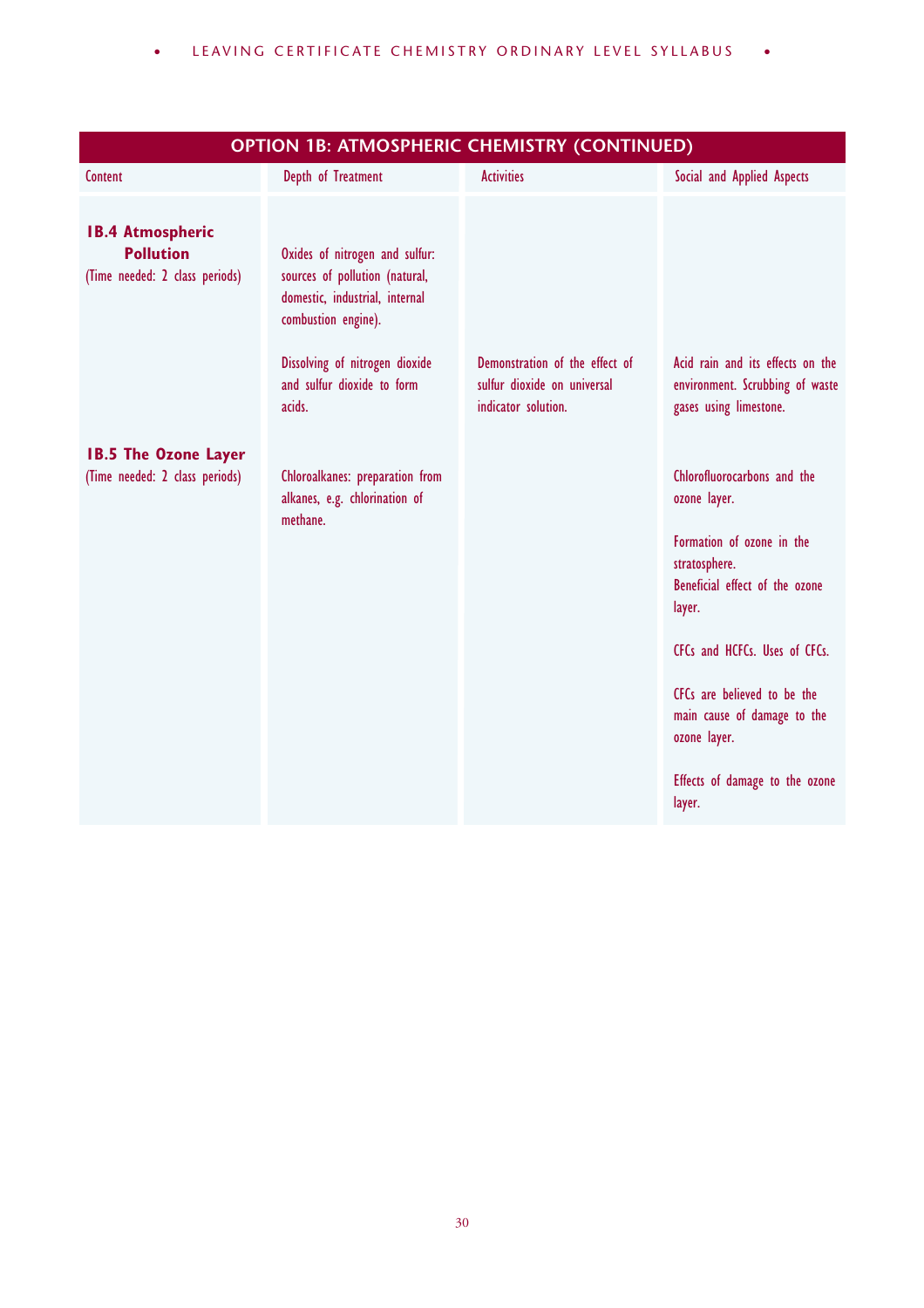<span id="page-34-0"></span>

|                                                                           |                                                                                                                                                                                                                                                             | <b>OPTION 2A: MATERIALS</b>                                                                                                                   |                                                                                                                                                                                                                                                                                                                                                                     |
|---------------------------------------------------------------------------|-------------------------------------------------------------------------------------------------------------------------------------------------------------------------------------------------------------------------------------------------------------|-----------------------------------------------------------------------------------------------------------------------------------------------|---------------------------------------------------------------------------------------------------------------------------------------------------------------------------------------------------------------------------------------------------------------------------------------------------------------------------------------------------------------------|
| Content                                                                   | Depth of Treatment                                                                                                                                                                                                                                          | <b>Activities</b>                                                                                                                             | Social and Applied Aspects                                                                                                                                                                                                                                                                                                                                          |
| 2A.I Crystals<br>(Time needed: 3 class periods)                           | lonic, molecular, metallic and<br>covalent macromolecular crystals<br>- physical properties related to<br>the crystal binding forces.<br>Crystal structure is determined<br>by scattering of X-rays by the<br>crystal (non-mathematical<br>treatment only). | Use of models.                                                                                                                                | Contributions of<br>(i) Braggs: development of the<br>X-ray technique for determining<br>crystal structure;<br>(ii) Dorothy Hodgkin:<br>determination of the crystal<br>structure of complex organic<br>molecules, e.g. vitamin $B_{12}$ ,<br>penicillin (structures not<br>required).<br>The discovery of<br>buckminsterfullerene (structure<br>not required).     |
| <b>2A.2 Addition</b><br><b>Polymers</b><br>(Time needed: 5 class periods) | Addition polymers. Monomers.<br>Polymerisation of alkenes:<br>poly(ethene) (low-density),<br>poly(chloroethene),<br>poly(phenylethene).                                                                                                                     | Demonstration of physical<br>properties (density, flexibility,<br>hardness) of poly(ethene),<br>poly(chloroethene) and<br>poly(phenylethene). | The industrial and domestic<br>importance and advantages of<br>these polymers in plastics and<br>fibres (two examples of uses of<br>each polymer).<br>Brief history of the discovery of<br>low-density poly(ethene).<br>Recycling of plastics, exemplified<br>by the recycling of polystyrene<br>(stages: sorting, shredding,<br>washing, drying and re-extrusion). |
| 2A.3 Metals<br>(Time needed: I class period)                              | Comparison between metals and<br>non-metals (hardness, lustre,<br>malleability, ductility, heat<br>conductivity and electrical<br>conductivity).<br>Alloys.                                                                                                 |                                                                                                                                               | Carbon in steel and hardness.                                                                                                                                                                                                                                                                                                                                       |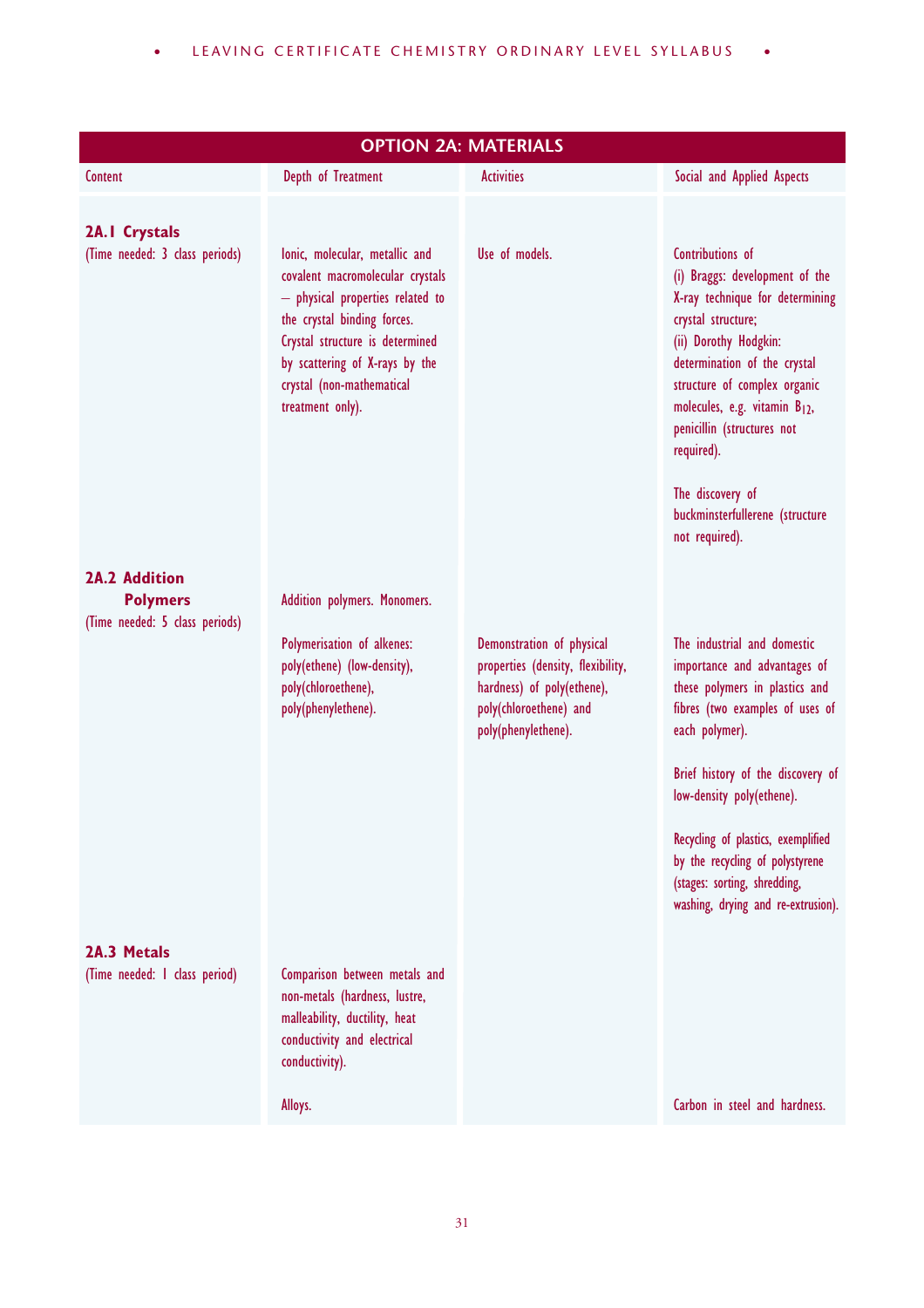<span id="page-35-0"></span>

|                                                                                                           |                                                                                                                                                         | <b>OPTION 2B: ADDITIONAL ELECTROCHEMISTRY AND THE EXTRACTION OF METALS</b> |                                                                                                                |
|-----------------------------------------------------------------------------------------------------------|---------------------------------------------------------------------------------------------------------------------------------------------------------|----------------------------------------------------------------------------|----------------------------------------------------------------------------------------------------------------|
| Content                                                                                                   | Depth of Treatment                                                                                                                                      | <b>Activities</b>                                                          | Social and Applied Aspects                                                                                     |
| <b>2B.I The Electrochemical</b><br><b>Series</b>                                                          | Different combinations of metals                                                                                                                        |                                                                            | Contributions of Galvani, Volta,                                                                               |
| (Time needed: I class period)                                                                             | produce different voltages in a<br>simple cell.<br>The electrochemical series<br>(reactions of metals with acids,<br>water and oxygen not<br>required). |                                                                            | Davy and Faraday.                                                                                              |
| <b>2B.2 Electrolysis of</b><br><b>Molten Salts</b><br>(Time needed: I class period)                       | Electrolysis of molten lead<br>bromide, using inert electrodes.                                                                                         |                                                                            |                                                                                                                |
| <b>2B.3 Corrosion</b><br>(Time needed: I class period)                                                    | Corrosion of metals. Relative<br>corrodibility of metals.                                                                                               |                                                                            | Corrosion prevention<br>(application of a protective<br>layer on a metal: galvanising<br>and surface coating). |
| <b>2B.4 Strongly</b><br><b>Electropositive</b><br>Metals (Na and<br>AI)<br>(Time needed: 2 class periods) | Extraction by electrochemical<br>methods.                                                                                                               |                                                                            | Uses (two examples in each<br>case).<br>Recycling of aluminium.                                                |
| <b>2B.5 d-Block Metals</b><br>(Time needed: 4 class periods)                                              | Transition elements: general<br>chemical properties (colour, use<br>as catalysts).                                                                      |                                                                            |                                                                                                                |
|                                                                                                           | Manufacture of iron (blast<br>$furnace - chemical aspects)$<br>and steel. Steels as alloys of<br>iron.                                                  |                                                                            | Uses of iron and steel (two<br>examples in each case).                                                         |
|                                                                                                           | Electric arc process for steel<br>manufacture (outline of main<br>stages).                                                                              |                                                                            | Environmental aspects of iron<br>and steel production.                                                         |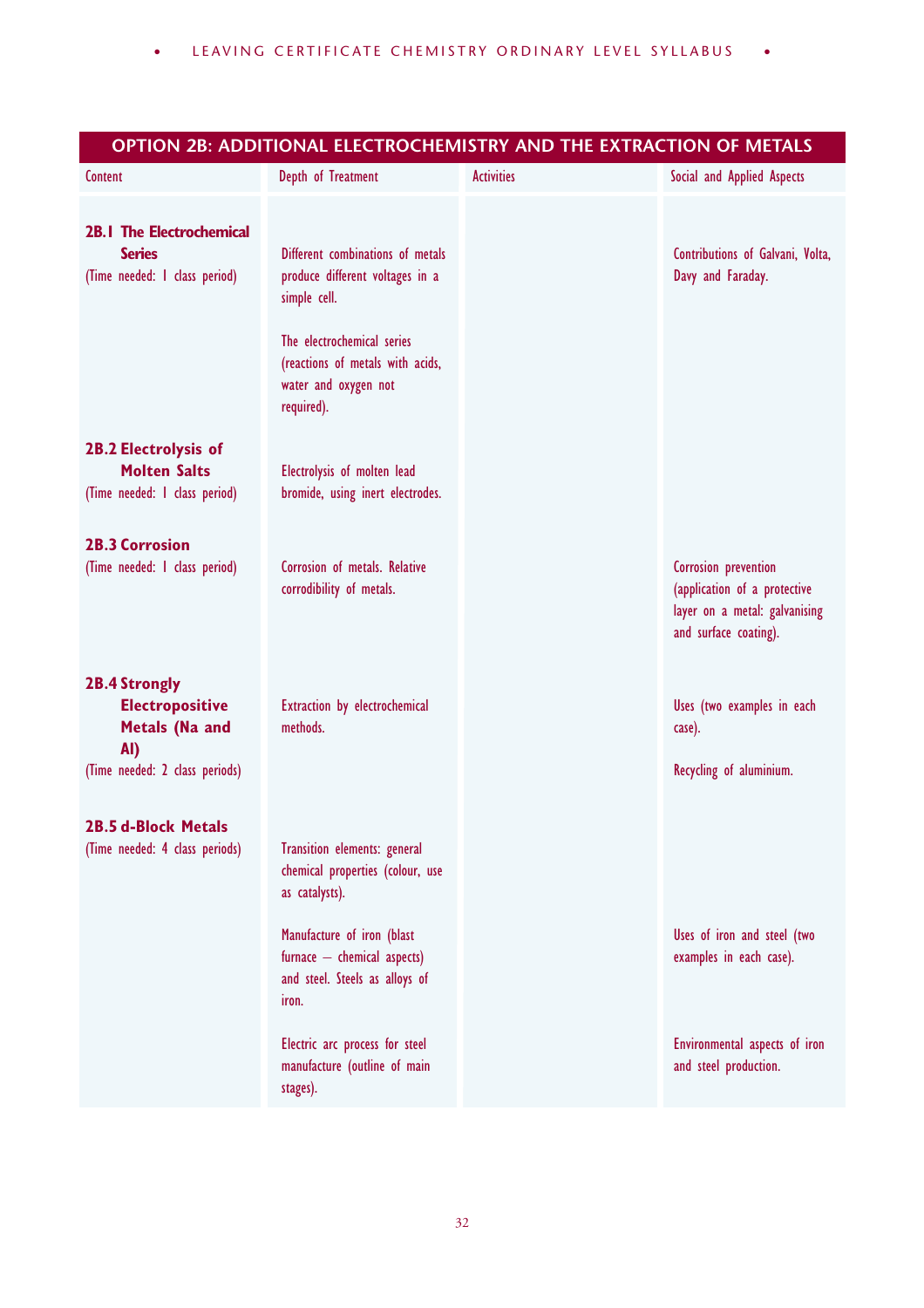# **APPENDIX 1**

Only the systematic names for organic compounds will be used on examination papers, except where the traditional name continues to enjoy widespread use, particularly in industrial and everyday life. In these cases, the traditional name will also be given in parentheses immediately after the systematic name. Knowledge of these traditional names is not examinable. A representative list of such compounds follows:

| <b>Systematic Name</b><br>ethanal | <b>Traditional Name</b><br>acetaldehyde |
|-----------------------------------|-----------------------------------------|
| ethanoic acid                     | acetic acid                             |
| ethyne                            | acetylene                               |
| ethanol                           | ethyl alcohol                           |
| ethene                            | ethylene                                |
| 2,2,4-trimethylpentane            | iso-octane                              |
| chloromethane                     | methyl chloride                         |
| poly(ethene)                      | polyethylene                            |
| poly(phenylethene)                | polystyrene                             |
| poly(chloroethene)                | polyvinyl chloride                      |
| methylbenzene                     | toluene                                 |
|                                   |                                         |

The systematic names for inorganic compounds are not required.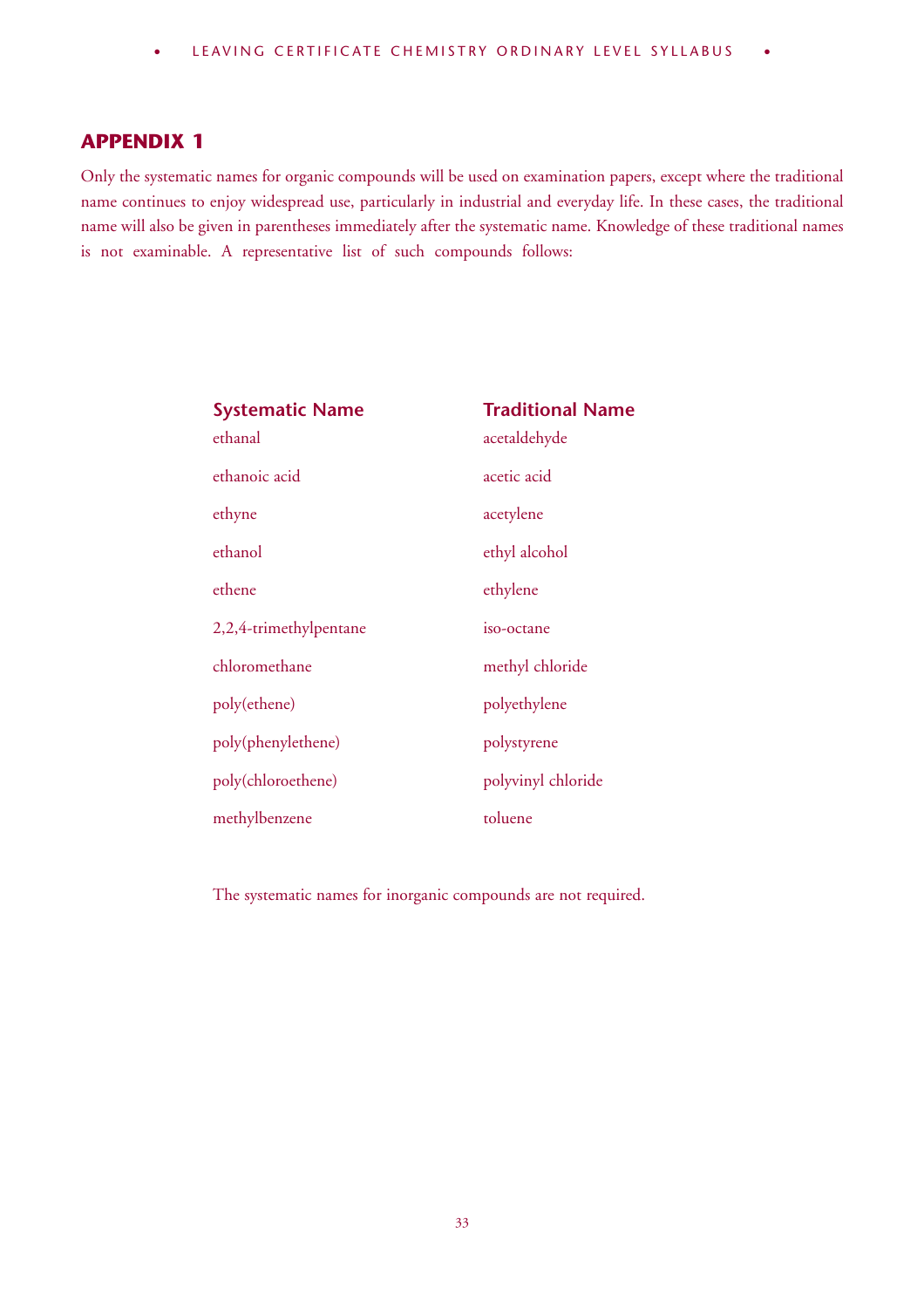#### • LEAVING CERTIFICATE CHEMISTRY SYLLABUS •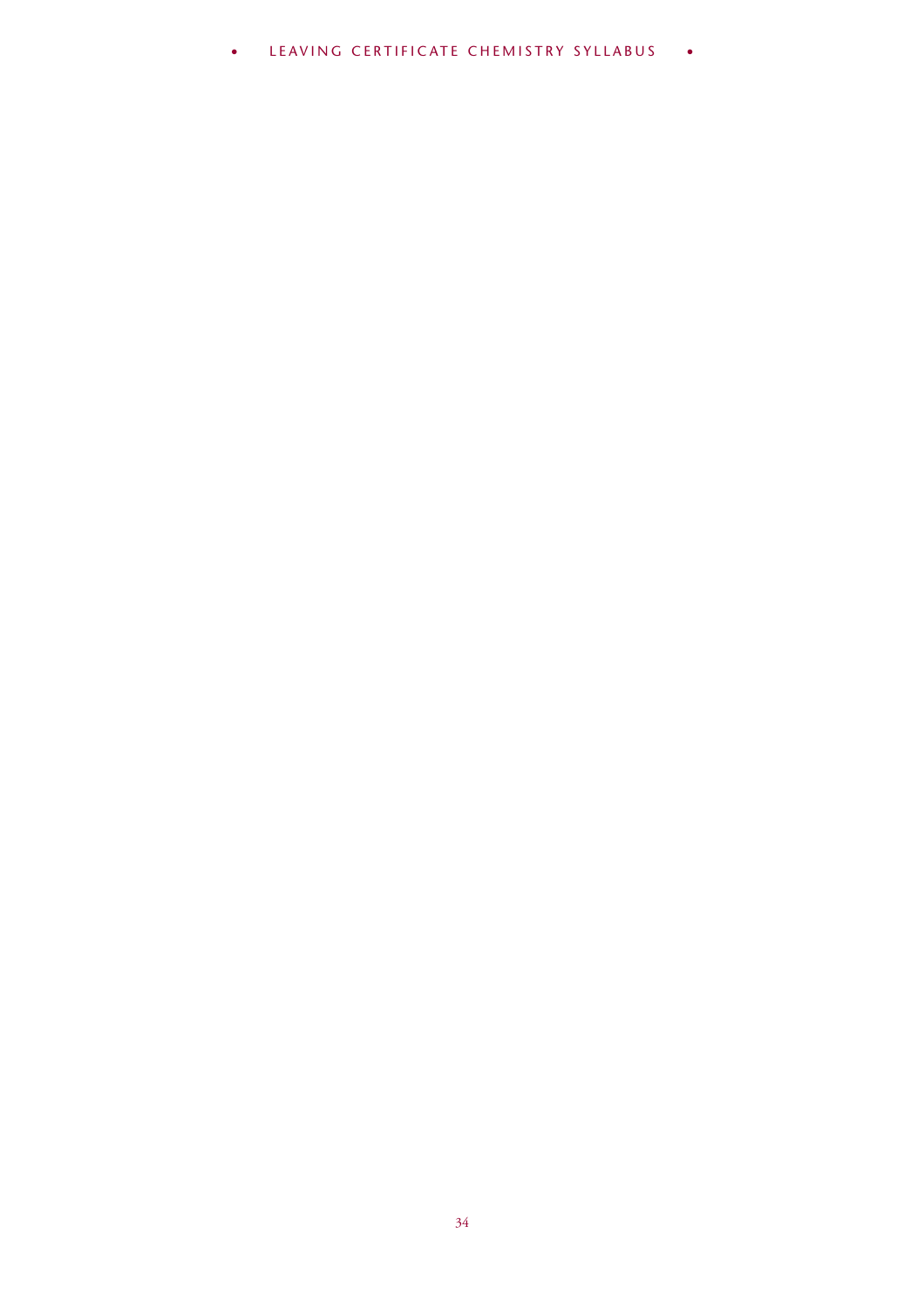LEAVING CERTIFICATE CHEMISTRY

# HIGHER LEVEL **SYLLABUS**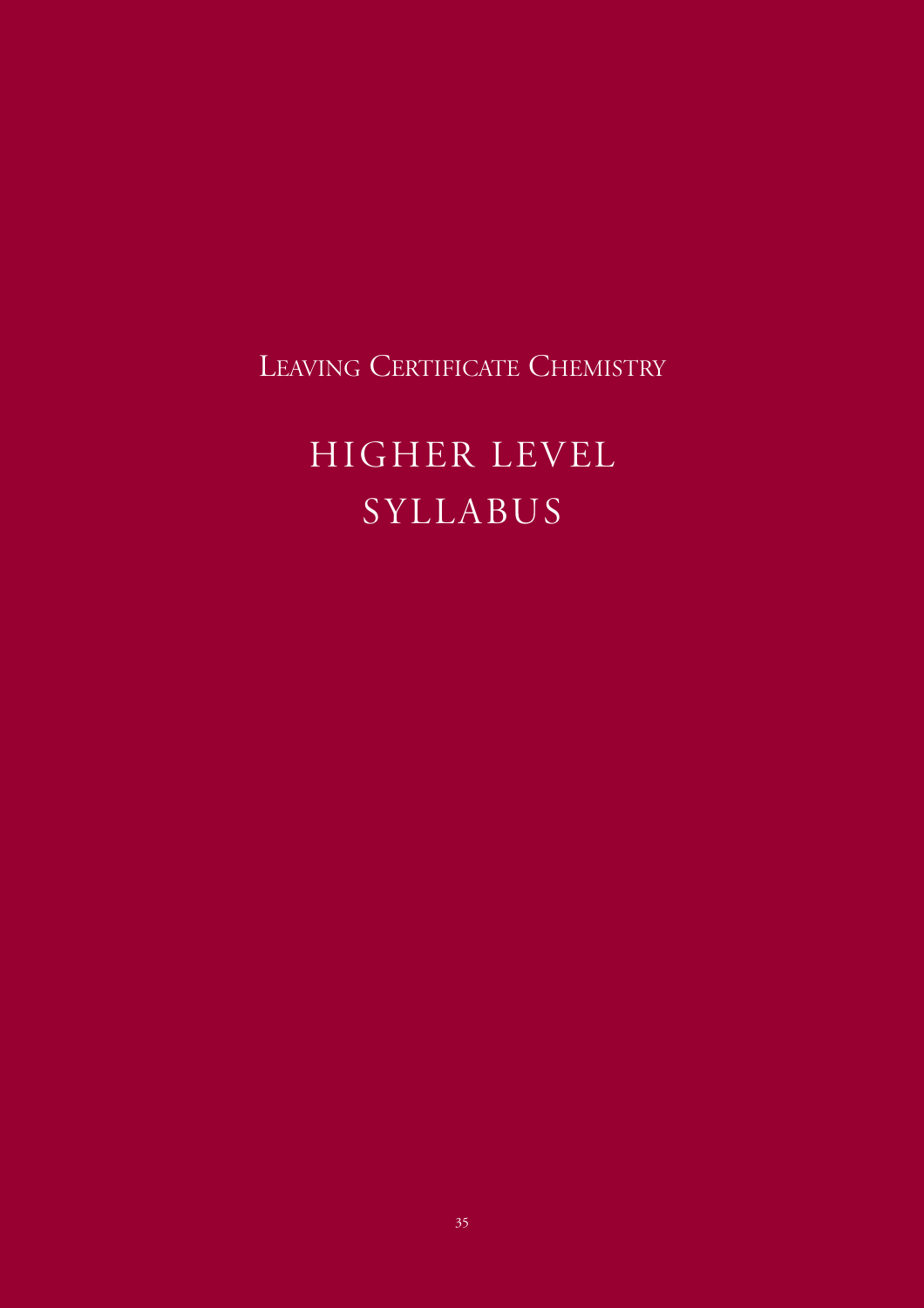# **Higher Level Syllabus Objectives**

The objectives of the syllabus are:

# **1. Knowledge**

Students should have a knowledge of

- basic chemical terminology, facts, principles and methods
- scientific theories and their limitations
- social, historical, environmental, technological and economic aspects of chemistry.

# **2. Understanding**

Students should understand

- how chemistry relates to everyday life
- scientific information in verbal, graphical and mathematical form
- basic chemical principles
- how chemical problems can be solved
- how the scientific method applies to chemistry.

# **3. Skills**

Students should be able to

- follow instructions given in a suitable form
- perform experiments safely and co-operatively
- select and manipulate suitable apparatus to perform specified tasks
- make accurate observations and measurements
- interpret experimental data and assess the accuracy of experimental results.

## **4. Competence**

Students should be able to

- translate scientific information in verbal, graphical and mathematical form
- organise chemical ideas and statements and write clearly about chemical concepts and theories
- report experimental procedures and results in a concise, accurate and comprehensible manner
- explain both familiar and unfamiliar phenomena by applying known laws and principles
- use chemical facts and principles to make chemical predictions
- perform simple chemical calculations
- identify public issues and misconceptions relating to chemistry and analyse them critically.

# **5. Attitudes**

Students should appreciate

- advances in chemistry and their influence on our lives
- that the understanding of chemistry contributes to the social and economic development of society
- the range of vocational opportunities that use chemistry, and how chemists work.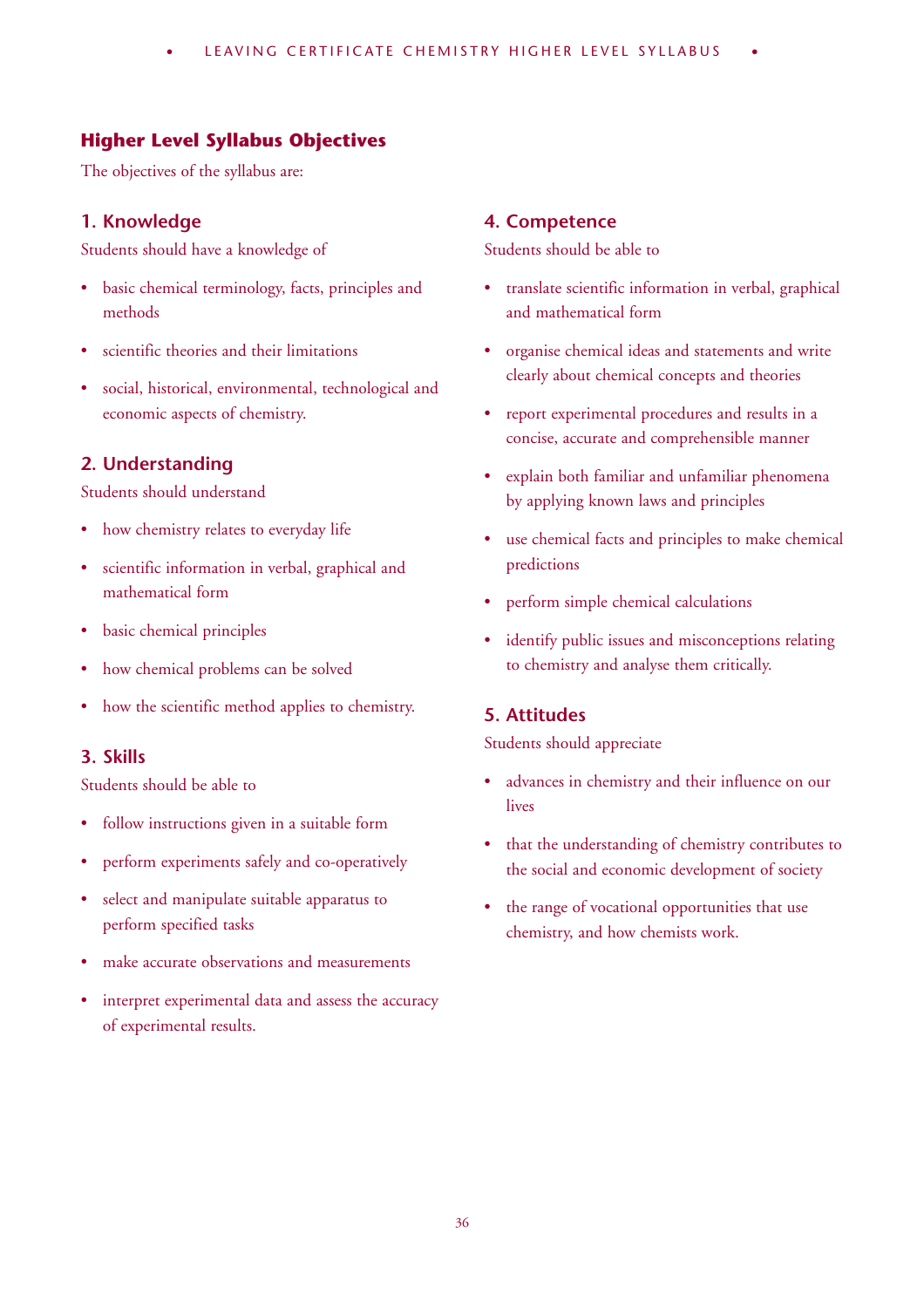|                                                               |                                                                                                                                                                                                                                                                                                                        | <b>1. PERIODIC TABLE AND ATOMIC STRUCTURE</b>                                                                                                                                                               |                                                                                                                                                                                                                                                                                                                                                                                                                                                                                                                                                                                                                                                                                                                        |
|---------------------------------------------------------------|------------------------------------------------------------------------------------------------------------------------------------------------------------------------------------------------------------------------------------------------------------------------------------------------------------------------|-------------------------------------------------------------------------------------------------------------------------------------------------------------------------------------------------------------|------------------------------------------------------------------------------------------------------------------------------------------------------------------------------------------------------------------------------------------------------------------------------------------------------------------------------------------------------------------------------------------------------------------------------------------------------------------------------------------------------------------------------------------------------------------------------------------------------------------------------------------------------------------------------------------------------------------------|
| Content                                                       | Depth of Treatment                                                                                                                                                                                                                                                                                                     | <b>Activities</b>                                                                                                                                                                                           | Social and Applied Aspects                                                                                                                                                                                                                                                                                                                                                                                                                                                                                                                                                                                                                                                                                             |
| <b>I.I Periodic Table</b><br>(Time needed: 3 class periods)   | Elements. Symbols of elements<br>$1 - 36.$                                                                                                                                                                                                                                                                             |                                                                                                                                                                                                             | History of the idea of elements,<br>including the contributions of<br>the Greeks, Boyle, Davy and<br>Moseley.                                                                                                                                                                                                                                                                                                                                                                                                                                                                                                                                                                                                          |
|                                                               | The periodic table as a list of<br>elements arranged so as to<br>demonstrate trends in their<br>physical and chemical<br>properties.<br>Brief statement of the principal<br>resemblances of elements within<br>each main group, in particular<br>alkali metals, alkaline earth<br>metals, halogens and noble<br>gases. | Arranging elements in order of<br>relative atomic mass; note<br>differences compared with the<br>modern periodic table.<br>Demonstration of the reaction<br>with water of lithium, sodium<br>and potassium. | History of the periodic table,<br>including the contributions of<br>Dobereiner, Newlands,<br>Mendeleev and Moseley.<br>Comparison of Mendeleev's table<br>with the modern periodic table.                                                                                                                                                                                                                                                                                                                                                                                                                                                                                                                              |
| <b>1.2 Atomic Structure</b><br>(Time needed: 6 class periods) | Matter is composed of particles,<br>which may be atoms, molecules<br>or ions.<br>Atoms. Minute size of atoms.<br>Law of conservation of mass.<br>Properties of electrons, protons<br>and neutrons (relative mass,<br>relative charge, location within<br>atom).                                                        |                                                                                                                                                                                                             | Very brief outline of the historical<br>development of atomic theory<br>(outline principles only;<br>mathematical treatment not<br>required): Dalton: atomic theory;<br>Crookes: vacuum tubes, cathode<br>rays; Stoney: naming of the<br>electron; Thomson: negative<br>charge of the electron; $e/m$ for<br>electrons (experimental details not<br>required); Millikan: magnitude of<br>charge of electrons as shown by<br>oil drop experiment (experimental<br>details not required); Rutherford:<br>discovery of the nucleus as shown<br>by the $\alpha$ -particle scattering<br>experiment; discovery of protons<br>in nuclei of various atoms; Bohr:<br>model of the atom; Chadwick:<br>discovery of the neutron. |

# **CORE**

(Black text is for Higher level only.)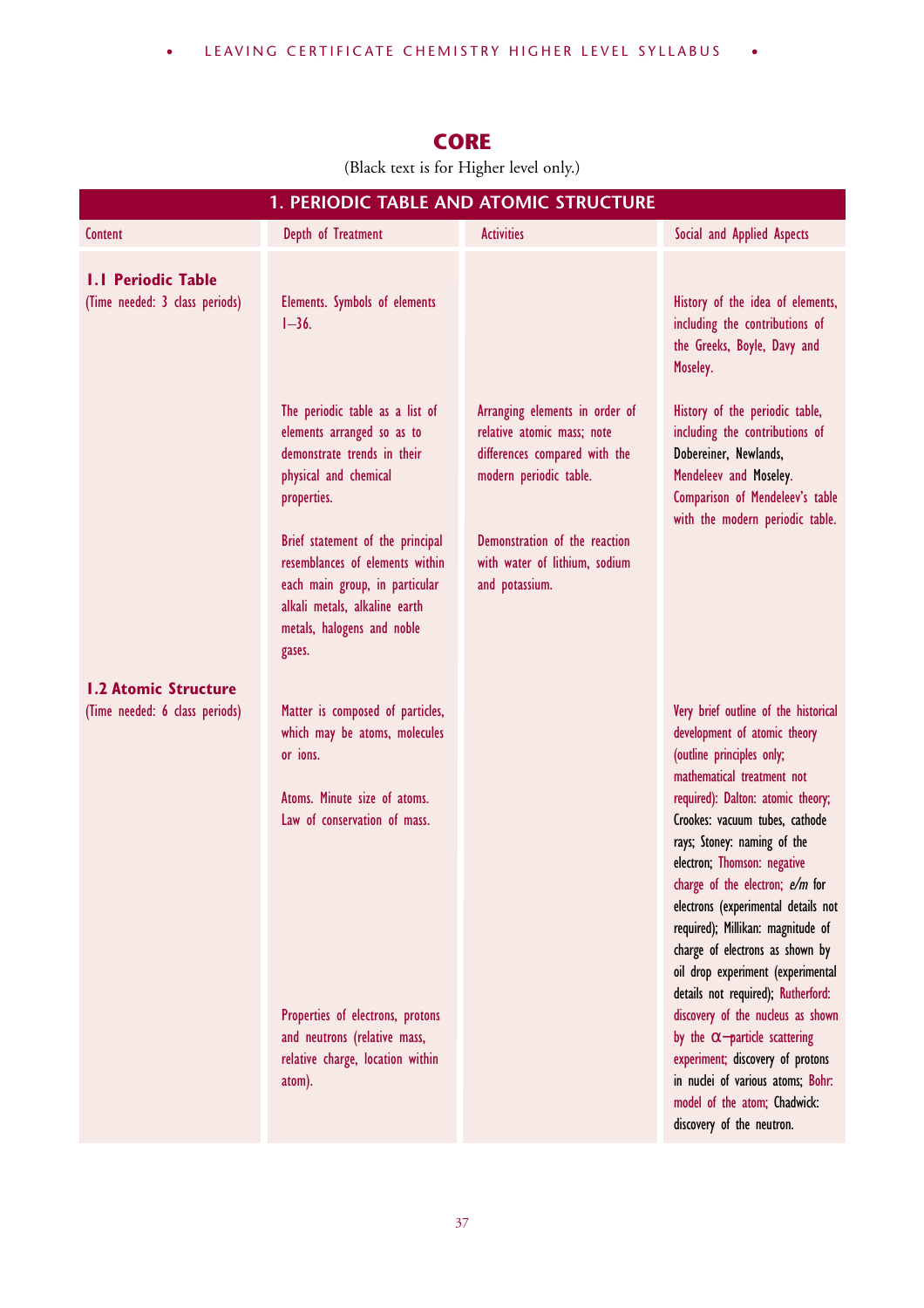|                                                     |                                                                                                                                                                                                                                                                                                                                                                                                                                               | 1. PERIODIC TABLE AND ATOMIC STRUCTURE (CONTINUED)                                                                                                                                              |                                                                                                                                                                                                                                                                                                                                                                                                               |
|-----------------------------------------------------|-----------------------------------------------------------------------------------------------------------------------------------------------------------------------------------------------------------------------------------------------------------------------------------------------------------------------------------------------------------------------------------------------------------------------------------------------|-------------------------------------------------------------------------------------------------------------------------------------------------------------------------------------------------|---------------------------------------------------------------------------------------------------------------------------------------------------------------------------------------------------------------------------------------------------------------------------------------------------------------------------------------------------------------------------------------------------------------|
| Content                                             | Depth of Treatment                                                                                                                                                                                                                                                                                                                                                                                                                            | <b>Activities</b>                                                                                                                                                                               | Social and Applied Aspects                                                                                                                                                                                                                                                                                                                                                                                    |
| <b>1.2 Atomic Structure</b><br>(continued)          | Atomic number (Z), mass<br>number (A), isotopes; hydrogen<br>and carbon as examples of<br>isotopes.                                                                                                                                                                                                                                                                                                                                           |                                                                                                                                                                                                 |                                                                                                                                                                                                                                                                                                                                                                                                               |
|                                                     | Relative atomic mass $(A_r)$ . The<br><sup>12</sup> C scale for relative atomic<br>masses.                                                                                                                                                                                                                                                                                                                                                    | Calculation of approximate<br>relative atomic masses from<br>abundance of isotopes of given<br>mass number (e.g. calculation<br>of approximate relative atomic<br>mass of chlorine).            | Use of the mass spectrometer<br>in determining relative atomic<br>mass.<br>Fundamental processes that<br>occur in a mass spectrometer:<br>vaporisation of substance,<br>production of positive ions,<br>acceleration, separation,<br>detection (mathematical<br>treatment excluded).                                                                                                                          |
| 1.3 Radioactivity<br>(Time needed: 2 class periods) | Alpha, beta and gamma<br>radiation (nature and<br>penetrating ability).<br>One example each of:<br>an $\alpha$ -emitter, e.g. <sup>241</sup> Am<br>a $\beta$ -emitter, e.g. 14C<br>a $\gamma$ -emitter, e.g. $60C$ o.<br>Distinction between chemical<br>reaction and nuclear reaction<br>(simple equations required $-$<br>confine examples to alpha and<br>beta emissions).<br>Radioisotopes.<br>Half-life (non-mathematical<br>treatment). | Demonstration of properties -<br>detection and penetrating<br>power (this can be shown using<br>an appropriate videotape, if<br>desired).<br>(Principle of Geiger-Müller tube<br>not required.) | Historical outline of<br>radioactivity: work of Becquerel<br>(discovery of radiation from<br>uranium salts); Marie and<br>Pierre Curie (discovery of<br>polonium and radium).<br>Widespread occurrence of<br>radioactivity.<br>Uses of radioisotopes (three<br>examples).<br><sup>14</sup> C age determination<br>(calculations not required).<br><sup>60</sup> Co for cancer treatment.<br>Food irradiation. |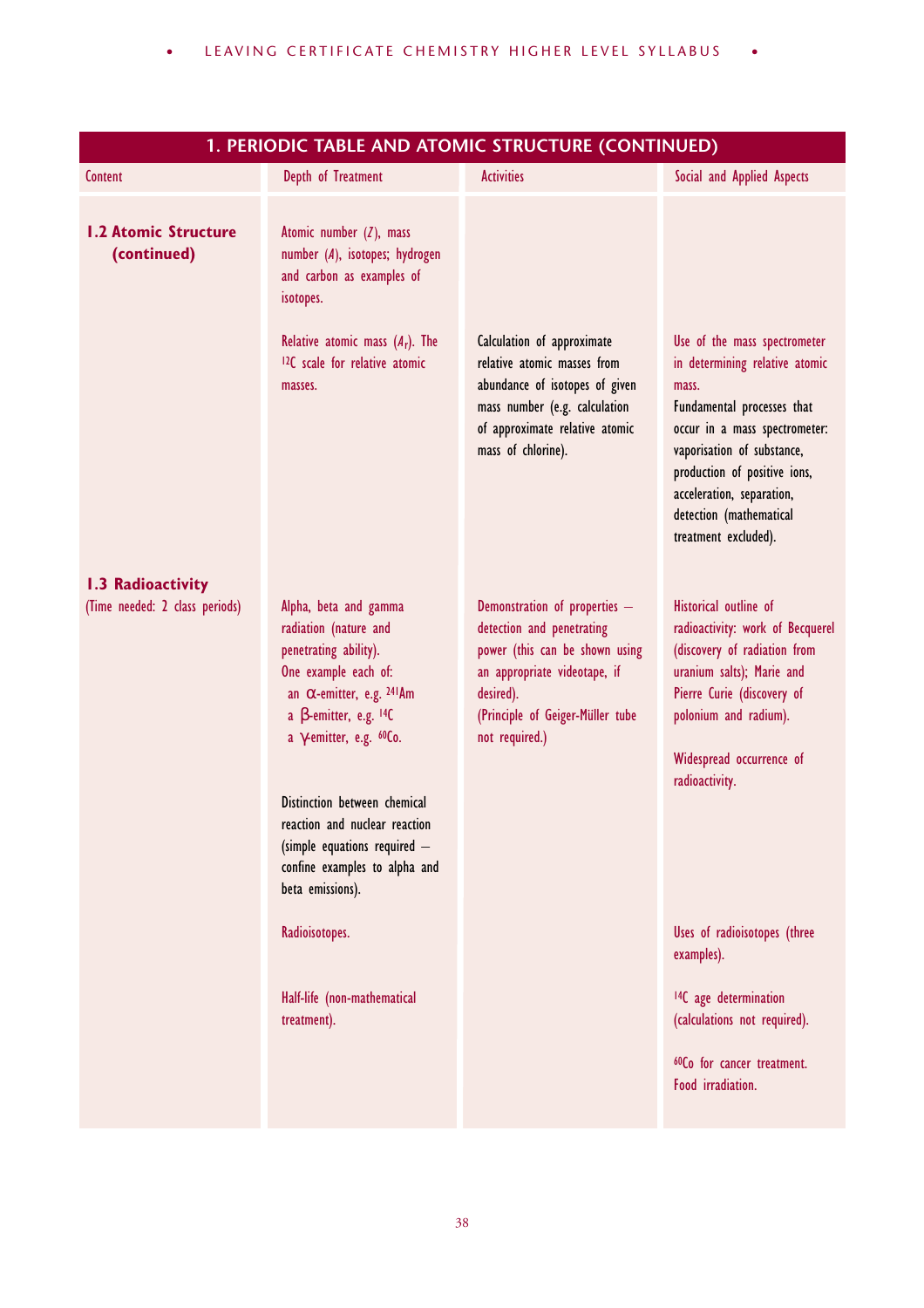|                                                                                                 |                                                                                                                                                                                                                                                                                                                                                                                                                                                                                                                                                                                                                                                                                                                                                                                                                                                                                     | 1. PERIODIC TABLE AND ATOMIC STRUCTURE (CONTINUED)                                                                 |                                                                              |
|-------------------------------------------------------------------------------------------------|-------------------------------------------------------------------------------------------------------------------------------------------------------------------------------------------------------------------------------------------------------------------------------------------------------------------------------------------------------------------------------------------------------------------------------------------------------------------------------------------------------------------------------------------------------------------------------------------------------------------------------------------------------------------------------------------------------------------------------------------------------------------------------------------------------------------------------------------------------------------------------------|--------------------------------------------------------------------------------------------------------------------|------------------------------------------------------------------------------|
| Content                                                                                         | Depth of Treatment                                                                                                                                                                                                                                                                                                                                                                                                                                                                                                                                                                                                                                                                                                                                                                                                                                                                  | <b>Activities</b>                                                                                                  | Social and Applied Aspects                                                   |
| <b>1.4 Electronic</b><br><b>Structure of</b><br><b>Atoms</b><br>(Time needed: 11 class periods) | Energy levels in atoms.<br>Organisation of particles in<br>atoms of elements nos. 1-20<br>(numbers of electrons in each<br>main energy level).<br>Classification of the first twenty<br>elements in the periodic table<br>on the basis of the number of<br>outer electrons.<br>Emission and absorption spectra<br>of the hydrogen atom $-$<br>Balmer series in the emission<br>spectrum as an example.<br>Line spectra as evidence for<br>energy levels.<br>Energy sub-levels.<br>Heisenberg uncertainty principle.<br>Wave nature of the electron.<br>(Non-mathematical treatment in<br>both cases.)<br>Atomic orbitals. Shapes of s<br>and p orbitals.<br>Building up of electronic<br>structure of the first 36<br>elements.<br>Electronic configurations of ions<br>of s- and p-block elements<br>only. Arrangement of electrons<br>in individual orbitals of p-block<br>atoms. | Mandatory experiment 1.1*<br>Viewing of emission spectra of<br>elements using a spectroscope<br>or a spectrometer. | Atomic absorption spectrometry<br>(AAS). Sodium street lights,<br>fireworks. |

\*Mandatory experiments are defined at the end of each section of the syllabus.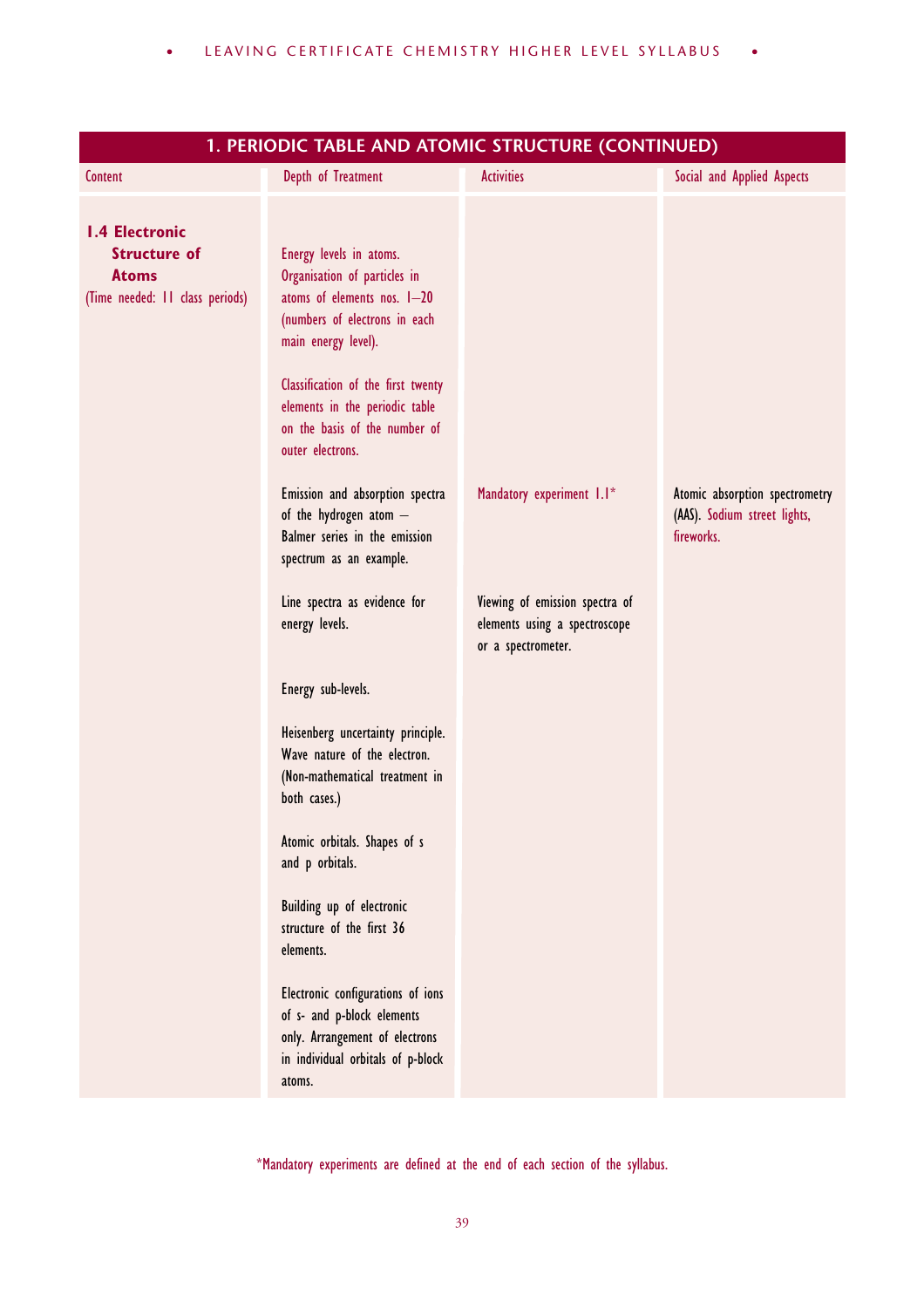|                                                                          |                                                                                                                                                                                                                                                 | 1. PERIODIC TABLE AND ATOMIC STRUCTURE (CONTINUED)              |                            |
|--------------------------------------------------------------------------|-------------------------------------------------------------------------------------------------------------------------------------------------------------------------------------------------------------------------------------------------|-----------------------------------------------------------------|----------------------------|
| Content                                                                  | Depth of Treatment                                                                                                                                                                                                                              | <b>Activities</b>                                               | Social and Applied Aspects |
| <b>1.4 Electronic</b><br><b>Structure of</b><br><b>Atoms (continued)</b> | Atomic radii (covalent radii<br>only). Explanations for general<br>trends in values:<br>down a group<br>$\left( 1\right)$<br>across a period (covalent<br>(ii)<br>radii of main group<br>elements only).                                        |                                                                 |                            |
|                                                                          | First ionisation energies.<br>Explanations for general trends<br>in values:<br>down a group<br>(i)<br>(ii) across a period (main<br>group elements) and for<br>exceptions to the general<br>trends across a period.                             |                                                                 |                            |
|                                                                          | Second and successive ionisation<br>energies.<br>Evidence for energy levels<br>provided by successive<br>ionisation energy values.                                                                                                              |                                                                 |                            |
| <b>1.4 Electronic</b><br><b>Structure of</b><br><b>Atoms (continued)</b> | Dependence of chemical<br>properties of elements on their<br>electronic structure.<br>Explanations in terms of atomic<br>radius, screening effect and<br>nuclear charge for general<br>trends in properties of elements<br>in groups I and VII. | See mandatory experiment 1.2<br>below (reactivity of halogens). |                            |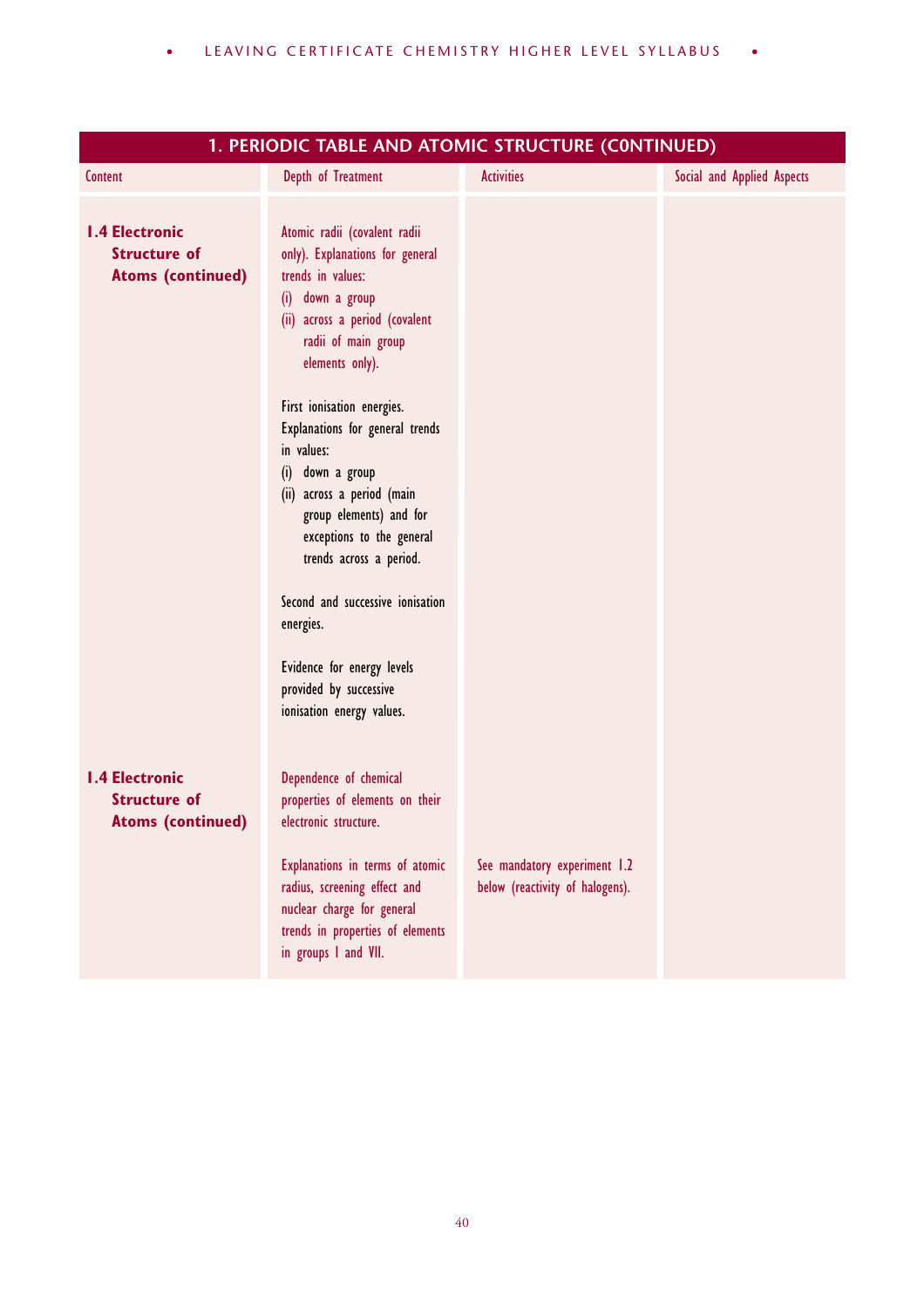| 1. PERIODIC TABLE AND ATOMIC STRUCTURE (CONTINUED)                      |                                                                                                                                                                                                                                                                                                                                                                                                                           |                                                                                                                                                                                                                                                                       |                                                                                               |
|-------------------------------------------------------------------------|---------------------------------------------------------------------------------------------------------------------------------------------------------------------------------------------------------------------------------------------------------------------------------------------------------------------------------------------------------------------------------------------------------------------------|-----------------------------------------------------------------------------------------------------------------------------------------------------------------------------------------------------------------------------------------------------------------------|-----------------------------------------------------------------------------------------------|
| Content                                                                 | Depth of Treatment                                                                                                                                                                                                                                                                                                                                                                                                        | <b>Activities</b>                                                                                                                                                                                                                                                     | Social and Applied Aspects                                                                    |
| 1.5 Oxidation and<br><b>Reduction</b><br>(Time needed: 7 class periods) | Introduction to oxidation and<br>reduction: simple examples only,<br>e.g. Na with $Cl_2$ , Mg with $O_2$ ,<br>Zn with $Cu2+$ . Oxidation and<br>reduction in terms of loss and<br>gain of electrons.<br>Oxidising and reducing agents.<br>The electrochemical series as a<br>series of metals arranged in<br>order of their ability to be<br>oxidised (reactions, other than<br>displacement reactions, not<br>required). | Mandatory experiment 1.2<br>(half equations only required,<br>e.g. $2Br^- - 2e^- \rightarrow Br_2$ ).                                                                                                                                                                 | Rusting of iron.<br>Swimming-pool water treatment.<br>Use of scrap iron to extract<br>copper. |
|                                                                         | Electrolysis of (i) copper sulfate<br>solution with copper electrodes<br>and (ii) acidified water with<br>inert electrodes. (Half equations<br>only required.)                                                                                                                                                                                                                                                            | Demonstration of ionic<br>movement.<br>Demonstration of electrolysis of<br>aqueous sodium sulfate (using<br>universal indicator) and of<br>aqueous potassium iodide (using<br>phenolphthalein indicator) with<br>inert electrodes. (Half equations<br>only required.) | Electroplating.<br>Purification of copper.<br>Chrome and nickel plating.<br>Cutlery.          |

- **1.1** Flame tests (Li, Na, K, Ba, Sr and Cu only).
- 1.2 Redox reactions of group VII elements halogens as oxidising agents (reactions with bromides, iodides, Fe<sup>2+</sup> and sulfites). Displacement reactions of metals (Zn with Cu<sup>2+</sup>, Mg with Cu<sup>2+</sup>).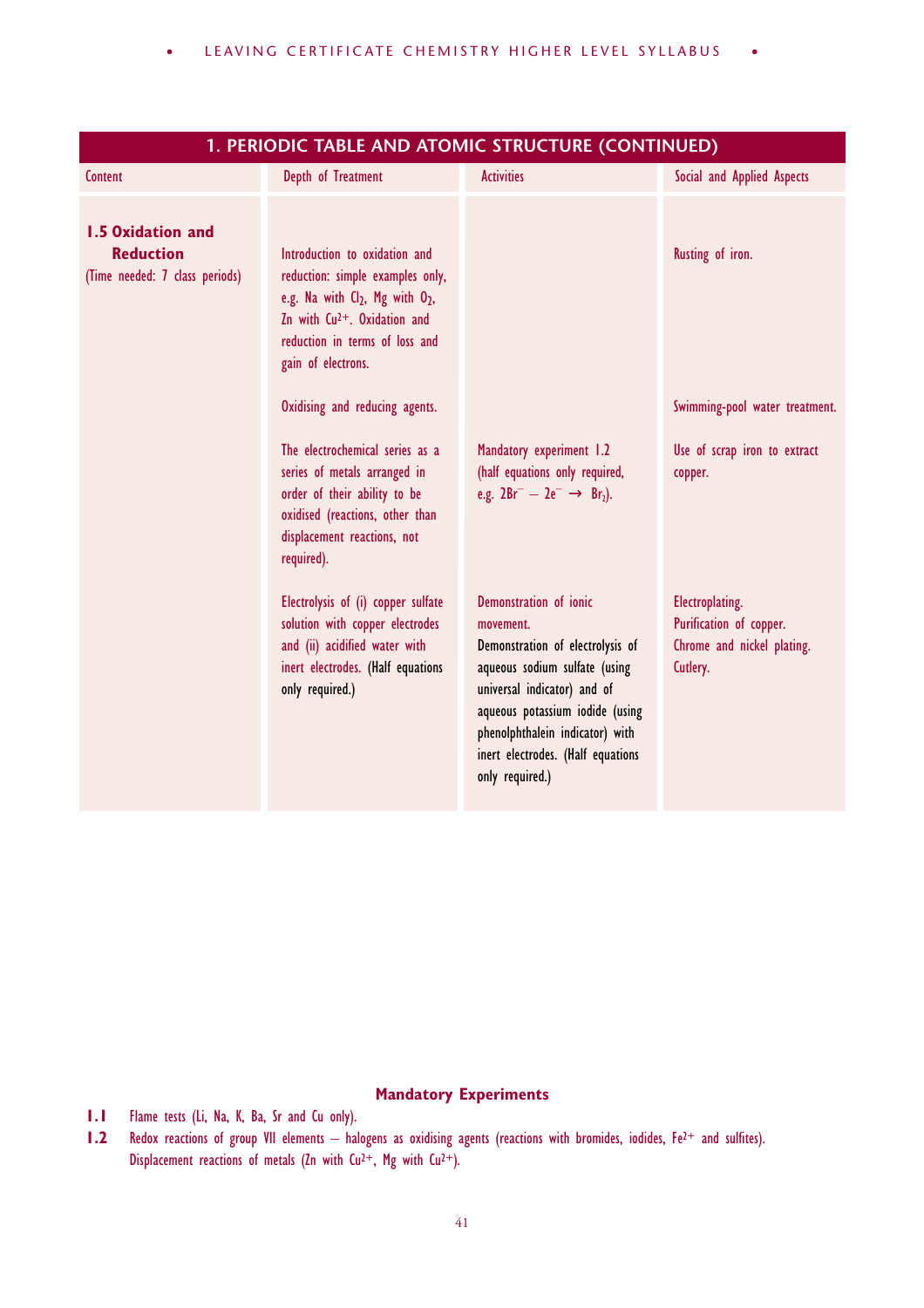| <b>2. CHEMICAL BONDING</b>                                         |                                                                                                                                                                                                                                                         |                                                                                                                                                                                                                                                                                             |                                                                                                        |
|--------------------------------------------------------------------|---------------------------------------------------------------------------------------------------------------------------------------------------------------------------------------------------------------------------------------------------------|---------------------------------------------------------------------------------------------------------------------------------------------------------------------------------------------------------------------------------------------------------------------------------------------|--------------------------------------------------------------------------------------------------------|
| Content                                                            | Depth of Treatment                                                                                                                                                                                                                                      | <b>Activities</b>                                                                                                                                                                                                                                                                           | Social and Applied Aspects                                                                             |
| 2.1 Chemical<br><b>Compounds</b><br>(Time needed: 5 class periods) | Compounds. Simple chemical<br>formulas.                                                                                                                                                                                                                 |                                                                                                                                                                                                                                                                                             |                                                                                                        |
|                                                                    | Stability of noble gas electron<br>configurations.<br>Bonding and valency in terms<br>of the attainment of a stable<br>electronic structure. Octet rule<br>and its limitations.<br>Variable valency of transition<br>elements (Cu, Fe, Cr and Mn only). | Using the octet rule to predict<br>the formulas of simple<br>compounds - binary compounds<br>of the first 36 elements<br>(excluding d-block elements) and<br>the hydroxides, carbonates,<br>nitrates, hydrogencarbonates,<br>sulfites and sulfates of these<br>elements (where such exist). | Uses of helium and argon<br>related to their chemical<br>unreactivity.                                 |
| 2.2 Ionic Bonding                                                  |                                                                                                                                                                                                                                                         |                                                                                                                                                                                                                                                                                             |                                                                                                        |
| (Time needed: 4 class periods)                                     | Positive and negative ions.<br>Minute size of ions.<br>lonic bonding as electron transfer.                                                                                                                                                              | Representation of ionic bonds<br>using dot and cross diagrams.                                                                                                                                                                                                                              |                                                                                                        |
|                                                                    | Sodium chloride crystal structure.                                                                                                                                                                                                                      | Examination of a model of the<br>NaCl crystal.                                                                                                                                                                                                                                              |                                                                                                        |
|                                                                    | Characteristics of ionic<br>substances.                                                                                                                                                                                                                 | Mandatory experiment 2.1                                                                                                                                                                                                                                                                    | lonic materials in everyday life<br>(two uses, e.g. salt tablets to<br>replace salt lost by sweating). |
| <b>2.3 Covalent Bonding</b><br>(Time needed: 4 class periods)      | Molecules. Minute size of<br>molecules.                                                                                                                                                                                                                 |                                                                                                                                                                                                                                                                                             |                                                                                                        |
|                                                                    | Covalent bonding as the sharing<br>of pairs of electrons. Single,<br>double and triple covalent<br>bonds. Distinction between<br>sigma and pi bonding.                                                                                                  | Representation of covalent bonds<br>using dot and cross diagrams.                                                                                                                                                                                                                           |                                                                                                        |
|                                                                    | Polar and non-polar covalent<br>bonding.                                                                                                                                                                                                                | Polarity test for liquids (use of<br>charged plastic rod).                                                                                                                                                                                                                                  | Polar and non-polar materials<br>in everyday life (two examples<br>of each).                           |
|                                                                    | Characteristics of covalent<br>substances.                                                                                                                                                                                                              | Testing solubility in different<br>solvents of ionic and covalent<br>substances.                                                                                                                                                                                                            |                                                                                                        |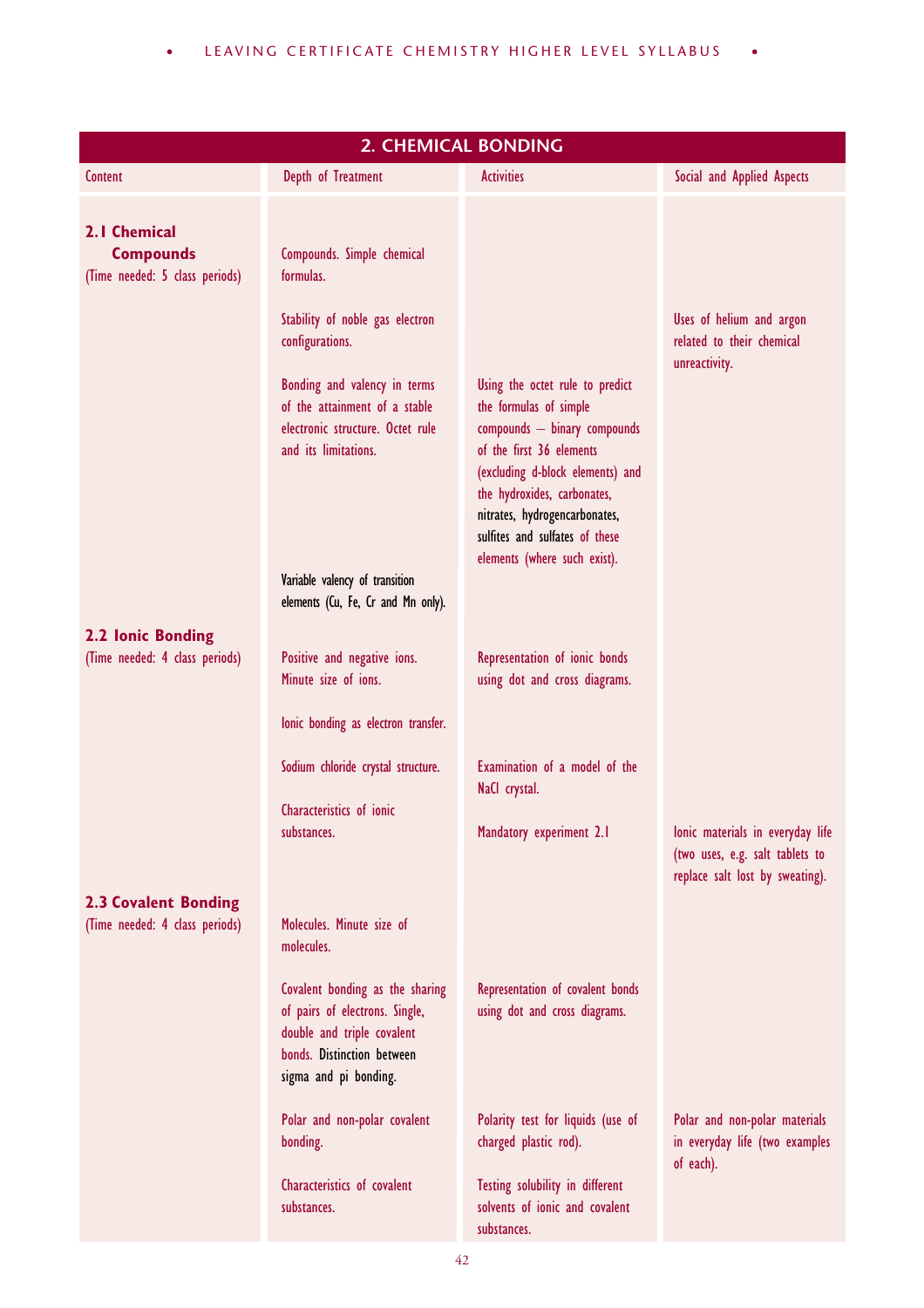| 2. CHEMICAL BONDING (CONTINUED)                                                                                   |                                                                                                                                                                                                                                                                                                                                                                                                                                                                                                                                                                                                                                                                        |                                                                                                                                                                                                                                  |                            |
|-------------------------------------------------------------------------------------------------------------------|------------------------------------------------------------------------------------------------------------------------------------------------------------------------------------------------------------------------------------------------------------------------------------------------------------------------------------------------------------------------------------------------------------------------------------------------------------------------------------------------------------------------------------------------------------------------------------------------------------------------------------------------------------------------|----------------------------------------------------------------------------------------------------------------------------------------------------------------------------------------------------------------------------------|----------------------------|
| Content                                                                                                           | Depth of Treatment                                                                                                                                                                                                                                                                                                                                                                                                                                                                                                                                                                                                                                                     | <b>Activities</b>                                                                                                                                                                                                                | Social and Applied Aspects |
| 2.4 Electronegativity<br>(Time needed: 2 class periods)                                                           | <b>Electronegativity. Periodic</b><br>variation of electronegativity -<br>explanation for general trends<br>in values:<br>down a group<br>(i)<br>(ii) across a period.<br>Electronegativity differences and<br>polarity of bonds.                                                                                                                                                                                                                                                                                                                                                                                                                                      | Prediction of bond type using<br>electronegativity differences.                                                                                                                                                                  |                            |
| 2.5 Shapes of<br><b>Molecules and</b><br><b>Intermolecular</b><br><b>Forces</b><br>(Time needed: 5 class periods) | Shapes of some simple<br>molecules.<br>Using electron pair repulsion<br>theory to explain shapes of<br>molecules of type AB <sub>n</sub> for up<br>to four pairs of electrons<br>around the central atom (refer<br>to bond angles). (Shapes of<br>molecules with pi bonds not to<br>be considered.) Relationship<br>between symmetry and polarity<br>in a molecule (dipole moments<br>not required).<br><b>Distinction between</b><br>intramolecular bonding and<br>intermolecular forces.<br>Intermolecular forces: van der<br>Waals', dipole-dipole, hydrogen<br>bonding. Effect of the<br>intermolecular forces on the<br>boiling point of a covalent<br>substance. | Use of models or balloons to<br>illustrate molecular shapes.<br>Comparison of the boiling<br>points of H <sub>2</sub> and O <sub>2</sub> , of C <sub>2</sub> H <sub>4</sub><br>and HCHO, and of H <sub>2</sub> O and<br>$H_2S$ . |                            |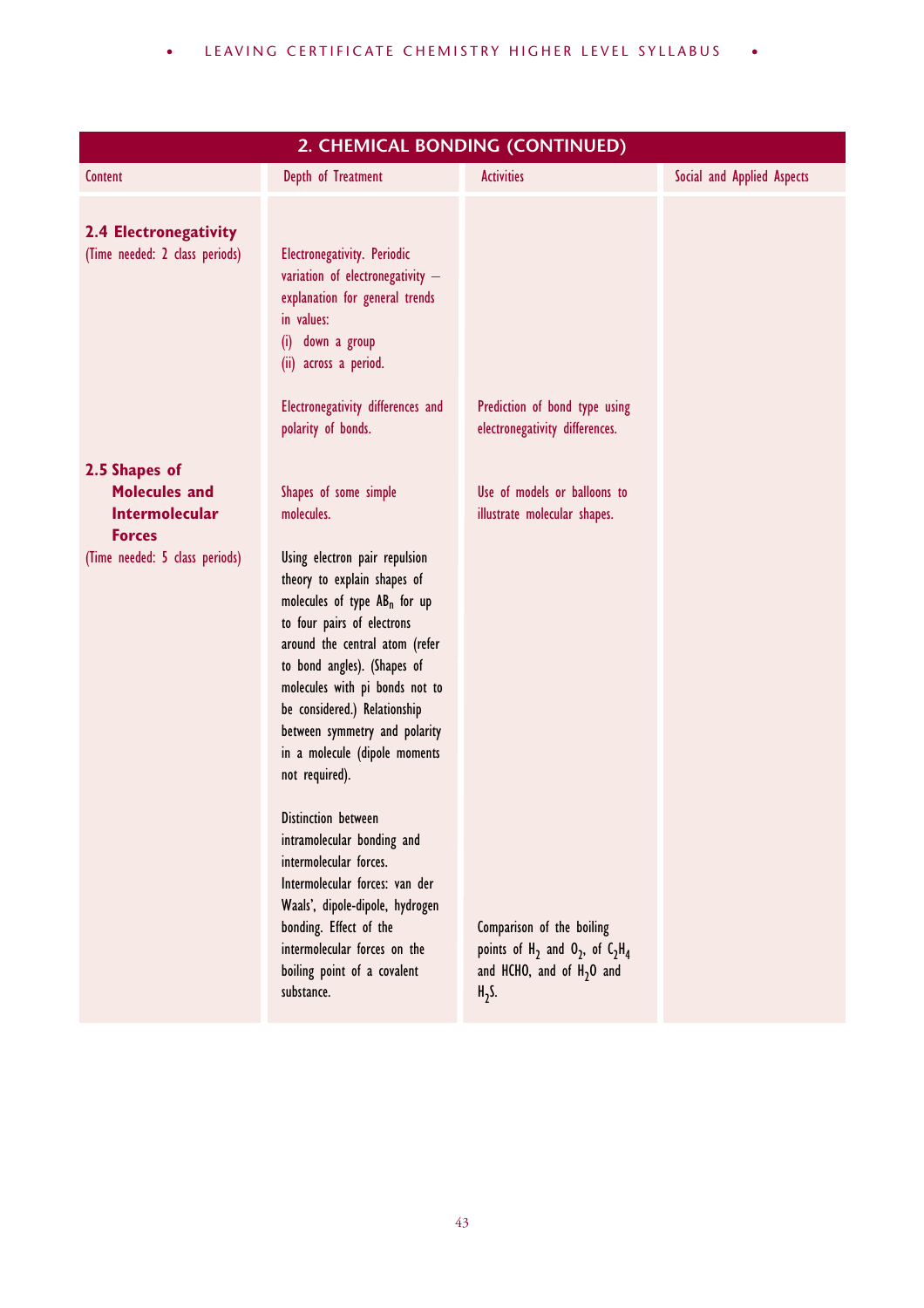| 2. CHEMICAL BONDING (CONTINUED)                                   |                                                                                                                       |                                                                                                                                                                                                                              |                                                                                                         |  |
|-------------------------------------------------------------------|-----------------------------------------------------------------------------------------------------------------------|------------------------------------------------------------------------------------------------------------------------------------------------------------------------------------------------------------------------------|---------------------------------------------------------------------------------------------------------|--|
| Content                                                           | Depth of Treatment                                                                                                    | <b>Activities</b>                                                                                                                                                                                                            | Social and Applied Aspects                                                                              |  |
| 2.6 Oxidation<br><b>Numbers</b><br>(Time needed: 5 class periods) | Oxidation states and numbers.<br>Rules for oxidation numbers<br>(exclude peroxides, except for<br>hydrogen peroxide). | Calculation of oxidation<br>numbers of transition metals<br>(in their compounds). Use of<br>oxidation numbers in<br>nomenclature of transition<br>metal compounds.<br>Calculation of oxidation<br>numbers of other elements. |                                                                                                         |  |
|                                                                   | Oxidation and reduction in<br>terms of oxidation numbers.                                                             |                                                                                                                                                                                                                              | Bleaches as examples of<br>oxidising agents (e.g. NaOCI)<br>or reducing agents (e.g. SO <sub>2</sub> ). |  |

**2.1** Tests for anions in aqueous solutions: chloride, carbonate, nitrate, sulfate, phosphate, sulfite, hydrogencarbonate.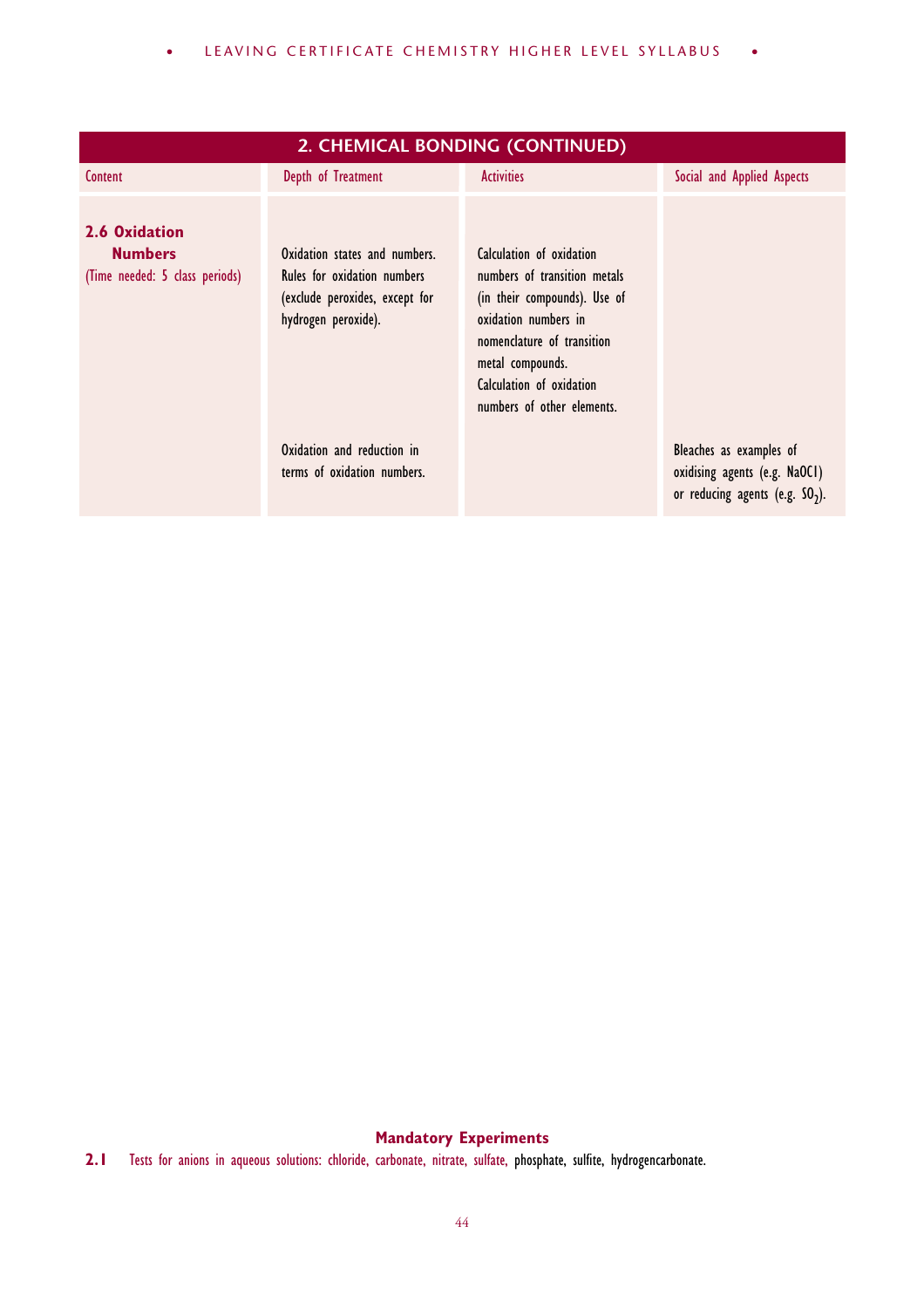|                                                              |                                                                                                                                                                                                                                                                                                                                                                         | <b>3. STOICHIOMETRY, FORMULAS AND EQUATIONS</b>                                                                                                                                                                                                                                                                        |                                                                                                                               |
|--------------------------------------------------------------|-------------------------------------------------------------------------------------------------------------------------------------------------------------------------------------------------------------------------------------------------------------------------------------------------------------------------------------------------------------------------|------------------------------------------------------------------------------------------------------------------------------------------------------------------------------------------------------------------------------------------------------------------------------------------------------------------------|-------------------------------------------------------------------------------------------------------------------------------|
| Content                                                      | Depth of Treatment                                                                                                                                                                                                                                                                                                                                                      | <b>Activities</b>                                                                                                                                                                                                                                                                                                      | Social and Applied Aspects                                                                                                    |
| <b>3.1 States of Matter</b><br>(Time needed: I class period) | Motion of particles in solids,<br>liquids and gases.<br>Diffusion (Graham's law not<br>required).                                                                                                                                                                                                                                                                       | NH <sub>3</sub> and HCl, ink and water,<br>smoke and air.                                                                                                                                                                                                                                                              |                                                                                                                               |
| 3.2 Gas Laws<br>(Time needed: 7 class periods)               | Boyle's law.<br>Charles's law.<br>Gay-Lussac's law of combining<br>volumes.                                                                                                                                                                                                                                                                                             | Calculations not required.<br>Calculations not required.                                                                                                                                                                                                                                                               | Boyle's air pump.                                                                                                             |
|                                                              | Avogadro's law.<br>Combined gas law:<br>$\frac{P_1V_1}{T_1} = \frac{P_2V_2}{T_2} = \text{constant}.$<br>The kinetic theory of gases<br>(non-mathematical treatment):<br>ideal gases; assumptions of<br>kinetic theory.<br>Equation of state for an ideal                                                                                                                | Simple calculations, including<br>correction of gas volumes to<br>s.t.p. (units: Pa, cm <sup>3</sup> , K).<br>Calculations involving<br>$PV = nRT$ (units: Pa, m <sup>3</sup> , K).                                                                                                                                    |                                                                                                                               |
| 3.3 The Mole<br>(Time needed: 9 class periods)               | gas:<br>$PV = nRT$ (units: Pa, m <sup>3</sup> , K).<br>Reasons why gases deviate from<br>ideal gas behaviour.<br>Avogadro constant. The mole as<br>the SI unit for amount of<br>substance containing the<br>Avogadro number of particles.<br>Standard temperature and<br>pressure (s.t.p.). Molar volume<br>at s.t.p., molar mass, relative<br>molecular mass $(M_r)$ . | Calculation of relative molecular<br>mass from relative atomic<br>masses. Converting moles to<br>grams, litres and number of<br>particles. Converting grams and<br>litres to moles, and number of<br>particles to moles.<br>Converting moles to number of<br>atoms of a molecular species.<br>Mandatory experiment 3.1 | $M_r$ determination using a mass<br>spectrometer (simple treatment<br>only - interpretation of mass<br>spectra not required). |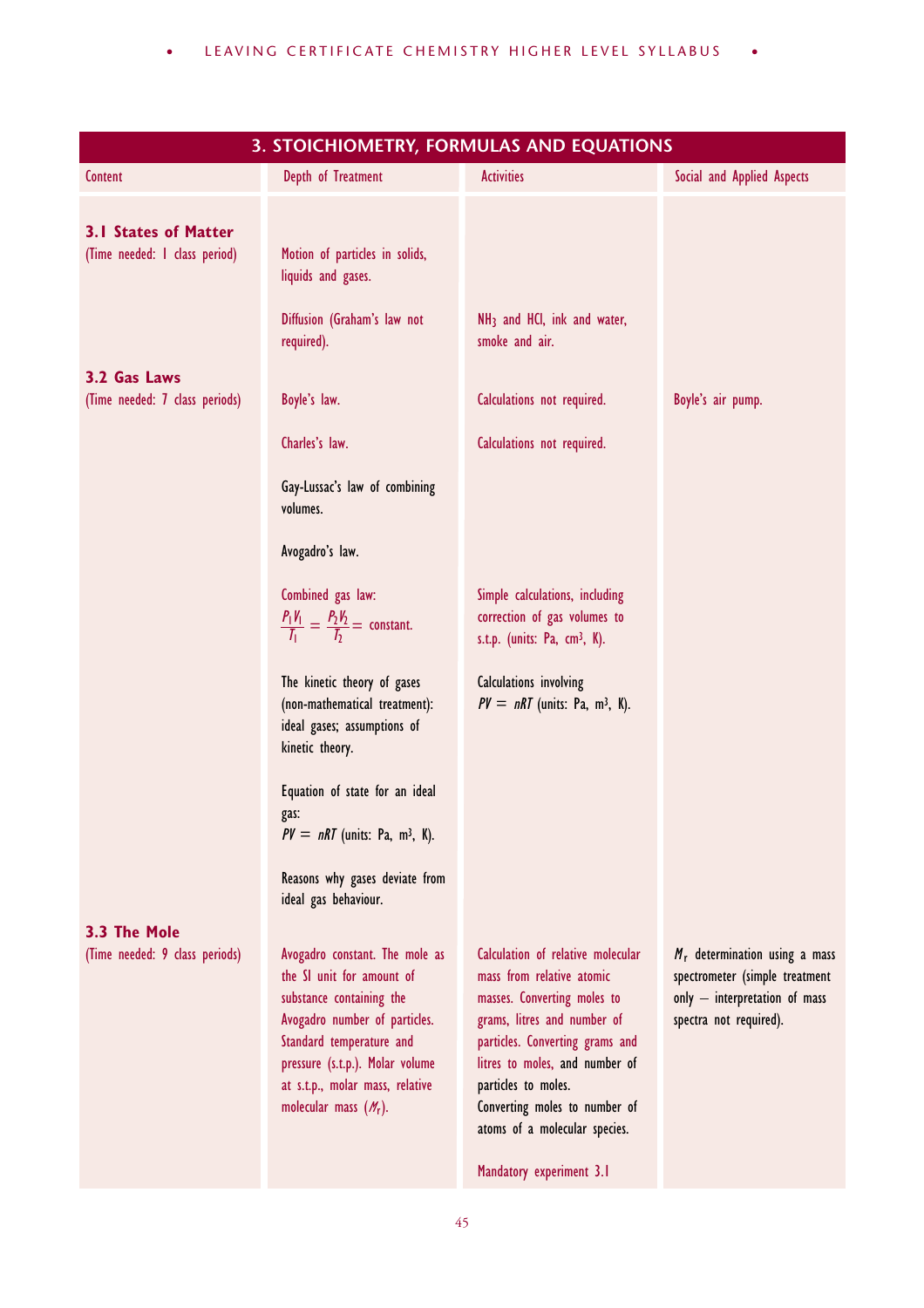|                                                                |                                                                                                                                   | 3. STOICHIOMETRY, FORMULAS AND EQUATIONS (CONTINUED)                                                                                                                                                                                                                                                                                                                                 |                            |
|----------------------------------------------------------------|-----------------------------------------------------------------------------------------------------------------------------------|--------------------------------------------------------------------------------------------------------------------------------------------------------------------------------------------------------------------------------------------------------------------------------------------------------------------------------------------------------------------------------------|----------------------------|
| Content                                                        | Depth of Treatment                                                                                                                | <b>Activities</b>                                                                                                                                                                                                                                                                                                                                                                    | Social and Applied Aspects |
| <b>3.4 Chemical Formulas</b><br>(Time needed: 6 class periods) | Empirical and molecular<br>formulas.                                                                                              | Calculations of empirical<br>formulas, given the percentage<br>composition by mass.<br>Calculation of empirical<br>formulas, given the masses of<br>reactants and products.<br>Calculation of molecular<br>formulas, given the empirical<br>formulas and the relative<br>molecular masses (examples<br>should include simple biological<br>substances, such as glucose and<br>urea). |                            |
|                                                                | Percentage composition by<br>mass.                                                                                                | <b>Calculations.</b>                                                                                                                                                                                                                                                                                                                                                                 |                            |
| 3.5 Chemical                                                   | Structural formulas.                                                                                                              | Simple examples.                                                                                                                                                                                                                                                                                                                                                                     |                            |
| <b>Equations</b><br>(Time needed: 11 class periods)            | Chemical equations. Balancing<br>chemical equations.                                                                              | Simple examples.<br>Balancing redox equations (ionic<br>equations only $-$ ignore<br>spectator ions).                                                                                                                                                                                                                                                                                |                            |
|                                                                | Calculations based on balanced<br>equations using the mole<br>concept (balanced equations will<br>be given for all calculations). | Calculations in g and kg rather<br>than tonnes. Calculations<br>involving masses and volumes.                                                                                                                                                                                                                                                                                        |                            |
|                                                                |                                                                                                                                   | Calculations involving excess of<br>one reactant.                                                                                                                                                                                                                                                                                                                                    |                            |
|                                                                | Percentage yields.                                                                                                                | Calculation of percentage yields.                                                                                                                                                                                                                                                                                                                                                    |                            |

**3.1** Determination of the relative molecular mass of a volatile liquid (conical flask or gas syringe may be used).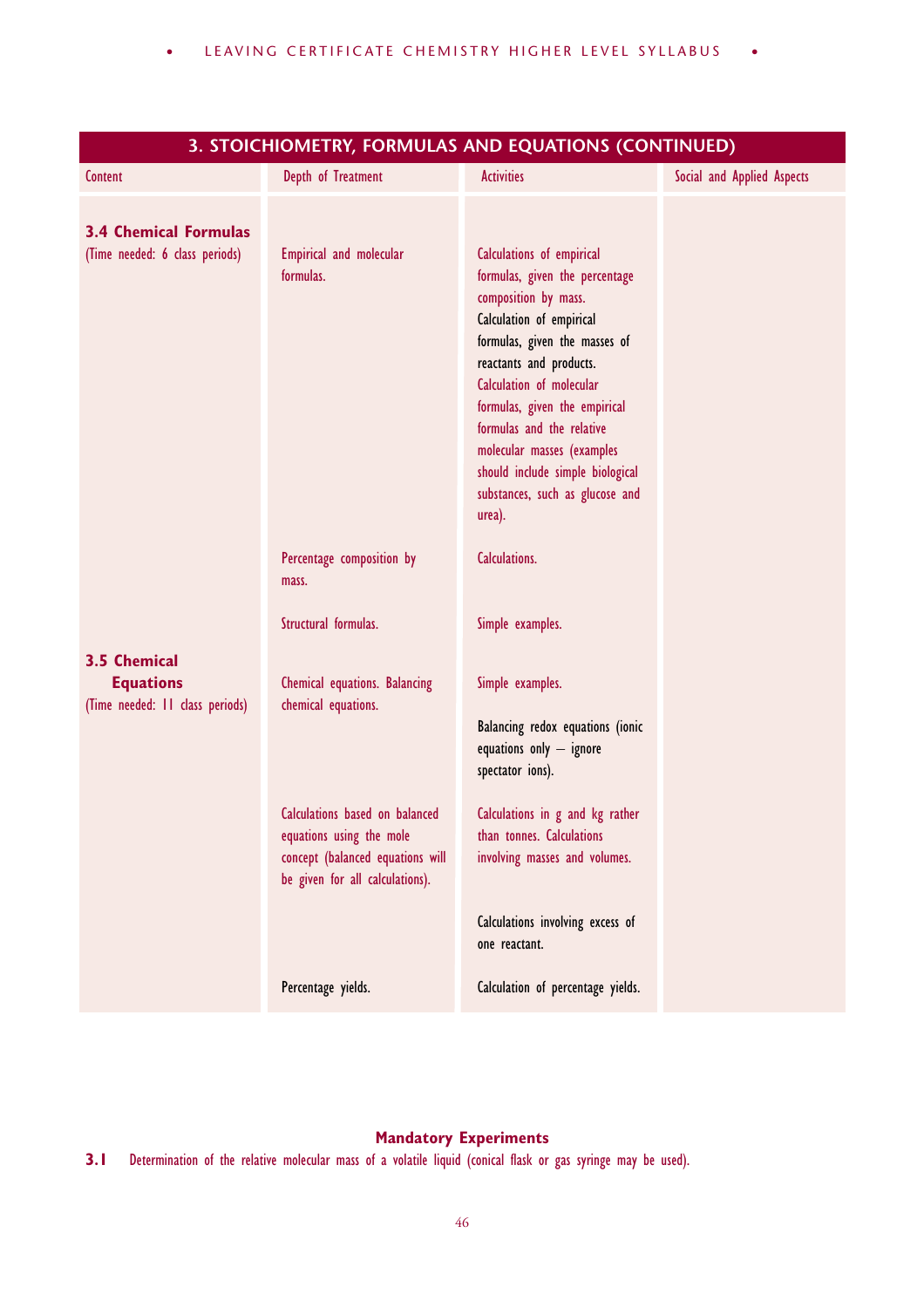|                                                                                   |                                                                                                                                                                                                                                                                                | <b>4. VOLUMETRIC ANALYSIS</b>                                                                                                                                                                                                                                                                               |                                                                                                                                                                                     |
|-----------------------------------------------------------------------------------|--------------------------------------------------------------------------------------------------------------------------------------------------------------------------------------------------------------------------------------------------------------------------------|-------------------------------------------------------------------------------------------------------------------------------------------------------------------------------------------------------------------------------------------------------------------------------------------------------------|-------------------------------------------------------------------------------------------------------------------------------------------------------------------------------------|
| Content                                                                           | Depth of Treatment                                                                                                                                                                                                                                                             | <b>Activities</b>                                                                                                                                                                                                                                                                                           | Social and Applied Aspects                                                                                                                                                          |
| <b>4.1 Concentration of</b><br><b>Solutions</b><br>(Time needed: 8 class periods) | Solutions.<br>Expression of solution<br>concentration in mol $ -1$<br>(molarity), $g \vdash$ and also in<br>$\%$ (w/v), $\%$ (v/v), $\%$ (w/w).<br>Colour intensity as a function<br>of concentration (simple<br>treatment only).<br>Primary standards.<br>Standard solutions. | Calculation of molarity from<br>concentration in grams per litre<br>and vice versa. Calculation of<br>number of moles from molarity<br>and volume. Simple calculations<br>involving percentage<br>concentrations.<br>Calculation of the effect of<br>dilution on concentration.<br>Mandatory experiment 4.1 | Use of % (v/v), e.g. wine.                                                                                                                                                          |
| <b>4.2 Acids and Bases</b><br>(Time needed: 4 class periods)                      | Acids, bases and salts.<br>Neutralisation - formation of a<br>salt from an acid and a base.<br>Arrhenius and Brønsted-Lowry<br>theories of acids and bases (for<br>aqueous solutions only).<br>Conjugate acid-base pairs.                                                      |                                                                                                                                                                                                                                                                                                             | Household acids and bases (two<br>examples of each). Everyday<br>examples of neutralisation, e.g.<br>use of lime in agriculture, use<br>of stomach powders for acid<br>indigestion. |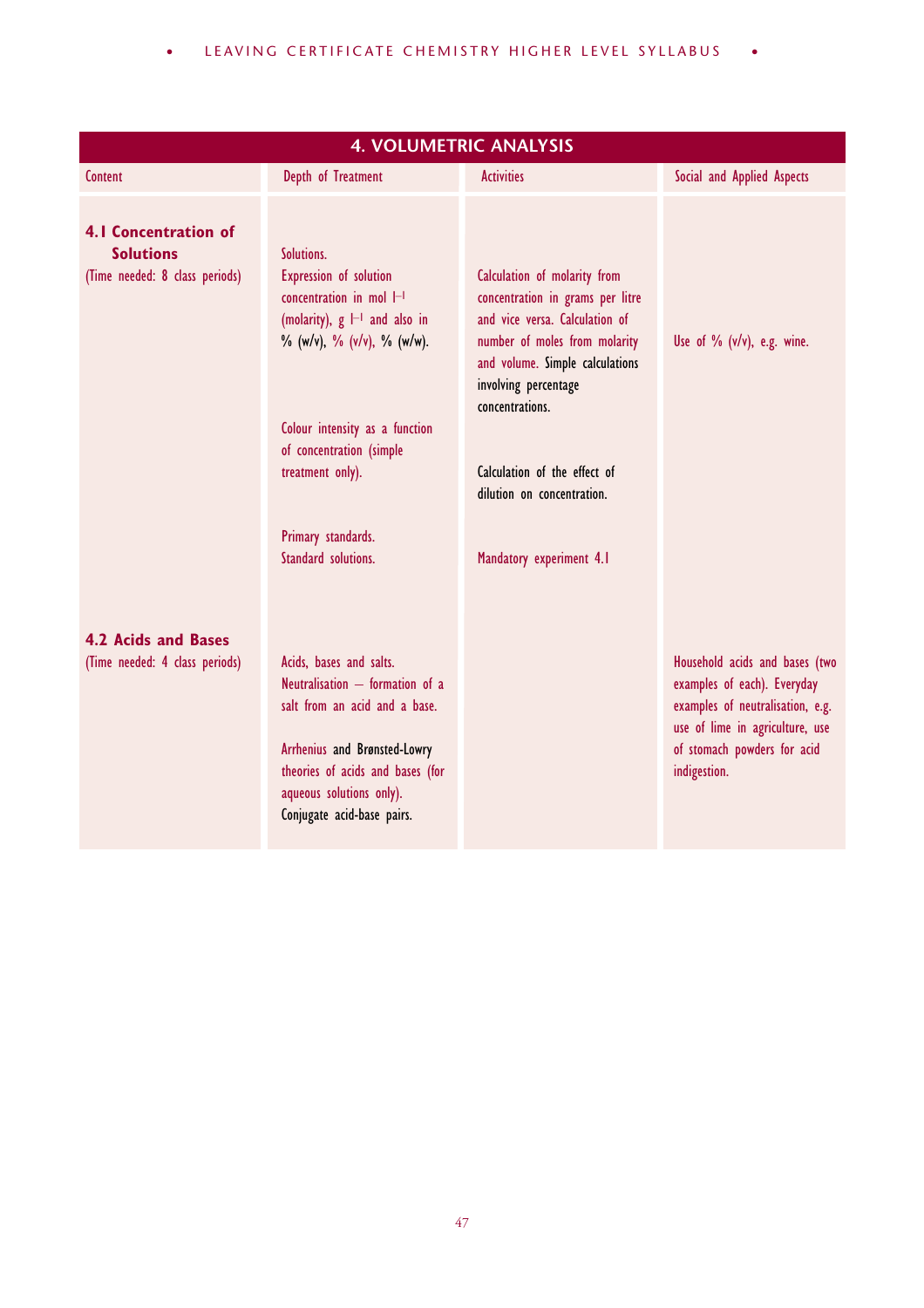| 4. VOLUMETRIC ANALYSIS (CONTINUED)                                          |                                                                                                   |                                                                                                                                                                                                                                                                                                                                                                                                                                                                        |                            |  |
|-----------------------------------------------------------------------------|---------------------------------------------------------------------------------------------------|------------------------------------------------------------------------------------------------------------------------------------------------------------------------------------------------------------------------------------------------------------------------------------------------------------------------------------------------------------------------------------------------------------------------------------------------------------------------|----------------------------|--|
| Content                                                                     | Depth of Treatment                                                                                | <b>Activities</b>                                                                                                                                                                                                                                                                                                                                                                                                                                                      | Social and Applied Aspects |  |
| <b>4.3 Volumetric</b><br><b>Analysis</b><br>(Time needed: 22 class periods) | Apparatus used in volumetric<br>analysis. Correct titrimetric<br>procedure. Acid-base titrations. | Solving volumetric problems,<br>using the formula method.<br>Solving volumetric problems<br>from first principles, where the<br>formula method is not<br>applicable. (Either method may<br>be used when both methods<br>are applicable.)<br>Calculation of the relative<br>molecular mass of a compound<br>and of the amount of water of<br>crystallisation in a compound<br>from titration data. (Balanced<br>equations will be given in all<br>volumetric problems.) |                            |  |
|                                                                             | Redox titrations.                                                                                 | Mandatory experiment 4.2<br>Mandatory experiment 4.3<br>Mandatory experiment 4.4<br>Mandatory experiment 4.5<br>Mandatory experiment 4.6<br>Mandatory experiment 4.7<br>Mandatory experiment 4.8<br>Calculations based on<br>mandatory experiments 4.5-4.8                                                                                                                                                                                                             |                            |  |

- **4.1** Preparation of a standard solution of sodium carbonate.
- **4.2** Standardisation of a hydrochloric acid solution using a standard solution of sodium carbonate.
- **4.3** Determination of the concentration of ethanoic acid in vinegar.
- **4.4** Determination of the amount of water of crystallisation in hydrated sodium carbonate.
- **4.5** A potassium manganate(VII)/ammonium iron(II) sulfate titration.
- **4.6** Determination of the amount of iron in an iron tablet.
- **4.7** An iodine/thiosulfate titration.
- **4.8** Determination of the percentage (w/v) of hypochlorite in bleach.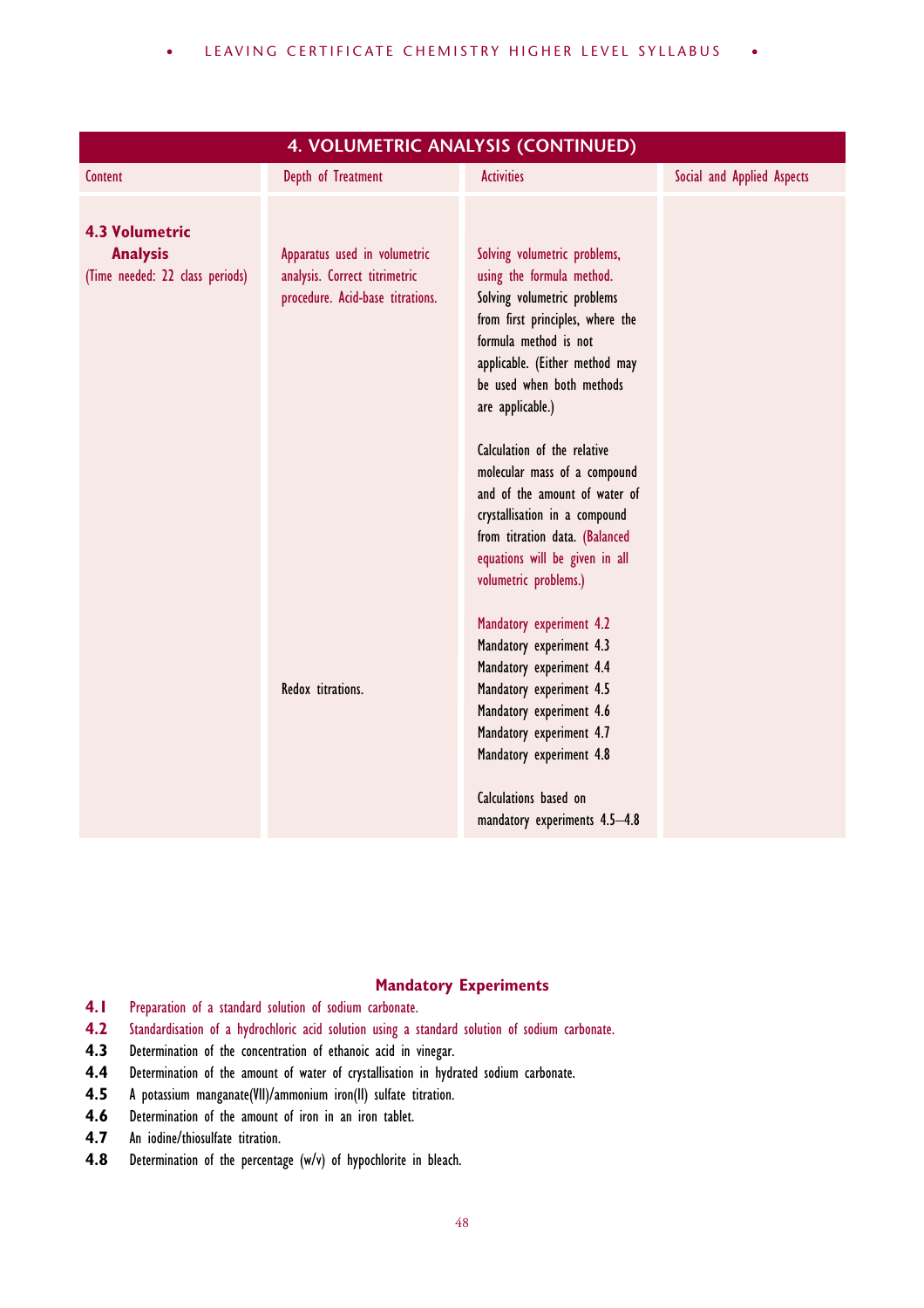| 5. FUELS AND HEATS OF REACTION                                                                       |                                                                                                                                                                                                                                                                                                                                                                                                                                      |                                                                                   |                                                                                                                                                                                                                  |
|------------------------------------------------------------------------------------------------------|--------------------------------------------------------------------------------------------------------------------------------------------------------------------------------------------------------------------------------------------------------------------------------------------------------------------------------------------------------------------------------------------------------------------------------------|-----------------------------------------------------------------------------------|------------------------------------------------------------------------------------------------------------------------------------------------------------------------------------------------------------------|
| Content                                                                                              | Depth of Treatment                                                                                                                                                                                                                                                                                                                                                                                                                   | <b>Activities</b>                                                                 | Social and Applied Aspects                                                                                                                                                                                       |
| <b>5.1 Sources of</b><br><b>Hydrocarbons</b><br>(Time needed: I class period)                        | Coal, natural gas and petroleum<br>as sources of hydrocarbons.                                                                                                                                                                                                                                                                                                                                                                       |                                                                                   | Decomposition of animal waste<br>and vegetation as methane<br>sources. Hazards of methane<br>production in slurry pits, coal<br>mines and refuse dumps.<br>Methane as a contributor to<br>the greenhouse effect. |
| <b>5.2 Structure of</b><br><b>Aliphatic</b><br><b>Hydrocarbons</b><br>(Time needed: 5 class periods) | Alkanes, alkenes and alkynes as<br>homologous series. For alkynes,<br>only ethyne to be considered.<br>Systematic names, structural<br>formulas and structural isomers<br>of alkanes to C-5.<br>Structures, but not isomers, of<br>hexane, heptane, octane,<br>cyclohexane and 2,2,4-<br>trimethylpentane (iso-octane) to<br>be considered.<br>Systematic names, structural<br>formulas and structural isomers<br>of alkenes to C-4. | Use of models.<br>Use of models.                                                  |                                                                                                                                                                                                                  |
|                                                                                                      | Physical properties [physical<br>state, solubility (qualitative<br>only) in water and in non-polar<br>solvents].                                                                                                                                                                                                                                                                                                                     | Demonstration of the solubility<br>properties of methane, ethene<br>and ethyne.   |                                                                                                                                                                                                                  |
| <b>5.3 Aromatic</b><br><b>Hydrocarbons</b><br>(Time needed: I class period)                          | Structure of benzene,<br>methylbenzene and ethylbenzene<br>as examples of aromatic<br>compounds.<br>Physical properties [physical<br>state, solubility (qualitative                                                                                                                                                                                                                                                                  | Use of models.<br>Demonstration of the solubility<br>properties of methylbenzene. | See aromatic compounds,<br>page 55.                                                                                                                                                                              |
|                                                                                                      | only) in water and in non-polar<br>solvents].                                                                                                                                                                                                                                                                                                                                                                                        |                                                                                   |                                                                                                                                                                                                                  |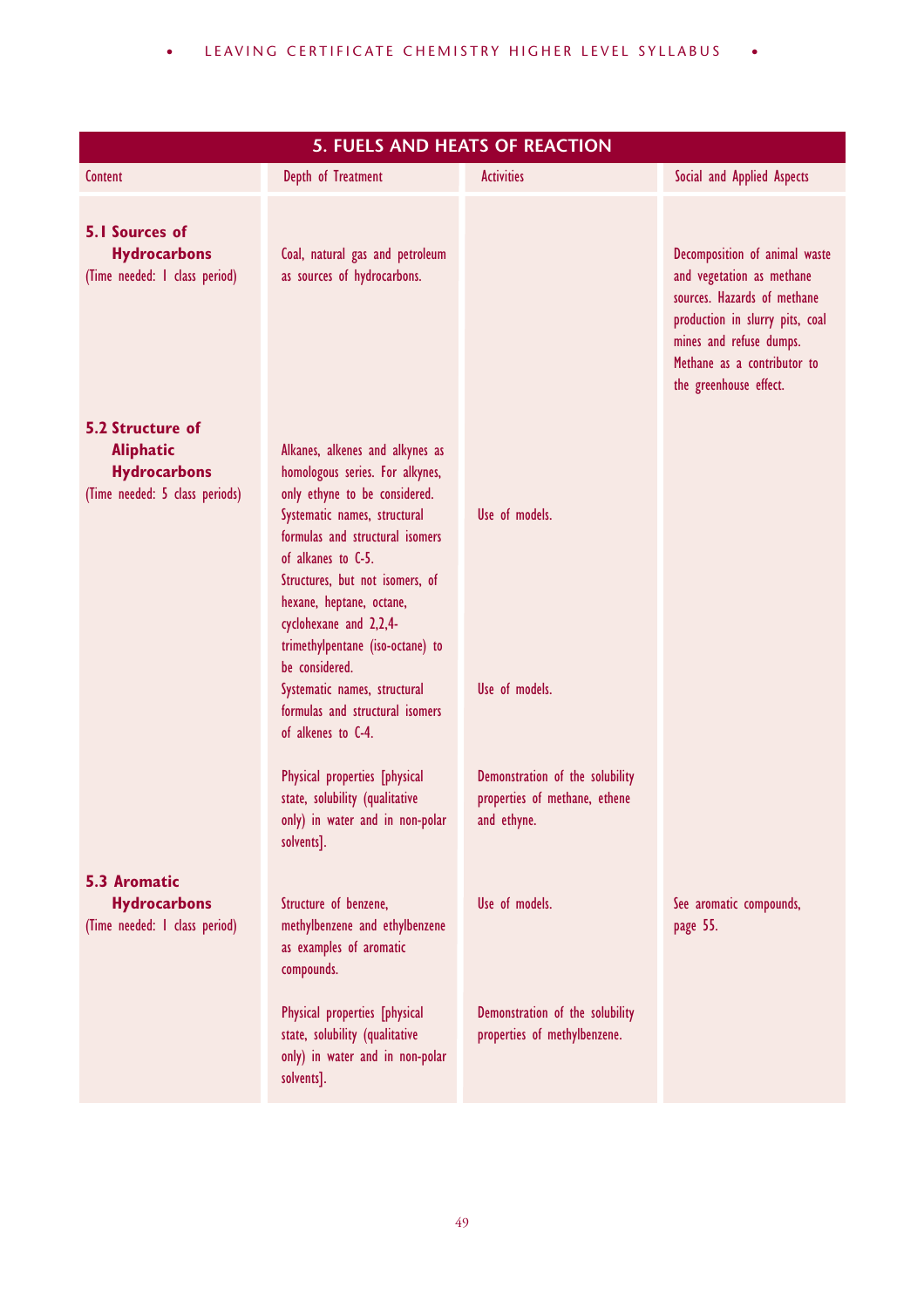|                                                                                                       |                                                                                                                                                                               | 5. FUELS AND HEATS OF REACTION (CONTINUED)                                                                                                                                                                                                                                          |                                                                                                                                                                   |
|-------------------------------------------------------------------------------------------------------|-------------------------------------------------------------------------------------------------------------------------------------------------------------------------------|-------------------------------------------------------------------------------------------------------------------------------------------------------------------------------------------------------------------------------------------------------------------------------------|-------------------------------------------------------------------------------------------------------------------------------------------------------------------|
| Content                                                                                               | Depth of Treatment                                                                                                                                                            | <b>Activities</b>                                                                                                                                                                                                                                                                   | Social and Applied Aspects                                                                                                                                        |
| <b>5.4 Exothermic and</b><br><b>Endothermic</b><br><b>Reactions</b><br>(Time needed: 9 class periods) | Chemical reactions can result in<br>a change in temperature.<br>Exothermic and endothermic<br>reactions (and changes of<br>state).                                            | Demonstration of an exothermic<br>and an endothermic reaction.                                                                                                                                                                                                                      |                                                                                                                                                                   |
|                                                                                                       | Combustion of alkanes and<br>other hydrocarbons.                                                                                                                              |                                                                                                                                                                                                                                                                                     |                                                                                                                                                                   |
|                                                                                                       | Heat of reaction (general term).                                                                                                                                              | Mandatory experiment 5.1                                                                                                                                                                                                                                                            |                                                                                                                                                                   |
|                                                                                                       | Sign of $\Delta H$ .                                                                                                                                                          |                                                                                                                                                                                                                                                                                     |                                                                                                                                                                   |
|                                                                                                       | Bond energy (concept only -<br>no calculations except for the<br>illustrative example indicated).                                                                             | Illustrating bond energies by<br>showing how the C-H bond<br>energy in methane is<br>calculated.                                                                                                                                                                                    |                                                                                                                                                                   |
|                                                                                                       | Heat of combustion. Bomb<br>calorimeter as an instrument<br>for accurately measuring heats<br>of combustion. Heats of<br>combustion of different fuels.<br>Heat of formation. |                                                                                                                                                                                                                                                                                     | Use of the bomb calorimeter in<br>determining calorific values of<br>foods. Kilogram calorific values<br>of fuels, and their uses<br>(calculations not required). |
|                                                                                                       | Law of conservation of energy.<br>Hess's law.                                                                                                                                 | Simple calculations of heat of<br>reaction, using heats of<br>formation of reactants and<br>products. Simple calculations of<br>heat of formation, using other<br>heats of formation and one<br>heat of reaction. (Other kinds<br>of heat of reaction calculation<br>not required.) |                                                                                                                                                                   |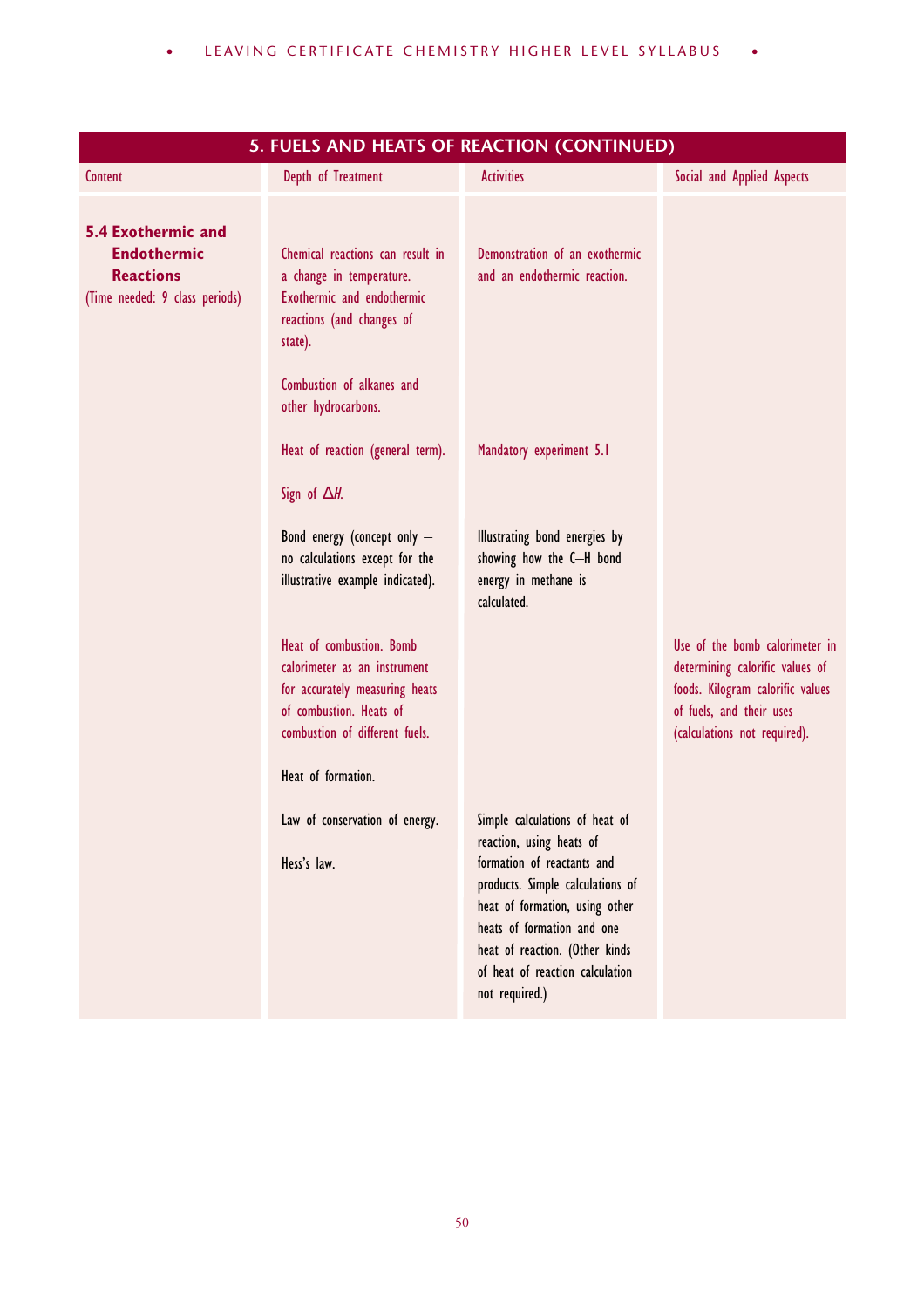| 5. FUELS AND HEATS OF REACTION (CONTINUED)                             |                                                                                                                                           |                   |                                                                                                                                                                                                                                                                                                                                                                                                                                                                                                                                                                                                                                                                                                                                                                                                                                                                                            |
|------------------------------------------------------------------------|-------------------------------------------------------------------------------------------------------------------------------------------|-------------------|--------------------------------------------------------------------------------------------------------------------------------------------------------------------------------------------------------------------------------------------------------------------------------------------------------------------------------------------------------------------------------------------------------------------------------------------------------------------------------------------------------------------------------------------------------------------------------------------------------------------------------------------------------------------------------------------------------------------------------------------------------------------------------------------------------------------------------------------------------------------------------------------|
| Content                                                                | Depth of Treatment                                                                                                                        | <b>Activities</b> | Social and Applied Aspects                                                                                                                                                                                                                                                                                                                                                                                                                                                                                                                                                                                                                                                                                                                                                                                                                                                                 |
| 5.5 Oil Refining and<br>its Products<br>(Time needed: 4 class periods) | Fractionation of crude oil.<br>Production of the refinery gas,<br>light gasoline, naphtha,<br>kerosene, gas oil and residue<br>fractions. |                   | Uses of the refinery gas, light<br>gasoline, naphtha, kerosene, gas<br>oil and residue fractions.<br>Composition of natural gas and<br>liquid petroleum gas (LPG).<br>Addition of mercaptans to<br>natural gas for safety reasons.<br>Composition of petrol.<br>Auto-ignition. Octane numbers<br>as a measure of the tendency<br>of a fuel to cause knocking.<br>Internal combustion engine in<br>relation to auto-ignition.<br>Relationship between octane<br>number and<br>(i) chain length<br>(ii) degree of branching<br>(iii) cyclic structure.<br>Lead in petrol.<br>Alternatives to lead:<br>improving octane number by<br>isomerisation<br>(i)<br>(ii) dehydrocyclisation<br>(iii) catalytic cracking.<br>Adding oxygenates (notably methyl<br>tert-butyl ether) to increase the<br>octane number and reduce<br>pollution (structure of methyl tert-<br>butyl ether not required). |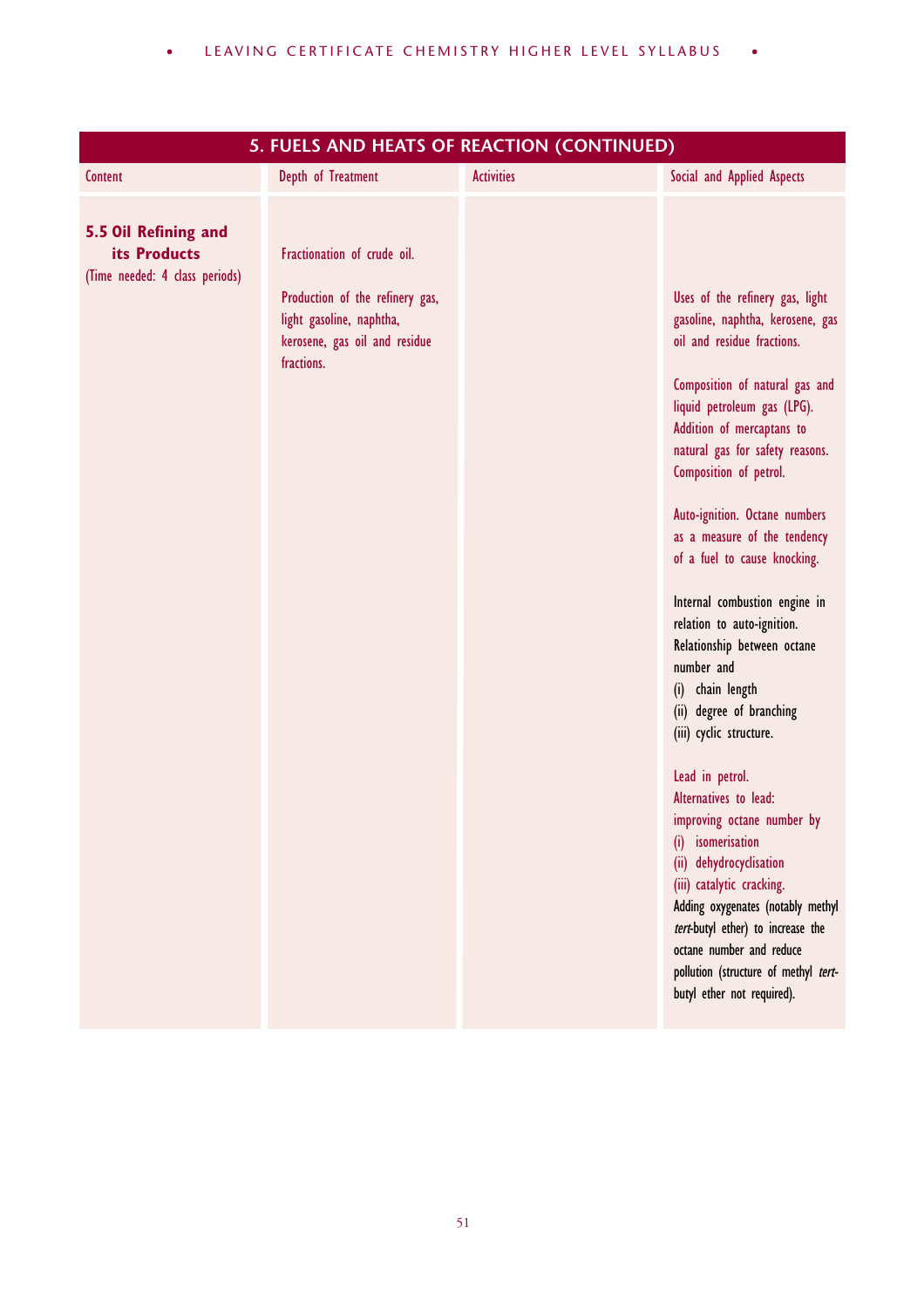| 5. FUELS AND HEATS OF REACTION (CONTINUED)                                  |                                                                                                                                                                                            |                                                                                                                       |                                                                                  |  |
|-----------------------------------------------------------------------------|--------------------------------------------------------------------------------------------------------------------------------------------------------------------------------------------|-----------------------------------------------------------------------------------------------------------------------|----------------------------------------------------------------------------------|--|
| Content                                                                     | Depth of Treatment                                                                                                                                                                         | <b>Activities</b>                                                                                                     | Social and Applied Aspects                                                       |  |
| <b>5.6 Other Chemical</b><br><b>Fuels</b><br>(Time needed: 3 class periods) | Ethyne: preparation, combustion,<br>tests for unsaturation.<br>Hydrogen: manufacture by<br>electrolysis of water<br>(i)<br>(ii) steam reforming of natural<br>gas (simple treatment only). | Mandatory experiment 5.2<br>(equations and structures of<br>products not required for the<br>tests for unsaturation). | Oxyacetylene welding and<br>cutting.<br>Industrial uses. Potential as a<br>fuel. |  |

- **5.1** Determination of the heat of reaction of hydrochloric acid with sodium hydroxide.
- **5.2** Preparation and properties of ethyne [combustion, tests for unsaturation using bromine water and acidified potassium manganate(VII) solution].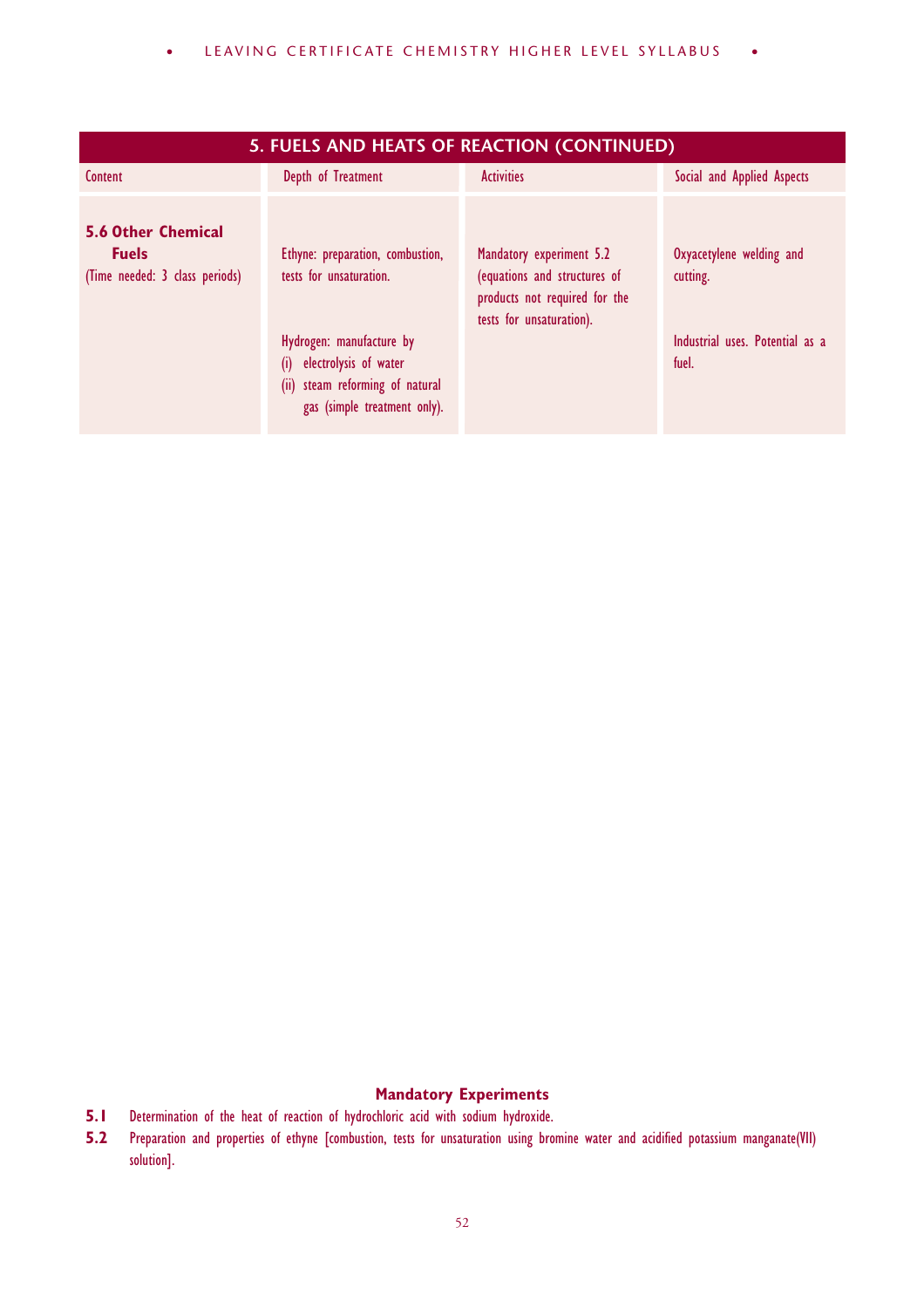| <b>6. RATES OF REACTION</b>                                                                |                                                                                                                             |                                                                                                                           |                                                                                                               |
|--------------------------------------------------------------------------------------------|-----------------------------------------------------------------------------------------------------------------------------|---------------------------------------------------------------------------------------------------------------------------|---------------------------------------------------------------------------------------------------------------|
| Content                                                                                    | Depth of Treatment                                                                                                          | <b>Activities</b>                                                                                                         | Social and Applied Aspects                                                                                    |
| <b>6.1 Reaction Rates</b><br>(Time needed: 3 class periods)                                | Rate of reaction.                                                                                                           | Mandatory experiment 6.1<br>Plotting and simple<br>interpretation of reaction rate<br>graphs.                             |                                                                                                               |
|                                                                                            | Distinction between average and<br>instantaneous rate.                                                                      | Calculation of instantaneous<br>rate from graphs.                                                                         |                                                                                                               |
| <b>6.2 Factors Affecting</b><br><b>Rates of Reaction</b><br>(Time needed: 8 class periods) | Concentration. Particle size.<br>Temperature.                                                                               | Demonstration of the effects on<br>reaction rate of<br>particle size<br>(1)<br>(ii) catalysts.                            | Dust explosions.<br>Enzymes as catalysts produced<br>by living cells (two examples).                          |
|                                                                                            | Nature of reactants. Catalysts.                                                                                             |                                                                                                                           | Catalytic converters:<br>(i) nature of catalysts<br>(ii) reactions catalysed<br>(iii) environmental benefits. |
|                                                                                            |                                                                                                                             | Mandatory experiment 6.2<br>Demonstration of the oxidation                                                                | Catalyst poisons.                                                                                             |
|                                                                                            | Activation energy and influence<br>of temperature on the rate of<br>reaction, using reaction profile<br>diagrams.           | of methanol using a hot<br>platinum or nichrome catalyst.                                                                 |                                                                                                               |
|                                                                                            | Surface adsorption and<br>intermediate formation theories<br>of catalysis; the effect of<br>catalysts on activation energy. | Demonstration of the oxidation<br>of potassium sodium tartrate by<br>hydrogen peroxide, catalysed by<br>cobalt(II) salts. |                                                                                                               |

- **6.1** Monitoring the rate of production of oxygen from hydrogen peroxide, using manganese dioxide as a catalyst.
- **6.2** Studying the effects on the reaction rate of (i) concentration and (ii) temperature, using sodium thiosulfate solution and hydrochloric acid.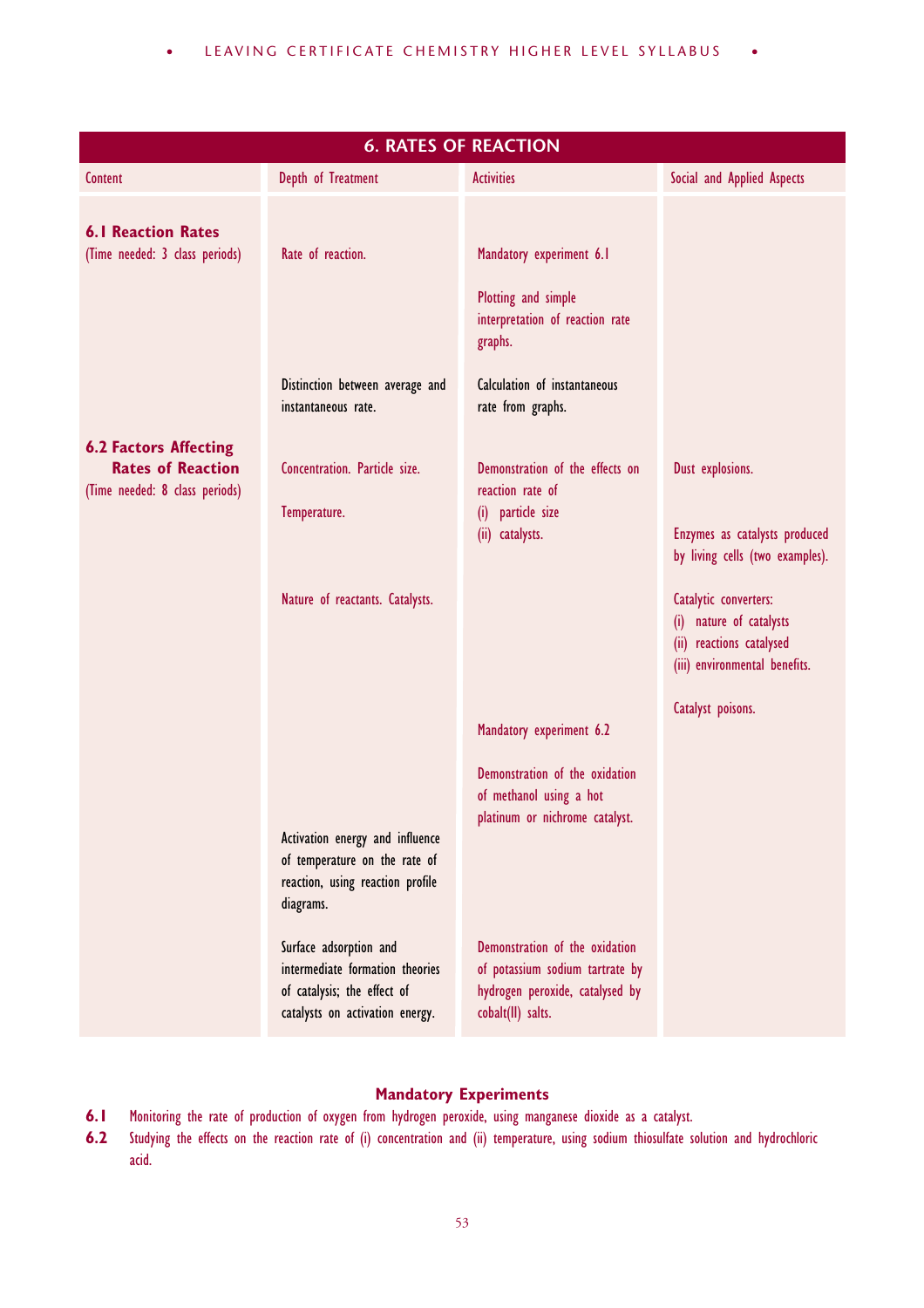| <b>7. ORGANIC CHEMISTRY</b>                                               |                                                                                                                                                                                                                 |                                                                                                                                  |                                                                                                                                                                            |
|---------------------------------------------------------------------------|-----------------------------------------------------------------------------------------------------------------------------------------------------------------------------------------------------------------|----------------------------------------------------------------------------------------------------------------------------------|----------------------------------------------------------------------------------------------------------------------------------------------------------------------------|
| Content                                                                   | Depth of Treatment                                                                                                                                                                                              | <b>Activities</b>                                                                                                                | Social and Applied Aspects                                                                                                                                                 |
| <b>7.1 Tetrahedral</b><br><b>Carbon</b><br>(Time needed: 4 class periods) | Saturated organic compounds.<br>Alkanes.<br>Chloroalkanes: structure and                                                                                                                                        | Use of models, as appropriate.                                                                                                   | Use as fuels.                                                                                                                                                              |
|                                                                           | nomenclature up to C-4.<br>Physical properties [physical<br>state, solubility (qualitative<br>only) in water and in non-polar<br>solvents].                                                                     |                                                                                                                                  | Use as solvents.                                                                                                                                                           |
|                                                                           | Alcohols: structure and<br>nomenclature up to C-4<br>(primary and secondary alcohols<br>only). Physical properties<br>[physical state, solubility<br>(qualitative only) in water and<br>in non-polar solvents]. | Comparison of structure with<br>water.<br>Solubility of (a) methanol and<br>(b) butan-1-ol in<br>(i) cyclohexane and (ii) water. | Ethanol as a solvent.<br>Fermentation as a source of<br>ethanol; use of fermentation in<br>the brewing and distilling<br>industries.<br>Methanol as a denaturing<br>agent. |
| <b>7.2 Planar Carbon</b><br>(Time needed: 11 class periods)               | Unsaturated organic compounds.<br>Alkenes: non-polar double bond.<br>Structure and nomenclature up<br>to $C-4$ .                                                                                                | Use of models, as appropriate.                                                                                                   | Use in making plastics.                                                                                                                                                    |
|                                                                           | Carbonyl compounds (aldehydes<br>only): polar double bond.<br>Structure and nomenclature up<br>to $C-4$ .<br>Physical properties [physical                                                                      | Solubility of ethanal in (i)<br>cyclohexane and (ii) water.                                                                      | Benzaldehyde in almond kernels<br>(structure of benzaldehyde not<br>required).                                                                                             |
|                                                                           | state, solubility (qualitative<br>only) in water and in non-polar<br>solvents].                                                                                                                                 |                                                                                                                                  |                                                                                                                                                                            |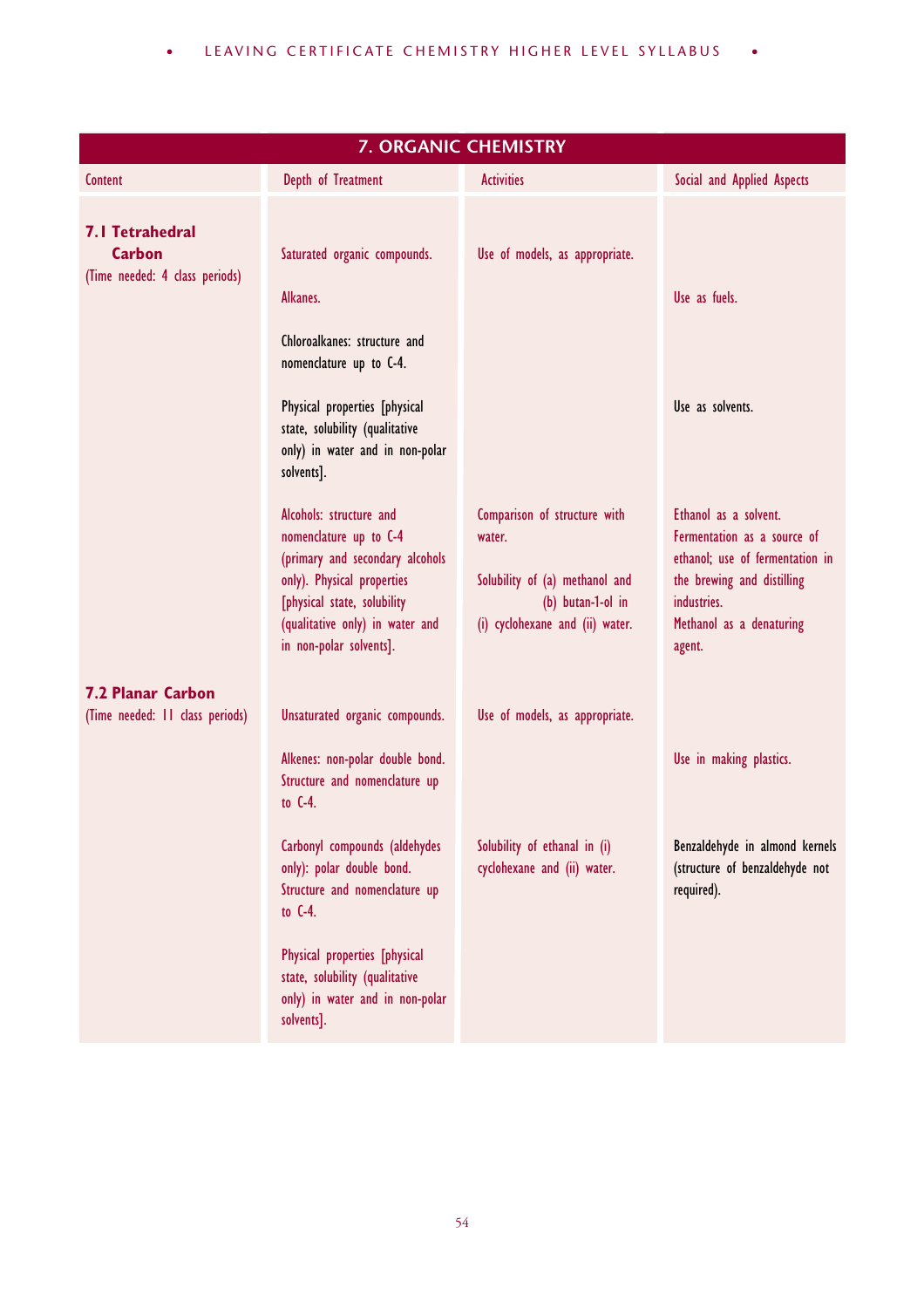|                                         |                                                                                                                                                                                                                                                                                                                                                                    | 7. ORGANIC CHEMISTRY (CONTINUED)                                                              |                                                                                                                                                                                                                                                                                                                             |
|-----------------------------------------|--------------------------------------------------------------------------------------------------------------------------------------------------------------------------------------------------------------------------------------------------------------------------------------------------------------------------------------------------------------------|-----------------------------------------------------------------------------------------------|-----------------------------------------------------------------------------------------------------------------------------------------------------------------------------------------------------------------------------------------------------------------------------------------------------------------------------|
| Content                                 | Depth of Treatment                                                                                                                                                                                                                                                                                                                                                 | <b>Activities</b>                                                                             | Social and Applied Aspects                                                                                                                                                                                                                                                                                                  |
| <b>7.2 Planar Carbon</b><br>(continued) | Ketones: structure and<br>nomenclature up to C-4.<br>Physical properties [physical<br>state, solubility (qualitative<br>only) in water and in non-polar<br>solvents].                                                                                                                                                                                              | Solubility of propanone in<br>(i) cyclohexane and (ii) water.                                 | Propanone as a solvent (e.g. in<br>nail varnish remover).                                                                                                                                                                                                                                                                   |
|                                         | Carboxylic acids: polar double<br>bond. Structure and<br>nomenclature up to C-4.<br>Physical properties [physical                                                                                                                                                                                                                                                  | Solubility of ethanoic acid in<br>(i) cyclohexane and (ii) water.<br>Mandatory experiment 7.1 | Methanoic acid in nettles and<br>ants; ethanoic acid in vinegar.<br>Use of ethanoic acid in the<br>manufacture of cellulose acetate<br>(structure of cellulose acetate<br>not required).<br>Use of propanoic acid and<br>benzoic acid and their salts as<br>food preservatives (structure of<br>benzoic acid not required). |
|                                         | state, solubility (qualitative<br>only) in water and in non-polar<br>solvents].                                                                                                                                                                                                                                                                                    |                                                                                               |                                                                                                                                                                                                                                                                                                                             |
|                                         | Esters: structural formulas and<br>nomenclature up to C-4.<br>Physical properties [physical<br>state, solubility (qualitative<br>only) in water and in non-polar<br>solvents].<br>Simple explanation of the use<br>of the circle to represent the<br>identical bonds in benzene,<br>intermediate between double<br>and single. Sigma and pi<br>bonding in benzene. | Solubility of ethyl ethanoate in<br>(i) cyclohexane and (ii) water.                           | Fats as natural esters.<br>Ethyl ethanoate as a solvent.<br>Aromas of esters.                                                                                                                                                                                                                                               |
|                                         | Aromatic compounds.                                                                                                                                                                                                                                                                                                                                                | Solubility of methylbenzene in<br>(i) cyclohexane and (ii) water.                             | Use of methylbenzene as an<br>industrial solvent.                                                                                                                                                                                                                                                                           |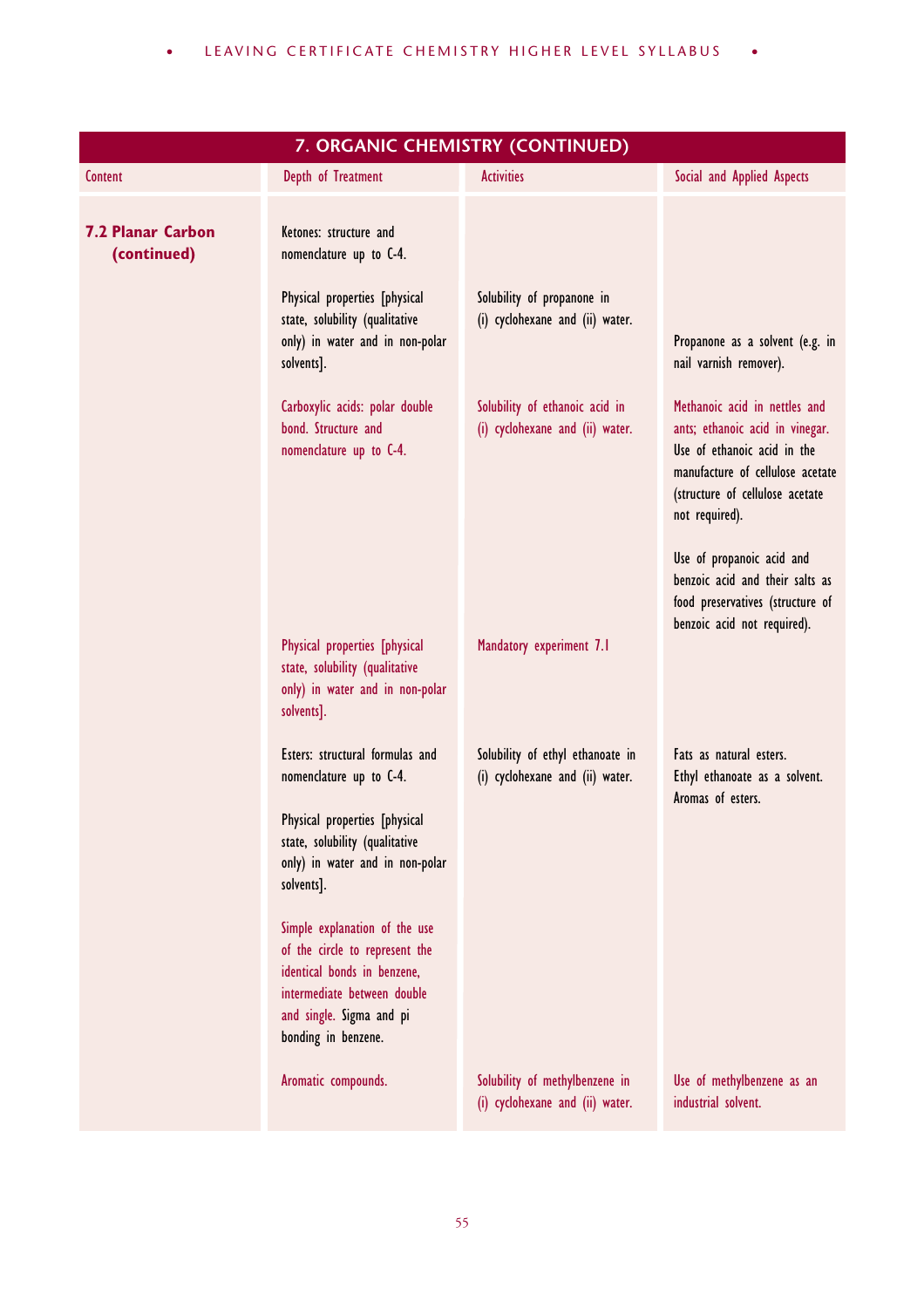|                                                                                         |                                                                                                                                                                                                                                                                                                                                                                                                                                                                         | 7. ORGANIC CHEMISTRY (CONTINUED)                                                                            |                                                                                                                                                                                                                                                                                                                                                                                                                                                               |
|-----------------------------------------------------------------------------------------|-------------------------------------------------------------------------------------------------------------------------------------------------------------------------------------------------------------------------------------------------------------------------------------------------------------------------------------------------------------------------------------------------------------------------------------------------------------------------|-------------------------------------------------------------------------------------------------------------|---------------------------------------------------------------------------------------------------------------------------------------------------------------------------------------------------------------------------------------------------------------------------------------------------------------------------------------------------------------------------------------------------------------------------------------------------------------|
| Content                                                                                 | Depth of Treatment                                                                                                                                                                                                                                                                                                                                                                                                                                                      | <b>Activities</b>                                                                                           | Social and Applied Aspects                                                                                                                                                                                                                                                                                                                                                                                                                                    |
| <b>7.2 Planar Carbon</b><br>(continued)                                                 | An indication of the range and<br>scope of aromatic chemistry<br>(structures not required).                                                                                                                                                                                                                                                                                                                                                                             | Inspect structural formulas of a<br>range of consumer products to<br>show the presence of benzene<br>rings. | Aromatic compounds form the<br>basis of dyestuffs, detergents,<br>herbicides and many<br>pharmaceutical compounds (one<br>example in each case;<br>structures not required).<br>Aromatic acid-base indicators:<br>phenolphthalein, methyl orange<br>(structures not required).<br>Carcinogenic nature of some<br>aromatic compounds, e.g.<br>benzene. Not all aromatic<br>compounds are carcinogenic,<br>e.g. aspirin (structure of aspirin<br>not required). |
| <b>7.3 Organic Chemical</b><br><b>Reaction Types</b><br>(Time needed: 21 class periods) | Students are not, in general,<br>required to know the conditions<br>(temperature, pressure, catalyst,<br>solvent) for these reactions,<br>except where specified<br>elsewhere in this syllabus. They<br>are required to be able to<br>write balanced equations for<br>the reactions, using structural<br>formulas, unless otherwise<br>indicated.<br>(a) Addition reactions<br>Alkenes - reactions with<br>hydrogen, chlorine, bromine,<br>water and hydrogen chloride. |                                                                                                             | Industrial sources.<br>Industrial importance of<br>(i) products of the addition<br>reactions of ethene with<br>chlorine, bromine, water and<br>hydrogen chloride<br>(ii) hydrogenation of vegetable<br>oils.                                                                                                                                                                                                                                                  |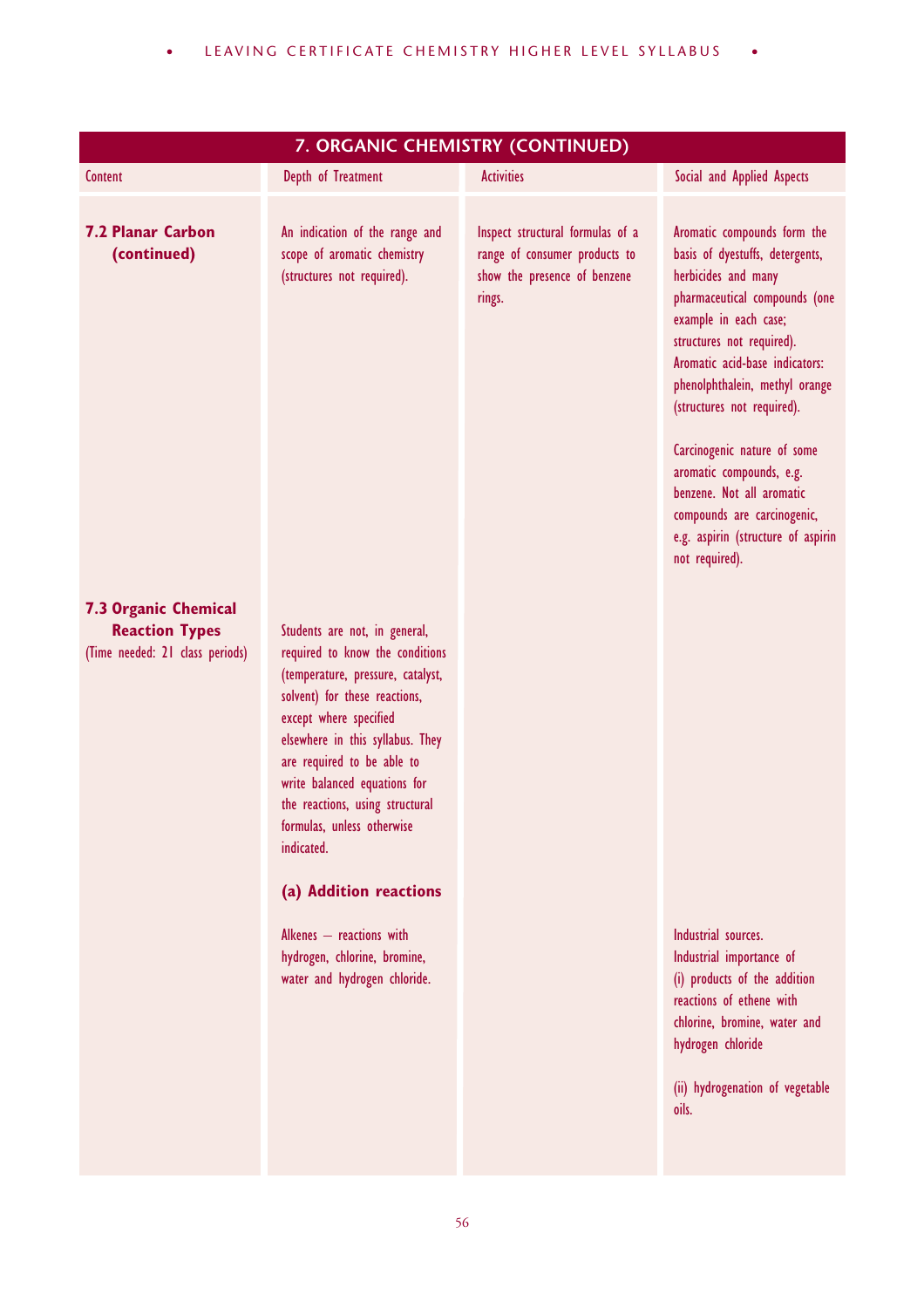| 7. ORGANIC CHEMISTRY (CONTINUED)                             |                                                                                                                                                                                                                                                                        |                   |                                                                                                                                                                                                                  |  |
|--------------------------------------------------------------|------------------------------------------------------------------------------------------------------------------------------------------------------------------------------------------------------------------------------------------------------------------------|-------------------|------------------------------------------------------------------------------------------------------------------------------------------------------------------------------------------------------------------|--|
| Content                                                      | Depth of Treatment                                                                                                                                                                                                                                                     | <b>Activities</b> | Social and Applied Aspects                                                                                                                                                                                       |  |
| 7.3 Organic Chemical<br><b>Reaction Types</b><br>(continued) | Mechanisms of ionic addition<br>(addition of HCl, Br2, Cl2, only<br>to ethene).<br>Evidence for this mechanism:<br>reaction of ethene with<br>bromine water containing<br>sodium chloride results in the<br>formation of 2-bromoethanol,<br>1-bromo-2-chloroethane and |                   |                                                                                                                                                                                                                  |  |
|                                                              | 1,2-dibromoethane.<br>Polymerisation reaction (of<br>ethene and propene only $-$<br>reaction mechanism not<br>required).                                                                                                                                               |                   | Alkenes as raw materials in the<br>industrial manufacture of<br>plastics.                                                                                                                                        |  |
|                                                              | Unreactivity of benzene with<br>regard to addition reactions,<br>relative to ethene.                                                                                                                                                                                   |                   | An indication of the range and<br>scope of the petrochemical<br>industry (two examples of<br>synthetic products of this<br>industry; structures not<br>required, unless specified<br>elsewhere in the syllabus). |  |
|                                                              | (b) Substitution<br>reactions<br>Halogenation of alkanes.                                                                                                                                                                                                              |                   |                                                                                                                                                                                                                  |  |
|                                                              | Mechanism of free radical<br>substitution (monochlorination<br>of methane and ethane only).                                                                                                                                                                            |                   |                                                                                                                                                                                                                  |  |
|                                                              | Evidence for this mechanism:<br>(i) use of ultraviolet light even<br>for a very short period causes<br>a chain reaction<br>(ii) formation of trace<br>quantities of ethane and butane                                                                                  |                   |                                                                                                                                                                                                                  |  |
|                                                              | in the monochlorination of<br>methane and ethane,<br>respectively<br>(iii) these reactions are speeded<br>up by the addition of a known<br>source of free radicals, such as<br>tetraethyllead.                                                                         |                   |                                                                                                                                                                                                                  |  |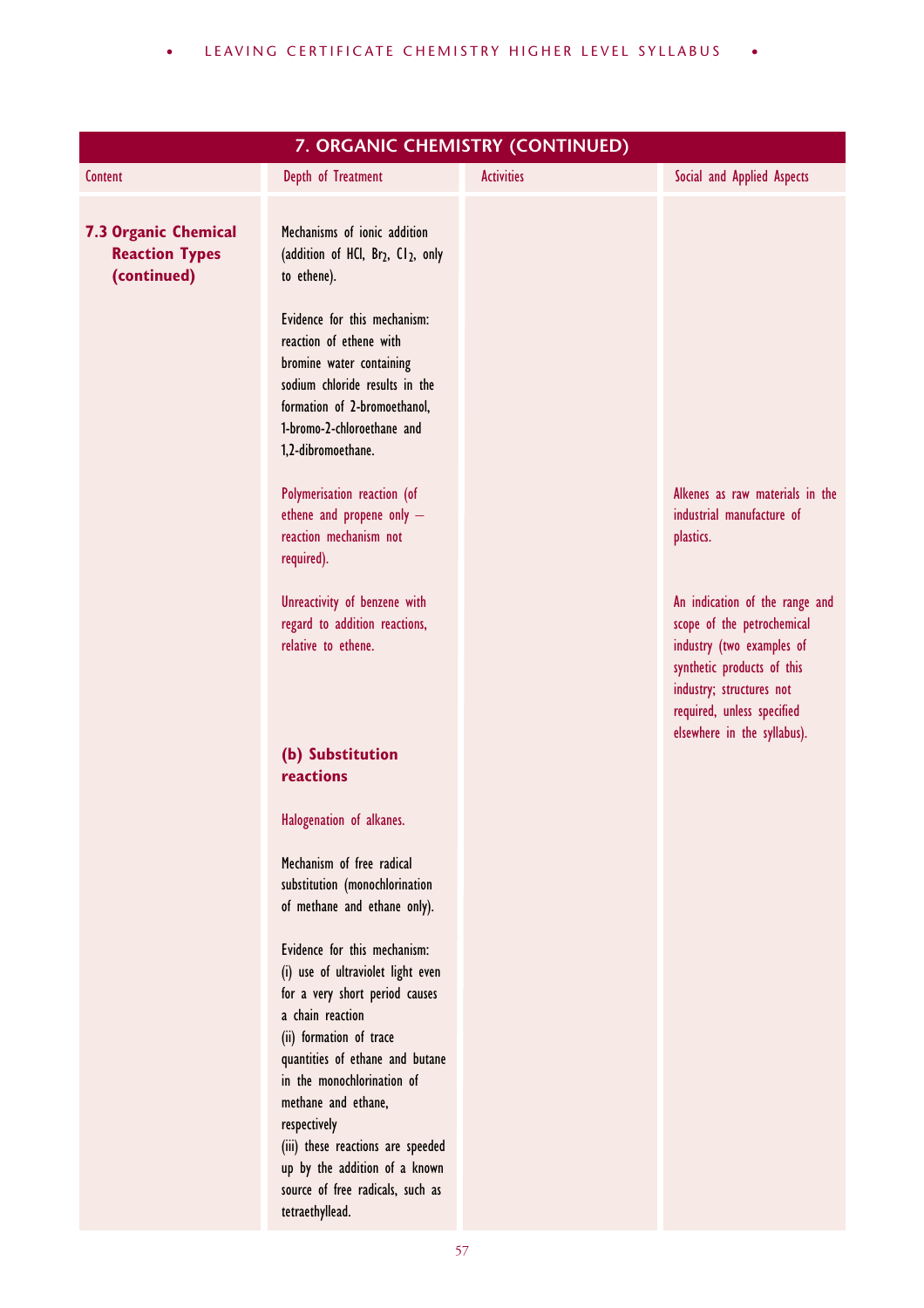|                                                              |                                                                                                                                                              | 7. ORGANIC CHEMISTRY (CONTINUED)                                                                                                     |                                                                         |
|--------------------------------------------------------------|--------------------------------------------------------------------------------------------------------------------------------------------------------------|--------------------------------------------------------------------------------------------------------------------------------------|-------------------------------------------------------------------------|
| Content                                                      | Depth of Treatment                                                                                                                                           | <b>Activities</b>                                                                                                                    | Social and Applied Aspects                                              |
| 7.3 Organic Chemical<br><b>Reaction Types</b><br>(continued) | <b>Esterification.</b><br>Base hydrolysis of esters.<br>(c) Elimination<br>reactions                                                                         | Mandatory experiment 7.2<br>(structures of reactants and<br>products required).                                                      | Soap manufacture (structures of<br>reactants and products<br>required). |
|                                                              | Dehydration of alcohols.                                                                                                                                     | Mandatory experiment 7.3<br>(equations and structures of<br>products not required unless<br>specified elsewhere in the<br>syllabus). |                                                                         |
|                                                              | (d) Redox reactions                                                                                                                                          |                                                                                                                                      |                                                                         |
|                                                              | Alcohols:                                                                                                                                                    |                                                                                                                                      |                                                                         |
|                                                              | Oxidation using KMnO <sub>4</sub> or<br>Na <sub>2</sub> Cr <sub>2</sub> O <sub>7</sub> to<br>(i) aldehydes and (ii) acids<br>(half equations only required). | Mandatory experiment 7.4<br>Calculation of percentage yield<br>(the balanced equation will be<br>given).                             | Ethanal formation in the<br>metabolism of ethanol in the<br>human body. |
|                                                              | Oxidation of aldehydes to acids<br>(half equations only required).                                                                                           | Mandatory experiment 7.5<br>Calculation of percentage yield<br>(the balanced equation will be<br>given).                             |                                                                         |
|                                                              | Ketones are not easily oxidised.                                                                                                                             |                                                                                                                                      |                                                                         |
|                                                              | Reduction of carbonyl<br>compounds using H <sub>2</sub> /Ni catalyst.                                                                                        |                                                                                                                                      |                                                                         |
|                                                              | Combustion $-$ a reaction<br>common to most organic<br>compounds. Combustion of<br>alcohols.                                                                 |                                                                                                                                      | Alcohols as motor fuels.                                                |
|                                                              | Non-flammability of fully<br>halogenated alkanes.                                                                                                            |                                                                                                                                      | Flame retardants, fire<br>extinguishers.                                |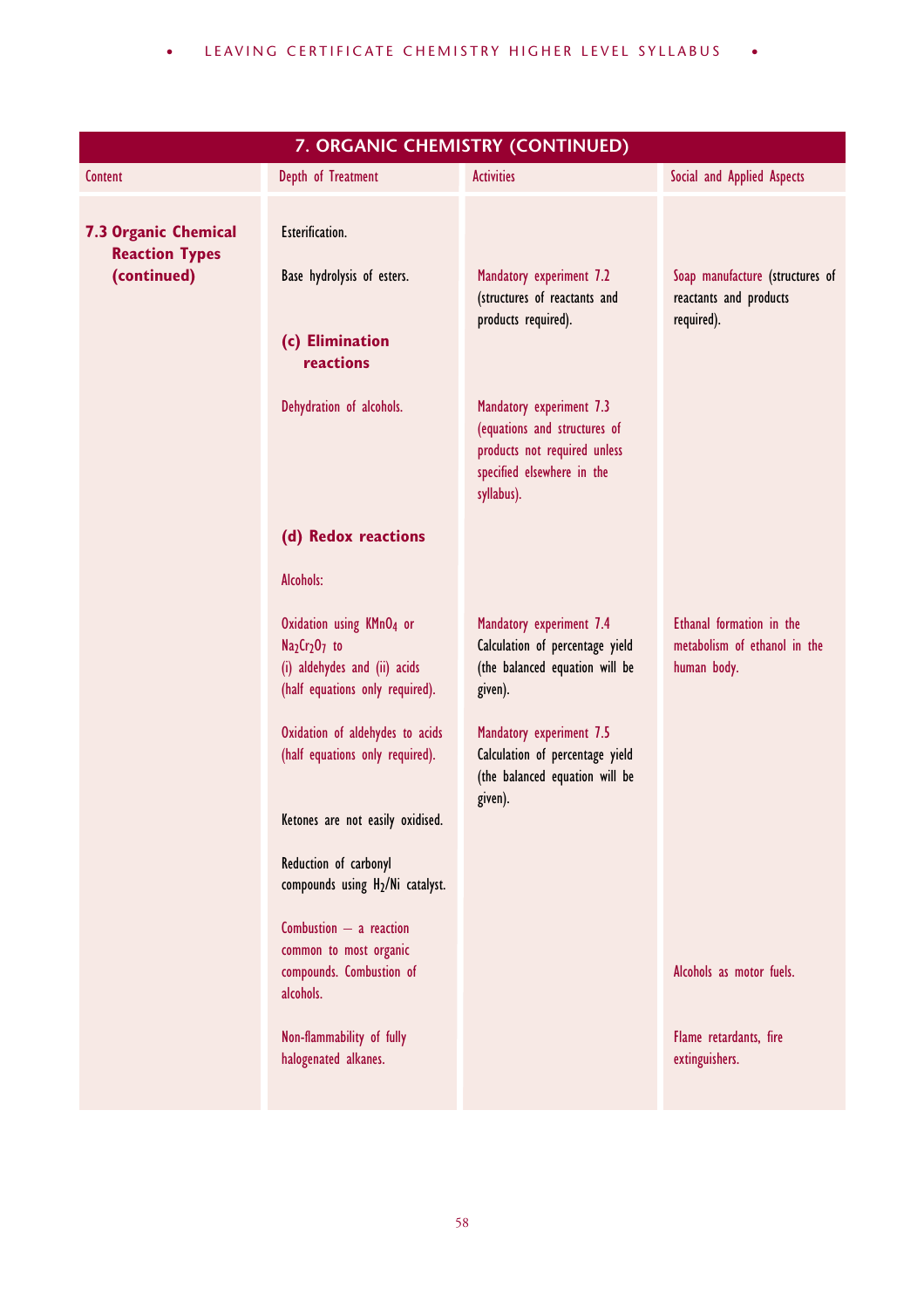| 7. ORGANIC CHEMISTRY (CONTINUED)                                                                                            |                                                                                                                                                                                |                                |                                                                                                                                                                         |
|-----------------------------------------------------------------------------------------------------------------------------|--------------------------------------------------------------------------------------------------------------------------------------------------------------------------------|--------------------------------|-------------------------------------------------------------------------------------------------------------------------------------------------------------------------|
| Content                                                                                                                     | Depth of Treatment                                                                                                                                                             | <b>Activities</b>              | Social and Applied Aspects                                                                                                                                              |
| <b>7.3 Organic Chemical</b><br><b>Reaction Types</b><br>(continued)                                                         | (e) Reactions as acids<br>Reactions of alcohols with<br>sodium.                                                                                                                | and synthetic route required). |                                                                                                                                                                         |
|                                                                                                                             | Acidic nature of the carboxylic<br>acid group.<br>Reactions of carboxylic acids<br>with magnesium, with sodium<br>hydroxide and with sodium<br>carbonate.                      |                                |                                                                                                                                                                         |
|                                                                                                                             | (f) Organic synthesis:<br>principles and<br>examples                                                                                                                           |                                |                                                                                                                                                                         |
|                                                                                                                             | Chemical synthesis involves (i)<br>bond breaking and (ii) bond<br>forming.                                                                                                     |                                |                                                                                                                                                                         |
|                                                                                                                             |                                                                                                                                                                                |                                | Working out reaction schemes<br>of up to three conversions,<br>recalling familiar reactions.                                                                            |
|                                                                                                                             | Example of organic synthesis:<br>PVC from ethene (structures                                                                                                                   |                                |                                                                                                                                                                         |
| 7.4 Organic Natural<br><b>Products</b><br>(Time needed: 4 class periods)                                                    | Extraction techniques, e.g.<br>solvent extraction, steam<br>distillation.                                                                                                      | Mandatory experiment 7.6       | An indication of the range and<br>scope of organic natural<br>product chemistry (two<br>examples of useful organic<br>natural products; structures not<br>required).    |
| <b>7.5 Chromatography</b><br>and<br><b>Instrumentation in</b><br><b>Organic Chemistry</b><br>(Time needed: 3 class periods) | Chromatography as a separation<br>technique in which a mobile<br>phase carrying a mixture is<br>caused to move in contact with<br>a selectively absorbent<br>stationary phase. | Mandatory experiment 7.7       | Use of thin-layer<br>chromatography (TLC) in the<br>separation of dyes taken from<br>fibres in forensic work.<br>GC and HPLC as more<br>advanced separation techniques. |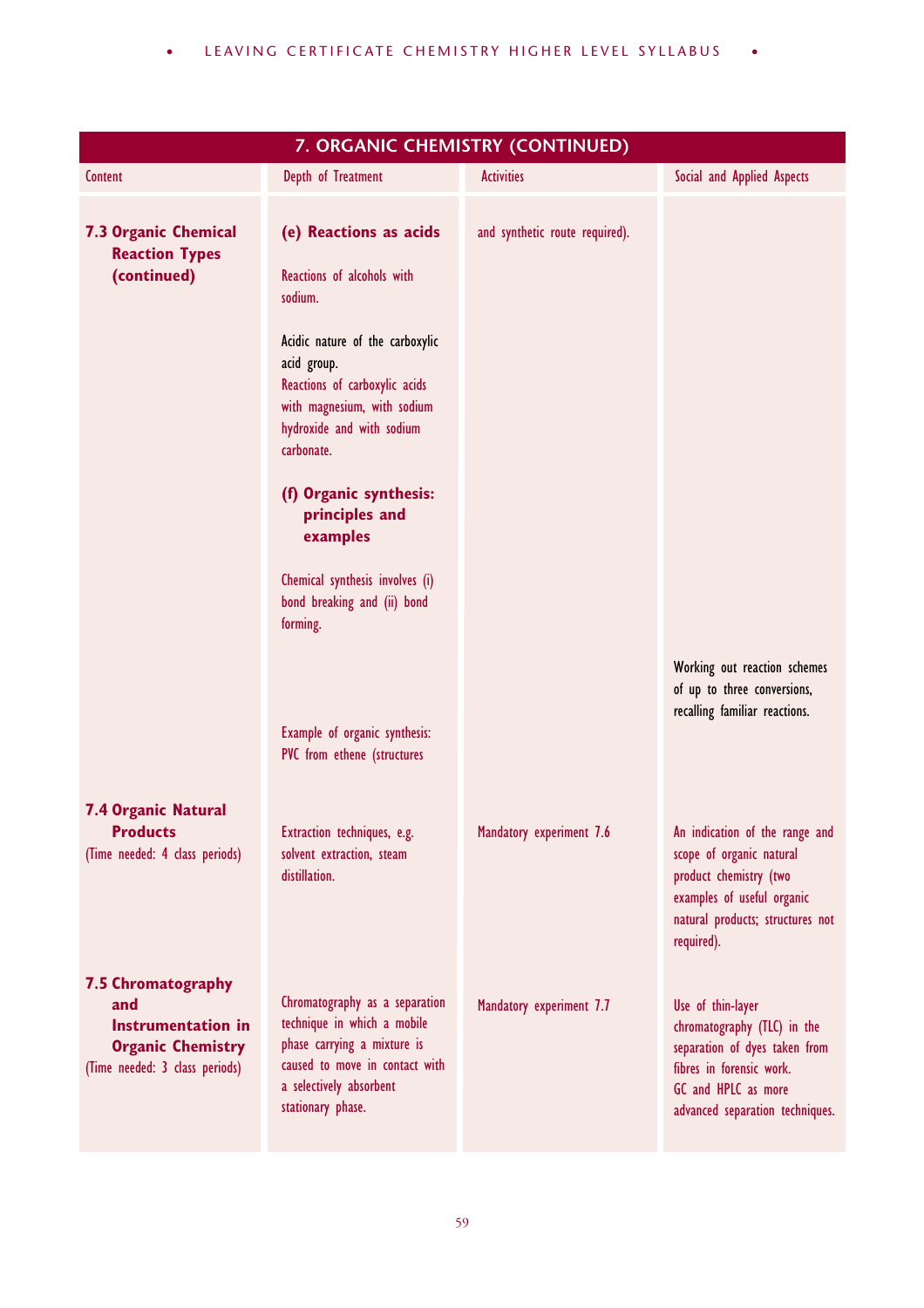| 7. ORGANIC CHEMISTRY (CONTINUED)                              |                                                                                                                                                                                                                  |                   |                                                                                                |  |  |
|---------------------------------------------------------------|------------------------------------------------------------------------------------------------------------------------------------------------------------------------------------------------------------------|-------------------|------------------------------------------------------------------------------------------------|--|--|
| Content                                                       | Depth of Treatment                                                                                                                                                                                               | <b>Activities</b> | Social and Applied Aspects                                                                     |  |  |
| <b>7.5 Chromatography</b><br>and<br><b>Instrumentation in</b> | Instrumental methods of<br>separation or analysis, or both:                                                                                                                                                      |                   | Examples of uses:                                                                              |  |  |
| <b>Organic Chemistry</b><br>(continued)                       | Mass spectrometry (cf.1.2,<br>page 38).                                                                                                                                                                          |                   | Analysis of (i) gases from a<br>waste dump and (ii) trace<br>organic pollutants in water.      |  |  |
|                                                               | Gas chromatography (GC).                                                                                                                                                                                         |                   | Drug tests on athletes; blood<br>alcohol tests.                                                |  |  |
|                                                               | High-performance liquid<br>chromatography (HPLC).                                                                                                                                                                |                   | Growth-promoters in meat;<br>vitamins in foods.                                                |  |  |
|                                                               | Infra-red absorption spectrometry<br>(IR) as a 'fingerprinting' technique<br>involving absorption of infra-red<br>radiation (reference to molecular<br>vibrations not required).                                 |                   | Identification of organic<br>compounds, e.g. plastics and<br>drugs.                            |  |  |
|                                                               | Ultraviolet absorption spectrometry<br>as a quantitative technique<br>involving the absorption of<br>ultraviolet light.                                                                                          |                   | Quantitative determination of<br>organic compounds (e.g. drug<br>metabolites, plant pigments). |  |  |
|                                                               | Brief reference to the principles<br>of each method. Interpretation of<br>spectra etc. not required.<br>(It should be noted that these<br>techniques are applicable not only<br>to organic chemistry but also to |                   |                                                                                                |  |  |
|                                                               | many other areas of chemistry.)                                                                                                                                                                                  |                   |                                                                                                |  |  |

- **7.1** Recrystallisation of benzoic acid and determination of its melting point.
- **7.2** Preparation of soap.
- **7.3** Preparation and properties of ethene [combustion, tests for unsaturation using acidified potassium manganate(VII) solution and bromine water].
- **7.4** Preparation and properties of ethanal [properties limited to reactions with (i) acidified potassium manganate(VII) solution, (ii) Fehling's reagent and (iii) ammoniacal silver nitrate].
- 7.5 Preparation and properties of ethanoic acid (properties limited to reactions with sodium carbonate, magnesium and ethanol).<br>7.6 Extraction of clove oil from cloves (or similar alternative) by steam distillation.
- **7.6** Extraction of clove oil from cloves (or similar alternative) by steam distillation.<br>**7.7** Separation of a mixture of indicators using paper chromatography or thin-layer
- **7.7** Separation of a mixture of indicators using paper chromatography or thin-layer chromatography or column chromatography.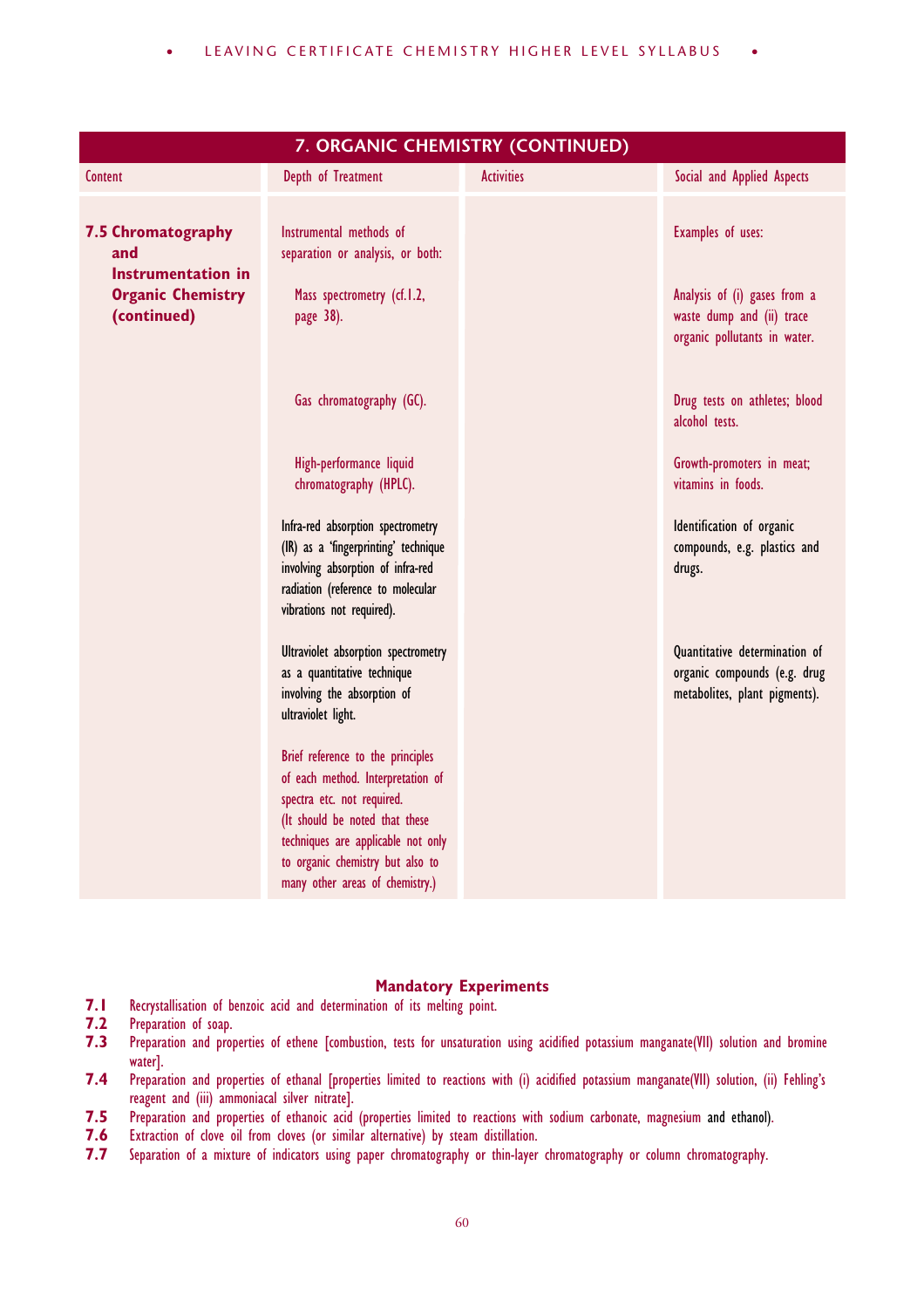| <b>8. CHEMICAL EQUILIBRIUM</b>                                                  |                                                                                                                                                     |                                                           |                                                                                                                                                          |  |
|---------------------------------------------------------------------------------|-----------------------------------------------------------------------------------------------------------------------------------------------------|-----------------------------------------------------------|----------------------------------------------------------------------------------------------------------------------------------------------------------|--|
| Content                                                                         | Depth of Treatment                                                                                                                                  | <b>Activities</b>                                         | Social and Applied Aspects                                                                                                                               |  |
| <b>8.1 Chemical</b><br><b>Equilibrium</b><br>(Time needed: 8 class periods)     | Reversible reactions $-$ dynamic<br>equilibrium. At equilibrium, the<br>rate of the forward reaction<br>equals the rate of the reverse<br>reaction. |                                                           |                                                                                                                                                          |  |
|                                                                                 | Equilibrium law and constant<br>$(K_c \text{ only}).$                                                                                               | Calculations involving<br>equilibrium constants $(K_c)$ . |                                                                                                                                                          |  |
| <b>8.2 Le Chatelier's</b><br><b>Principle</b><br>(Time needed: 5 class periods) | Le Chatelier's principle.<br>Effect (if any) on equilibrium<br>position of concentration,<br>pressure, temperature and<br>catalyst.                 | Mandatory experiment 8.1                                  | Industrial application of Le<br>Chatelier's principle in the<br>catalytic oxidation of sulfur<br>dioxide to sulfur trioxide and<br>in the Haber process. |  |

| Simple experiments to illustrate Le Chatelier's principle: | <b>8.I</b> |  |  |  |  |  |  |  |  |
|------------------------------------------------------------|------------|--|--|--|--|--|--|--|--|
|------------------------------------------------------------|------------|--|--|--|--|--|--|--|--|

(i)  $CoCl_4^{2-} + 6H_2O \implies Co(H_2O)_6$ 

(ii) Cr<sub>2</sub>O<sub>7</sub><sup>2—</sup> + H<sub>2</sub>O  $\implies$  2CrO<sub>4</sub><sup>2—</sup> + 2H<sup>+</sup> ) (to demonstrate the effects of concentration changes on an equilibrium mixture).<br>(iii) Fe<sup>3+</sup> + CNS<sup>—</sup>  $\implies$  Fe(CNS)<sup>2+</sup>

(to demonstrate the effects of both temperature changes and concentration changes on an equilibrium mixture).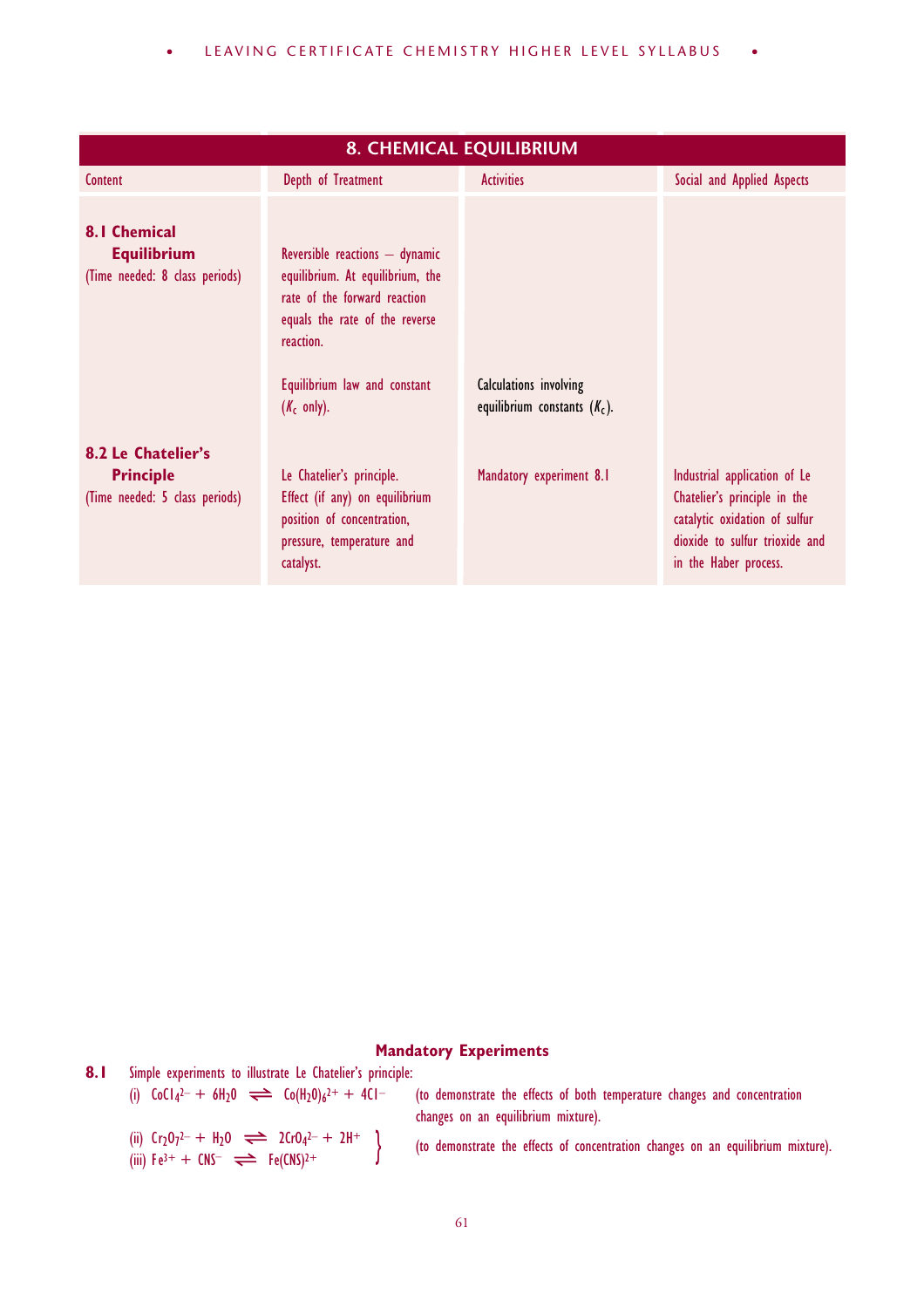| 9. ENVIRONMENTAL CHEMISTRY: WATER                       |                                                                                                                                                                                         |                                                                                                                                                             |                                                     |  |
|---------------------------------------------------------|-----------------------------------------------------------------------------------------------------------------------------------------------------------------------------------------|-------------------------------------------------------------------------------------------------------------------------------------------------------------|-----------------------------------------------------|--|
| Content                                                 | Depth of Treatment                                                                                                                                                                      | <b>Activities</b>                                                                                                                                           | Social and Applied Aspects                          |  |
|                                                         |                                                                                                                                                                                         | It is strongly recommended that students visit a water treatment plant $-$ industrial or municipal.                                                         |                                                     |  |
| 9.1 pH Scale<br>(Time needed: 6 class periods)          | Self-ionisation of water; $K_w$ ;<br>pH scale. Use of universal<br>indicator paper or solution.<br>Limitations of the pH scale -<br>usefulness confined to dilute<br>aqueous solutions. | Calculation of pH of dilute<br>aqueous solutions of strong<br>acids and bases (calculation of<br>pH of mixtures of strong acids<br>and bases not required). |                                                     |  |
|                                                         | pH of weak acids and bases.<br>Theory of acid-base indicators.<br>Choice of indicator. Titration<br>curves.                                                                             | Approximate method of<br>calculation to be used $-$<br>assuming that ionisation does<br>not alter the total<br>concentration of the non-ionised<br>form.    |                                                     |  |
| 9.2 Hardness in Water<br>(Time needed: 3 class periods) | Hardness in water.<br>Causes of temporary and<br>permanent hardness.<br>Deionisation. Relative purity of<br>deionised and distilled water.                                              | Tests on scale deposits in a<br>kettle.                                                                                                                     | Removal of hardness by boiling<br>and ion exchange. |  |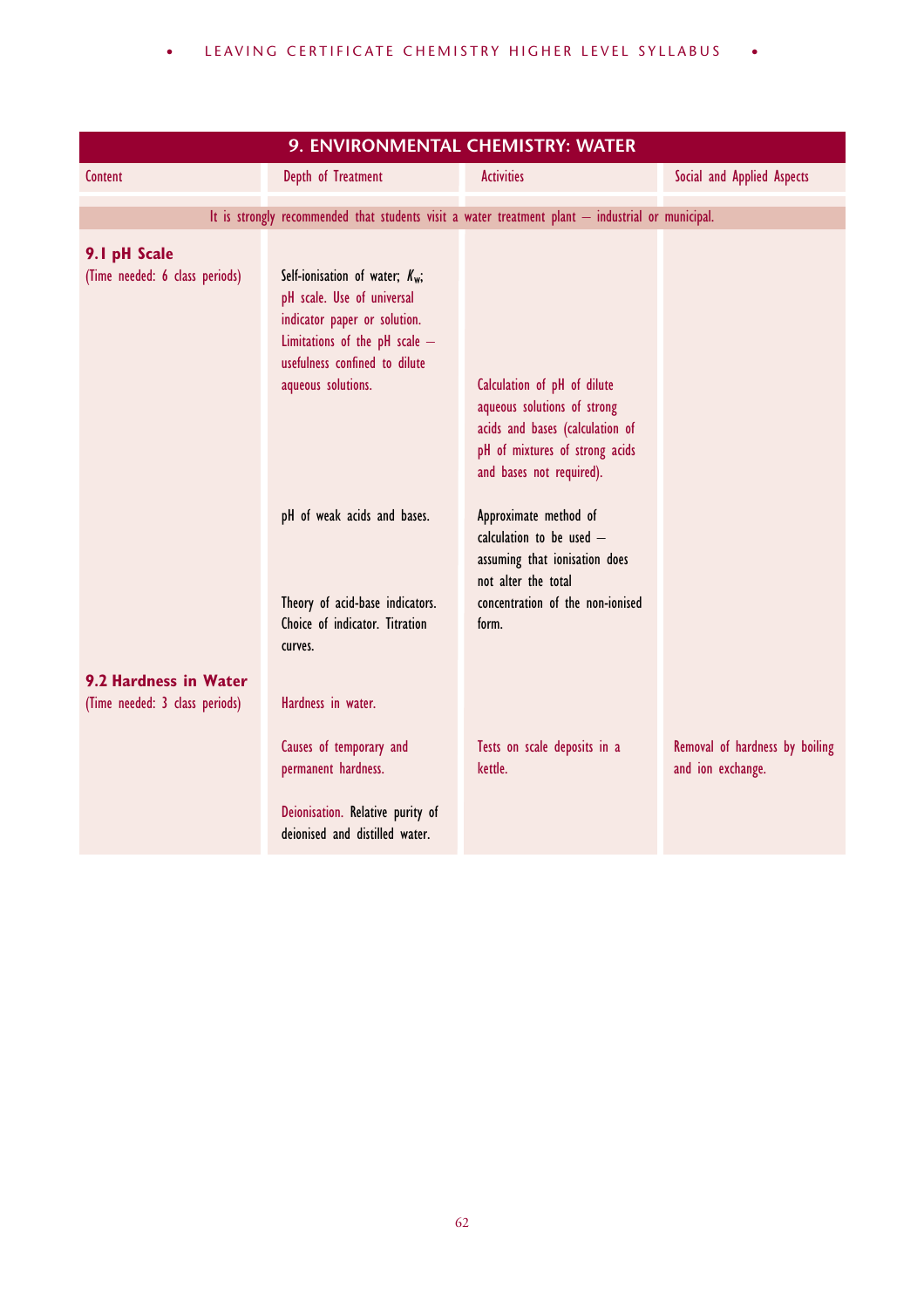| 9. ENVIRONMENTAL CHEMISTRY: WATER (CONTINUED)         |                                                                                                                                                                                                                                                                                                                                                                                                                                                                                                                                                              |                   |                                                                                                                                                                                                                                                                            |
|-------------------------------------------------------|--------------------------------------------------------------------------------------------------------------------------------------------------------------------------------------------------------------------------------------------------------------------------------------------------------------------------------------------------------------------------------------------------------------------------------------------------------------------------------------------------------------------------------------------------------------|-------------------|----------------------------------------------------------------------------------------------------------------------------------------------------------------------------------------------------------------------------------------------------------------------------|
| Content                                               | Depth of Treatment                                                                                                                                                                                                                                                                                                                                                                                                                                                                                                                                           | <b>Activities</b> | Social and Applied Aspects                                                                                                                                                                                                                                                 |
| 9.3 Water Treatment<br>(Time needed: 5 class periods) | Water treatment $-$<br>sedimentation, flocculation,<br>filtration, chlorination,<br>fluoridation and pH adjustment.<br>Sewage treatment (primary, e.g.<br>settlement, screening; secondary,<br>e.g. bacterial breakdown;<br>tertiary, i.e. reduction of level<br>of phosphates and nitrates).<br>Cost of tertiary treatment.<br>The role of nutrients in the<br>eutrophication of water.<br>Pollution caused by uncontrolled<br>use of nitrate fertilisers.<br>Pollution by heavy metal ions<br>in water - especially $Pb^{2+}$ ,<br>$Hg^{2+}$ and $Cd^{2+}$ |                   | Removal by precipitation.<br>Polluting potential of heavy<br>metals from batteries in the<br>absence of recycling.<br>Awareness that there are EU<br>limits for various chemical<br>species in water (two examples,<br>e.g. nitrates, phosphates,<br>specific metal ions). |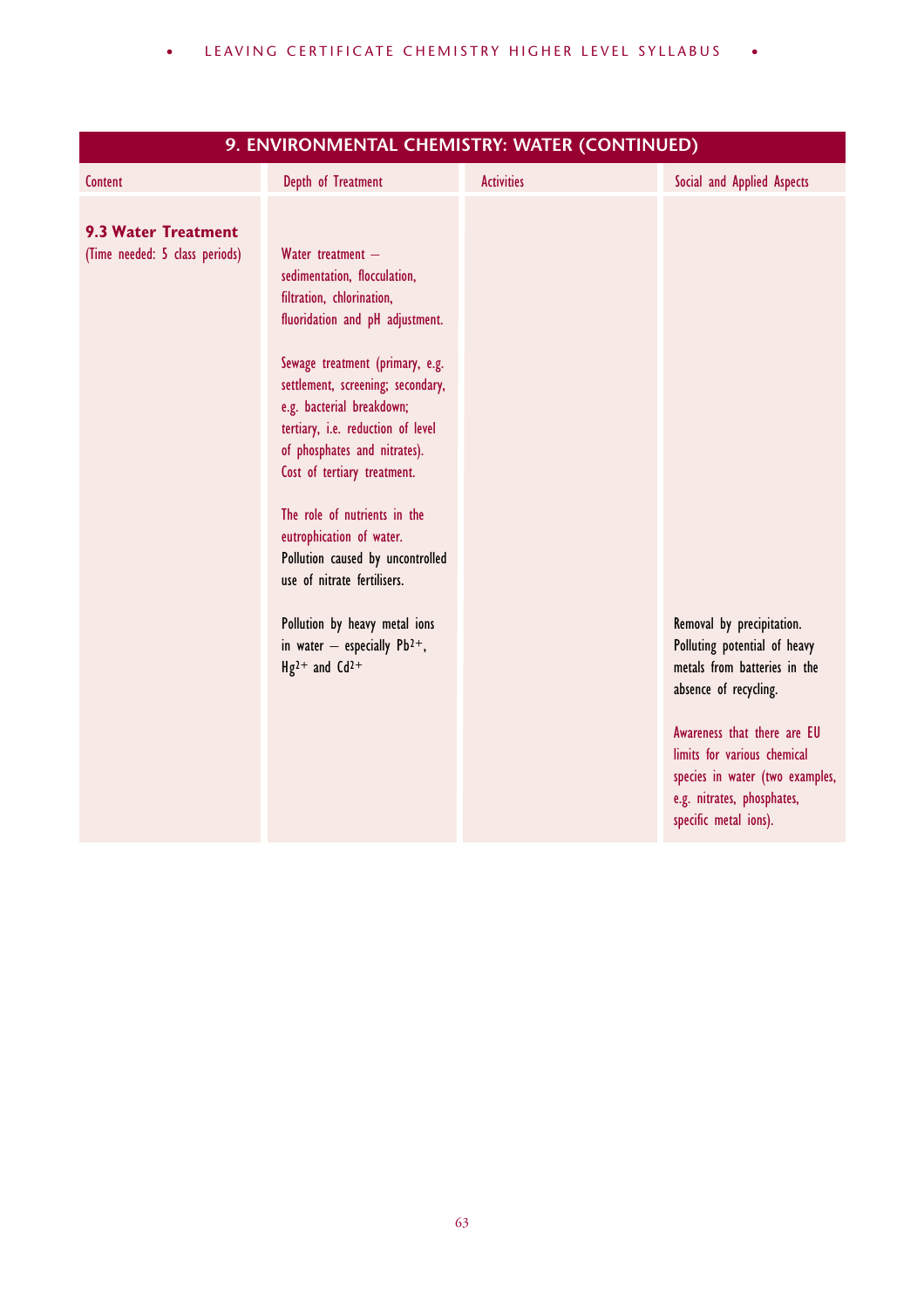| 9. ENVIRONMENTAL CHEMISTRY: WATER (CONTINUED)         |                                                                                                      |                                                      |                                                                                                   |
|-------------------------------------------------------|------------------------------------------------------------------------------------------------------|------------------------------------------------------|---------------------------------------------------------------------------------------------------|
| Content                                               | Depth of Treatment                                                                                   | <b>Activities</b>                                    | Social and Applied Aspects                                                                        |
| 9.4 Water Analysis<br>(Time needed: 11 class periods) | Instrumental methods of<br>analysis:                                                                 |                                                      | Examples of uses:                                                                                 |
|                                                       | pH meter<br>AAS [cf. flame tests<br>(mandatory experiment<br>I.I), absorption spectra<br>(page 39)]. |                                                      | Analysis of river and lake<br>water.<br>Analysis of heavy metals in<br>water, e.g. lead, cadmium. |
|                                                       | Colorimetry<br>Brief reference to principles of<br>each method.                                      | Mandatory experiment 9.1                             | Analysis of (i) lead in water<br>and (ii) fertilisers.                                            |
|                                                       | Tests for anions (cf. mandatory<br>experiment 2.1).                                                  | Mandatory experiment 9.2<br>Mandatory experiment 9.3 |                                                                                                   |
|                                                       | Biochemical oxygen demand<br>(BOD).                                                                  | Mandatory experiment 9.4                             | Organic chemical pollutants, e.g.<br>sewage, industrial waste, silage,<br>milk.                   |

- **9.1** Colorimetric experiment to estimate free chlorine in swimming-pool water or bleach (using a colorimeter or a comparator).
- **9.2** Determination of total suspended and total dissolved solids (expressed as p.p.m.) by filtration and evaporation respectively. Determination of pH.
- **9.3** Estimation of total hardness using ethylenediaminetetraacetic acid (edta). (Balanced ionic equation required.)
- **9.4** Estimation of dissolved oxygen by redox titration.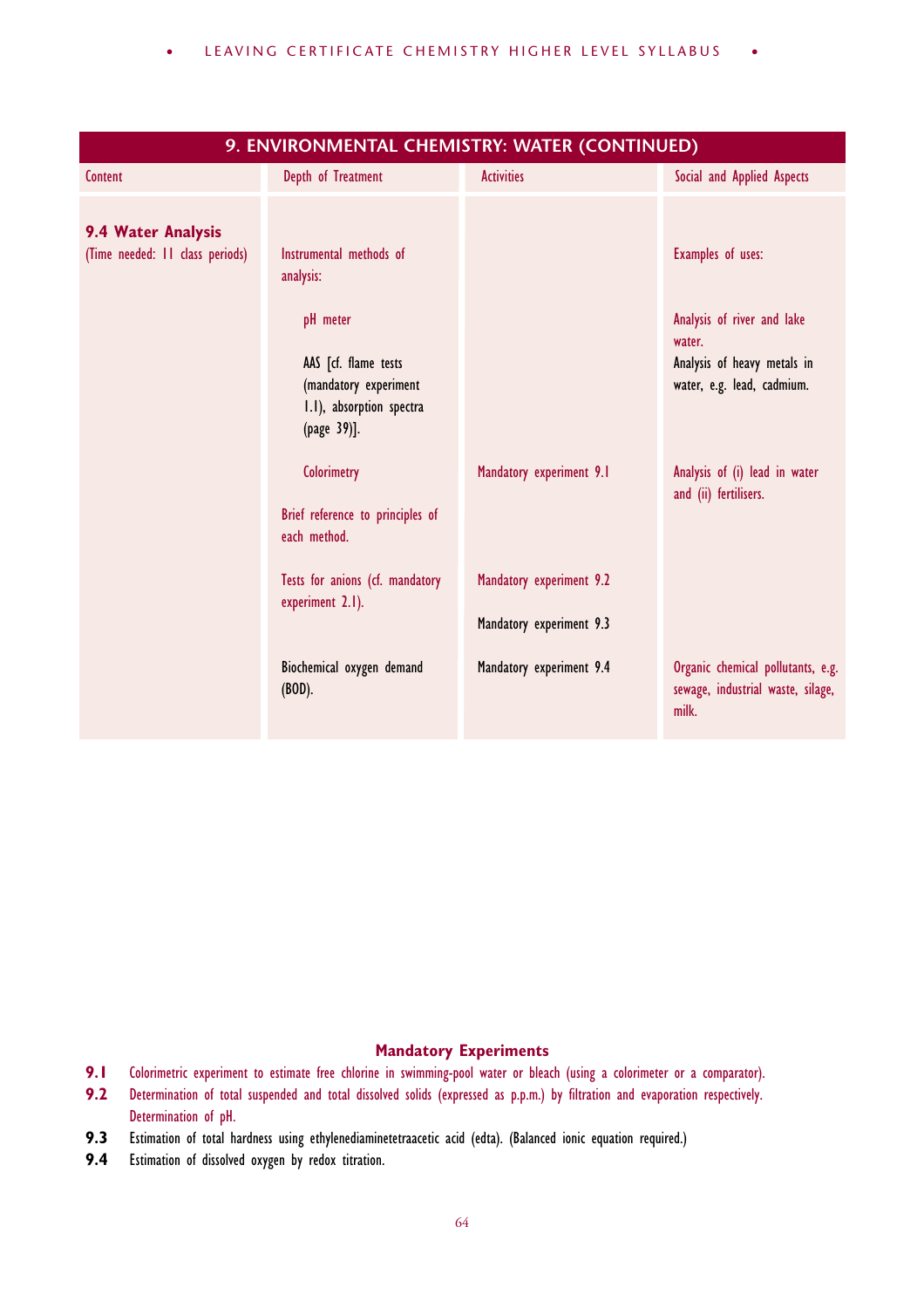# **Options: Higher level students to choose between Option 1 and Option 2 in their entirety.**

| <b>OPTION 1A: ADDITIONAL INDUSTRIAL CHEMISTRY</b>                          |                                                                                                                                                                                                                                                                                                                                                                                                                                                                                                                                                                                                                                                                                                                                                                                                                                                                                                                                                                                     |                                                                                                                          |                                                                                                                                                                                                                                                                                                                                                                                  |  |
|----------------------------------------------------------------------------|-------------------------------------------------------------------------------------------------------------------------------------------------------------------------------------------------------------------------------------------------------------------------------------------------------------------------------------------------------------------------------------------------------------------------------------------------------------------------------------------------------------------------------------------------------------------------------------------------------------------------------------------------------------------------------------------------------------------------------------------------------------------------------------------------------------------------------------------------------------------------------------------------------------------------------------------------------------------------------------|--------------------------------------------------------------------------------------------------------------------------|----------------------------------------------------------------------------------------------------------------------------------------------------------------------------------------------------------------------------------------------------------------------------------------------------------------------------------------------------------------------------------|--|
| Content                                                                    | Depth of Treatment                                                                                                                                                                                                                                                                                                                                                                                                                                                                                                                                                                                                                                                                                                                                                                                                                                                                                                                                                                  | <b>Activities</b>                                                                                                        | Social and Applied Aspects                                                                                                                                                                                                                                                                                                                                                       |  |
|                                                                            |                                                                                                                                                                                                                                                                                                                                                                                                                                                                                                                                                                                                                                                                                                                                                                                                                                                                                                                                                                                     | It is strongly recommended that students visit a particular local chemical plant. This visit should be a structured one. |                                                                                                                                                                                                                                                                                                                                                                                  |  |
| <b>IA.I</b> General<br><b>Principles</b><br>(Time needed: 3 class periods) | Batch, continuous and semi-<br>continuous industrial chemical<br>processes.<br>Characteristics of effective and<br>successful industrial chemical<br>processes such as<br>feedstock (raw materials,<br>(1)<br>preparation)<br>(ii) rate (temperature and<br>pressure variables, catalyst)<br>(iii) product yield (temperature<br>and pressure variables,<br>catalyst)<br>(iv) co-products (separation,<br>disposal or sale)<br>(v) waste disposal and effluent<br>control (waste water<br>treatment, emission control)<br>(vi) quality control<br>(vii) safety (location of site,<br>on-site training, monitoring<br>of hazards, safety features)<br>(viii) costs (fixed costs, variable<br>costs; cost reduction by use<br>of heat exchangers,<br>catalysts, recycling and<br>selling of useful co-<br>products; costs of waste<br>disposal)<br>(ix) site location<br>(x) suitable materials for the<br>construction of chemical<br>plant (unreactive, resistant<br>to corrosion). | See above.                                                                                                               | Awareness of the contributions<br>of chemistry to society, e.g.<br>provision of pure water, fuels,<br>metals, medicines, detergents,<br>enzymes, dyes, paints,<br>semiconductors, liquid crystals<br>and alternative materials, such<br>as plastics and synthetic fibres;<br>increasing crop yields by the<br>use of fertilisers, herbicides and<br>pesticides; food-processing. |  |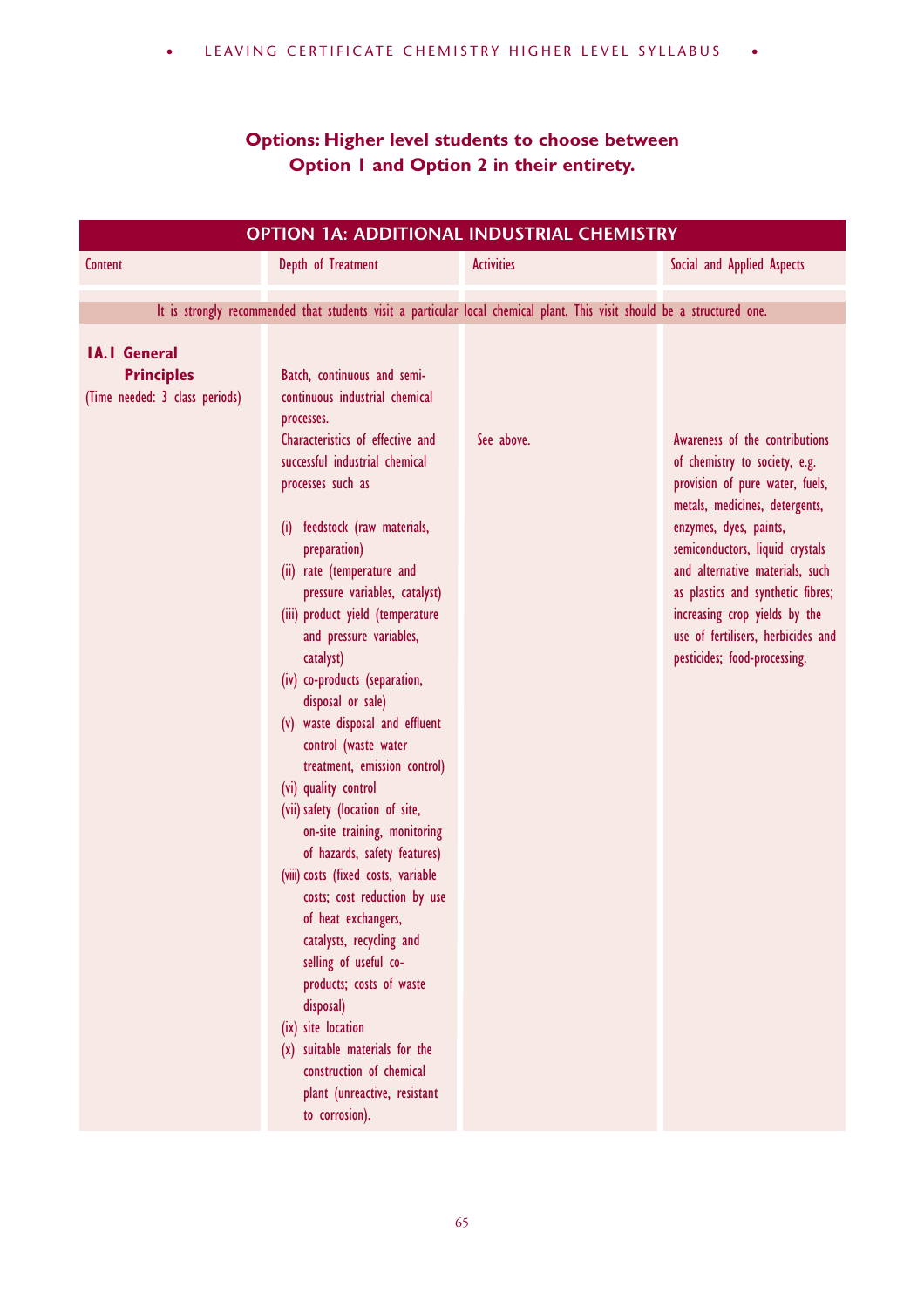| OPTION 1A: ADDITIONAL INDUSTRIAL CHEMISTRY (CONTINUED)   |                                                                                                                                                                                                                                                                                                                                                                                                 |                   |                                                                                                                                                                                                |
|----------------------------------------------------------|-------------------------------------------------------------------------------------------------------------------------------------------------------------------------------------------------------------------------------------------------------------------------------------------------------------------------------------------------------------------------------------------------|-------------------|------------------------------------------------------------------------------------------------------------------------------------------------------------------------------------------------|
| Content                                                  | Depth of Treatment                                                                                                                                                                                                                                                                                                                                                                              | <b>Activities</b> | Social and Applied Aspects                                                                                                                                                                     |
| <b>IA.2 Case Study</b><br>(Time needed: 5 class periods) | A case study based on the Irish<br>chemical industry. ONE of the<br>three following processes should<br>be studied, using the principles<br>outlined in IA.I as far as they<br>are relevant to the process:<br>(a) Ammonia manufacture from<br>natural gas, water vapour<br>and air, and its conversion<br>to urea. Equations required                                                          |                   | Awareness of the range and<br>scope of the Irish chemical<br>industry (two examples of<br>products produced by this<br>industry, other than those<br>referred to in the case study<br>chosen). |
|                                                          | for<br>hydrogen production<br>(i)<br>(ii) removal of carbon<br>dioxide<br>(iii) ammonia formation<br>(iv) urea synthesis.<br>Nitric acid manufacture<br>(b)<br>from ammonia, and its use<br>to make fertilisers.<br>Equations required for<br>oxidation of ammonia<br>(i)<br>(ii) oxidation of nitrogen<br>monoxide<br>(iii) formation of nitric acid<br>(iv) formation of<br>ammonium nitrate. |                   | Use of urea as a fertiliser.<br>Use of ammonium nitrate as a<br>fertiliser.                                                                                                                    |
|                                                          | Magnesium oxide<br>(c)<br>manufacture from sea<br>water. Equations required<br>for<br>conversion of calcium<br>(i)<br>carbonate to calcium<br>oxide<br>(ii) conversion of calcium<br>oxide to calcium<br>hydroxide<br>(iii) formation of<br>magnesium hydroxide<br>(iv) formation of<br>magnesium oxide.                                                                                        |                   | Use of magnesium oxide as a<br>heat-resistant material in the<br>walls of furnaces.                                                                                                            |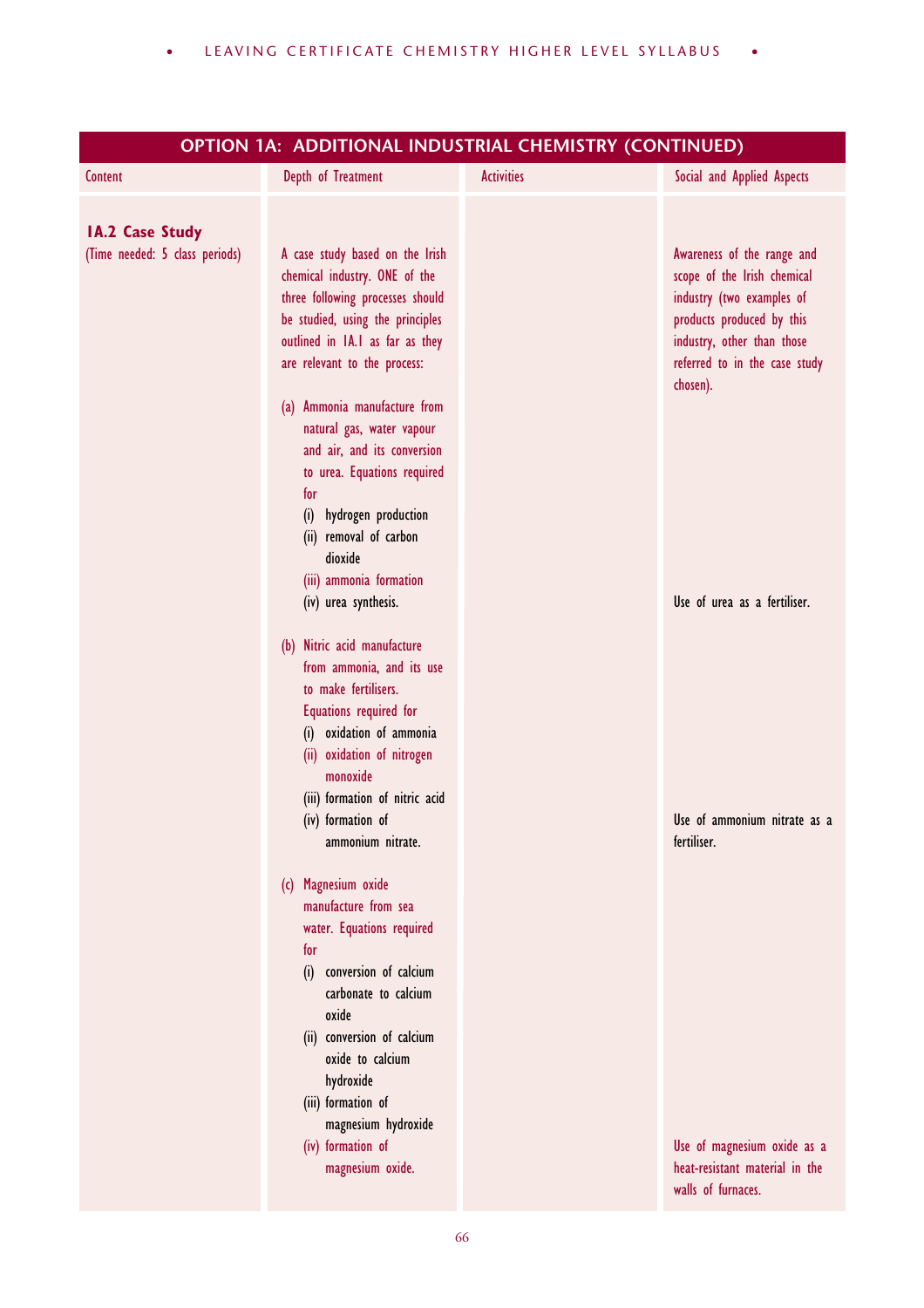| <b>OPTION 1B: ATMOSPHERIC CHEMISTRY</b>                      |                                                                                                                                                                                                                                                      |                                                                                      |                                                                                                                                                                                                                                                                                                                                                                                                                    |  |
|--------------------------------------------------------------|------------------------------------------------------------------------------------------------------------------------------------------------------------------------------------------------------------------------------------------------------|--------------------------------------------------------------------------------------|--------------------------------------------------------------------------------------------------------------------------------------------------------------------------------------------------------------------------------------------------------------------------------------------------------------------------------------------------------------------------------------------------------------------|--|
| Content                                                      | Depth of Treatment                                                                                                                                                                                                                                   | <b>Activities</b>                                                                    | Social and Applied Aspects                                                                                                                                                                                                                                                                                                                                                                                         |  |
| <b>IB.I Oxygen</b><br>(Time needed: I class period)          | Manufacture of oxygen using<br>liquefaction and fractional<br>distillation of air.                                                                                                                                                                   |                                                                                      | Uses of oxygen and of liquid<br>nitrogen (two examples in each<br>case).                                                                                                                                                                                                                                                                                                                                           |  |
| <b>IB.2 Nitrogen</b><br>(Time needed: 2 class periods)       | Structure and inertness.<br>Atmospheric abundance.<br>Natural fixation of nitrogen;<br>nitrogen and oxygen in an<br>electric discharge.<br>Nitrogen cycle.                                                                                           |                                                                                      | Any two uses, e.g. keeping<br>foods fresh, flushing out<br>dangerous vapours from oil<br>tankers.                                                                                                                                                                                                                                                                                                                  |  |
| <b>IB.3 Carbon Dioxide</b><br>(Time needed: 4 class periods) | Combustion of carbon to give<br>carbon monoxide and carbon<br>dioxide.<br>Carbon monoxide as a neutral<br>oxide.<br>Carbon dioxide as an acidic<br>oxide.<br>Carbon dioxide in water $-$ free<br>and combined as carbonate and<br>hydrogencarbonate. | Demonstration of the effect of<br>carbon dioxide on universal<br>indicator solution. | Carbon monoxide as a poison.<br>Carbon monoxide in cigarette<br>smoke and vehicle exhaust fumes.                                                                                                                                                                                                                                                                                                                   |  |
|                                                              | Fermentation in ethanol<br>production as a source of<br>carbon dioxide.<br>The carbon cycle.                                                                                                                                                         |                                                                                      | Carbon dioxide in carbonated<br>drinks.<br>The greenhouse effect and the<br>influence of human activity on it.<br>Greenhouse gases and their relative<br>effects [especially carbon dioxide<br>and water vapour; also methane,<br>chlorofluorocarbons (CFCs)].<br>Reduction of atmospheric carbon<br>dioxide levels by dissolving in the<br>ocean.<br>Possible implications of the<br>increased greenhouse effect. |  |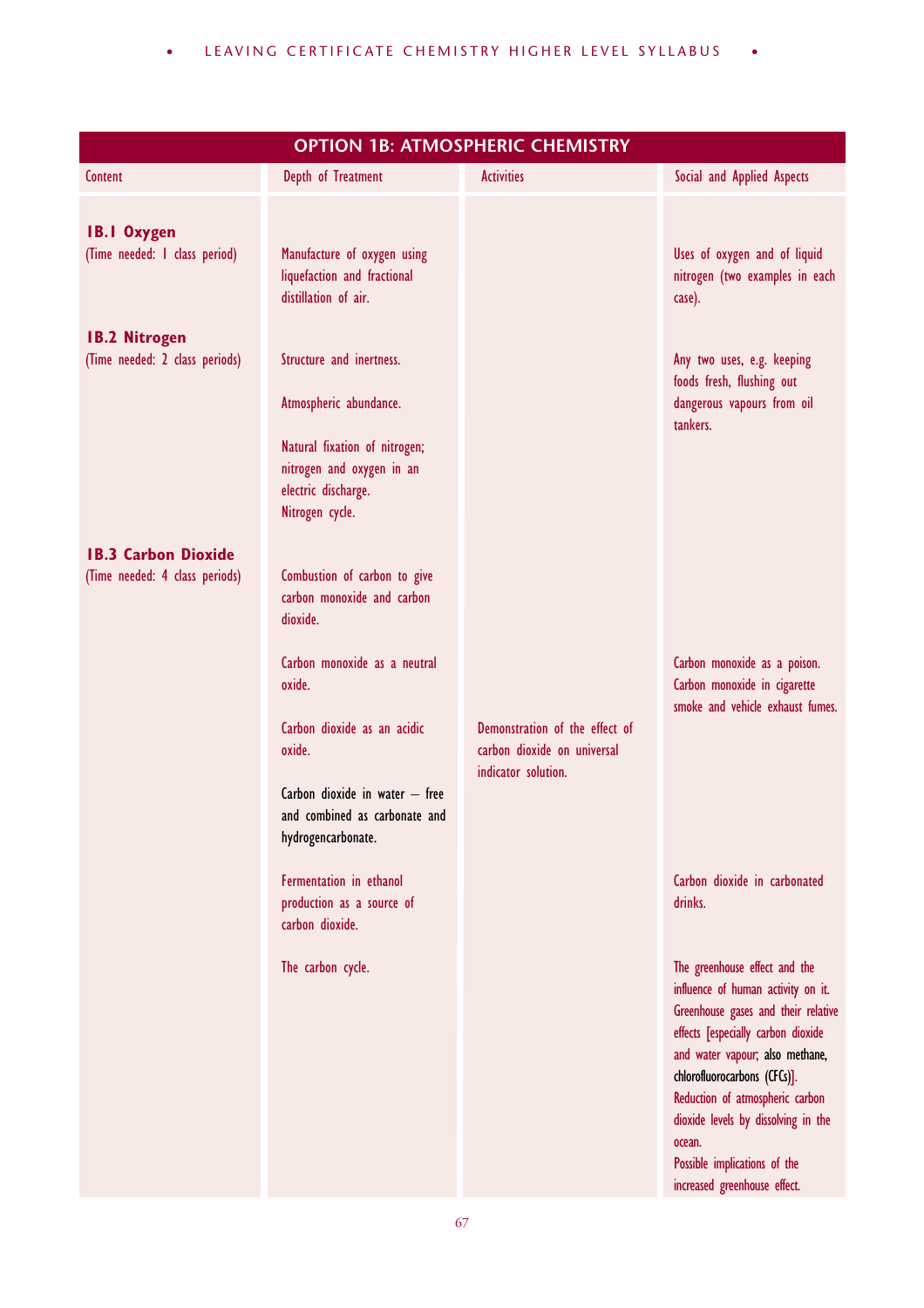| <b>OPTION 1B: ATMOSPHERIC CHEMISTRY (CONTINUED)</b>                           |                                                                                                                                                                                                     |                                                                                      |                                                                                                                                                                                                                                                                                                                                                                                                                                                                                                                                                                                                               |  |
|-------------------------------------------------------------------------------|-----------------------------------------------------------------------------------------------------------------------------------------------------------------------------------------------------|--------------------------------------------------------------------------------------|---------------------------------------------------------------------------------------------------------------------------------------------------------------------------------------------------------------------------------------------------------------------------------------------------------------------------------------------------------------------------------------------------------------------------------------------------------------------------------------------------------------------------------------------------------------------------------------------------------------|--|
| Content                                                                       | Depth of Treatment                                                                                                                                                                                  | <b>Activities</b>                                                                    | Social and Applied Aspects                                                                                                                                                                                                                                                                                                                                                                                                                                                                                                                                                                                    |  |
| <b>IB.4 Atmospheric</b><br><b>Pollution</b><br>(Time needed: 2 class periods) | Oxides of nitrogen and sulfur:<br>sources of pollution (natural,<br>domestic, industrial, internal<br>combustion engine).<br>Dissolving of nitrogen dioxide<br>and sulfur dioxide to form<br>acids. | Demonstration of the effect of<br>sulfur dioxide on universal<br>indicator solution. | Acid rain and its effects on the<br>environment. Scrubbing of waste<br>gases using limestone.                                                                                                                                                                                                                                                                                                                                                                                                                                                                                                                 |  |
| <b>IB.5 The Ozone Layer</b><br>(Time needed: 4 class periods)                 | Chloroalkanes: preparation from<br>alkanes, e.g. chlorination of<br>methane.                                                                                                                        |                                                                                      | Chlorofluorocarbons and the<br>ozone layer.<br>Formation of ozone in the<br>stratosphere (equation required).<br>Beneficial effect of the ozone<br>layer.<br>Photodissociation of ozone<br>(equation required).<br>CFCs and HCFCs. Uses of CFCs.<br>Residence times of CFCs.<br>Breakdown of CFCs in the<br>stratosphere.<br>Removal of ozone by Cl atoms<br>(equations required), O atoms<br>and NO molecules. Role of<br>methane in absorbing CI atoms.<br>CFCs are believed to be the<br>main cause of damage to the<br>ozone layer.<br>Effects of damage to the ozone<br>layer.<br>Replacements for CFCs. |  |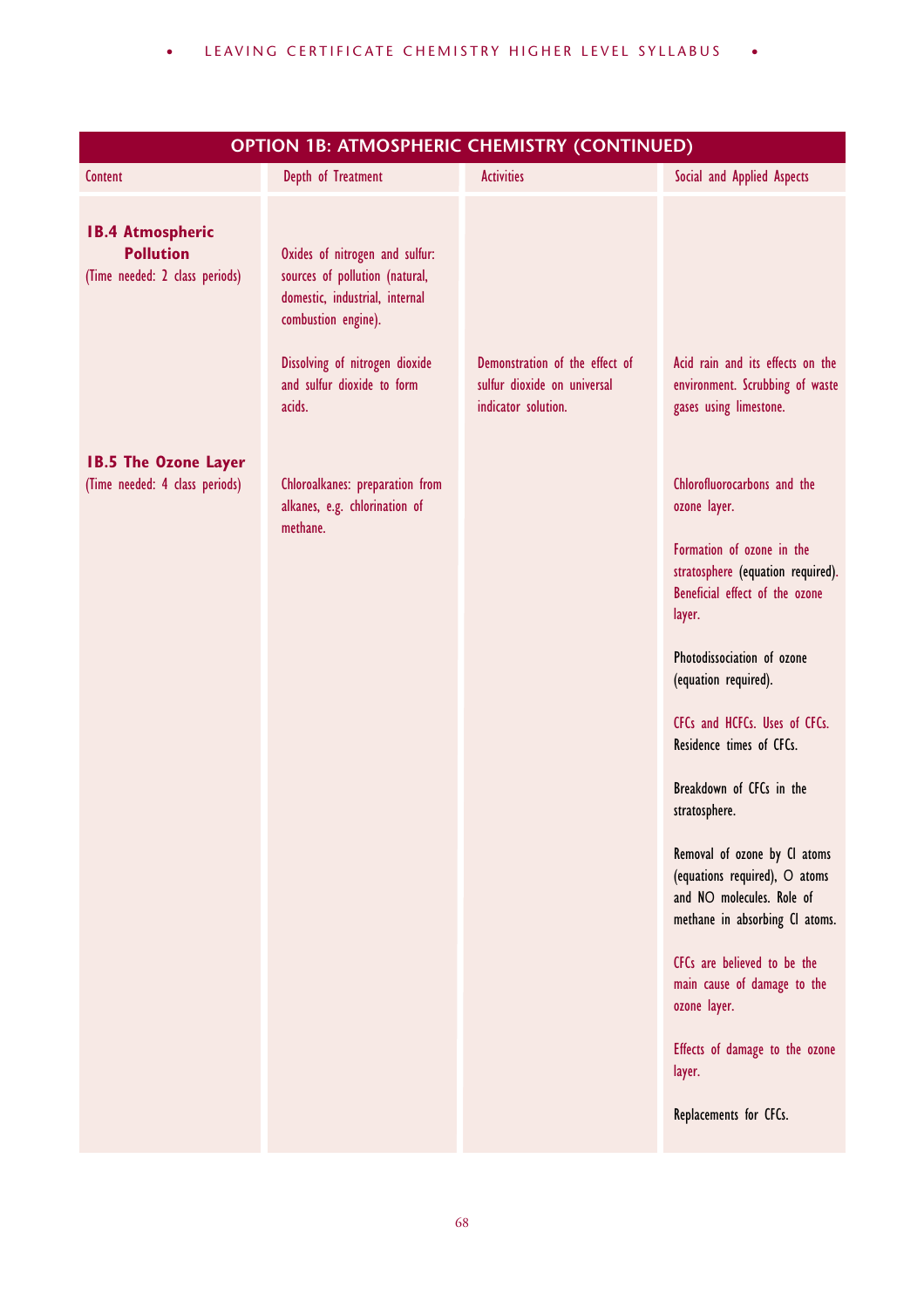| <b>OPTION 2A: MATERIALS</b>                                      |                                                                                                                                                                                                                                                                                           |                                                                                                                                               |                                                                                                                                                                                                                                                                                                                                                                                                                                                                          |  |  |
|------------------------------------------------------------------|-------------------------------------------------------------------------------------------------------------------------------------------------------------------------------------------------------------------------------------------------------------------------------------------|-----------------------------------------------------------------------------------------------------------------------------------------------|--------------------------------------------------------------------------------------------------------------------------------------------------------------------------------------------------------------------------------------------------------------------------------------------------------------------------------------------------------------------------------------------------------------------------------------------------------------------------|--|--|
| Content                                                          | Depth of Treatment                                                                                                                                                                                                                                                                        | <b>Activities</b>                                                                                                                             | Social and Applied Aspects                                                                                                                                                                                                                                                                                                                                                                                                                                               |  |  |
| 2A.I Crystals<br>(Time needed: 3 class periods)                  | lonic, molecular, metallic and<br>covalent macromolecular crystals<br>- physical properties related to<br>the crystal binding forces.<br>Crystal structure is determined<br>by scattering of X-rays by the<br>crystal (non-mathematical<br>treatment only).                               | Use of models.                                                                                                                                | Contributions of<br>(i) Braggs: development of the<br>X-ray technique for determining<br>crystal structure;<br>(ii) Dorothy Hodgkin:<br>determination of the crystal<br>structure of complex organic<br>molecules, e.g. vitamin B <sub>12</sub> ,<br>penicillin (structures not<br>required).<br>The discovery of<br>buckminsterfullerene (structure<br>not required).                                                                                                   |  |  |
| <b>2A.2 Addition</b>                                             |                                                                                                                                                                                                                                                                                           |                                                                                                                                               |                                                                                                                                                                                                                                                                                                                                                                                                                                                                          |  |  |
| <b>Polymers</b><br>(Time needed: 5 class periods)<br>2A.3 Metals | Addition polymers. Monomers.<br>Polymerisation of alkenes:<br>poly(ethene) (low-density and<br>high-density), poly(chloroethene),<br>poly(phenylethene),<br>poly(tetrafluoroethene),<br>poly(propene).<br>Structural differences between<br>low-density and high-density<br>poly(ethene). | Demonstration of physical<br>properties (density, flexibility,<br>hardness) of poly(ethene),<br>poly(chloroethene)<br>and poly(phenylethene). | The industrial and domestic<br>importance and advantages of<br>these polymers in plastics and<br>fibres (two examples of uses of<br>each polymer).<br>Brief history of the discovery of<br>low-density poly(ethene) and of<br>high-density poly(ethene). Brief<br>history of the discovery of<br>poly(tetrafluoroethene).<br>Recycling of plastics, exemplified<br>by the recycling of polystyrene<br>(stages: sorting, shredding,<br>washing, drying and re-extrusion). |  |  |
| (Time needed: I class period)                                    | Comparison between metals and<br>non-metals (hardness, lustre,<br>malleability, ductility, heat<br>conductivity and electrical<br>conductivity).<br>Alloys.                                                                                                                               |                                                                                                                                               | Carbon in steel and hardness.                                                                                                                                                                                                                                                                                                                                                                                                                                            |  |  |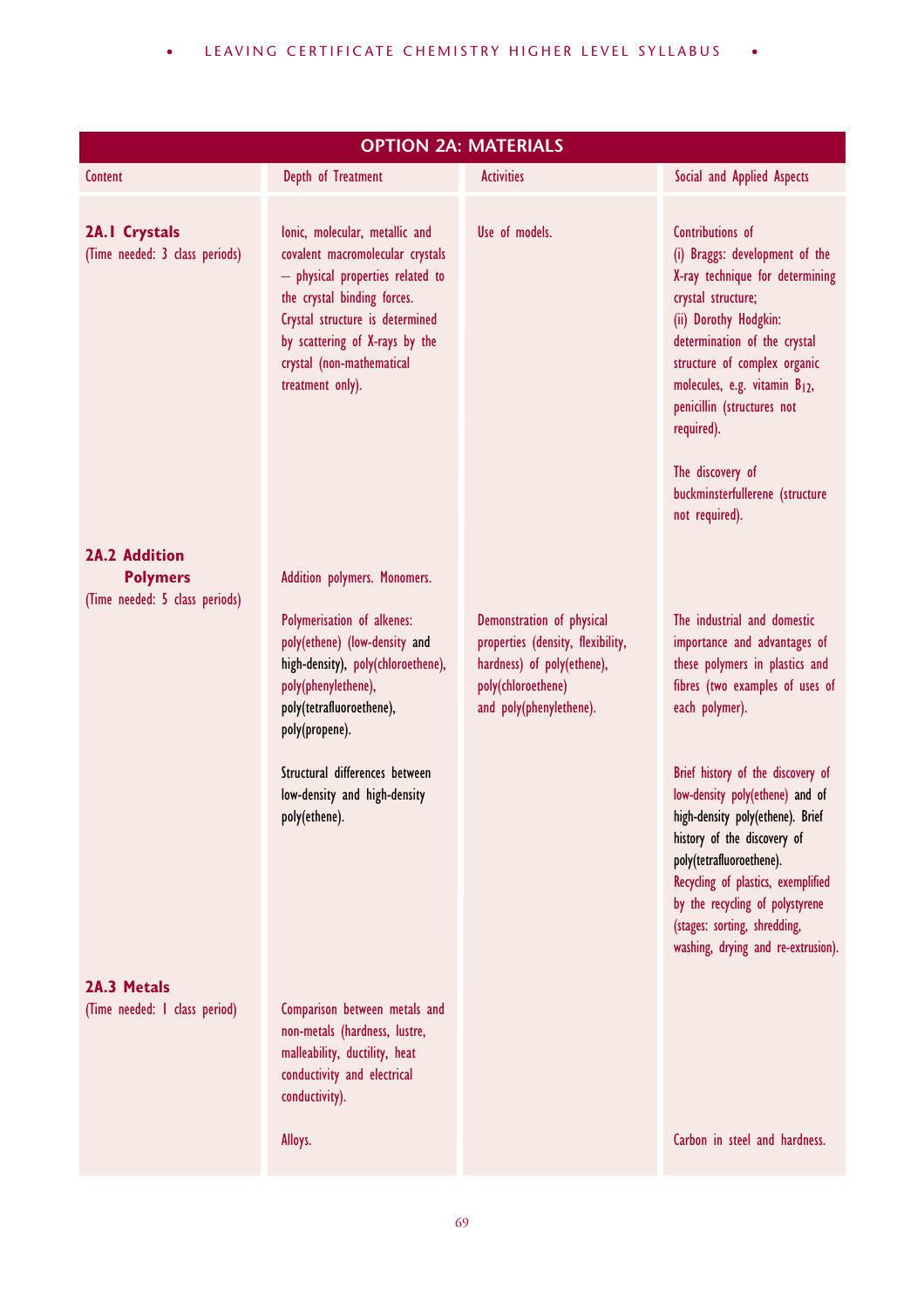| OPTION 2B: ADDITIONAL ELECTROCHEMISTRY AND THE EXTRACTION OF METALS                  |                                                                                                                                                                                             |                   |                                                                                                                                                                       |  |
|--------------------------------------------------------------------------------------|---------------------------------------------------------------------------------------------------------------------------------------------------------------------------------------------|-------------------|-----------------------------------------------------------------------------------------------------------------------------------------------------------------------|--|
| Content                                                                              | Depth of Treatment                                                                                                                                                                          | <b>Activities</b> | Social and Applied Aspects                                                                                                                                            |  |
| 2B.I The<br><b>Electrochemical</b><br><b>Series</b><br>(Time needed: I class period) | Different combinations of metals<br>produce different voltages in a<br>simple cell.<br>The electrochemical series<br>(reactions of metals with acids,<br>water and oxygen not<br>required). |                   | Contributions of Galvani, Volta,<br>Davy and Faraday.                                                                                                                 |  |
| <b>2B.2 Electrolysis of</b><br><b>Molten Salts</b><br>(Time needed: I class period)  | Electrolysis of molten lead<br>bromide, using inert electrodes.<br>(Half equations only required.)                                                                                          |                   |                                                                                                                                                                       |  |
| <b>2B.3 Corrosion</b><br>(Time needed: 2 class periods)                              | Corrosion of metals. Relative<br>corrodability of metals.                                                                                                                                   |                   | Corrosion prevention<br>(application of a protective<br>layer on a metal: galvanising<br>and surface coating).<br>Protective layers on Al, Cr.<br>Sacrificial anodes. |  |
| <b>2B.4 Strongly</b><br><b>Electropositive</b><br>Metals (Na and<br>AI)              | Extraction by electrochemical<br>methods.                                                                                                                                                   |                   | Uses (two examples in each<br>case).                                                                                                                                  |  |
| (Time needed: 4 class periods)                                                       | Sodium in Downs cell.                                                                                                                                                                       |                   | Chlorine is an important by-<br>product.                                                                                                                              |  |
|                                                                                      | Aluminium from bauxite:<br>bauxite $\rightarrow$ pure alumina -<br>electrolysis to aluminium.                                                                                               |                   | Environmental aspects of<br>aluminium production.<br>Economics of cheap electricity<br>in the extraction of Al.                                                       |  |
|                                                                                      | Anodising.                                                                                                                                                                                  |                   | Porous nature of the oxide<br>layer formed by anodising<br>allows dyeing.<br>Recycling of aluminium.                                                                  |  |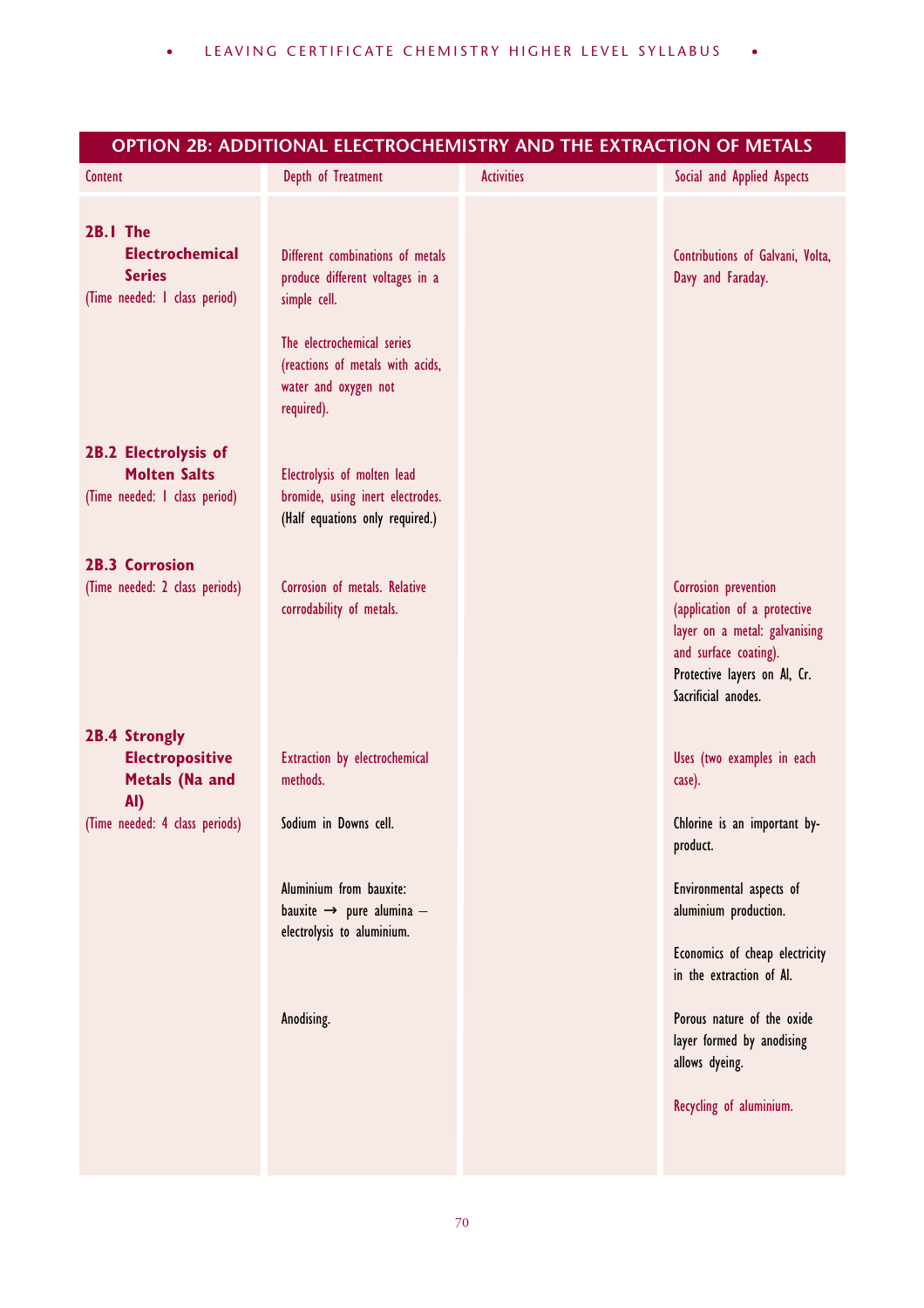| <b>OPTION 2B: ADDITIONAL ELECTROCHEMISTRY AND THE EXTRACTION OF METALS</b> |                                                                                                                                                                                                                                                                                                 |                   |                                                                                                                  |  |
|----------------------------------------------------------------------------|-------------------------------------------------------------------------------------------------------------------------------------------------------------------------------------------------------------------------------------------------------------------------------------------------|-------------------|------------------------------------------------------------------------------------------------------------------|--|
| Content                                                                    | Depth of Treatment                                                                                                                                                                                                                                                                              | <b>Activities</b> | Social and Applied Aspects                                                                                       |  |
| 2B.5 d-Block Metals<br>(Time needed: 4 class periods)                      | Transition elements: general<br>chemical properties (colour,<br>variable valency, use as<br>catalysts).<br>Manufacture of iron (blast<br>$furnace - chemical aspects)$<br>and steel. Steels as alloys of<br>iron.<br>Electric arc process for steel<br>manufacture (outline of main<br>stages). |                   | Uses of iron and steel (two<br>examples in each case).<br>Environmental aspects of iron<br>and steel production. |  |
|                                                                            |                                                                                                                                                                                                                                                                                                 |                   |                                                                                                                  |  |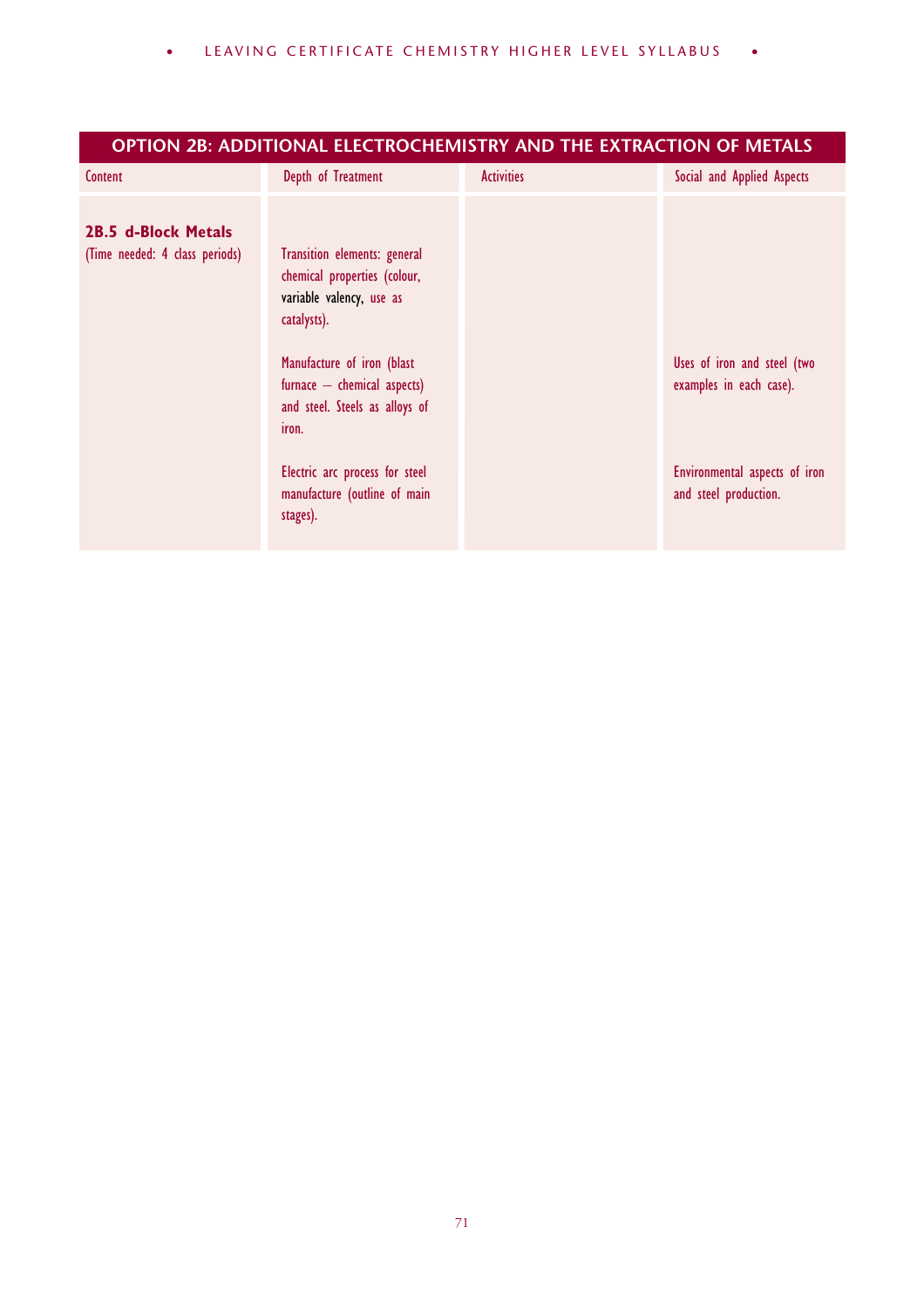• LEAVING CERTIFICATE CHEMISTRY HIGHER LEVEL SYLLABUS •

#### **APPENDIX 2**

Only the systematic names for organic compounds will be used on examination papers, except where the traditional name continues to enjoy widespread use, particularly in industrial and everyday life. In these cases, the traditional name will also be given in parentheses immediately after the systematic name. Knowledge of these traditional names is not examinable. A representative list of such compounds follows:

| <b>Systematic Name</b> | <b>Traditional Name</b> |  |
|------------------------|-------------------------|--|
| ethanal                | acetaldehyde            |  |
| ethanoic acid          | acetic acid             |  |
| propanone              | acetone                 |  |
| ethyne                 | acetylene               |  |
| ethyl ethanoate        | ethyl acetate           |  |
| ethanol                | ethyl alcohol           |  |
| ethene                 | ethylene                |  |
| methanal               | formaldehyde            |  |
| methanoic acid         | formic acid             |  |
| 2,2,4-trimethylpentane | iso-octane              |  |
| methanol               | methyl alcohol          |  |
| chloromethane          | methyl chloride         |  |
| poly(ethene)           | polyethylene            |  |
| poly(phenylethene)     | polystyrene             |  |
| poly(chloroethene)     | polyvinyl chloride      |  |
| methylbenzene          | toluene                 |  |

The systematic names for H4edta and methyl *tert*-butyl ether are not required.

The systematic names of inorganic compounds are not required, except for compounds of transition metals (cf. section 2.6).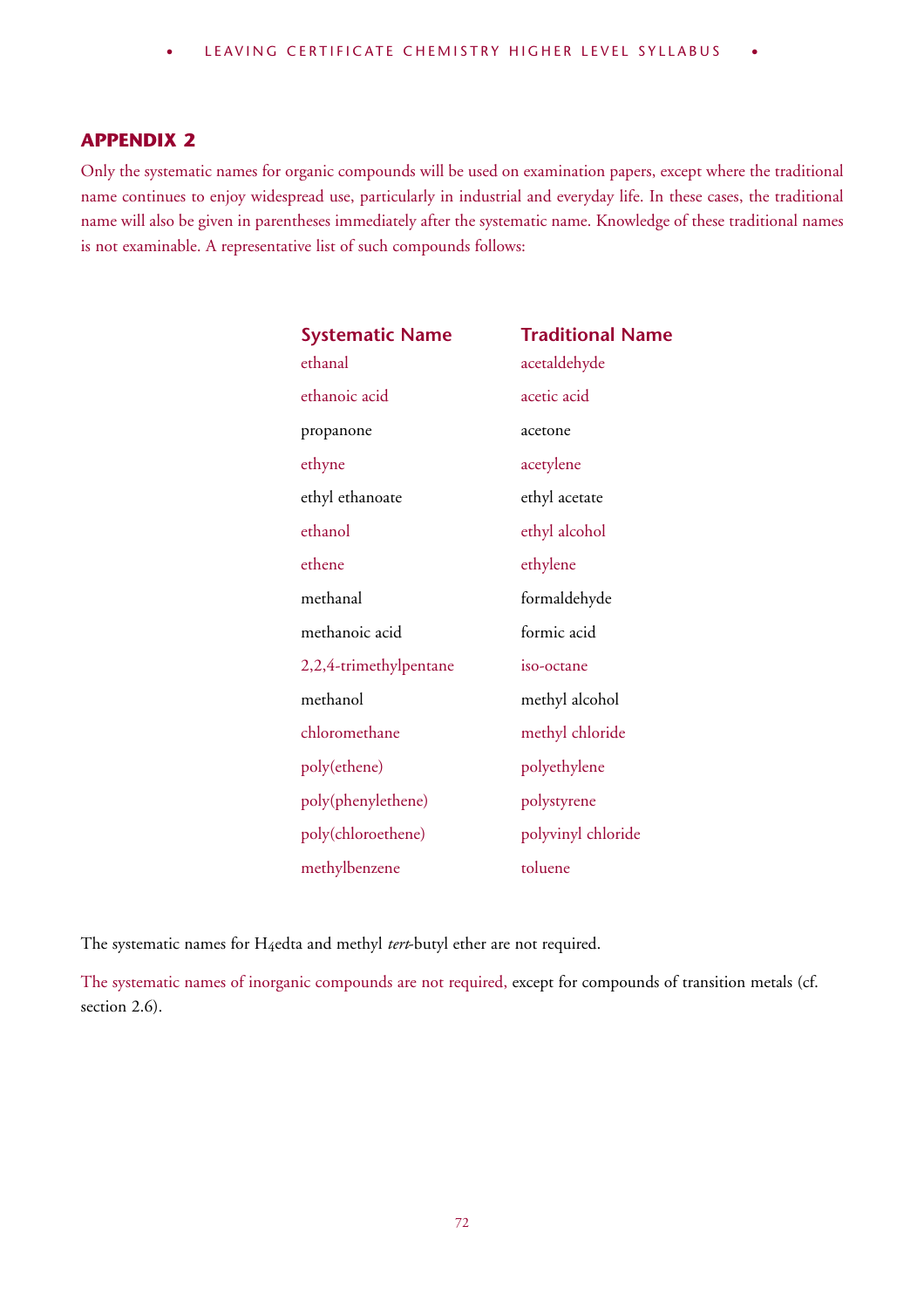# **Mathematical Requirements for Ordinary and Higher levels**

**Black text is for Higher level only.**

### **1. Use of calculators**

Students will be expected to have an electronic calculator conforming to the examination regulations for the duration of the course and when answering the examination paper. It is recommended that students have available the following keys:

Ordinary level:  $+$ ,  $-$ ,  $x$ ,  $\div$ ,  $\frac{1}{x}$ ,  $\log_{10} x$ , 10<sup>x</sup>, EE or EXP, memory.

Higher level: as above, and  $x^2$ ,  $\sqrt{x}$ ,  $x^y$ .

In carrying out calculations, students should be advised to show clearly all expressions to be evaluated using a calculator. The number of significant figures given in the answer to a numerical problem should match the number of significant figures given in the question.

# **2. Mathematical requirements**

The chemistry syllabus does not require Higher level mathematics. There is no requirement for the use of calculus techniques.

# **Arithmetic**

Students should be able to

- understand the concept of significant figures
- recognise and use significant figures as appropriate
- recognise and use expressions in decimal and standard form (scientific) notation
- recognise and use prefixes indicating multiplication by  $10^{-3}$ ,  $10^3$
- find weighted means
- use an electronic calculator for addition, subtraction, multiplication and division, for reciprocals, squares, square roots, logarithms and their inverses

• make approximate evaluations of numerical expressions and use such approximations to check calculator calculations.

#### **Algebra**

Students should be able to

- change the subject of an equation
- solve simple algebraic equations
- substitute for physical quantities in physical equations using consistent units
- formulate simple algebraic equations as mathematical models of physical situations
- comprehend and use the symbols >, <,  $\propto$ ,  $\Rightarrow$ ,  $\Rightarrow$ ,  $\angle x$ ,  $\Delta x$ .

#### **Graphs**

Students should be able to

- translate information between numerical, algebraic, verbal and graphic forms
- select appropriate variables and scales for graph plotting
- determine the slope of a linear graph and allocate appropriate physical units to it
- choose by inspection a straight line that will serve as the best straight line through a set of data represented graphically
- choose by inspection a curve that will serve as the best curve through a set of data presented graphically
- determine the slope of a curve at a point and allocate appropriate physical units to it.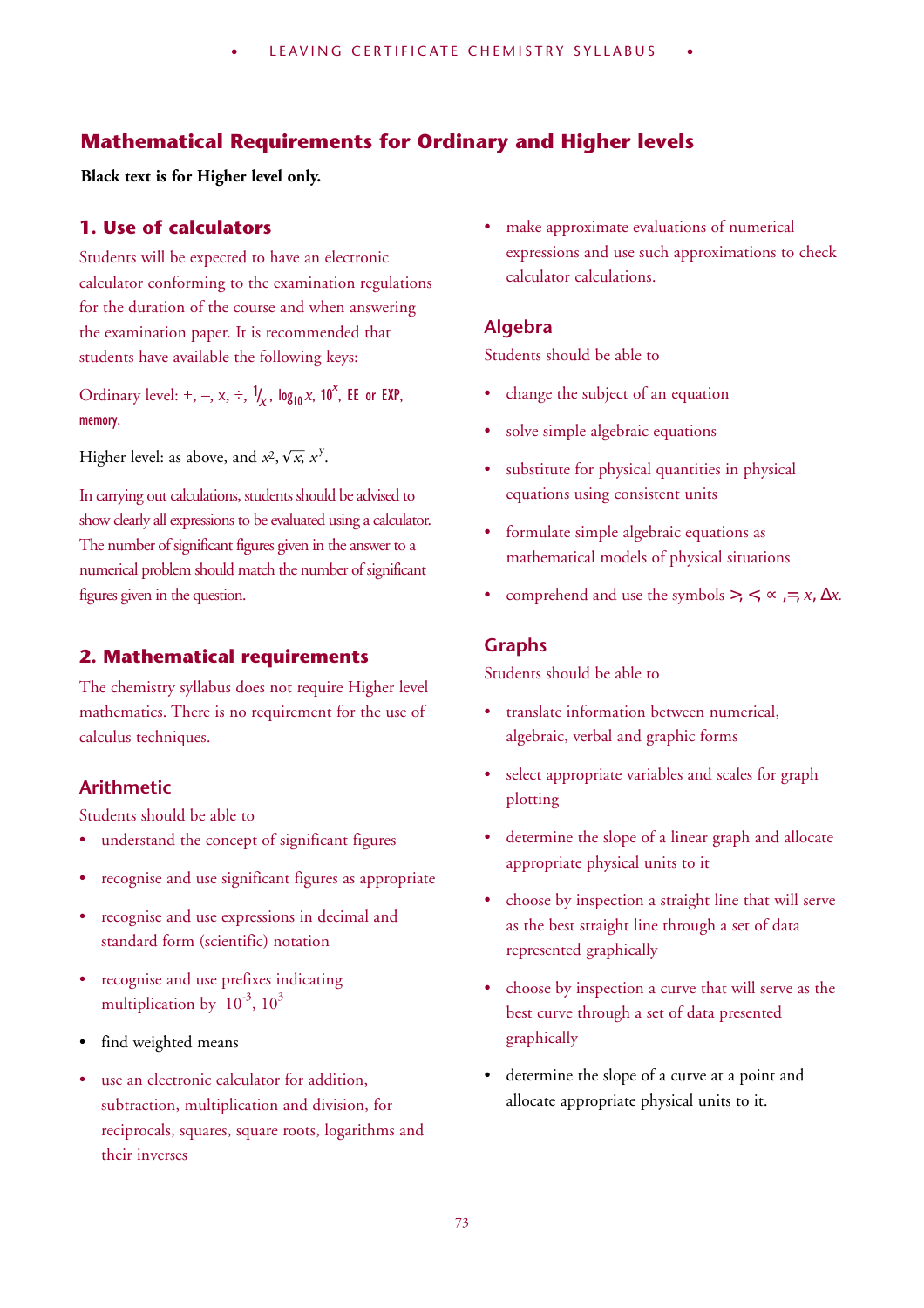

# **Procedures for drawing up National Syllabuses**

The NCCA's Course Committees for the Leaving Certificate (Established) have the following membership:

- *Association of Secondary Teachers, Ireland*
- *Teachers' Union of Ireland*
- *Joint Managerial Body*
- *Association of Community and Comprehensive Schools*
- *Subject Association*
- *Irish Vocational Education Association*
- *National Council for Educational Awards*
- *Conference of Heads of Irish Universities*
- *Department of Education and Science (Inspectorate).*

On the basis of a brief provided by Council, the NCCA's Course Committees prepare the syllabuses.

Recommendations of Course Committees are submitted to the Council of the NCCA for approval. The NCCA, having considered such recommendations, advises the Minister for Education and Science accordingly.

Further information may be obtained by contacting the NCCA at 24 Merrion Square, Dublin 2.